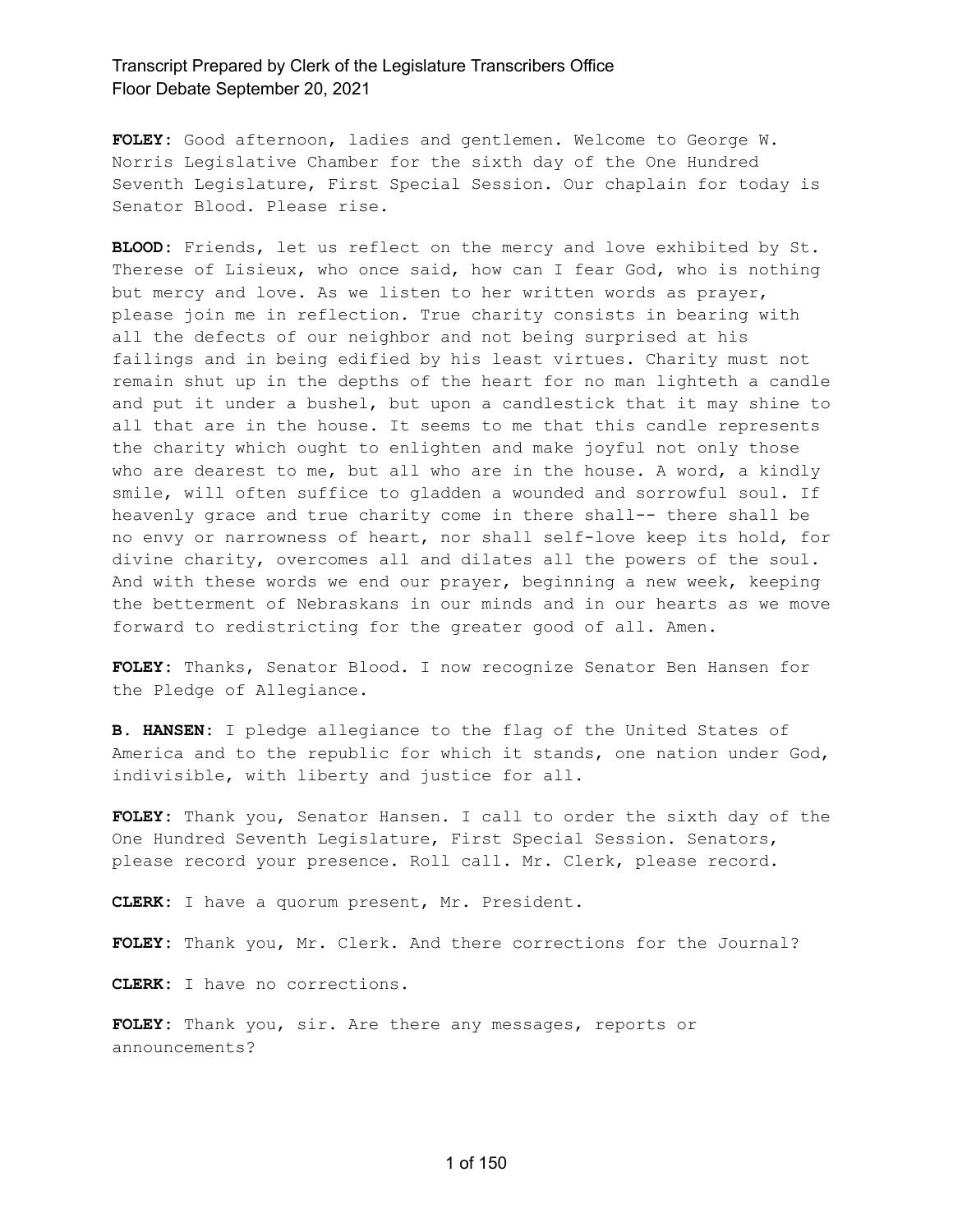**CLERK:** I have one item. The Redistricting Committee reports LB3 to General File. That's all that I have, Mr. President.

**FOLEY:** Thank you, Mr. Clerk. We will now proceed to the first item on the agenda, General File. Mr. Clerk.

**CLERK:** Mr. President, LB3 reported to the floor by the Redistricting Committee. It's a bill that was introduced by the committee, it's a bill for an act relating to redistricting. It sets the district boundaries of the legislative districts by the adoption of maps by reference; and provides for applicability of sections; repeals the original sections. Introduced on January-- excuse me, introduced on September 13, reported to the floor. I have no amendments at this time pending, Mr. President.

**FOLEY:** Thank you, Mr. Clerk. Senator Linehan, you're recognized to open on LB3.

**LINEHAN:** Thank you, Mr. President, and good afternoon, colleagues. I'm in a little bit of a disadvantage here, I don't know if anybody else noticed if your phones are working because mine is not. Oh, OK, now I'm getting-- now I'm getting nervous. So if my office is watching, it'd be very helpful if I had some maps to introduce this bill with, [LAUGHTER] because I've been in meetings all morning and I get up here and I don't have a map of LB103 and it would also be helpful to have a map how all the districts change, so the first maps we worked with. So hopefully somebody down there is listening. Oh, thank you. I at least have one. Plus, I think LRO is still working on maps because I don't see any of the staff on the floor, but this does not mean that nobody has been working for the last 24 hours. Everybody has been working quite diligently. We just-- like clock is running faster than we are. In all seriousness, I understand much, much better today than I did a month ago how difficult this process is. I mean, I knew it would be difficult. I didn't think it would be like fun, but I guess I didn't stop maybe as much as I should have to realize how very personal this is. Like, incredibly personal. Our districts, and I'm going to refer to them as our districts because I know they're not really ours, they belong to the people and they belong to the state and they're not ours, but we feel like they're ours. They represent our home, our schools, our churches, our roots where we grew up, who we are. But unfortunately, as much as I would love to leave everything just the way it is, my district has 20,000 too many people. So I have to negotiate, which is much better than where a lot of you are, I understand that, but I have to negotiate. OK, do I say goodbye, Valley? Goodbye, Waterloo. Goodbye, the Ridges. I got to say goodbye to somebody. Senator Day is in a very similar circumstance. It's hard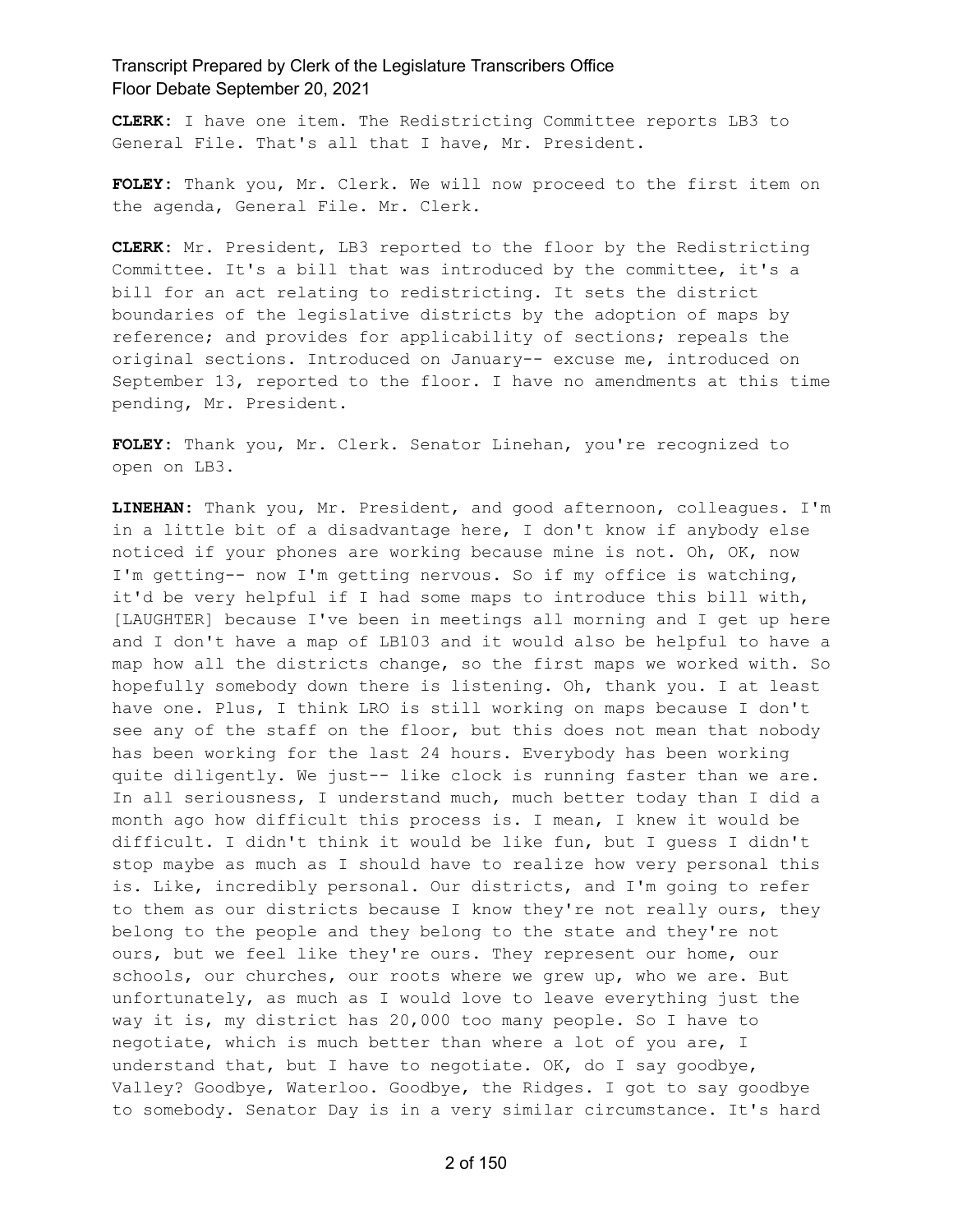to believe, Senator Day, but we're the lucky ones. She has to give up, I think, around 10,000 people. Senator DeBoer, too, is one of the lucky ones. She only has to negotiate which neighborhoods she doesn't want to serve anymore. But those jobs are a lot, lot easier than the people who represent the state west of Grand Island or actually west of Lincoln, could just say west of Lincoln or west of Omaha, because for the most part, every one of those districts has to change and some have to change dramatically. And we have had legislators, senators working all weekend to see if there's a way we don't have to change dramatically, they're still working on that, maybe there is a miracle there that somebody's not found yet, we're looking for miracles. But when we put the map together that's LB3, what we thought is the 20,000 people in 39, the 10 in 49 and the 10 in 10 represent a district that has to go somewhere in Sarpy or Douglas County. So we looked at the rest of the map and it was not anybody's intent on the committee or anybody that I ever talked to, we never talk personalities. We did not. We didn't talk about who voted for what when. We looked how do we keep as much of rural Nebraska represented as we possibly can. So we took two districts and we all know who they are now, Senator Kolterman's district, Senator Bostelman's district, and we pushed them together and I called it merging. I realize now that Senator Kolterman thinks I picked his up and moved it. I didn't-- we didn't, I think, on the committee, see that's what we were doing. We thought we were like, OK, if we-- we make everybody bigger and then we put these two together, then we'll have a district for Douglas-- Douglas or Sarpy County, and we put it in Sarpy County, which meant that Senator Day loses Gretna. We bring Senator Walz into Douglas County because if you're from Fremont and you live in Waterloo and Valley, a lot of people go up and down that road. They're kind of naturally connected already. 275 comes in from Fremont and goes into Douglas County. We don't bring it very far in, I think Valley is-- we bring her in to Valley. We-- we've also got districts in Douglas County, which I've talked about this. They don't-- they have not shrunk so much, but they did not keep up with the growth of the state. So there are districts in Douglas County, their boundaries have to change so they can get to the 40,000-plus to be a district. So I don't know really, except for the three of us that have to shave off, everybody else in this body unless I'm forgetting someone, has to make changes. Big changes. Senator Groene has had Lincoln County, North Platte, that's been his whole district. Not going to be that way anymore. Has to get bigger. Chairman Stinner has Scotts Bluff, one county, it's been that way, I suppose, I don't know, for a very, very long, long time. Not anymore. He's got to pick up at least two counties, if not two and a half, maybe three counties, depending on which way you go. Senator Walz already talked about Dodge County's been a legislative district. I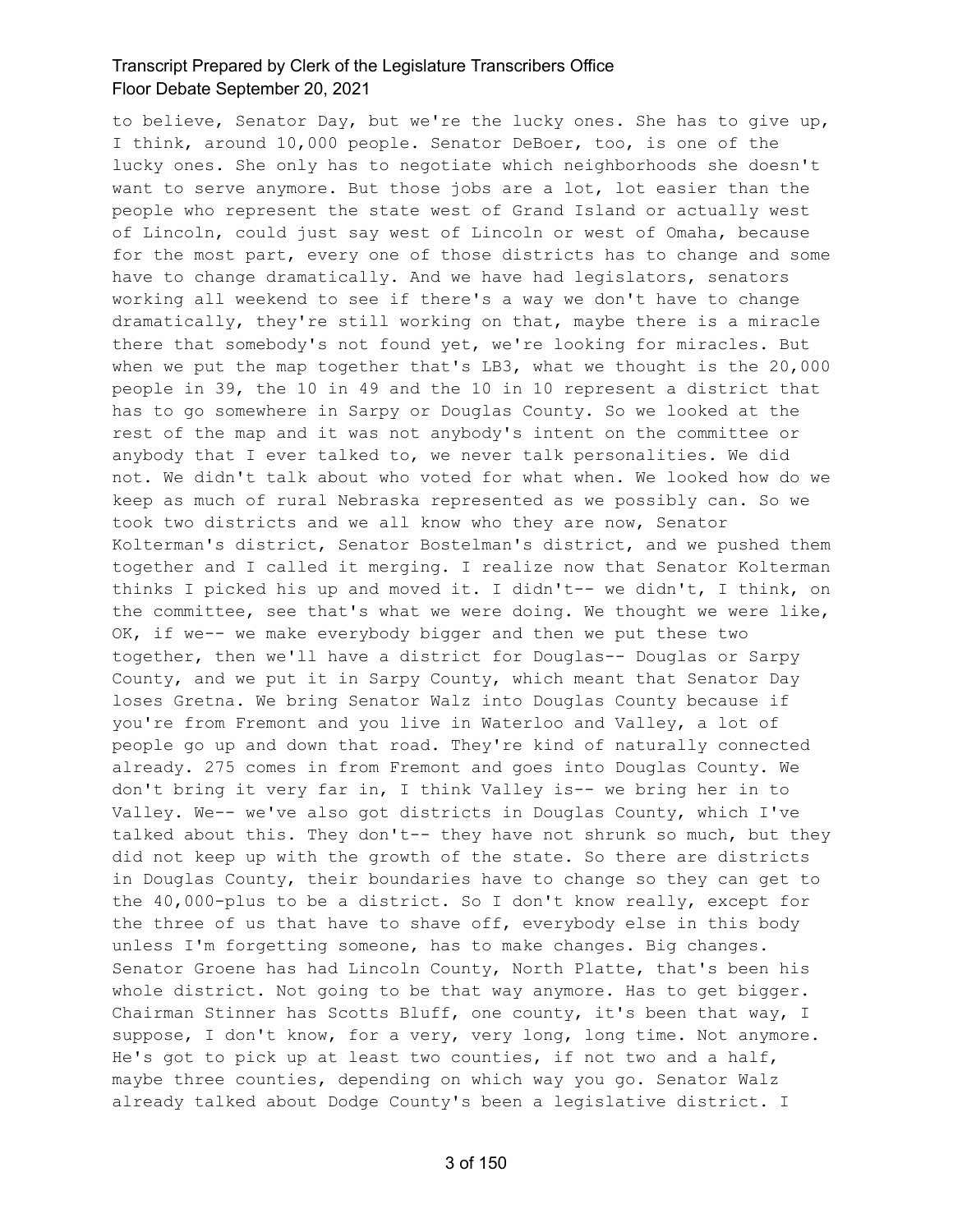don't know. I'm not going to-- I assume since the beginning of time, I'm-- beginning of statehood. It's not there anymore and it's not- here's the good news. And we don't talk about that. At least I haven't had a lot of good news lately. We grew last year. As a state, we grew as much as the whole country. That is a big deal. It's a big deal. Now, if you happen to live in a part of the state that didn't grow at all, then you start out seven and a half behind and then you have to figure out if you lost population, how much worse it gets. So that- that is our focus here, trying to figure out the jigsaw puzzle. But overall, the fact that we managed to grow over the last ten years is very good news. It's good for our future. It's good for our children. It's good for our revenues. All of that's good. So we're not probably going to get to an agreement today, but I am willing to meet. If I have not talked to people as much as I should, I am here. I'll be here all day, be here until the evening and here all week. So if you have ideas, miracles, something where we don't have to make significant changes, I would love to see that. But by law, we all know we have- we have to move forward on this and we have to figure out a way that these districts, while be-- trying to be fair to everybody in this body, understand that it's not personal, it's not about any one member who somebody's mad at, it's just a math problem. It's what it is, folks. It's a math problem. Thank you, Mr. President.

**FOLEY:** Thanks, Senator Linehan. Mr. Clerk.

**CLERK:** Mr. President, Senator Matt Hansen would move to amend the bill with AM26, AM26.

**FOLEY:** Senator Matt Hansen, you're recognized to introduce your amendment.

**M. HANSEN:** Thank you, Mr. President, and good morning, colleagues. Let me start by saying I agree with so much of what Senator Linehan has just said, and I'm very appreciative of all of the work that the Redistricting Committee has done so far. I have not been attempting to draw maps. I instead have been working and like many of you, like Senator Linehan mentioned, talking to a number of senators all weekend to try and get an update of, you know, what is happening, where is the current state of negotiations? What's Nebraska going to look like? What's Lincoln, what's Lancaster County going to look like? And I'm appreciative that we know that we do not probably have maps as of this moment that we're going to move forward with. So as part of the reason to facilitate and discuss negotiations today, my AM26 would gut LB3 and replace it with LB4. For those of you following at home, that would essentially be taking the Senator Linehan's proposal in LB3 and replacing it with Senator Wayne's proposal in LB4. And part of the

4 of 150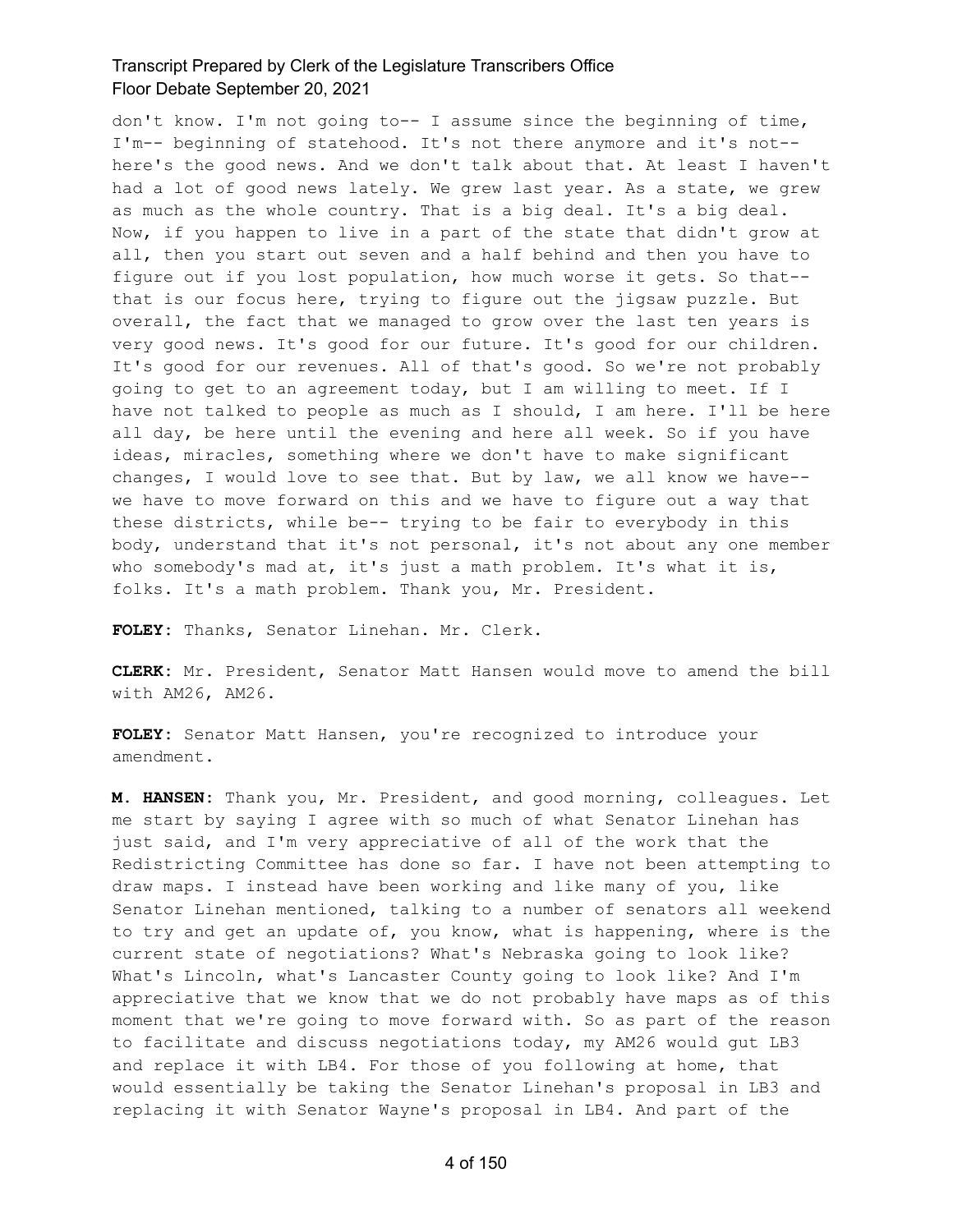reason I'm the one introducing this amendment is, I'm not necessarily the lead negotiator and we know negotiations are going to be going on today. I'm not the one drawing maps so I can introduce an amendment and talk about it on the floor to free up members of the Redistricting Committee to then have those discussions and negotiations that I think we all recognize and know is going to happen. I think both LB3 and LB4 drew up strong opinions. I've certainly heard that from a number of senators. I know we all have elements of our district we like or dislike or have elements that we feel are core that might feel core to us. It might not seem obvious to an outside observer. I certainly know that. I certainly feel that, for example, Legislative District 26 is really based on Meadowlane, Bethany and University Place neighborhoods in Lincoln, but you wouldn't necessarily know that from the outset. I've heard similar from Omaha colleagues, from other Lincoln colleagues, and certainly we've already heard, as we've discussed on the microphone last week, you know, some different perspectives, including how primarily agriculture or rural counties feel, granted in the context of redistricting for congressional level, as well as how we feel in Sarpy County. There are things that we as a body are going to have to simply learn and learn about each other's districts. So for the moment, we know we are going to have to do some ongoing negotiations between LB3. When Senator Linehan talked about all the effort she put on the weekend, I absolutely believe that, and I'm aware of that. I did not necessarily meet with her, but I was aware of the various negotiations from various members of the Redistricting Committee happening all day yesterday and into yesterday evening as well. And I think we're going to have to keep working forward and I think we're going to have to keep negotiating as well. So for the moment, AM26 is serving as a vehicle to discuss LB4. If there's a particular map you think was better than the other, you now have an opportunity to get up and say why. If we did something to District 1, District 17, District 41, better in one map or worse in another map, you now have a vehicle to stand up and compare and say which one happened better or which one happened worse. You know, I think there's some areas in which we are approaching agreement. I think there's some areas in some legislative districts in which both maps are identical or near identical and I think that's a function of the math. Both Senator Linehan and Senator Wayne especially have been talking about the math over the course of multiple days, that functionally we have certain population centers that are the basis, either if they're the entirety of a legislative district or close to the entirety of a legislative district and there's only so many ways you can do it. Like Senator Linehan just mentioned, Dodge County. Dodge County is not big enough anymore to be its own district, but no matter how you slice it, it is going to be most of a legislative district. There are other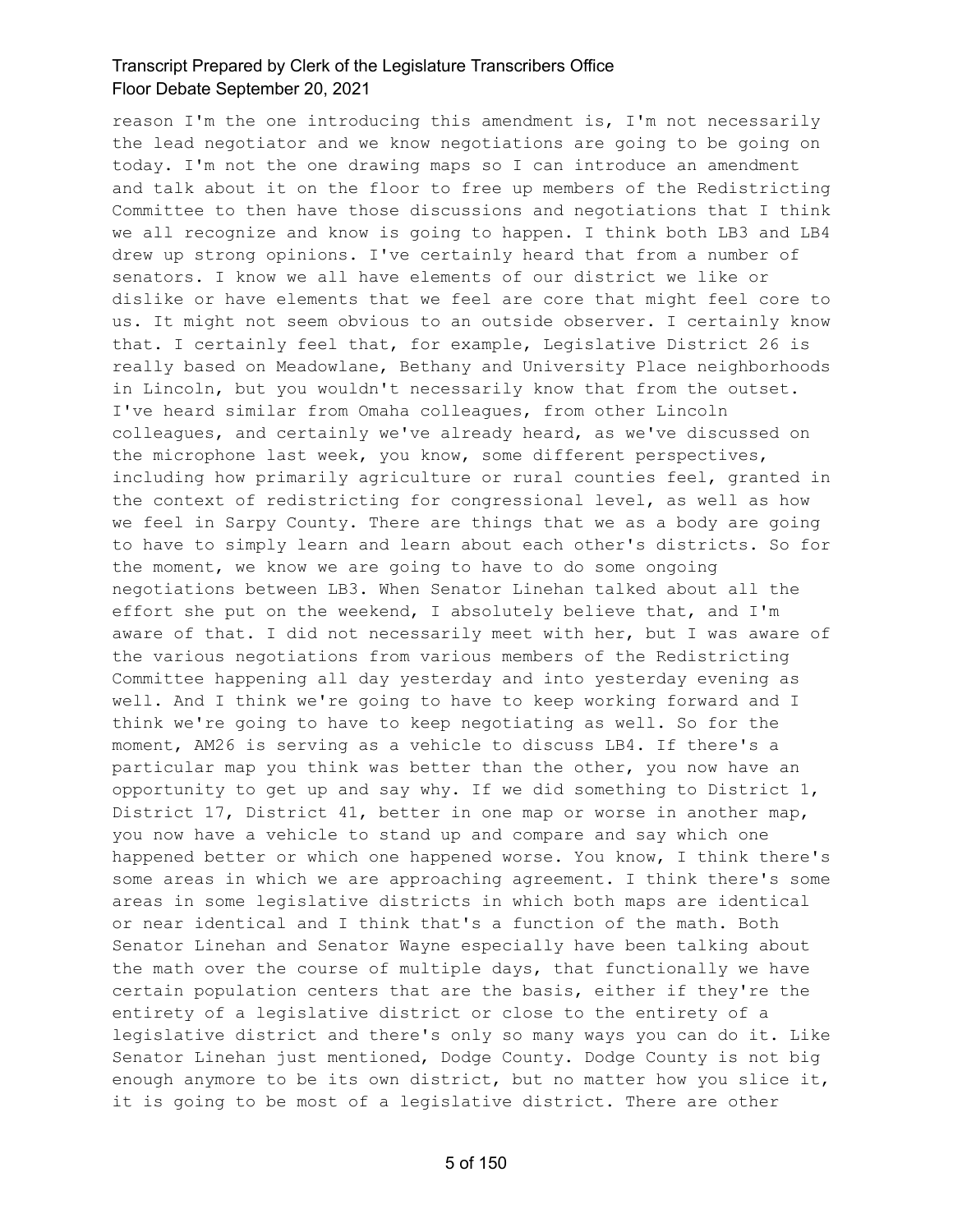counties that fit into that category as well. Similarly, Lincoln, obviously, Lincoln is going to continue to be either seven or eight legislative districts. We currently have seven senators with-- who live in the City of Lincoln and at the end of redistricting, we're going to have seven or eight districts that are kind of the base core neighborhoods of Lincoln. We're going to see this kind of continue and go on from there. As I said, AM26 is the contents of LB4. It's giving the Redistricting Committee-- which was heard by the Redistricting Committee as well alongside LB3. We have these opportunities to discuss and debate these two maps. And with that, Mr. President, I will finish my comments and let the body get on with debate. Thank you, Mr. President.

**FOLEY:** Thanks, Senator Hansen. Debate is now open on the amendment and the bill. Senator Morfeld.

**MORFELD:** Thank you, Mr. President, and colleagues. I rise in opposition to LB3 and in support of AM26, the Senator Hansen amendment. And I know that there's going to be a lot of discussion here today about these maps in particular. But I want to start out and lay the framework and the basis for my opposition. And that's, quite frankly, the framework and the basis of this committee and the formation of it. So if you look at LR134 and you skip down to line- excuse me, page 2, first paragraph, paragraph 4, it states, insofar as possible and within the context of the principles set forth by the United States Supreme Court, district boundaries shall define districts that are easily identifiable and understandable to voters, preserve communities of interests and allow for the preservation of the core of prior district-- districts. When feasible, district boundary line shall coincide with the boundaries of cities and villages. If a county, city or village must be divided, the division shall be along clearly recognizable boundaries as described by census geography. So I want to start with that because that is the foundation and that should be our guiding principles at every step of the way. Unfortunately, I think that LB3 fails to do that in many different instances, much more so than LB4. And I'll start detailing why. So first off, there is no doubt that we have had significant population shifts and changes in the state of Nebraska. You can just look at the maps from LR-- LRO that look at the population declines in each of our legislative districts. And for the past, as far as I can tell, 40 to 50, if not more years, there's been significant population decline in the western part of the state, which is why we have moved districts from the western part of the state to the eastern part of the state where there are significant population increases. So it's a bit odd when we look at trying to adhere to these principles that a district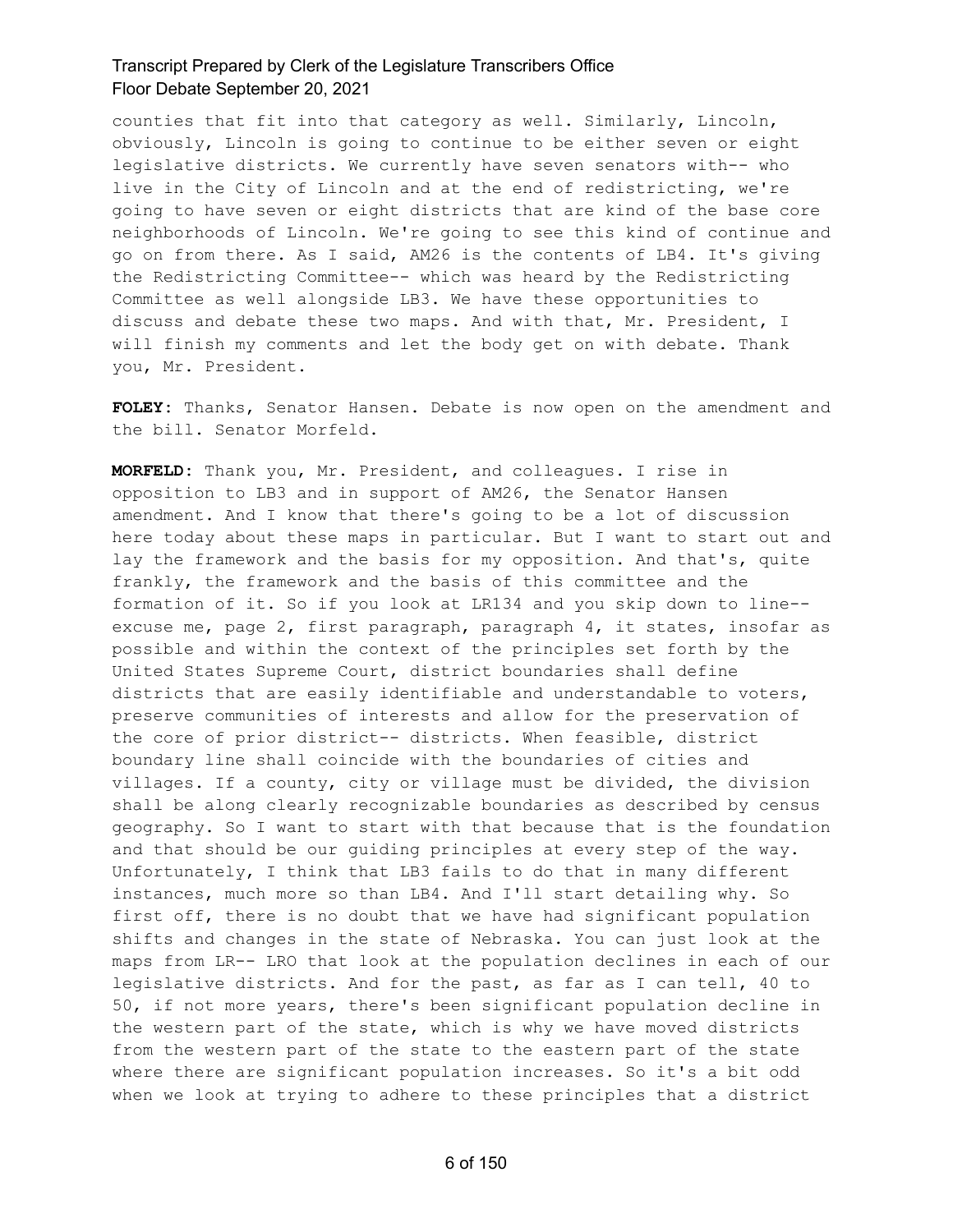is a-- that particularly has steady population, if not a little bit of an increase and I'm-- I'm referencing Senator Kolterman's district, which was moved, is the one that is moved. I think that when we're looking at whether or not we move a district, we should be looking at where it makes the most sense based off population decline while existing the preservation-- while-- while respecting the existing core of other districts and while trying to preserve the community of interests in those districts. Now, there's a bunch of examples in LB3 where this could have been violating those principles, could have been avoided, but we're not. And so I'll talk about the area I know best, which is Lancaster County in the Lincoln area, and in talking about that, I want to start with District 27. So if you look at District 27, you look at the original District 27, which you have to pull up online and look at that, one of the things that was a concern was that there was an area in 2011 that was created that was kind of an appendage of what looked like to be the core of that district. And there were a bunch of people that were concerned about that, for lack of a better term, appendage. And there are some people that were concerned about it being gerrymandered. So I will admit that both maps alleviate that concern. They do. The Linehan map, LB3, is much more compact and in my opinion, contiguous than the current district, as is. If you look at the Wayne map, LB4-- if you look at the Wayne map, LB4, not only is it compact and contiguous, it also follows lines that are much more easily recognizable and identifiable in that district and in this case, 9th and 10th Street and going down the downtown area. Whereas, in the other map, there's a jut that goes out, takes part of downtown, keeps part of north downtown, otherwise known as the Haymarket area, and then wraps around that senator's district because the original map excluded that senator unnecessarily, completely unnecessary.

**FOLEY:** Half-- half minute.

**MORFELD:** It also cut into the core of that district and it currently cuts through the core of that district and neighborhoods within that district, all completely unnecessary. Why do we know it's unnecessary? Because we were able to draw an alternative map, LB4, that maintains the core of all of the districts in Lincoln and is able to follow easily recognizable lines within the city. These are all things that are principles of LR134 and, yes--

**FOLEY:** That's time, Senator.

**MORFELD:** Thank you, Mr. President.

**FOLEY:** Thanks, Senator Morfeld. Senator Blood.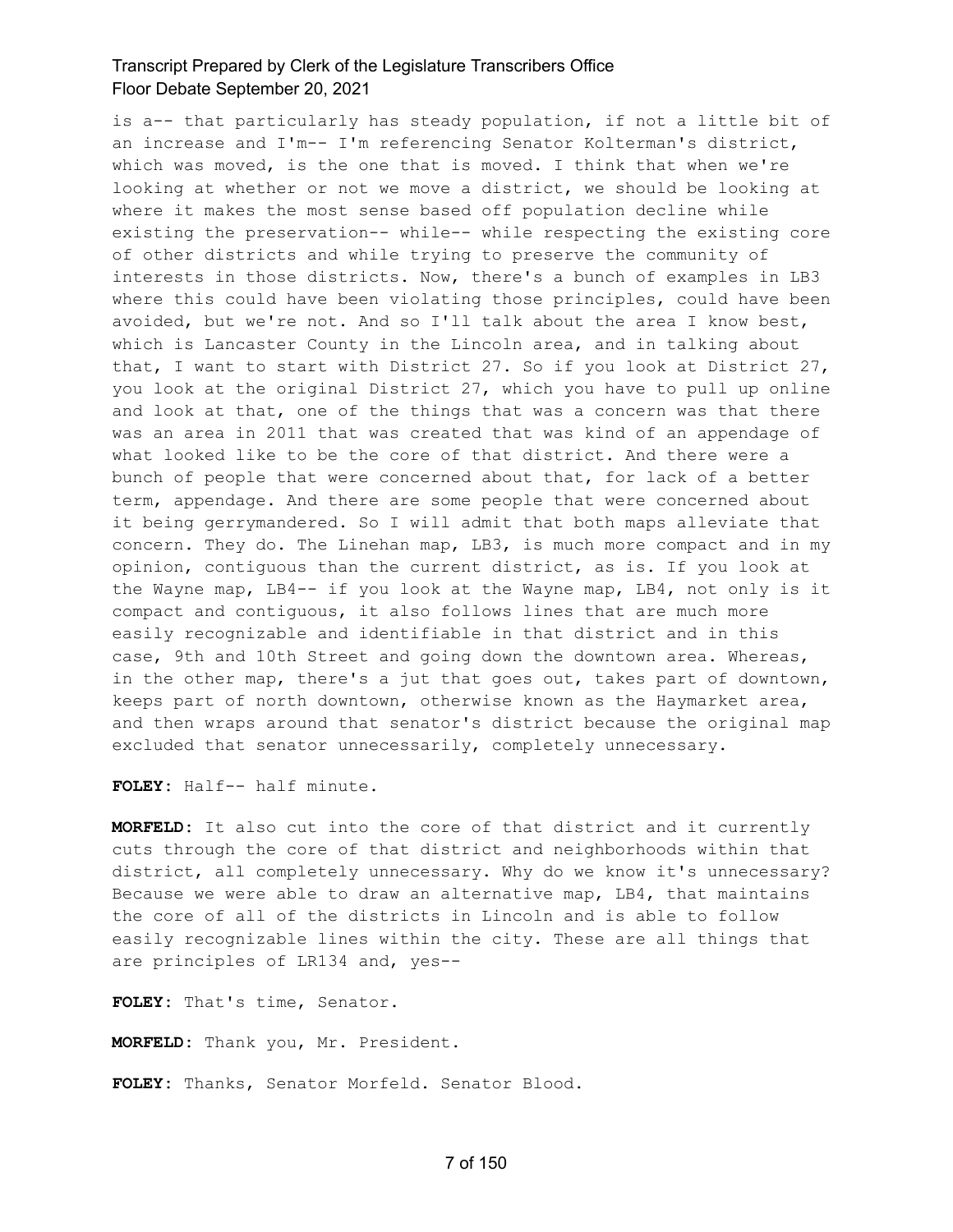**BLOOD:** Thank you, Mr. President. I stand opposed to LB3 and in favor of AM26, and the words I'm going to say right now are not a surprise to, to Senator Linehan, as I've already discussed this with her before. I'm really surprised that so many senators from Sarpy County were really concerned about keeping it whole when it came to congressional districts, but have nothing to say when it comes to the legislative districts. I'm going to tell you why I stand opposed because I see serious issues-- I cannot hear, whoever's talking over here. I stand opposed because I see serious issues in LB3. In Sarpy County, you'll note that there are legislative borders that cut right through SIDs, Sewer Improvement Districts. SIDs are political subdivisions, in case you weren't aware of that. Says so in state statute. So when I look at those parts of the Sarpy legislative districts that cut right through the SIDs, there's no clear and recognizable path, as you just heard Senator Morfeld discuss. So imagine if you're one of those members of a five-member board of trustees, which every SID has, and these neighborhoods are cut right in half, not by main streets, not by main areas that people utilize to be transported through those areas, but right in the middle of a SID and you're those board members and you have a legislative issue, you'll have to deal with multiple senators because they've cut you in half. And so there is a math problem. And I understand why LB3 did some of what it did, but that math problem doesn't exist in LB4 at least not for Sarpy County. So I also noted that Nebraska was listed in the top 10 states to watch for possible new prodemocracy litigation. So knowing this, I actually read Laboratories of Democracy, which is a report on the impact litigation can have in state courts instead of federal courts and thought I'd share this with all of you as we chat today about our maps. So what I don't cover with this time on my mike, I will cover later. So impact litigation has the goal of improving democracy and elections and is brought forward to state courts under state law. Now, although many high-profile cases improving democracy have come at the federal level, there are textual, structural and historical reasons why a diverse court strategy for electoral impact litigation can provide opportunities for reform where the federal courts have not acted. And so what we're seeing in the buzz of different organizations that are worried about maps not being fair, is that Nebraska is being targeted right now as perhaps bringing forward maps that they feel are not fair. So current federal jurisprudence does not protect the right to vote with the same level of scrutiny as other constitutional rights, including the right to spend money to influence elections as you learned when I brought my dark money bill forward this year, that is still, by the way, stuck in committee. The result is a serious gap in available federal judicial- judicial protections for our most precious right, the right that is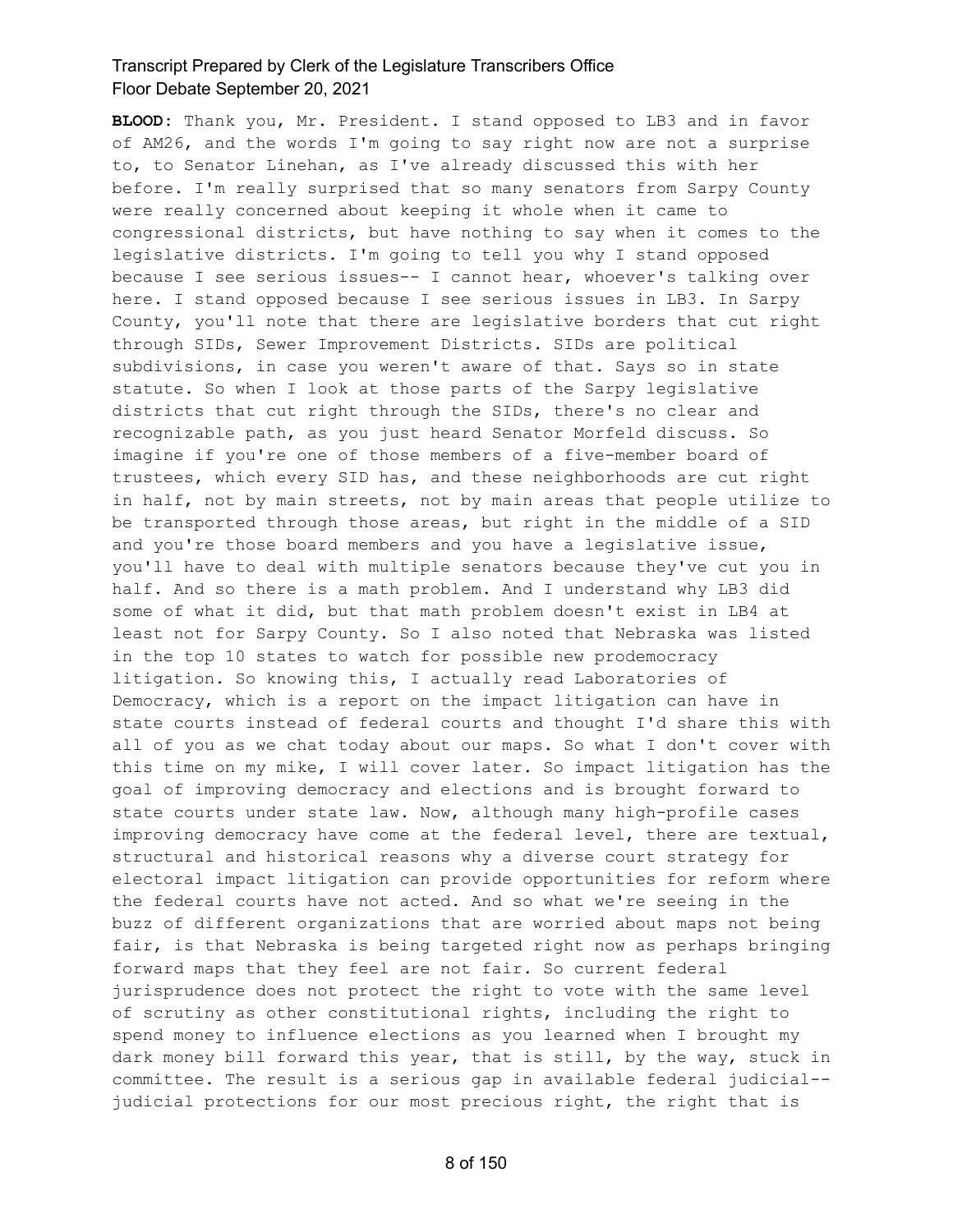preservative of all rights, which is what we're doing when we draw good maps. Ultimately, federal voting rights jurisprudence has proven to be insufficient to meet the rising tide of voting restrictions and growing dysfunctions in our electoral systems. Now, this particular report outlines that there are textural, structural and historical reasons why a diverse state court strategy for electoral impact litigation should provide opportunities for reform where the federal courts have not acted. So first, in contrast to the U.S. Constitution, 49 state constitutions have explicit provisions providing an affirmative-- affirmative right to vote to their citizens. 25 states also have a constitutional provision guaranteeing free and equal elections. For example, in the past, as we all know, the Pennsylvania Supreme Court struck down its congressional map as a partisan gerrymander and it shows the vitality of these provisions. Our federal constitutional structure also supports the view that access to the right to vote and the structure and administration of elections could be sensibly afforded broader protection at the state level. And as is highlighted in this report, the federal constitution--

**FOLEY:** Thirty seconds.

**BLOOD:** --specifically delegates much of electoral administration to the states. Friends, I'm going to finish more of this later on, but I just want you to know that there are definite problems with the maps that we have now. We are being watched by the nation. We can do better. It's more than a math problem when it comes to LB3. It's really some bad mapping and I don't mean that negatively to Senator Linehan, I know they've-- the best that they could do. But for Sarpy County and our SIDs, it's not going to work. And because of that, I do support AM26.

**FOLEY:** That's time, Senator. Thanks, Senator Blood. Senator Machaela Cavanaugh.

**M. CAVANAUGH:** Thank you, Mr. Lieutenant Governor. Good afternoon, colleagues. I stand in opposition to LB3 and support of AM26, and I will have quite a bit to say about that today. But first, I wanted to acknowledge and extend my thanks to Governor Ricketts. This morning, he announced that he is bringing back the COVID-19 dashboard. Some of you, if you were listening to me talk on Friday, heard me talking about the need for this. It's something that myself and ten of our colleagues came together and asked the Governor to do on August 11th. It's something that the hospital association and doctors across the state have been asking for. I appreciate that he has decided to do so now and I hope that this will help give Nebraskans a clearer view of where we stand with the virus. We've been flying blind, really flying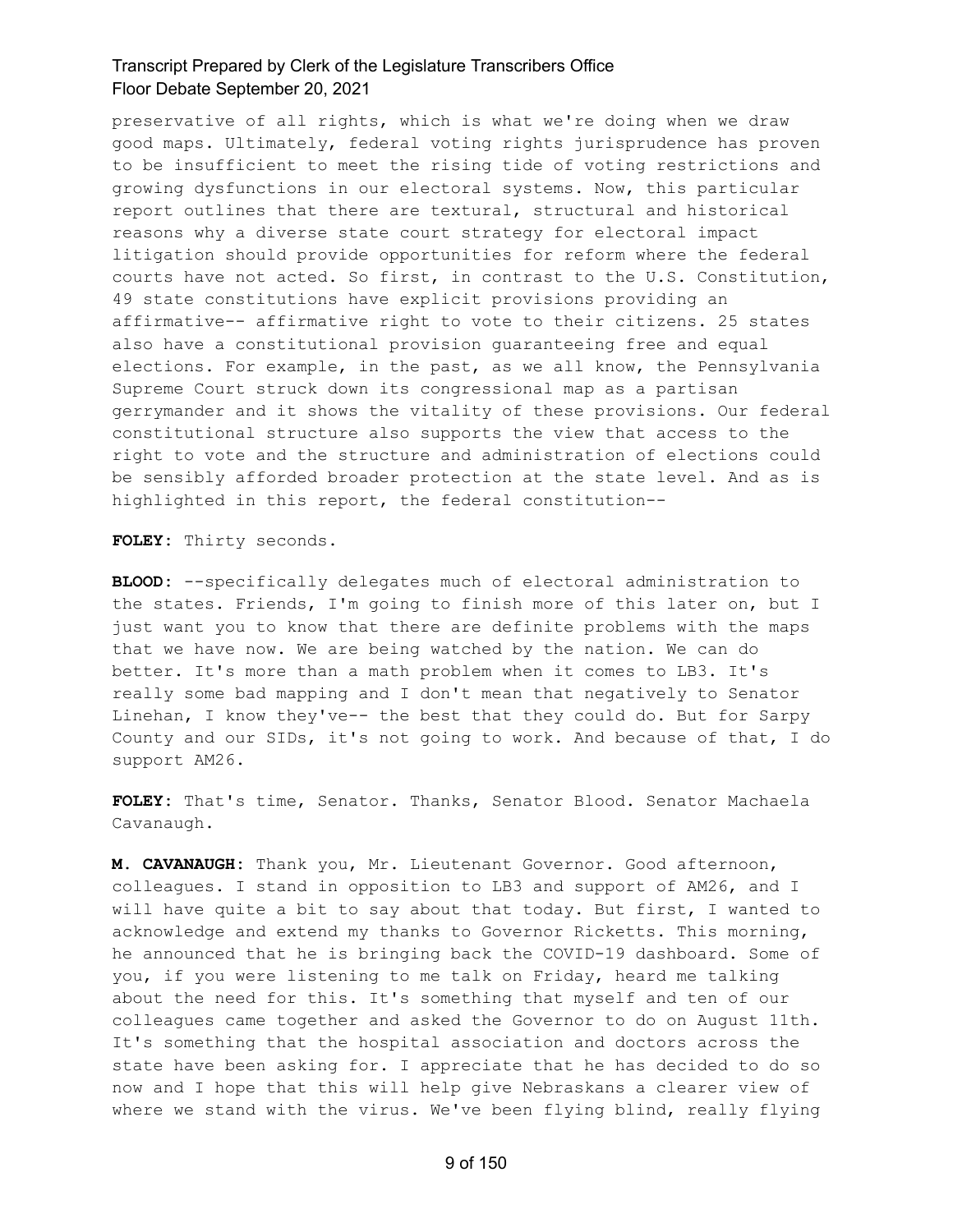blind, and we got comfortable because we didn't know what the situation was. But for those of us that have maintained contact with medical professionals and county public health departments, we know that we have not been in a good position and that our hospitals are stretched thin and that businesses and communities haven't been able to make appropriate decisions when it comes to safety and protocols because they didn't know how bad it was. And so I really appreciate that information no longer being withheld. We were the only state in the nation that did not have a public reporting. So I think it's really important that this change has come about finally. And I know that our medical professionals are grateful to have this information made available to the general public as well, because they want to make sure that people are taking this virus very seriously. We are not out of it yet. We still have a ways to go. We had great news this morning that, I believe it's Pfizer that is seeking an emergency declaration to extend the vaccination to children under the age of 12 and over the age of five, which is going to be huge for our school age children that are able to get access to that vaccine and for our educators who are going to have just another layer of support and prevention between them and the virus. I know I send my children to school and my son to daycare, and it is a concern every single day. And even my 3-year-old can wear a mask and he does. He's very good about it. But I don't want that to be his reality forever. And so I-- I just hope we all can continue to work together to get vaccinated, get masked. Even if you're vaccinated, the Delta variant is strong and we don't want to see variant after variant after variant that we can't ever get back to normal fully. There was a report this morning on the radio that more people have died in the United States from COVID-19 than all wars from the 20th and 21st century combined. That's a lot of people. So I again, appreciate the Governor for making this move and this choice. I think it's the right choice for Nebraska. I think it's the best choice for everyone to have access to information. I believe that being transparent and having access to information is always what we should be striving for. As elected officials, we have a responsibility to the people of the state to not only care for them, but to keep them abreast of what is going on in our state. So with that, I-- how much time do I have left?

**FOLEY:** One minute.

**M. CAVANAUGH:** OK. I do have quite a bit to say about why I oppose LB3 and support AM26, but since I am almost out of time, I will do that on another time on the microphone. Again, thank you, Governor Ricketts, for reopening the dash-- the COVID-19 dashboard. I look forward to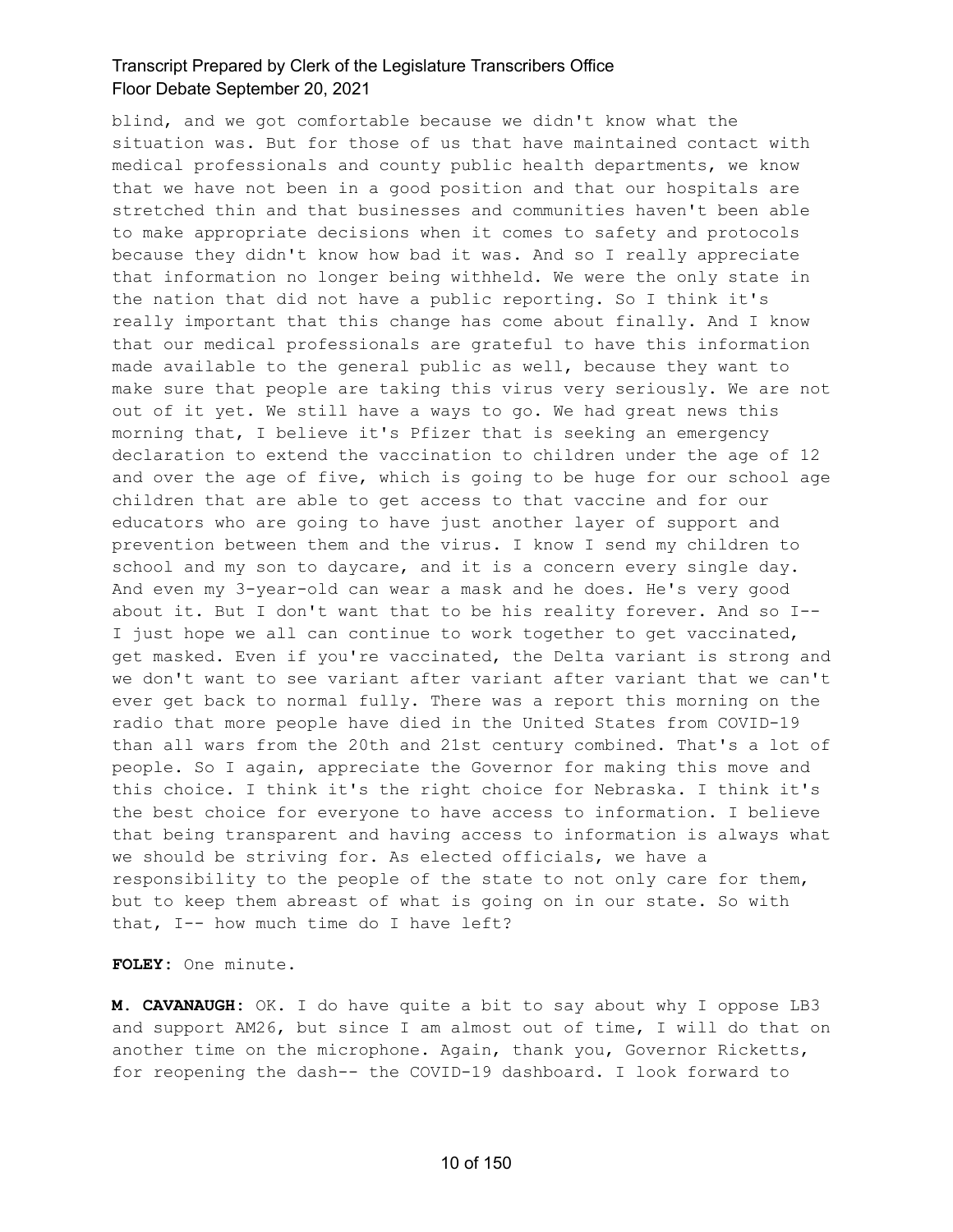being able to see the snapshot of where the state is on a daily basis. I yield the remainder of my time.

**FOLEY:** Thanks, Senator Cavanaugh. Senator Briese.

**BRIESE:** Thank you, Mr. President. Good afternoon, colleagues. I rise in support of LB3 and in opposition to AM26, but I'll speak about that a little later. We had our hearings last week. We heard from countless Nebraskans and even a few of our colleagues, and we heard a lot of concerns. And as I mentioned last week, though, we're all going to have to give a little bit. No matter where we land, nobody is going to be completely happy with this. And we need to remember, we don't own our legislative districts. Nebraskans do. And by necessity, the borders to essentially all districts are going to have to change to some extent. So we need to put behind us the idea that that's my district and don't touch it. Nebraskans own those districts, we don't. So not everyone is going to get all they want out of this deal and we need to be reasonable about what we're doing here. And I do think LB3 is a reasonable place to land. Beyond that, we as a body in LR134 acknowledge the importance of preserving the core of existing districts. And that's an extremely important goal and that's a legitimate goal of legislative redistricting. The Supreme Court has told us that several times: preserving the core of existing districts enhances continuity in representation and consistency in representation. And I think it's extremely important to do that. And LR134 reflects our recognition of the importance of preserving the core. And for the most part, this map reflects the importance of preserving the core. Obviously, some will suggest, well, we lost part of the core there, we lost part of the core there. But overall, in the aggregate, it does a pretty darn good job of preserving the core of those existing districts. With one exception, every proposed district contains a significant portion of the previous district. In some cases, the new districts contains almost all the old. In many cases, most cases, it contains a significant portion or a majority of the old district. And I think by necessity in LB3, one and only one proposed district does not contain a portion of the old. For the most part, LB3 does a nice job of preserving the core of existing districts, and that's important to Nebraskans and is consistent with LR134 and I'd urge your support. As far as AM26, simply a regurgitation of LB4, I oppose LB4. LB3 would simply shift LD24 a little farther to the east. LB4 would pick up Legislative District 44 and move it and moving L-- Legislative District 44 really is a nonstarter for me. And I certainly appreciate and admire and respect the service of Senator Kolterman to his district and to this state. I have the utmost respect for the senator and his service, but I still think it makes the most sense to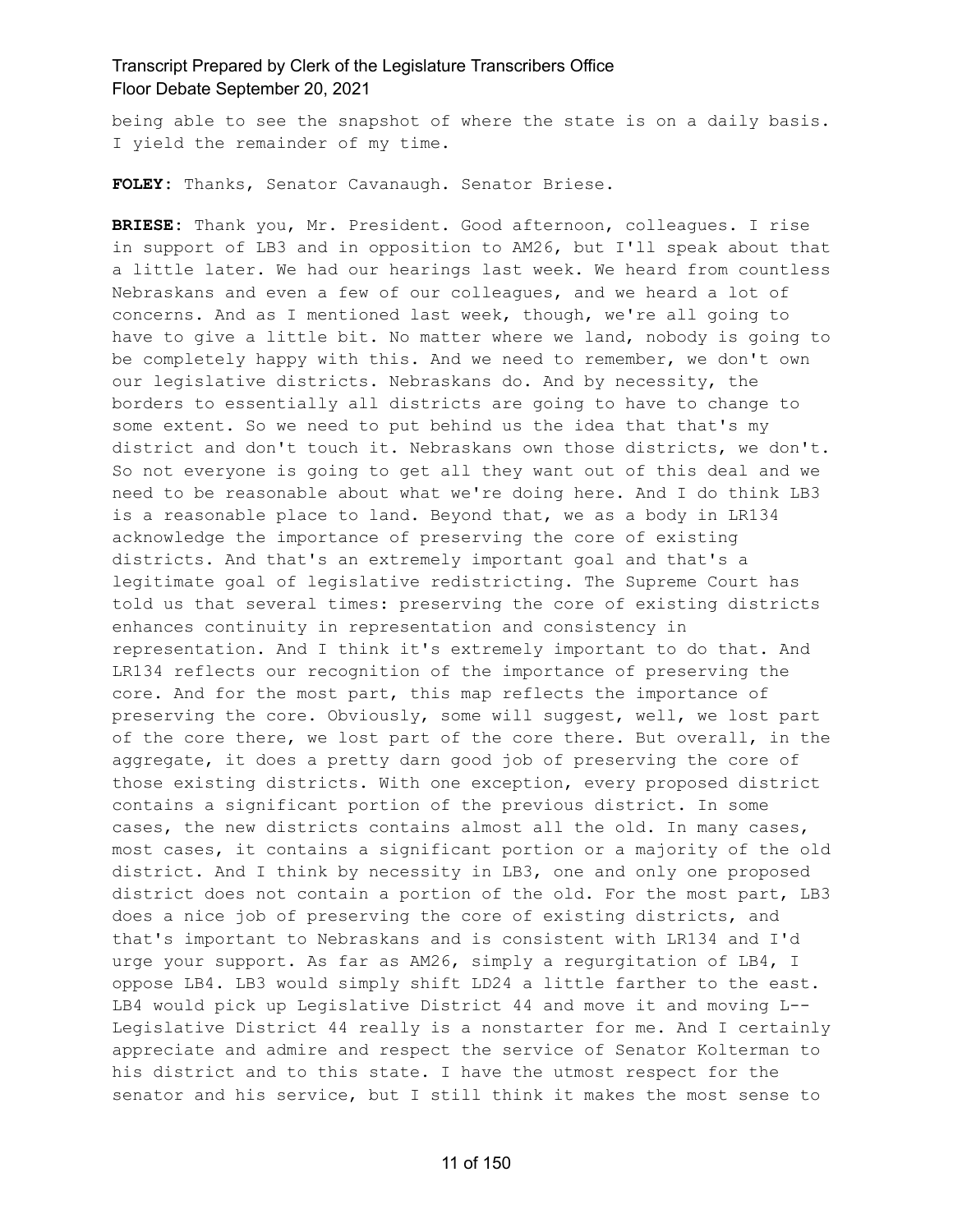move to shift LD24 rather than some of the others. I look at the geographic proximity of Legislative District 24 to Sarpy County compared to a district that lies 300 miles away to the west. I don't think it makes sense to pick up a district and move it 300 miles. And I don't care what they did with Legislative District 49 ten years ago. I look at and compare the local economies, especially the ag economy of District 44 and District 24 and Sarpy County. In Grand Island the vice president Farm Bureau indicated she had a working knowledge of agriculture across the state and she testified to the similarities of ag in the York, Seward areas to that of ag in Sarpy County and she testified to the differences in ag between those eastern counties--

**FOLEY:** One minute.

**BRIESE:** --in LD44. Thank you, Mr. President. LD24 is much more similar to Sarpy County, and I believe it makes the most sense to move it rather than Legislative District 44. So for those reasons, I oppose AM26, I support LB3 and I would encourage your support of LB3. Thank you, Mr. President.

**FOLEY:** Thanks, Senator Briese. Senator Lathrop.

**LATHROP:** Thank you, Mr. President, and colleagues, good afternoon. I am in opposition to LB3 and in favor of AM26. And I'm happy that I followed my friend, Senator Briese, who-- who spoke about preserving the core of the district. That-- that topic has a little history here. There were those of us on the committee the first time we talked about this included Senator Briese, who wanted that in our resolution. When we actually took it up and voted, he voted to make it permissive rather than mandatory, which a number of us wanted. But on the topic of core of the district, understand that what Senator Briese is telling you is he'd like to maintain the core of the western districts, but not apply the same standard to Douglas and Lancaster County. If you look at Douglas County in this map, LB3, it jumbles all of the districts and they become unrecognizable. There are boots- things that look like a boot going in one direction and some-- some- some space where we go off and grab some voters here and there. We're not preserving the core of the district in this map in the urban areas, but it does do that in the rural areas, specifically west of Kearney. And how is that accomplished? That's something else I want to talk about. By using the deviation, the permissible deviation, by the way, that was also the subject of something that took place in committee. When we talked about what deviation we were going to use, the Chair proposed 5 percent. Senator Morfeld and I, I think Blood as well, we talked about the necessity of tightening that up, making it a 2 percent deviation. Here's the reason for the deviation in the first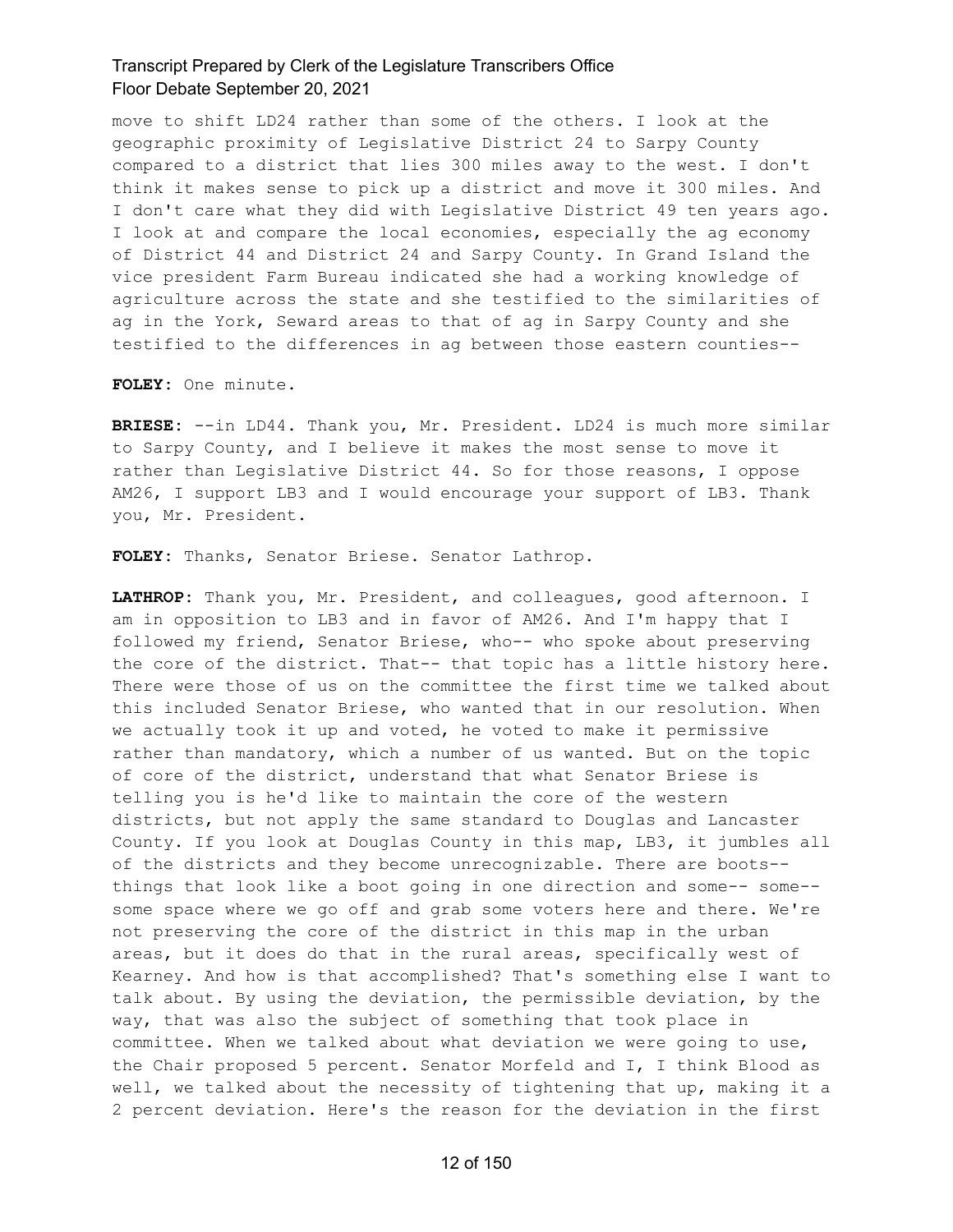place, and we did discuss this in committee. The deviation helps us not split towns, split counties. It gives us a little leeway when you're making a map not to split a town. But what happens in LB3 is it is now used as a tool for diminishing the consequences of population loss west of Kearney. So if you look at LB3, you will see in 48, it's minus 4.35; in 47, it's minus 3.98; in 43, it's minus 4.39 and and on and on as you move your way to the east. And what-- what's that mean? That means those districts are actually larger than they should be for the population that's contained within them. And what's happening, and I talked about this in one of our hearings, were gaming the deviation to create larger rural districts and it is now a tool. I tried to think of a term, what should we call this? If it's not gerrymandering, it's "deviationmandering". We're going to game the deviation to blunt the consequences of population loss west of Kearney and then stand up and say we're doing this to preserve the core of the district, a principle my friend, Senator Briese, voted against. Colleagues, at some point we're going to have to get down to making maps that are realistic. We are now on our second day of 8-hour debate. We started Friday, everyone recognizing that we were going eight hours and nothing would be accomplished. Today, we are starting once again an 8-hour debate. Everyone in this room knows what the vote count looks like. Nothing is going to happen. And to be clear--

#### **FOLEY:** One minute.

LATHROP: --and to be clear, when people-- when you hear the Chair talk about negotiations, there are none. There are no negotiations going on. If you are a Nebraskan watching this, there are no negotiations happening. The committee puts out Senator Linehan's congressional bill. They will not put out Senator Wayne's. They put out Senator Linehan's legislative maps, not Senator Wayne's and we are going to debate both of them for eight hours for no purpose. Everyone in this room knows neither one of them are going anywhere and no negotiations are happening at this point in time. I want to talk about the process the next time I get back up here and I want to talk about the importance of us getting this done. We cannot not get this done. Kicking this off to 2022 or punting is not going to work. And I want to talk about that the next time I get up here, but negotiations need to happen.

**FOLEY:** That's time.

**LATHROP:** They need to be thoughtful and they need to be nonpartisan. Did you say time?

**FOLEY:** I did.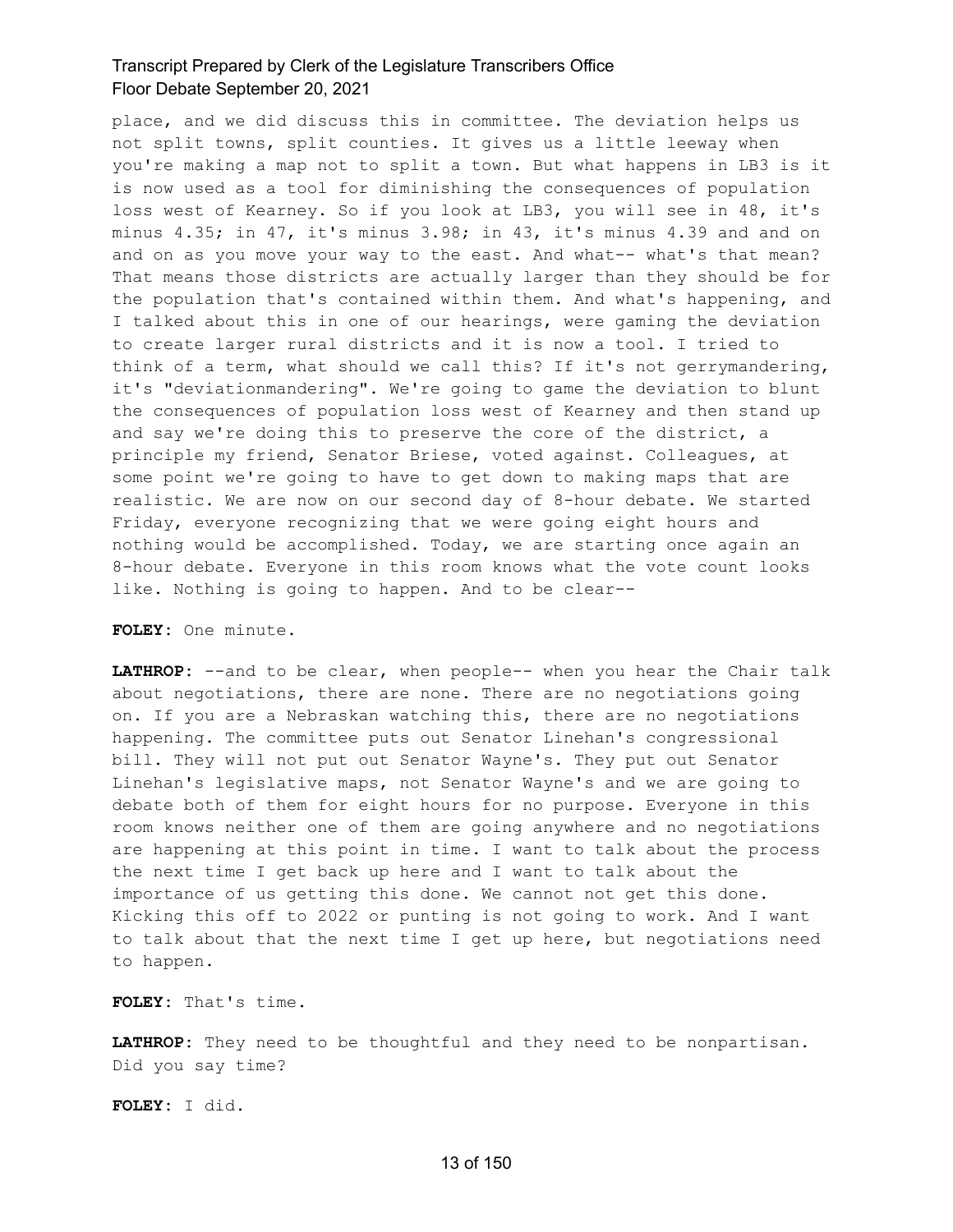**LATHROP:** Thank you.

**FOLEY:** Thanks, Senator Lathrop. Senator Kolterman.

**KOLTERMAN:** Thank you, Mr. President. Good morning, colleagues. The people that know me have advised me to smile, take some deep breaths and talk about why they shouldn't take the 24th District and move it to Sarpy County. So, I'm going to try and do all of the above. As I stand here and talk to you today, it's more about keeping a rural district rural. There's nothing more rural than the 24th District at this time. But I do want to express my opposition to LB3, which literally, in my opinion, dissolves LD24 as it currently sits and moves it to district-- to Sarpy County. I personally believe moving LD24 to Sarpy County truly violates the redistricting guidelines we established last May as a body. According to Section 4 of LR134, the district boundaries shall preserve communities of interest and allow for the preservation of the core of prior districts if possible. I don't believe moving LD24 to Sarpy County does that. Based upon other proposals that have been developed, it's-- it's more than possible to preserve the core of Legislative District 24 within its current area with just a few tweaks. I believe that as one of 12 rural districts within the state that actually grew would only require the addition of approximately 3,000 persons to meet the 5 percent deviation while retaining the compactness of my district and preserving the municipal boundaries, the communities of interest and the core of the prior district. When we did LB1-- or LR134, it required using county lines as boundaries when practicable. Under LB3, which would relocate LD24 to Sarpy and Saunders County, that's-- that's one way of violating what we agreed to. Legislative District 34 would absorb Polk and York Counties and it would meet that criteria under LB3. But unfortunately LD23, which would absorb Seward County fails the test. LD23 would consist of the entirety of Butler and Seward Counties, the northwestern slice of Saunders County, which is basically cutting Saunders County in half, diagonally, and an offshoot of Colfax County, which allows LD23 to absorb the city of Schuyler and neighboring areas. To me, this proposal of LD23 is not compact and the division in Colfax County does not follow clearly recognizable borders either. The new LD24, should we enact LB3, would take the core of Senator Day's current district, Gretna and Cairo, and would also absorb Springfield from Senator Clements in Wahoo. Mead, Ceresco and Ashland from Senator Bostelman. This would be the third time in the last three redistrictings where Gretna and Chalco will have a new legislative district. I don't believe that's necessary. I'd be remiss if I didn't talk about the significance of--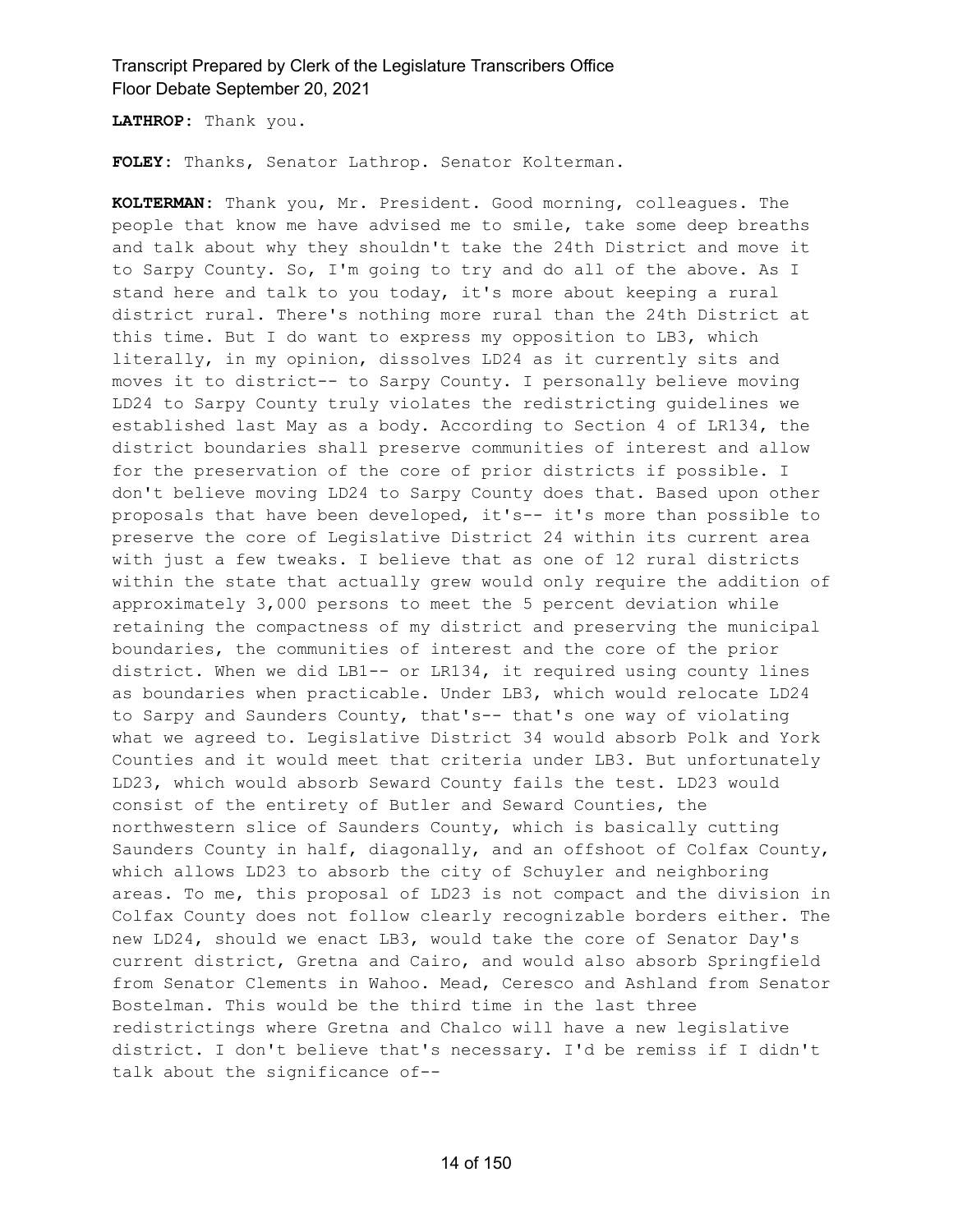**FOLEY:** One minute.

**KOLTERMAN:** --Legislative District 24. Since the establishment of our district, we have a unique history of leadership for the state of Nebraska. If you listen to the original testimony in the hearing, we had-- we go back to 1942 when Senator Stan Matzke, Sr. was elected. He served as Chairman of the Education Committee, the Legislative Council. And I could go on and on about the number of leaders that we've had, but he was the start of this. Just to mention a few, Senator Sieck, Senator Moore, Senator Greg Adams, Senator-- Congressman Doug Bereuter, all played a role. And I'd be remiss. I missed Senator Conrad, Senator Nantkes Conrad, while she didn't serve the 24th District, she did serve in this Legislature.

**FOLEY:** That's time, Senator.

**KOLTERMAN:** And I'll have more to say. Thank you, Mr. President.

**FOLEY:** Thanks, Senator Kolterman. Senator Brandt.

**BRANDT:** Thank you, Mr. Lieutenant Governor. Thank you to the Redistricting Committee for your work on this. First of all, I'd like to start out thanking Senator Kolterman, he brought a solution to our problem. Constitutionally, Nebraska can add the fiftieth senator. The only fly in the ointment is we are in a first time Special Session ever to define redistricting. And the call of the Special Session failed to include the words that the Legislature could add the fiftieth senator. Had things operated in a normal fashion, and we had done this in our regular long session, we could have done that. In my mind, that's almost problem solved. The new senator could have been inserted where needed by the committee and everybody could have kept their district. We could have kept Senator-- the two plans basically either go after Senator Hughes's district in southwest Nebraska, which is a rural district, or Senator Kolterman's rural district just east of Lincoln. And it is a rural district. My District 32 sits right below that and that is the nature of what rural looks like in eastern Nebraska. By adding the fiftieth senator, we don't have to change much. We actually have an open seat right here in the front row. We've got plenty of office space somewhere up in that tower. Yeah, Senator Lowe, you'd have to share your mike. And the biggest thing I-- we'd have to either change the 33 number or the 17 number, because when you add the numbers together, they have to be one more than the senators and I guess given my preference, I'd make 17, 18, like I was explaining to Senator Pansing Brooks, on any given day when somebody is shooting for the magical 17, somebody is gone missing or excused from the Chamber and when that senator is gone, that's an automatic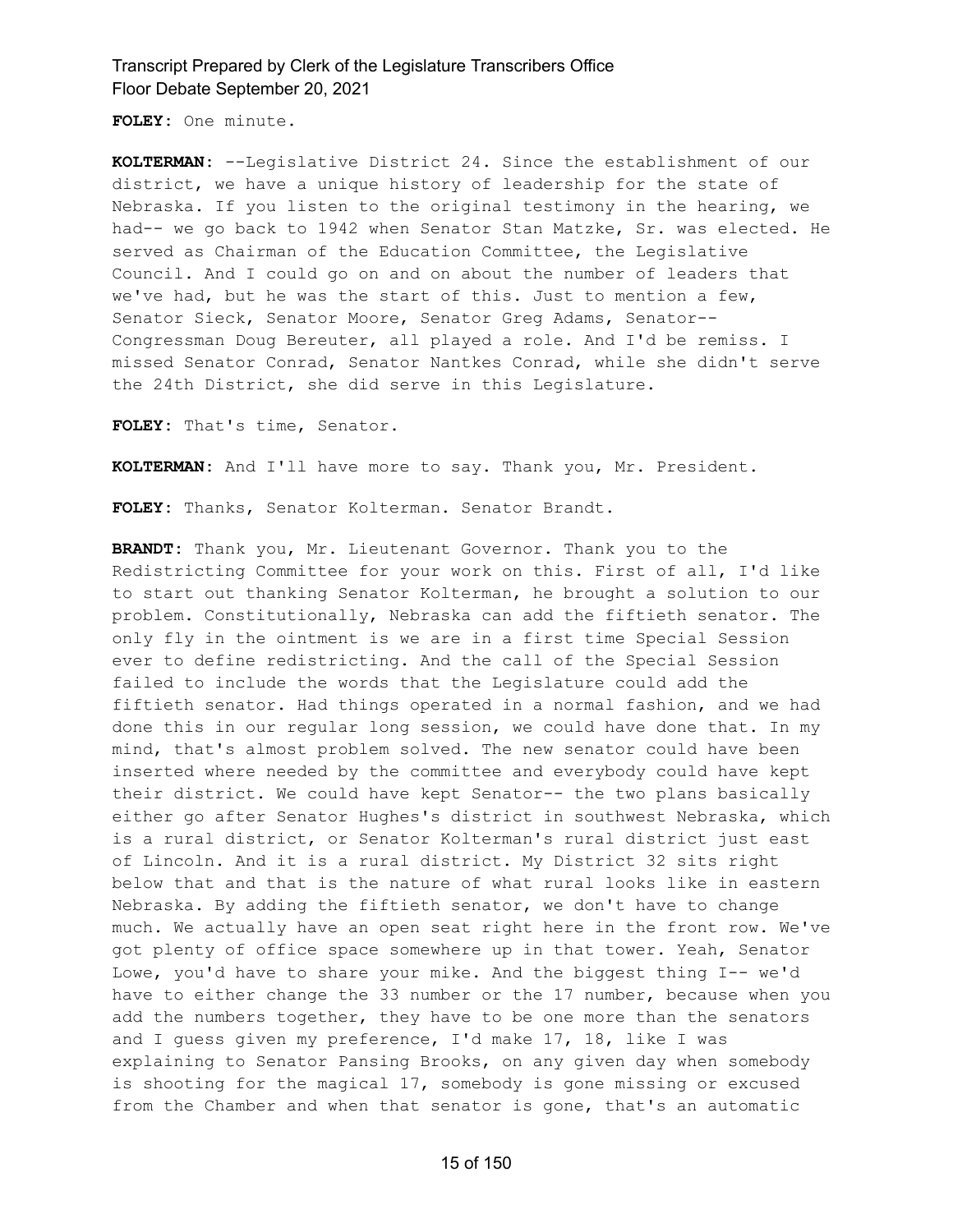red vote. That's an automatic no. But we have no automatic greens in the Chamber, so to me, 33 is a lot harder to get than the 17 is. But that's-- that's my personal opinion. I believe there probably is a way to expand that. It's unfortunate that that-- that more emphasis hasn't been put on that aspect. I'm proud to represent District 32, Fillmore, Thayer, Jefferson, Saline and southwestern Lancaster Counties. Our district was one of the 16 districts below the-- below the median, but above the deviation. We grew. We are at 38,200 people and I think that's significant. Those four counties have been together a long time. I did not research the history, but I can tell you in the '90s the exception was my county, Jefferson County had to be split lengthwise. I was in that split. We're a small county. We're about 7,500 people. When you split a rural county like that, I can tell you from experience you have virtually no representation. All you are is a population donor. So with this in mind, I would ask the Redistricting Committee, given the opportunity to keep those small rural counties intact. LB3 takes my neighboring Gage County Senator Dorn's county, which is whole right now, and LB3 draws a line sort of to me without rhyme or reason through the edge of that county of 21,000 people and moves about 3,000 people over to our county after moving Fillmore and Thayer out of our county. And that necessitates--

**FOLEY:** One minute.

**BRANDT:** --under LB3 that we extend further north into Lincoln. And if you know anything about my district, those four counties are-- and southern Lancaster are very similar. They're very rural in nature. Adding 8,000 people from inside the city limits in Lincoln will change LD32 from a rural district to more of a suburban district. And I believe Senator Dorn, he can speak on his own, but it looks to me like the same thing would happen to LD30. So if-- if the true effort here is to try and save rural districts, I'm all in. And to me it shouldn't be urban and rural. It should be representing 40,031 people in each district as best as we can. Thank you, Mr. Lieutenant Governor.

**FOLEY:** Thanks, Senator Brandt. Senator John Cavanaugh.

**J. CAVANAUGH:** Thank you, Mr. Lieutenant Governor. And while I rise in opposition to LB3 and in support AM26, so obviously I think a lot of people have the same problems with LB3 that I have, but I just thought it would be important to continue that conversation. So we adopted LR134 at the close of the session, or close to the close of the session in the spring, and laid out several specific criteria we were supposed to use to determine what-- how we're going to draw the districts. So in Section 3 of that, there's the charge to follow county lines wherever practicable, which, of course, is what the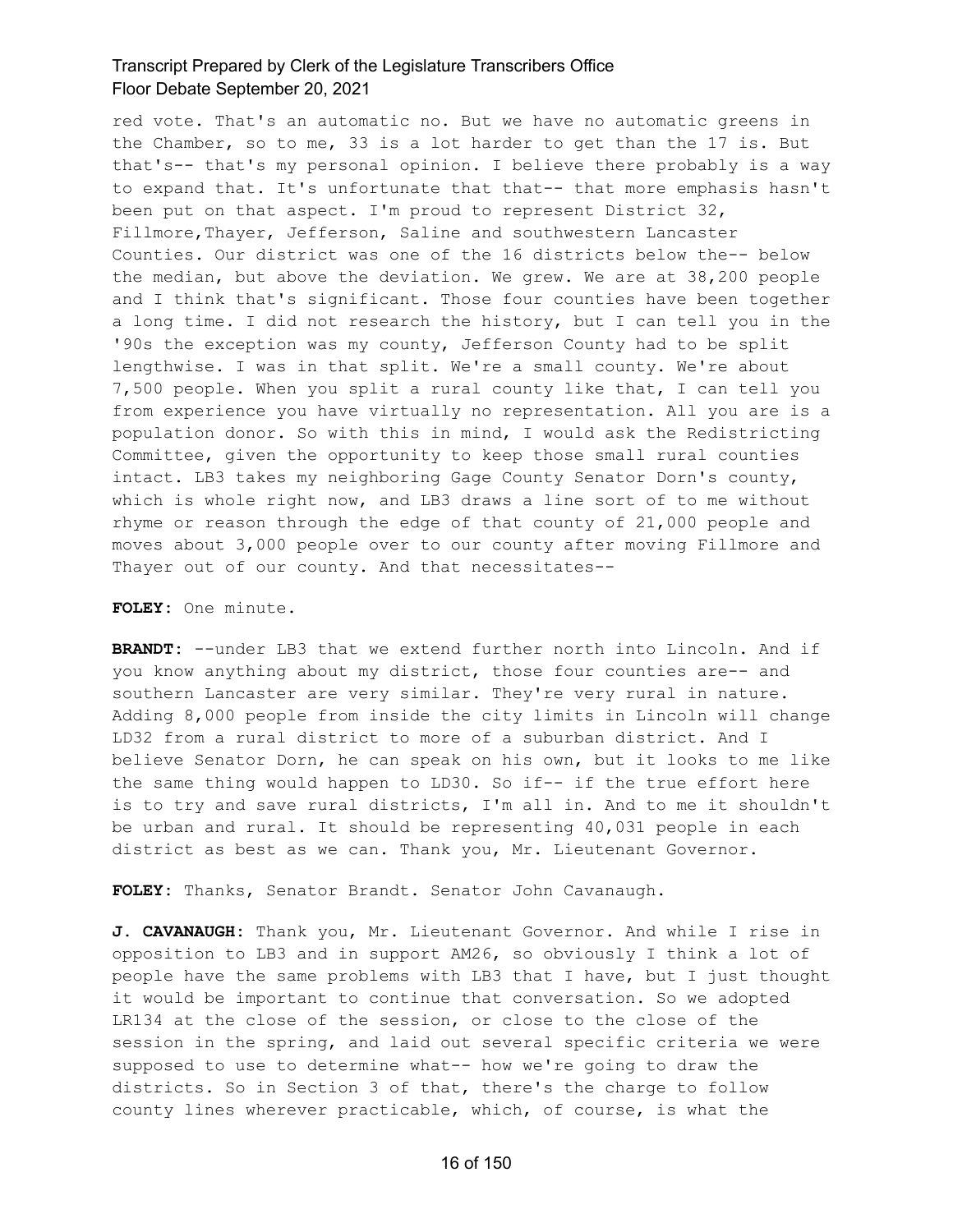Constitution says, it says "shall". And I'm sure everybody has heard about the-- the court case of Day v. Nelson, where the court said "shall" really means "shall" and as I've had many conversations with Senator Erdman about, "shall" is not discretionary. So whenever practicable county lines should be followed. Anyone can look at the map in LB3 and tell you the deviation from county lines is substantial, especially when you can-- compare it to AM26 and the deviations in that map. So on that regard, maintaining county lines, AM26 is superior, far superior to LB3. Compact and contiguous. And so this is one-- I went to the hearing last week on Thursday in Omaha and there was three mathematicians, I guess, two mathematicians and an actuary who testified against LB3 and in favor of LB4, which is AM26. One of those mathematicians handed out a handout with a website that links to a mathematical analysis of these districts and found that in LB4 the maps were 10 percent more compact than in LB3. So by an objective standard, AM26 better adheres to both, county lines were practical and compactness and contiguous. There's also the charge of adhering to-- well, that the plan should not violate the principles of the Constitution as set up by the United States Supreme Court. In one-- one of those fundamental principles is one person, one vote. And we've heard a discussion already here today about the deviation and staying within the deviation. Senator Linehan even introduced the districts as being a population of 40,000 or more. But the deviation allows for a negative deviation, which means the districts can be less than 40,000. And Senator Lathrop, I think, did a nice discussion about what the reasons are for the deviation. And the reasons cannot simply be for purposes of shifting population around. It has to be for a reason that is objective, that serves a purpose, keeping towns together, keeping counties together, keeping some political entity together within reason. And so it allows for deviation so that they don't get unnecessarily split up. Obviously, there's some necessary- necessity to split up counties and even cities, being that the City of Omaha has more than a dozen districts within the boundaries dividing it up. So, when it comes to that deviation, Senator Wayne's map, LB4, AM26 is again objectively superior. The mathematician, Dr. Kristie Pfabi, and Dr. Pfabi, if you're watching, I mispronounced that, please let me know, included analysis where she plotted the numbers of the deviation versus population density and she found a correlation demonstrating that this LB3 deviates to the negative for rural districts and to the positive for urban districts, which means it disproportionately favors rural districts over urban districts when it comes to population distribution. And that is clearly a violation.

**FOLEY:** One minute.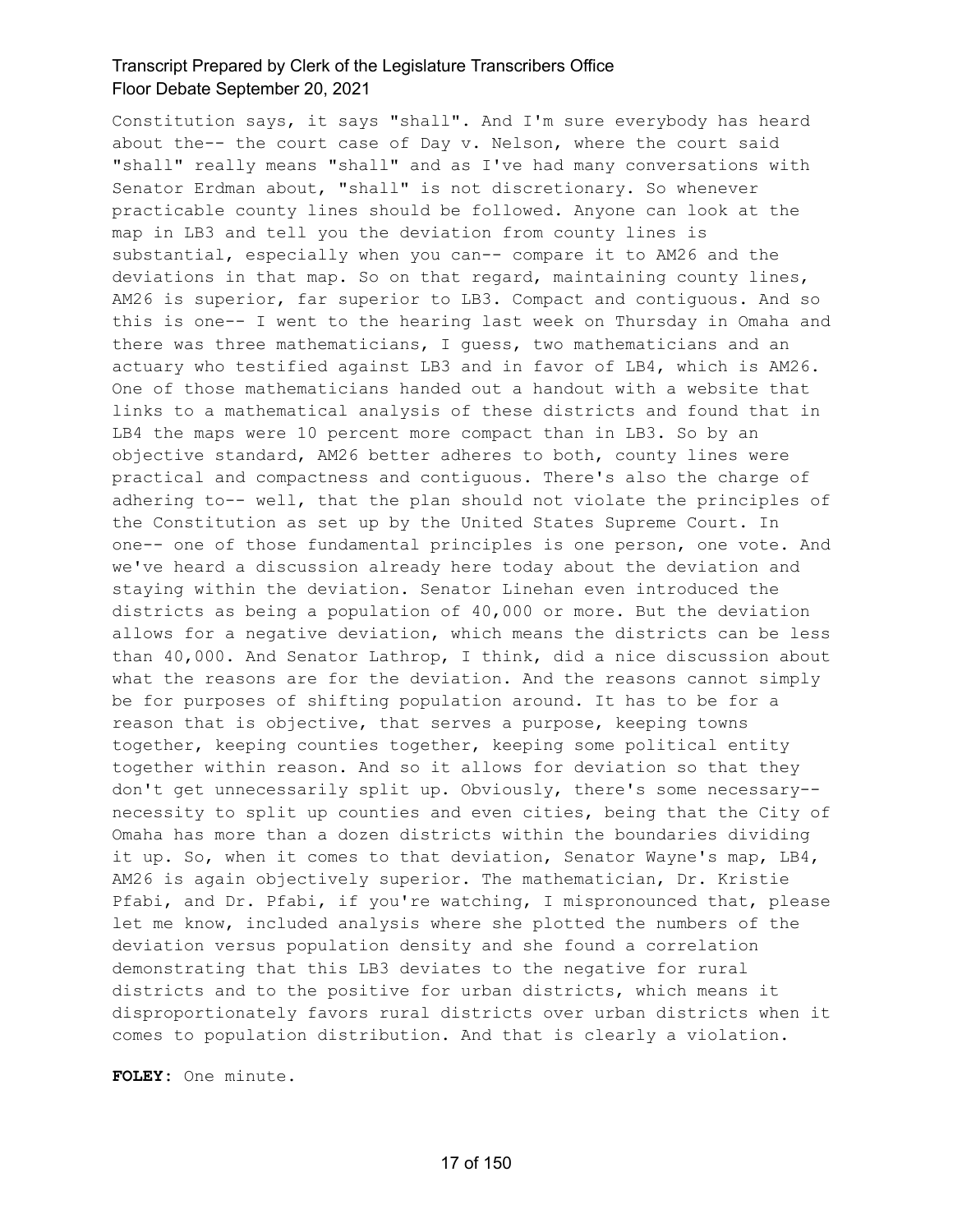**J. CAVANAUGH:** Thank you, Mr. President. That's clearly a violation of the Constitution and maybe I'll wait till my next time to-- to talk about the case law interpreting that, but it's pretty clear that there's a purposeful deviation to pack more people into urban districts that-- and to have fewer people in rural districts and that is in the interest, the espoused interests of many people here preserving rural representation. But you cannot-- simply cannot put more people into urban districts just to preserve rural districts. That is an unacceptable purpose, use of the deviation. And so I'll continue to talk about that my next time on the mike. Thank you, Mr. Lieutenant Governor.

**FOLEY:** Thanks, Senator Cavanaugh. Senator Friesen.

**FRIESEN:** Thank you, Mr. President. First of all, I mean, as a rural senator, I will acknowledge that we have lost a lot of population. There's no doubt. We're following a 100-year trend that we have not even, you can say, slowed down. It just going to keep happening as we seek consolidation in ag and probably components of our tax policy that rural Nebraska is going to continue to shrink. And when you, you know, when you talk to constituents back home, you-- you tell them about the-- you know, I've always used 27th Street in Lincoln here is-- is the dividing line. The majority of senators come from 27th Street east and rural Nebraska is anything west of there. And we're going to see that trend continue. We're going to see that line move probably now to 48th Street or something like that. And we can pick a line, but until we are willing to address the population decline in rural Nebraska and try to come up with some solutions there, we're going to continue to see this. So I understand the need of-- you can say that the rural areas to give up a spot on the-- in the-- on the map. But when I look at it, representing what I would call a truly rural district, I-- I don't want a district like Senator Hughes's to leave because it truly represents agriculture. I mean, there's no ifs, ands or buts when you look at what that district makes up and what it does, it's ag. It's ag-related and you're going to move that voice out of there and dilute it further. And, you know, let's-- let's be honest. The rural senators can't even get together 17 votes. We don't have that many. A truly rural senator is probably less than-- less than a dozen. So it's-- it's not as though the power of the Legislature hangs in the balance. It's just how much voice you want to give to a-- a minority that's out there now already trying to deal with the consolidation in ag and what it means to the communities that it's served. And right now, you know, we have-- there's a lot of, you know, and we can talk school funding, we can talk all those things, but the pressures that have been put on some of these smaller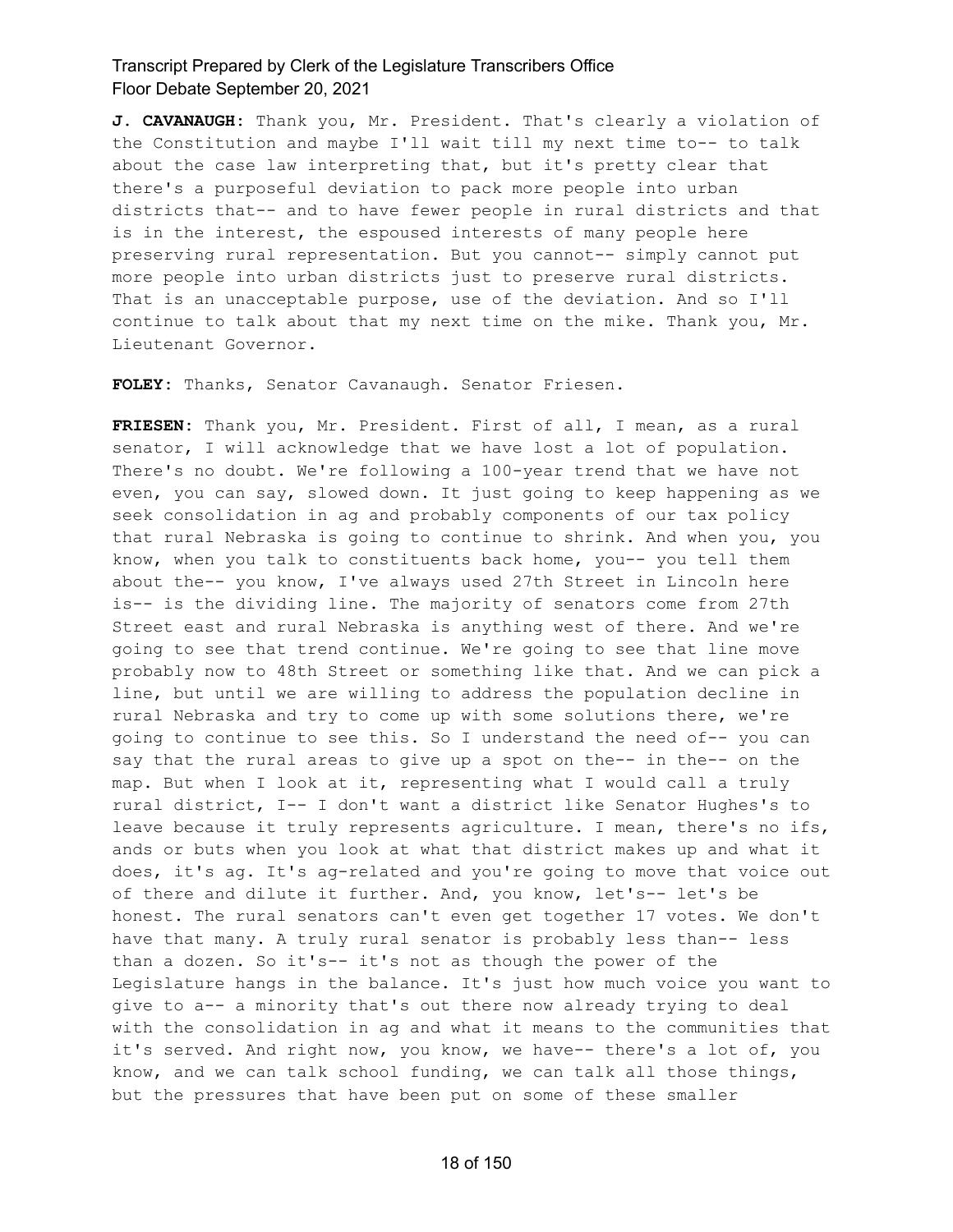communities, there's going to be some consolidation there too. There's communities that are going to have to just say, no, we're-- we're not viable anymore. We're going to have to close up. We're going to be done because we just don't have the people or need the services as ag consolidates and gets more mechanized with computer technology and those types of things, farmers are going to grow larger and that's just a fact. So I guess I'm not going to really comment on the maps and when I-- when I look at it, I mean, if I was just going to take it in a whole, I favor Senator Linehan's version, LB3. But can things be tweaked there? I'm-- I'm not going to get into what it does to the Omaha senators and Lincoln senators because I don't understand your districts. I don't know where you come from. I've visited some, but again, you know, your communities like I know mine and I'm sure you're representing them well. And somehow we all are going to have to get together and we're going to figure something out. And I applaud the committee for trying. And again, just the makeup of this Legislature and my being here the last seven years, I kind of predicted how the vote would turn out, sending out of committee. But this body is going to have to come up with a solution and we will. I'm not overly concerned about that. It's the process sometimes that we use to get there. But I think in the end, you know, we've-- I've heard a lot of talk and I'll use the same phrase, I'm protecting my district. It's not mine.

#### **FOLEY:** One minute.

**FRIESEN:** I'm representing a group of constituents who, if my district, district number 34 leaves, someone is still going to represent them. And maybe better than what they're receiving today. I won't even- don't even know that. So in the end, I mean, everyone will have a State Senator who represents them. How should those areas be designed? I've seen in the past where communities as small as about five or six, 700 were split in two. I found that ridiculous. But that's what they've done in the past. The donut I have around the city of Grand Island, if you look at from a ridiculous standpoint, it's about as goofy as it gets. Trying to claim some territory and make it completely not understandable when citizens look at the map. Most of them have no idea what senator they had represent them. So, again--

**FOLEY:** That's time, Senator.

**FRIESEN:** --we've done things in the past.

**FOLEY:** That's time.

**FRIESEN:** Thank you, Mr. President.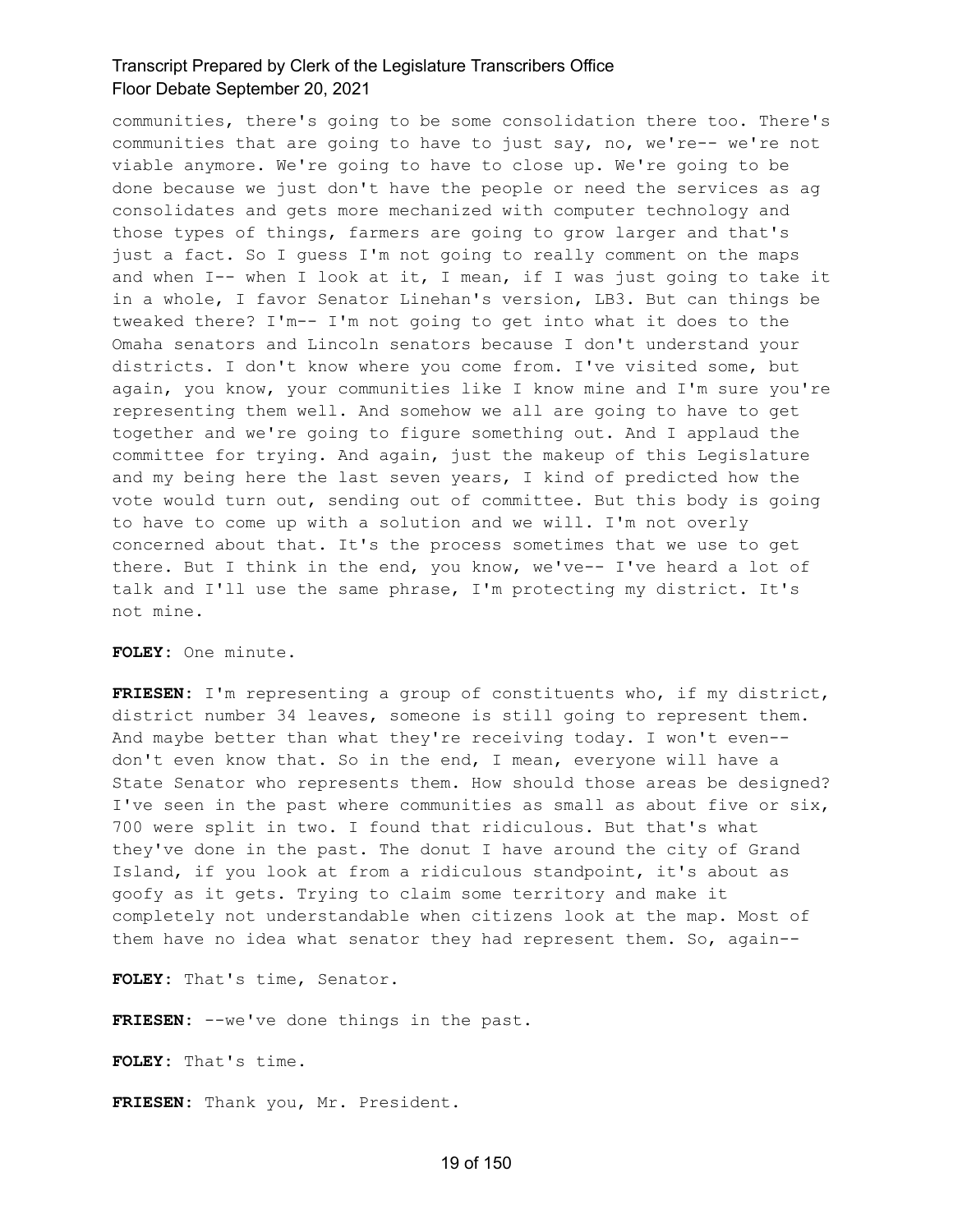**FOLEY:** Thanks, Senator Friesen. Senator Groene.

**GROENE:** Thank you, Mr. President. I stand in support of LB3 and against AM26. We live in a government system that's an aberration to what America is. We are a democratic republic, 49 states are where they have a House and a Senate. We are a democracy. That's what we are, when a majority can be tyrannical to the minority. That's what we were talking here today. We have no Senate. Population shifts, all this about my district. It's a representative government. It isn't a district government. 2010, we lost in western Nebraska, LD49 in northwest. 2000, LD18 was moved. 1990, LD39, was moved from the west. 1970, LD31 and LD45 were moved to the east-- excuse me, to the east. In 1965 we increased from 43 to 49. And a lot of people alive today yet, they lived through all of those changes. And they've been in two or three or four different districts. They voted for a senator. It should be a representative, actually, because we are not-- we do not have a Senate. We are not a republic form of government. It's probably what Norris, through that nice fancy title of Senator in there, tried to appease some senators who didn't want to be called a representative. But anyway, it's time if we're going to move a district, it's time for one from eastern rural district to be moved. There's only four districts we know who they are who fit that description. It's 24 and 36, 44, and Curt, your district. The land of the district has to be adjacent to the rest of the land, you can't jump annex an area. Otherwise we'd take part of north Omaha and we'll annex you and you can be part of our district. So those four districts are the most logical ones. So if it isn't 24, which one is it? Is it Senator Williams' present district, is it Senator Friesen's? Or does western Nebraska lose another 17 percent of its representation? Everything from Grand Island west, we have six districts. We will have five, if LB4 passes. You know how many miles that is between districts for a senator making \$12,000 a year to transfer-- transverse? Do you know how far that is? Is that representation? Is that democratic representation to live that far from your senator and have that varied a difference in culture? If you eliminate 44, even as it is, you're going to have people with 30 inches of rainfall in the same district, people farming with 12 or 13. We have to look at this as a republic. We owe it to the people to create as close to we can a democratic republic. And that means that areas need to be represented. Local people need to be represented, not a mass of humanity, where the majority can be a tyrant to the minority, that's what LB4 does.

**FOLEY:** One minute.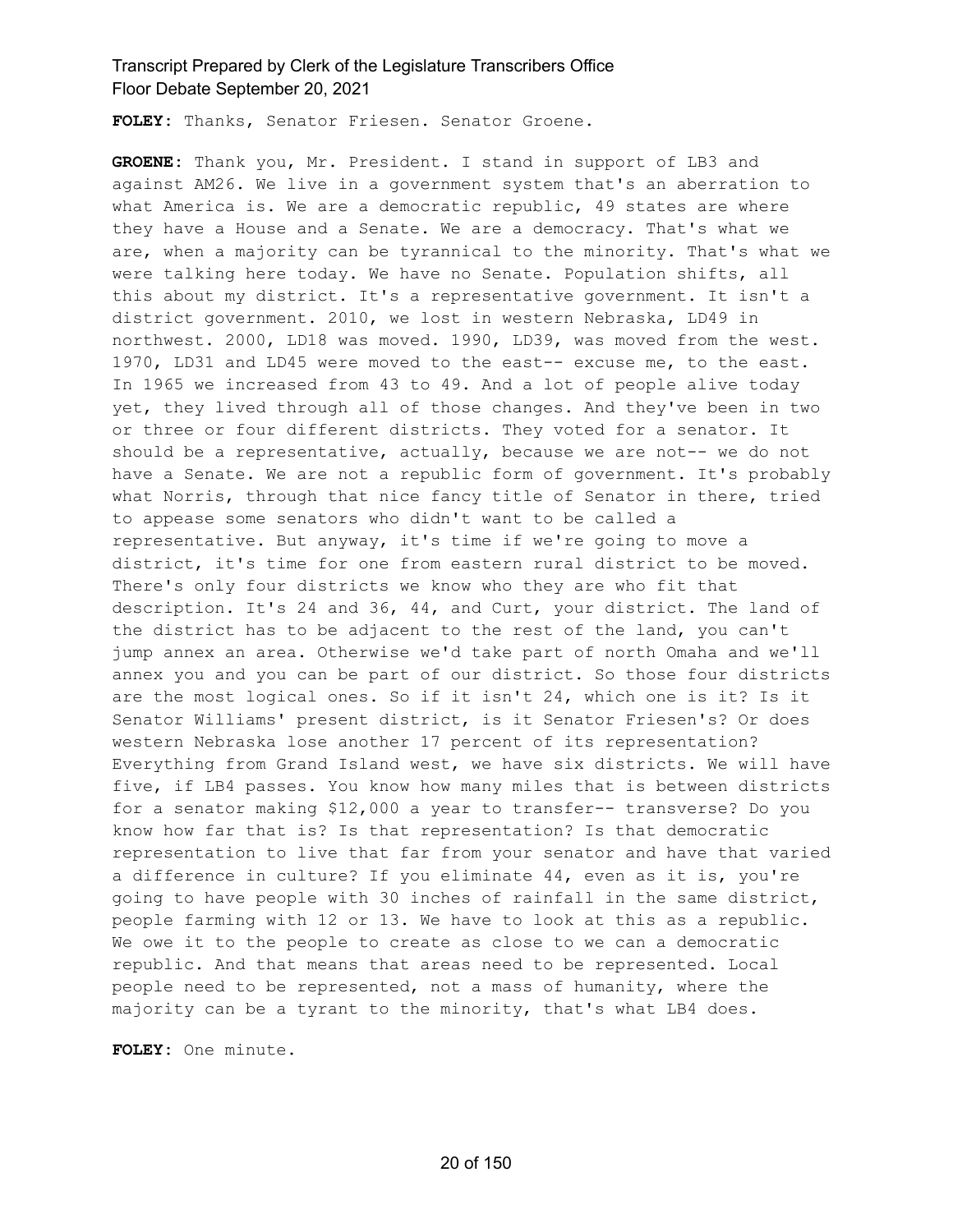**GROENE:** LB3 tries its best to stay within the variance to create fair representation across the state. Even in my district, we're gaining Gosper County, that's going to be 130, 40 miles from, I believe, Elwood's in our district to North Platte. We are citizen legislators making \$12,000 a year, that ought to be considered when we make these changes about fair representation and how far from that representation are you as a citizen. So I stand in favor LB3, it works. It works. And we're going to grow in western Nebraska because I'm tired, I'm going to tell my rural senators, quit being bipartisan when it comes to economic development, quit sending all the money to University of Nebraska that takes our children. One last thing. I'll bring it up the next time I'm on the mike.

**FOLEY:** That's time, Senator.

**GROENE:** Thank you.

**FOLEY:** Thanks, Senator Groene. Senator McCollister.

**McCOLLISTER:** Thank you, Mr. President. Good afternoon, colleagues. As I came into the Norris Chamber last Friday, one of our Republican colleagues said, McCollister vote like a Republican today. As you know, I didn't vote with the majority of Republicans on Friday, but upon reflection, I did vote like a Republican, a George Norris Republican. Norris, whose name this Chamber bears, had contempt for party politics, only displaying minimal party loyalty, and spoke this famous comment about political parties: I would rather go down to my political grave with a clear conscience than ride the chariot of victory as a congressional stool pigeon, the slave, the servant or the vassal of any man. And I would add, any political party. He even had the temerity to support the candidate from the opposite political party in 1932 because he thought him the superior choice. Norris thus was described as the sons of the wild jackass. Then and now, disloyalty to one's party is not appreciated by the party leaders, and the offender is usually asked to leave the party as I was. Norris, I'd contend, would likely vote to protect the so-called blue dot in Nebraska. The blue dot is an insurance policy, a safety valve and a check and balance against the misdeeds of an overbearing, transcendent majority party. Look no further than Alabama. We can see the danger of a one-party state that does not allow for early voting as an alternative to absentee voting. Principled, two-party competition is essential for democracy to flourish. Were I in New York or California, I'd be looking for a red dot to promote political competition in those states. Political parties, we can agree, seem to promote the toxic political environment we see today. Unfortunately, both political parties have forsaken good governance for games of one-upmanship. It's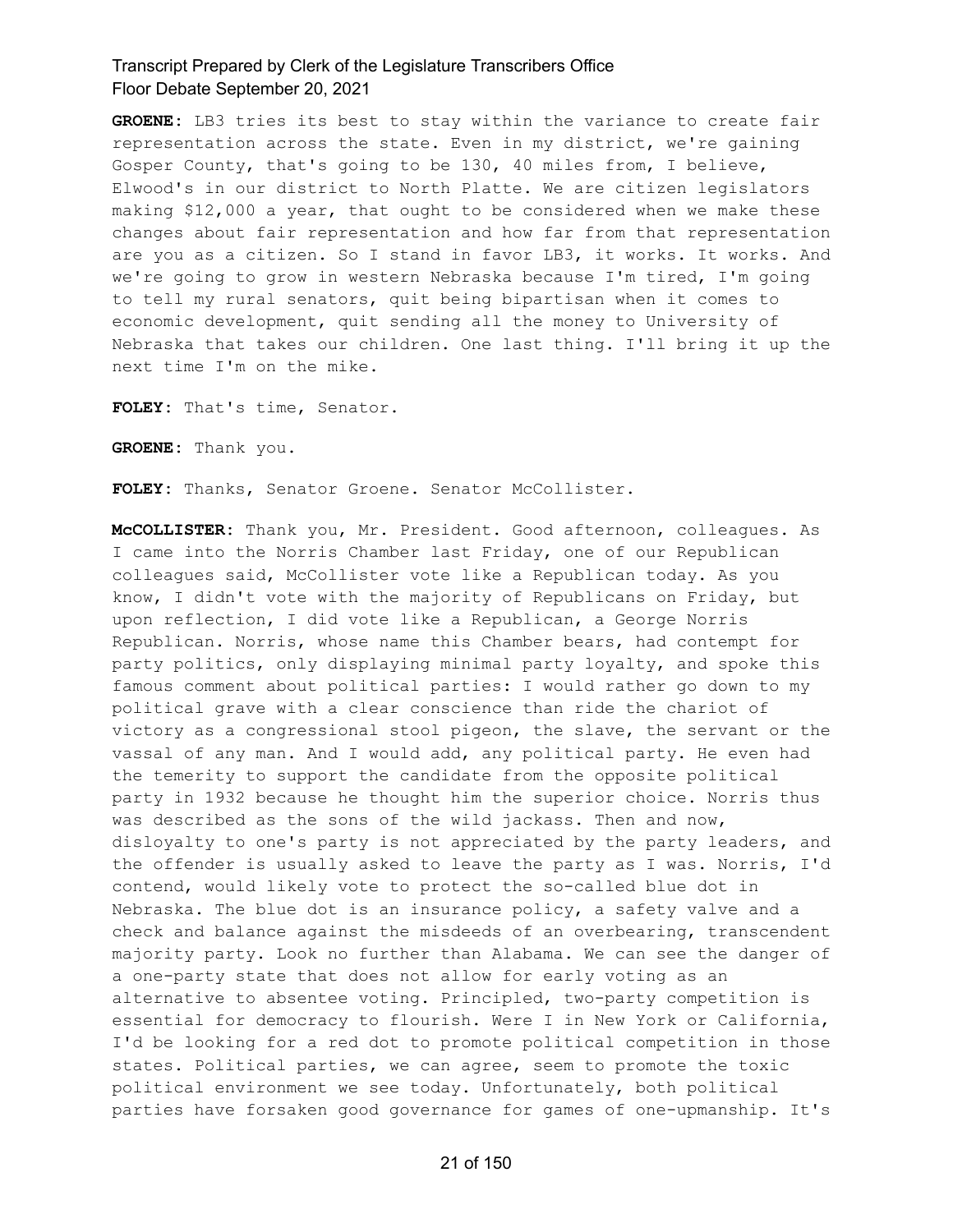regrettable and we must now live with the consequences. Another topic. After two days of a nothing burger, perhaps the desirability of an independent redistricting commission is becoming apparent. Fail in this redistricting effort this fall, a petition by Nebraska's second house, like six other states in the country, is entirely possible. Thank you, Mr. President.

**FOLEY:** Thanks, Senator McCollister. Senator Day.

**DAY:** Thank you, Mr. President, and good morning, colleagues. I rise in opposition to LB3 and in support of AM26. I have a lot of things planned that I would like to say about this today, but for now, I would like to yield my time to Senator Wayne.

**FOLEY:** Senator Wayne, you've been yielded 4:40.

**WAYNE:** Thank you, Mr. President, and thank you, Senator Day. Colleagues, when this day started out, I thought we were going to sit here and go eight hours and get to a cloture vote and kind of waste a day. But the more I keep thinking about the maps and what this body, I think, holds itself to a higher standard than both of these maps, I think it's time to vote in positive for AM26 to flip the applecart to make everybody move forward. There were some of you who did not vote in the cloture vote yesterday or last week. There were some of you who are on the fence, some of you who don't like this map, but are maybe being pressured on whatever side. But by voting for AM26, it actually changes the dynamics of where we're going. By voting for this it puts everybody back at the negotiating table, make sure it's everybody, including all members, are engaged in this process because it won't just be one side of 17 up here, stalling or filibustering, able to flip the dynamic to make the other side have to filibuster. By doing that is forcing everybody to look at their maps, by doing that is forcing everybody to have a real conversation rather than just taking talking points or the lead from one or two individuals on either side. So I won't hold anybody to their vote on AM26. In fact, I will go to the Speaker and say no matter what we do, we can't bring LB3 back until we get a resolution, but I do think if we vote green on this, it changes the dynamics of us being stalled. It creates a starting point, no doubt. If we don't want District 44 to move, I am open to suggestions. But where we're at right now and just spending eight hours a day, we're all going to go back into the corners and it's going to be the same thing next time. The reason is we're not engaging everybody on the floor and partly it's just because we're doing it in a two-week possible session. It's hard to communicate with all 49, but by upsetting the apple cart today, voting green on AM26 forces everybody to come back out here on the floor and participate, forces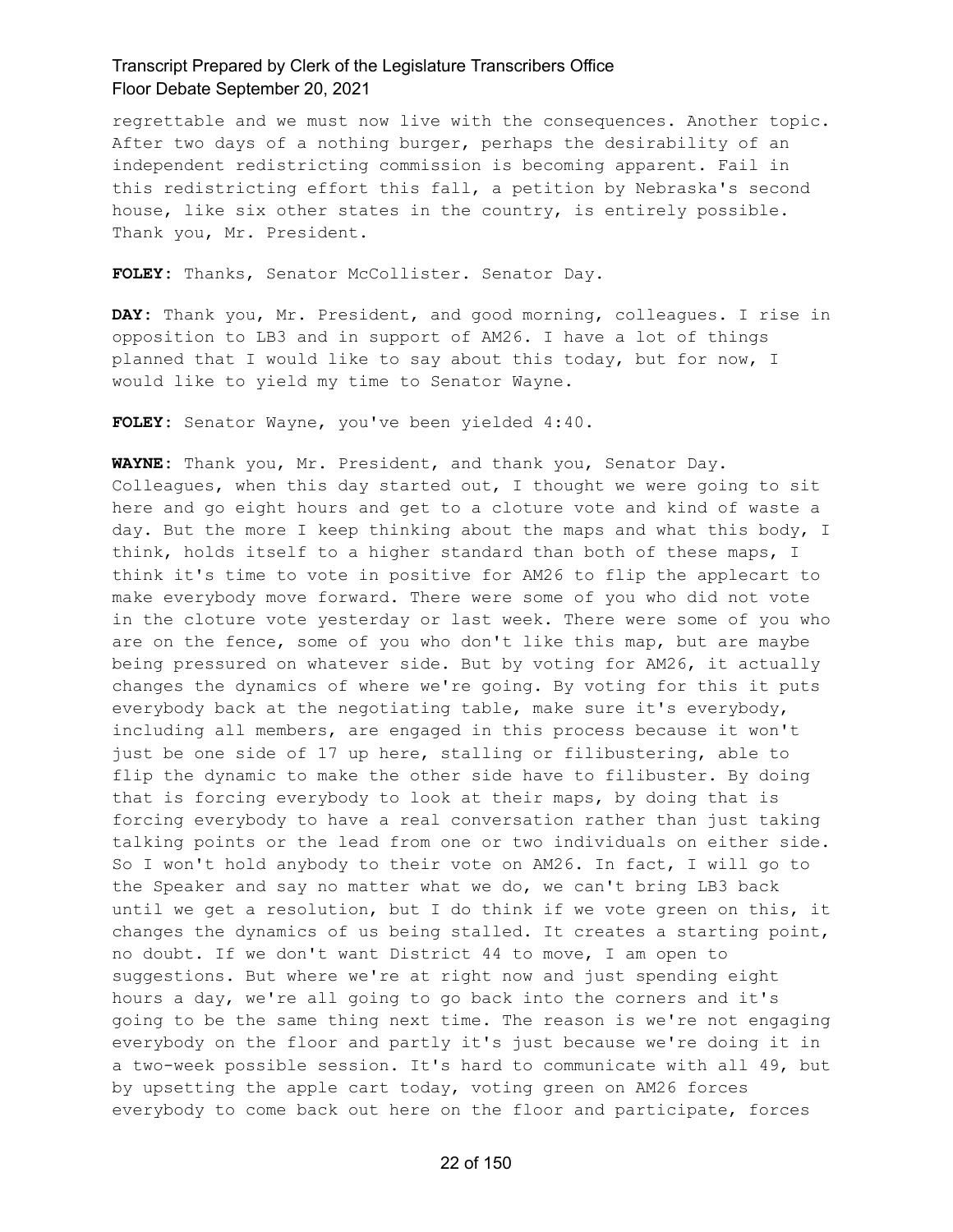everybody to start having conversations under the balcony and participate because what's going to happen today is going to be just like last week. Many people from a certain party are going to leave the floor, the other party is going to sit in here and take eight hours up because we have to and nothing gets done. But by voting for this and voting green just on this one vote makes everybody come back to the floor because we all have to participate now because it can go either way. The stakes kind of get higher and everybody has to sit down and talk. So I would actually like to see a vote on this, because if it's 25, watch how many people come back in here and have to talk. Watch how many people come in here and talk about their districts and figure out what they actually want versus last week where we clear out and it's the same few people talking the entire time. There's people in the back, people downstairs, people upstairs in the tower, and nobody's actually engaged. So let's look at AM26, not as a green vote for LB4, but how about a way to make sure that everybody gets in here and participates. How about a way that we all sit down and start negotiating today rather than tomorrow. That's how I look at this vote today.

**FOLEY:** Forty seconds.

**WAYNE:** Again, I am open to moving a different district. I am open to the idea of having conversations of what things need to look like, but we know what's going to happen today. It's going to be eight hours of the same people in the queue and nobody knowing about other people's districts except for the few who they might talk to. Vote green, get everybody out here on the floor and let's have a real conversation about what people want so we can move forward. So I'd ask everybody to vote green on AM26 just for the simple fact it will make us move forward. Thank you, Mr. President.

**FOLEY:** Thanks, Senator Wayne. Senator Wishart.

**WISHART:** Thank you, Mr. President. Good morning, colleagues. I rise in support of AM26 and in opposition to LB3 for a number of reasons that have been listed by those who have spoken before me. But today I'll talk in particular to District 27 since I am their senator. So the way I typically describe-- describe District 27, when I am at groups or meetings or hearings is, I am the western portion of Lincoln in terms of the district I represent. So we go from Capitol Beach all the way south to Wilderness Ridge and everything in-between. If you look at LB3 and the map that was introduced, it eliminates Capitol Beach and it eliminates everything in-between. It is pretty much 70 percent different district than the one I was just elected in. And the only reason that has been given to me is that my current district is not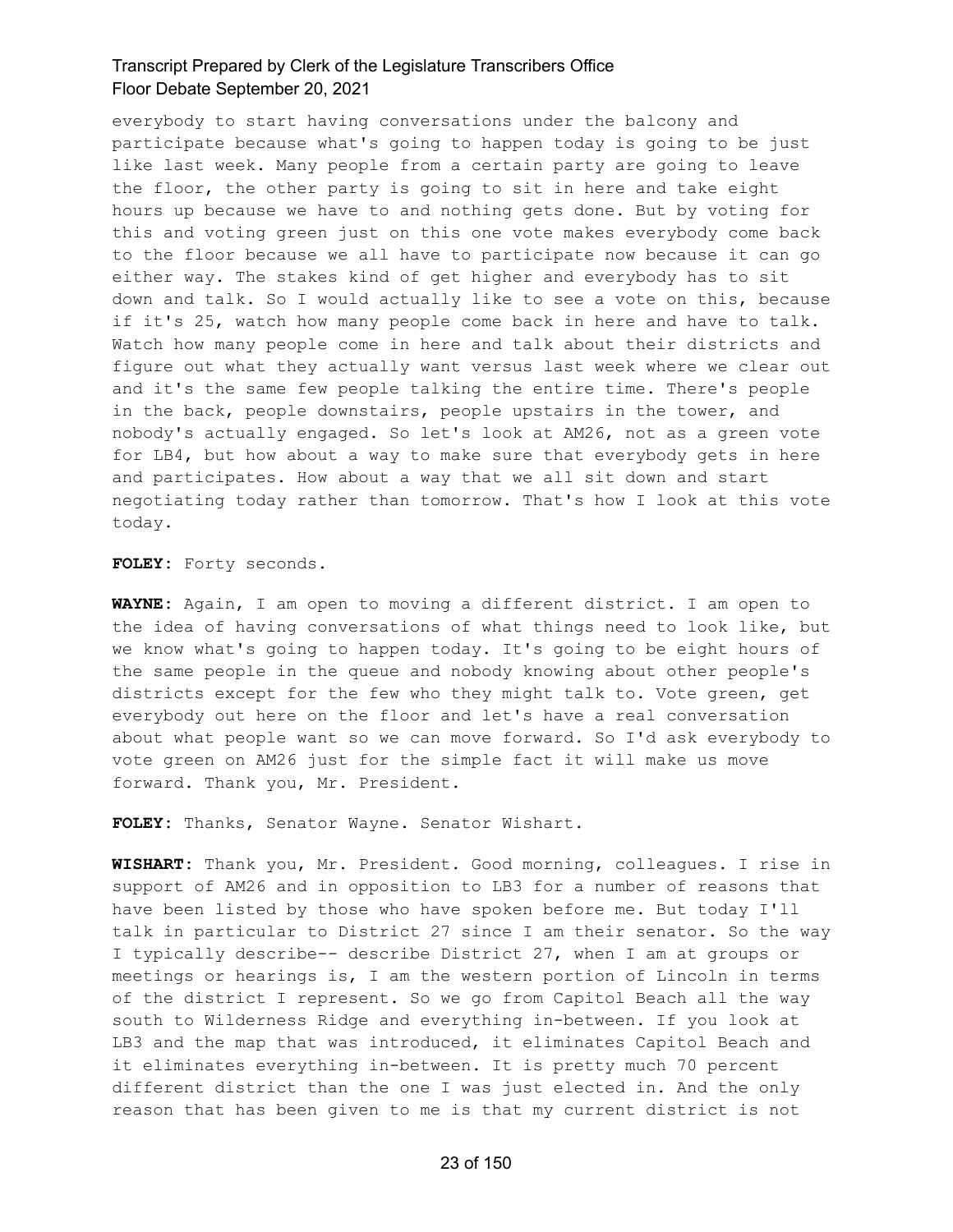Republican enough. I have 14 distinct neighborhoods in this district: near south, Haymarket, Salt Creek, Capitol Beach, West A, Everett, Irvingdale, Indian Village, Country Club, Southwood, Rolling Hills, the Ridge, the Ridge south and Wilderness Ridge. 14 distinct neighborhoods, and all but four are eliminated from this district. I cannot go back to my constituents and tell them that I voted for a map where there was no reason other than partisanship that got us to where it is. I agree with Senator Wayne. I am willing to be practical and negotiate on this. In fact, when I was first brought a map, which is now, in AM26, one of the reasons I supported it, even though it does actually make District 27 a little more conservative, is what I'm told, I don't run these maps through a political spectrum. The reason I was willing to agree to it was that there was consensus between Republicans and Democrats on it. And that's nonpartisan to me. And I'm-- I'm willing to give just as everybody has gotten-- got up here, as Senator Groene has talked, he has to give. And as everybody has to do when you're collaborating on a process like this. But what I can't do and what I will just not vote for in my own one vote capacity as a senator is leave this Capitol having voted for something for the only reason that my district is changed so significantly, the core, the, the special sauce that makes District 27 is-- is changed so significantly, and the only reason is because of partisanship. I cannot do that. So I'm hoping that we come together and we recognize that there-- this is going to be painful for everybody.

**FOLEY:** One minute.

**WISHART:** And we all give a little, but in the end all of us can walk home to our districts with a sense of pride that we did something truly collaborative and truly nonpartisan. Thank you.

**FOLEY:** Mr. Clerk.

**CLERK:** Mr. President, Senator Erdman would move to return LB3 to the Redistricting Committee.

**FOLEY:** Senator Erdman, you're recognized to open on your motion.

**ERDMAN:** Thank you, Lieutenant Governor. Good morning. As you notice in the queue, you may be down about an hour and a half, maybe two, and after hearing some of the comments that were made, I couldn't sit here any longer and listen to that. To Senator Wayne's comments, why don't we vote on AM26 and move the discussion? That same argument can be made for LB3. Why don't we vote on LB3 and start the discussion there? And when I testified a couple of times, or once, I should say, at Grand Island, I had suggested the following and I went through it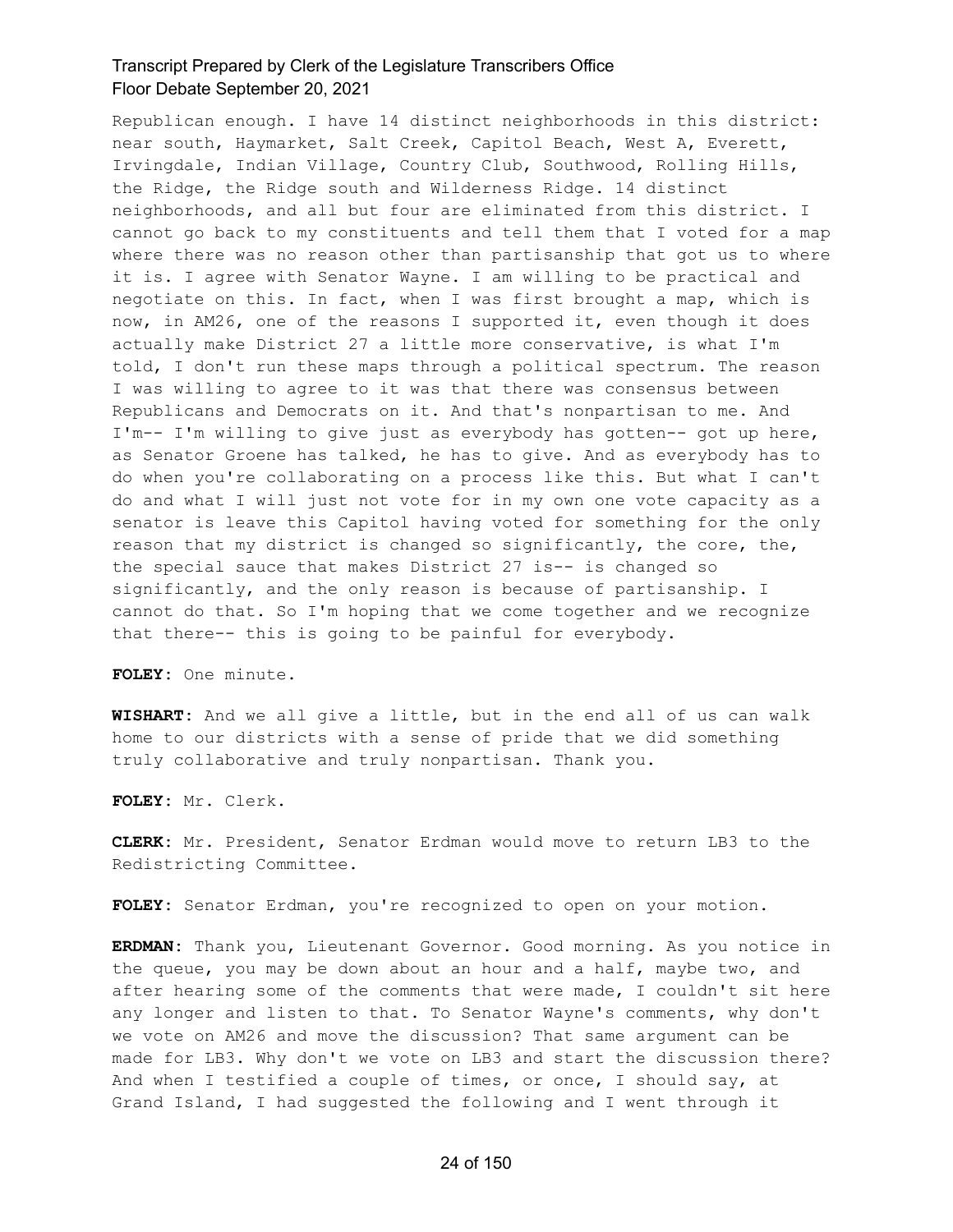pretty fast and some said, you need to go slower so we understand what you're talking about as far as the percentages and the numbers go. So I'm going to try to do that in a more slowed down manner so you can understand it. We know that the three big counties contain 56 percent of the state's population or 1,098,000 people. If you were to divide those numbered-- that number of people by 42,000, the maximum variance, you would get a representation needed of 26.4 seats, 26.4. So that would mean you could actually remove a seat from those three counties if you went to 42,000. Now, follow my logic here for a second. Senator Cavanaugh, Senator John Cavanaugh's district is about six square miles. Senator Kolterman-- Senator Hilkemann's district is 20 square miles, Senator Brewer's district is 4,500 square miles. I will tell you this, that you can represent 42,000 people in six square miles far easier by their issues being similar and logistically than you can in a district that's 300 miles by 150 miles. But the point is this. He who has the gold makes the rules, or he who has the votes makes the rules. And Senator Friesen fairly described to you what it means to move a district like Senator Hughes's district. We have five Senators west of Kearney, and that's the way it is because of the population. So if you follow my logic and you take a 1,098,000 people and you give them the same 27 seats they currently have, that representation goes down to 40,666 people, which is a plus-deviation of 1.65 percent well-within the realm of what we have said on LB134 or Resolution 134. If you take away 1,098,000 from the total of the-- the total 1.96 million people that leaves you 862,000 people left. You divide that by the last 22 seats and you get 38-- 39,181 and that's an under the 40,000 average and that's 2 percent under. So that proposal was 2 percent under for the rural districts and 1.65 percent over. It makes sense. But as I said in the hearing, what makes sense and a commonsense approach probably isn't going to make it. And so those districts that continue to get larger, and they do, we're asking you to make a commonsense decision and give us a little consideration on the size of our districts and how we represent that many people in that many square miles. And I understand that it has been put in place, you can't have geographic representation. I understand all that. But the comments that Senator McCollister made about George Norris, I don't agree that George Norris did this for the good of the people. He did it because he was going to transfer the power to the east. He knew that. And he was the only senator to get elected with- in one party and caucus with another. So to say that the Unicameral system is the best system in the nation, I would totally disagree with that. It's time for us to look at that great experiment that George Norris put in place. But we don't want to talk about that because it's nonpartisan. There's no such thing as nonpartisan, never has been, never will be. So you can come in here and try to bluff the population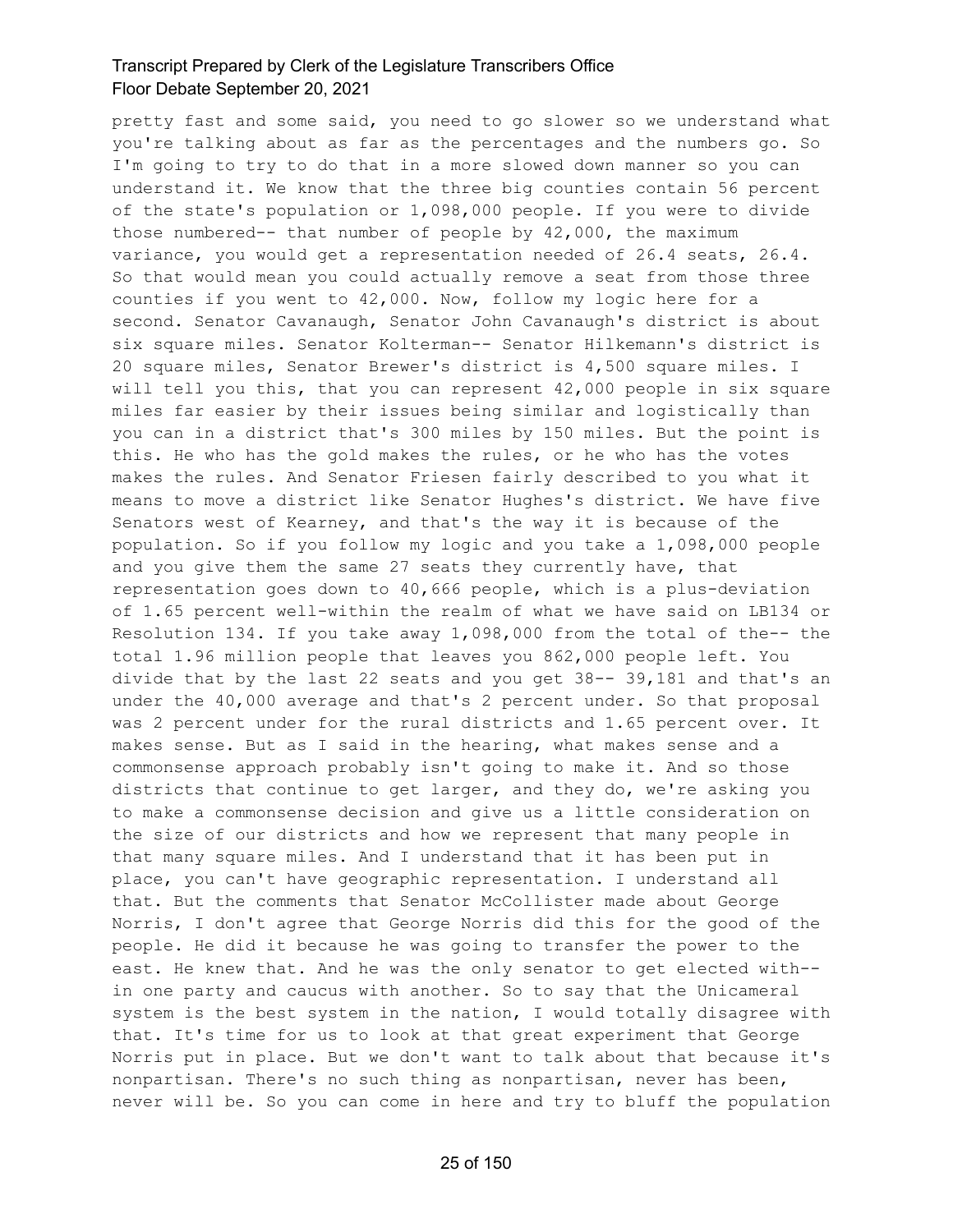that we are nonpartisan, that's not the case. But that's what we say here all the time. And so we did the census, we counted everyone. We counted all those who are illegally here, those who shouldn't be here, that was all counted. That's not what the Constitution says. So how many people do we really have that should have been counted? No one knows that answer. So if you want to move forward, let's vote to pass LB3 and move on and start the discussion as Senator Wayne wanted to start it, and I'm willing to do that. But until we start making some commonsense applications to what we're doing here, we're doing as most people think, we're wasting time. And wasting time might be a good thing, but I don't think it is. I think it's time for us to pull up our big-boy and big-girl pants and move on and make a decision. So if you want to vote, let's vote and see where the votes are and then we'll find out what we should do next. Mr. Lieutenant Governor, I withdraw my motion.

**FOLEY:** Motion is withdrawn. Senator DeBoer, you're recognized.

**DeBOER:** Thank you, Mr. President. Colleagues, we're not really at our best right now. This really isn't us at our best. I think we're failing Nebraska. I think we failed Nebraska in a number of ways. Some of them are really, really difficult ways, things that we're going to have to continue to work on. Obviously, we failed to figure out how to grow the rural parts of the state. In 10 years, we have fewer folks living there. So that's something to work on, something we ought to pay attention to, something we ought to try to rectify in the next 10 years. You know, I had an LR to study redistricting, a legislative resolution to study redistricting the last couple of years in the summertime. And as part of that, I went around and I talked to previous members of previous Redistricting Committees and the Legislatures that they were a part of. And those folks warned me that this will be the most partisan time that you will ever come across, that it will be ugly and clearly they were sugarcoating it. I'm hearing handshakes are no longer binding, promises are broken. How are we going to work together after all of this? That's what I'm thinking about, how are we going to work together after all of this? We need to do better, and here's why. I grew up in the district I represent. I went to grade school there. There was a kid named Mark in my kindergarten class, met his mom again all these years later when I was campaigning. Heard the other day through a friend of a friend that there's Alzheimer's in her family now. I don't know if it's her or her husband. I have a bill in committee that looks at Alzheimer's, that looks at our response. I understand that the kid that I went to school with is trying to figure out how to navigate this disease for his parents. That's the business of this place. When I was campaigning, I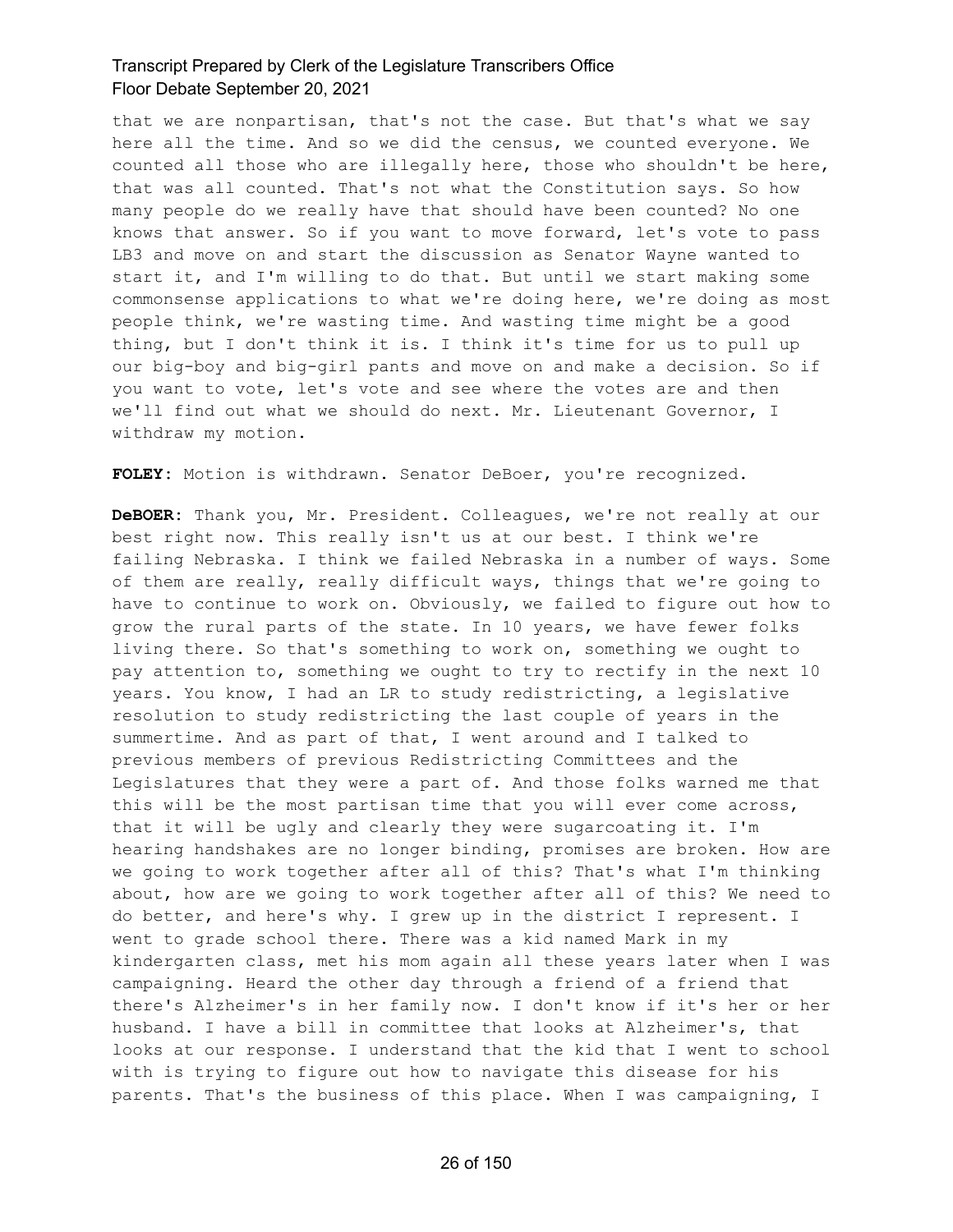also ran across in the same old neighborhood, Randy's mom. She'd been the lunch lady at my grade school. I don't imagine lunch lady comes with a huge pension, I don't know, maybe she has money from another source. I hope she does, but I think about that and I think I really hope she understands about the homestead exemption. I hope the homestead exemption for her property taxes will help her because I know how old she must be. There's Christie, who I also went to school with, also lives in my district. She has twins, trying to raise a family, want to make sure that they have a good education. That's who I'm thinking about today when I think about how are we going to work together in the coming years? That's what I'm thinking about when I think we're failing. It isn't my district that I'm thinking about, it's the people I live in-- who live in my district. And in LB3, none of those people will live in my district anymore. And it isn't because since I have the third biggest district in the state in terms of population--

**FOLEY:** One minute.

**DeBOER:** --it isn't because we just made it a little bit smaller under LB3, it's because we added a whole bunch of people to my district, to District 10. LB3 adds, I don't know, Anna has-- Senator Wishart has- has figured out it's 70 percent. I don't know what percentage it is. It's maybe bigger than 70 percent. I think it also includes Senator Lindstrom as one of my new constituents. At least he said something about that the other-- the other minute we were talking and I was joking that I was going to knock on his door and ask him to vote for me. Why would we add so many people to a district that needs to get smaller? Do you know what makes my district just a little bit smaller?

**FOLEY:** That's time, Senator.

**DeBOER:** Thank you, Mr. President.

**FOLEY:** Thanks, Senator DeBoer. Senator Walz.

**WALZ:** Thank you, Mr. President. I see Senator DeBoer and I both have to wear our glasses today. Good afternoon, colleagues. Again, I just want to start by saying, thanking-- by thanking the Redistricting Committee for all your hard work in putting these maps together. I can't imagine the task that that is. Senator Erdman, I know that you're busy talking to Senator Groene, but I was just wondering if you could answer a question.

**FOLEY:** Senator Erdman, would you yield, please?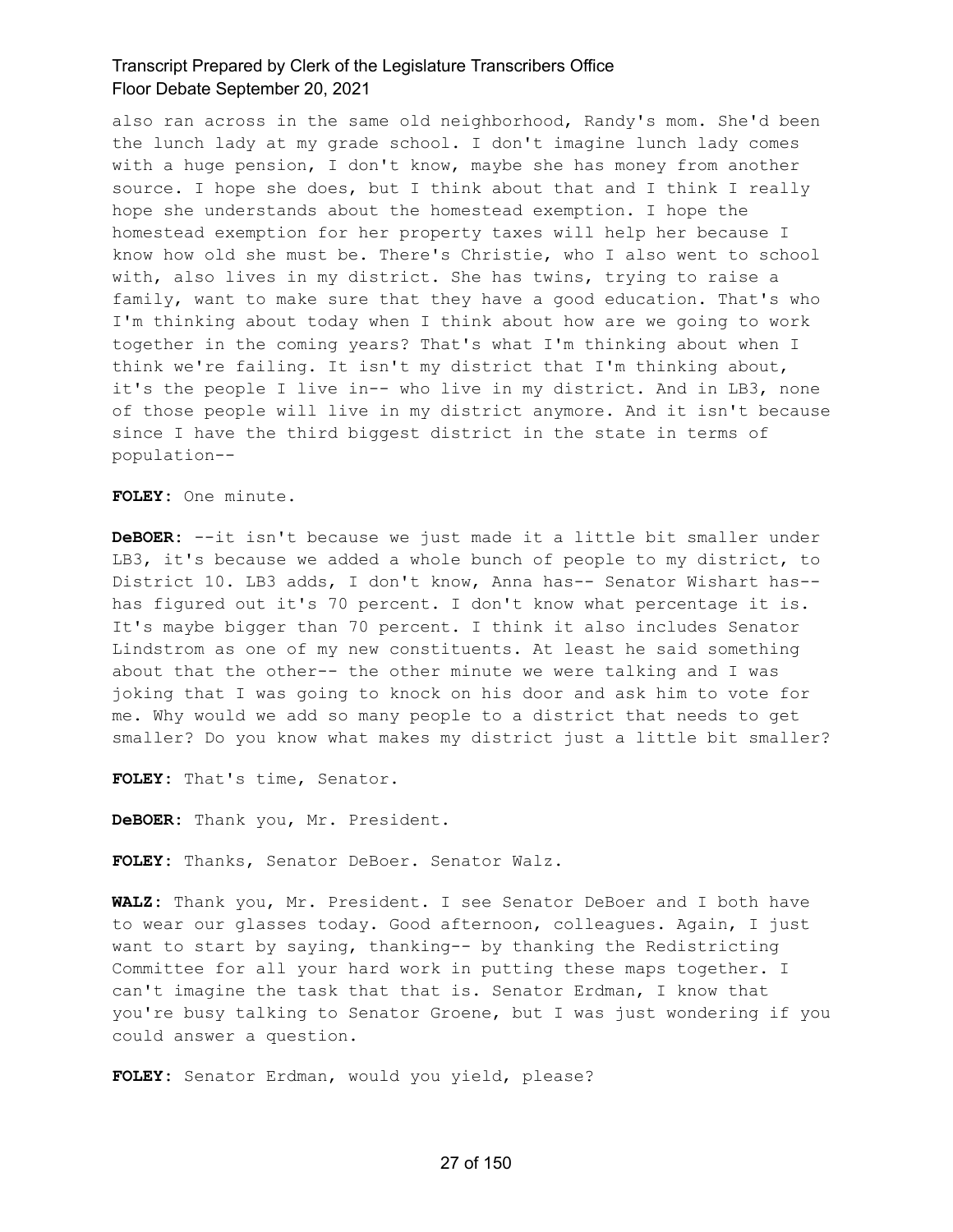**ERDMAN:** Yes, I would.

**WALZ:** I was listening as you were talking, when you're up on the mike and a question just occurred to me, when you are making decisions for your district, what-- what do you base those decisions on?

**ERDMAN:** The needs of the residents.

**WALZ:** The needs of the residents?

**ERDMAN:** Uh-huh.

**WALZ:** Their voice matters?

**ERDMAN:** Yeah, it does.

**WALZ:** All right. Thank you, Senator Erdman.

**ERDMAN:** And the voice from other districts' people matter too.

**WALZ:** Thank you, Senator Erdman.

**ERDMAN:** I believe you ask the people in Gering. Thank you.

**WALZ:** I, just based off that, I feel that the reason we don't vote on LB3 was because there was an overwhelming amount of people who testified against LB3. Senator Machaela Cavanaugh, can you answer a question, please?

**M. CAVANAUGH:** Yes.

**FOLEY:** Senator Cavanaugh, would you yield, please?

**M. CAVANAUGH:** Yes.

**WALZ:** Can you talk a little bit about the percentage of people that you felt were in favor of LB3?

**M. CAVANAUGH:** I-- I can't give you the percentage, but I can give you the numbers. There were in Grand Island, there were eight people that supported LB3 and four that opposed. And there were eight people who supported Senator Wayne's LB4 and five that opposed. In Lincoln, there were six that supported Linehan's LB3-- I'm sorry, LB3. And there were 26 who opposed and there were 17 who supported LB4 and five that opposed. In Omaha, there were eight who supported LB3 and 67 who opposed. And in Omaha there were 69 who supported LB4 and eight who opposed.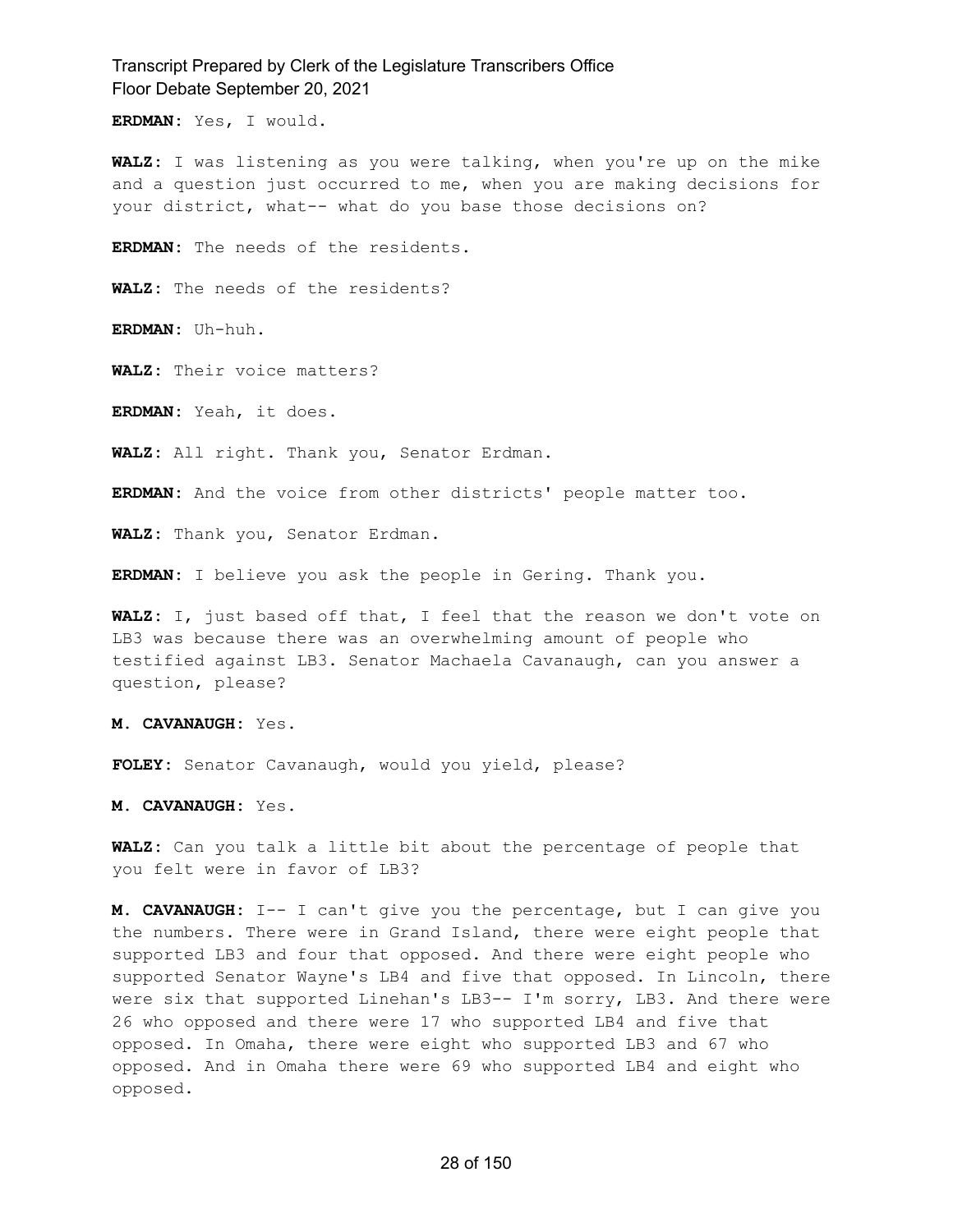**WALZ:** So overwhelmingly, people were opposed to LB3.

#### **M. CAVANAUGH:** Yes.

**WALZ:** I rise in support of AM26, and I couldn't agree more with Senator Wayne when he says, let's vote on AM26. It's really what the people are asking for and at least, let's start a conversation. Last week's debate was very informative for me and I'm sure for others who are not on the Redistricting Committee. But I do have to say that I was a bit dismayed at the discussion. Somewhere in our eight hours of debate, I think we lost our guiding light. So it's important for me to repeat, voters choose their representatives, representatives do not choose their voters. We are in a unique position here in Nebraska because we still are a Unicameral. A lot of us strive to maintain the integrity of the Unicameral. Although we are registered as a specific party, we are given the opportunity to overcome partisanship in a way that no other body in the country can. That was the goal of George Norris set out-- something he set out to do, and I feel that we are doing him a disgrace by even considering LB3, because the people have spoke. I didn't get to see much of the hearings, but like Senator Cavanaugh, I did catch a bit of Professor Kristie Pfabi, who was-- or who has been studying the scientific measures of gerrymandering for the last four years. She stated that LB3, the legislative map favors rural districts--

**FOLEY:** One minute.

**WALZ:** --in a way that many rural districts have populations-- in a way that many rural district populations are below the ideal population, thereby giving voters more voting power than in a district with a population over the ideal population. The visualization of LB3 map is striking in preference of rural counties. On the contrary, the visualization of Wayne's map shows more randomness, which gives definitive proof that LB3-- the LB3 map favors rural districts and Wayne's map favors neither. Last week we had a discussion on the importance of keeping a county whole, and this week we're having discussions about the fact that now it's OK to break up counties and districts. Senator Blood, would you answer a question, please?

**FOLEY:** That's time, Senator.

**WALZ:** Thank you.

**FOLEY:** Senator Matt Hansen.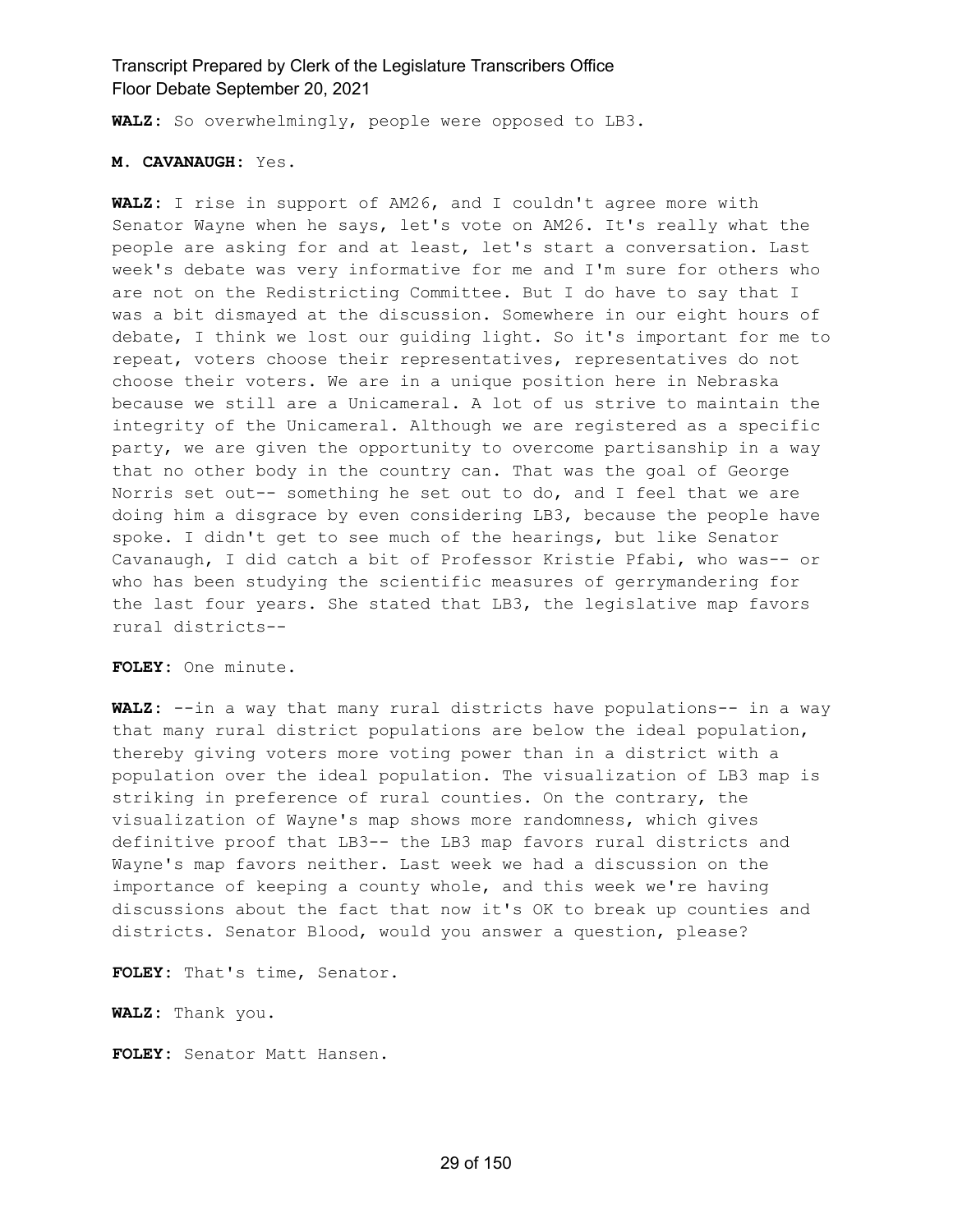**M. HANSEN:** Thank you, Mr. President, and good afternoon, colleagues. I'll yield my time to Senator Day.

**FOLEY:** Thanks, Senator Hansen. Senator Day, 4:50.

**DAY:** Thank you, Mr. President, and thank you, Senator Hansen. I can appreciate how we're trying to very politely have this discussion today without becoming too angry about what we all know is actually going on here. And part of what I wanted to talk about today was, you know, I know that some are saying it's-- it's not your district. It's not your district, it's the people's district. And that's right. It's not my district, but it is my job to stand up here and make sure that the people that are currently in my district, whether they voted for me or not, continue to have the same voice and the same vote when electing members of the Legislature to represent them. And I know that Senator Linehan was not the only person that had input into these maps and I know that she's taken a lot of the heat because her name is on the map. And so I don't want to put it squarely on her shoulders, but also at the same time, you know, this was my first session this year, and Senator Linehan and I had had some really lovely conversations on things that we agreed on, on things that we disagreed on. And, you know, we agreed to disagree on certain issues, but when I saw this map and what it did to my district in particular and a couple of other very important districts when it comes to the 2022 and 2024 elections, I was very personally upset. When you look at how specific districts are drawn in the Lancaster County and Douglas and Sarpy County areas, it's very apparent that specific senators were targeted with the purpose of preventing them from getting reelected. That was obvious. It was obvious in my district and it was obvious in other districts. And to say that it wasn't the case, we're not naive enough to believe that. It's been less than a year since I was walking around my district, knocking on people's doors, meeting people's children, hearing about what they wanted, what they didn't want. It's been less than a year that I got to have my election party and bawl my eyes out at the fact that people chose me to represent them. So you bet that I'm going to stand up here and make sure that those people's voices are heard in the redistricting process. My district, which is currently almost entirely suburban with a small por-- part of rural area, would be turned into essentially two rural districts with LB3. We talk about communities of interest and school districts. The entire Gretna Public School District is almost entirely currently in LD49. Some of it stretches north into Senator Linehan's District, LD39. Under LB3, the Gretna Public School District would be split into four senators' districts. You cannot tell me that there is any attempt that was made at maintaining the core--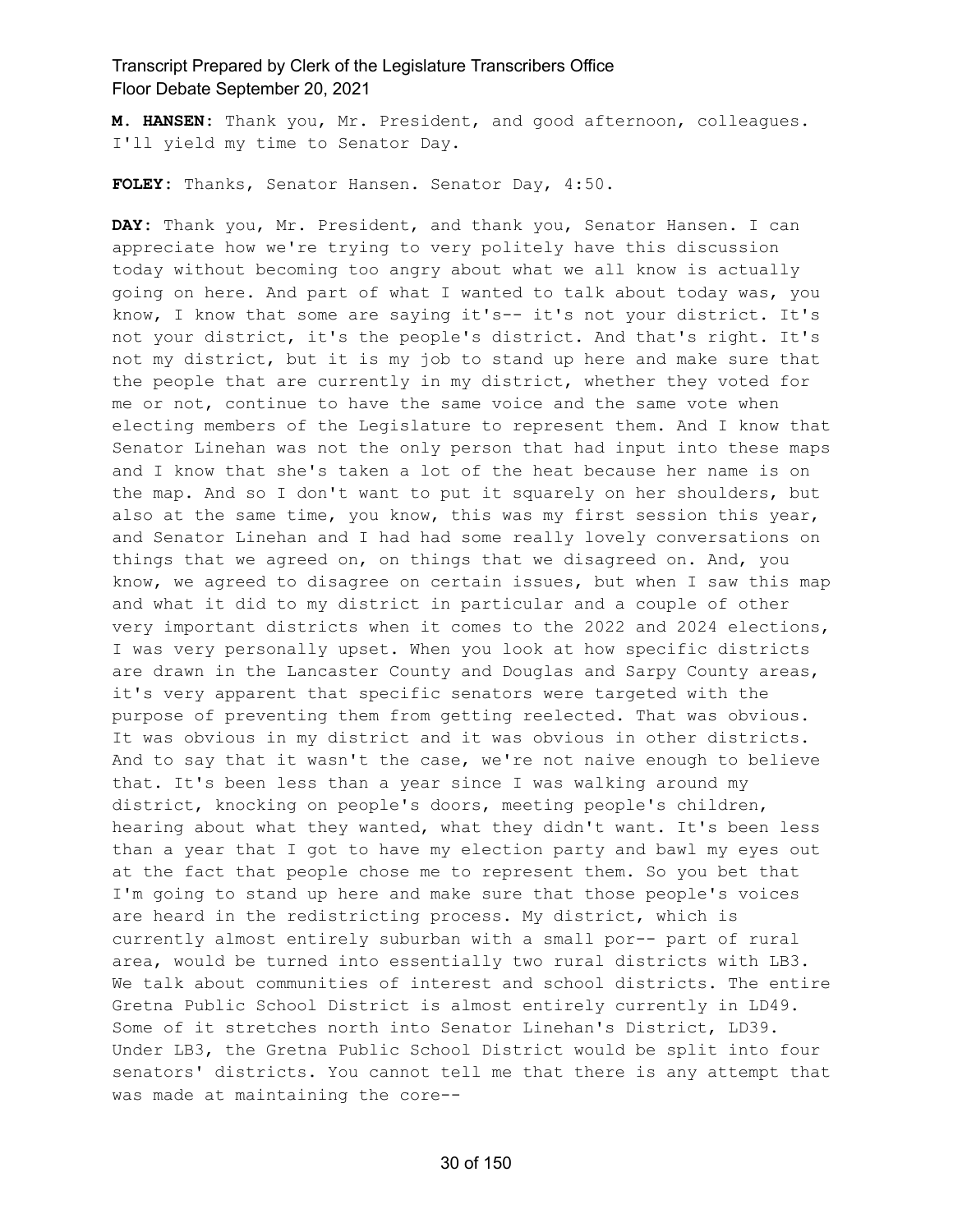**FOLEY:** One minute.

DAY: --or preserving communities of interest when it came to LD49. I know that that was done in other districts and that's fine. It wasn't done in mine. And it's my job to stand up here and talk about it and tell people about it. We have the eastern portion of what is currently LD49, which is around my sister's neighborhood, somewhere around 108th and Giles being pulled into a district that stretches almost all the way to the 27th Street exit in Lincoln, because it curves around to follow south of where they wanted to draw the new 49, because instead of moving it east, which we should be, because Sarpy County has gained population, so we should be moving districts further to the east.

**FOLEY:** That's time, Senator.

**DAY:** Thank you, Mr. President.

**FOLEY:** Thanks, Senator Day. Senator Linehan.

**LINEHAN:** Thank you, Mr. President. I don't know where to start here, so if anyone wants to yield me time, I'd be happy to take it. Senator Day, I've got your current district right here. I've got LB3 right here and I have LB4 right here. Your current district looks a lot more like your current district in LB3 then it does in LB4. I've got them right here for anybody to look at. We've talked a lot earlier about LR134, but people read part of it, but don't read it all. So, I will go to Section 3 that has gotten a lot of comment today, which does say district boundaries shall follow county lines whenever practicable and shall define districts that are compact and contiguous. But if you go down one, two, three, four or five lines, it says-- excuse me, only two lines. If adherence to county lines causes a redistricting plan or any aspect thereof to be in violation of the principles set forth by the United States Supreme Court in interpreting the United States Constitution, that requirement may be waived to the extent necessary to bring the plan or aspect of the plan into compliance. Now, I'm quite certain that Senator Wayne read the whole Section 3 because on Senator Wayne's LB4, he takes part of Madison into Stanton County, that's one. Number two, coming in to Stanton County, he takes three, Platte into Colfax and into Stanton County, so Stanton County gets three State Senators. Four, Dodge into Douglas, which mine does, too, by the way. Five, 44 goes into both Sarpy and Douglas County. Number six, Saline goes into Lancaster County. We're not done with Lancaster County. Number seven, Seward goes into Lancaster County. Eight, Gage goes into Lancaster County. Cass goes into Sarpy County. Ten, Buffalo goes into 41 with seven other counties. Hall goes into 41 with those same seven other counties. Thirteen, grabs-- thirteen-- 36 grabs some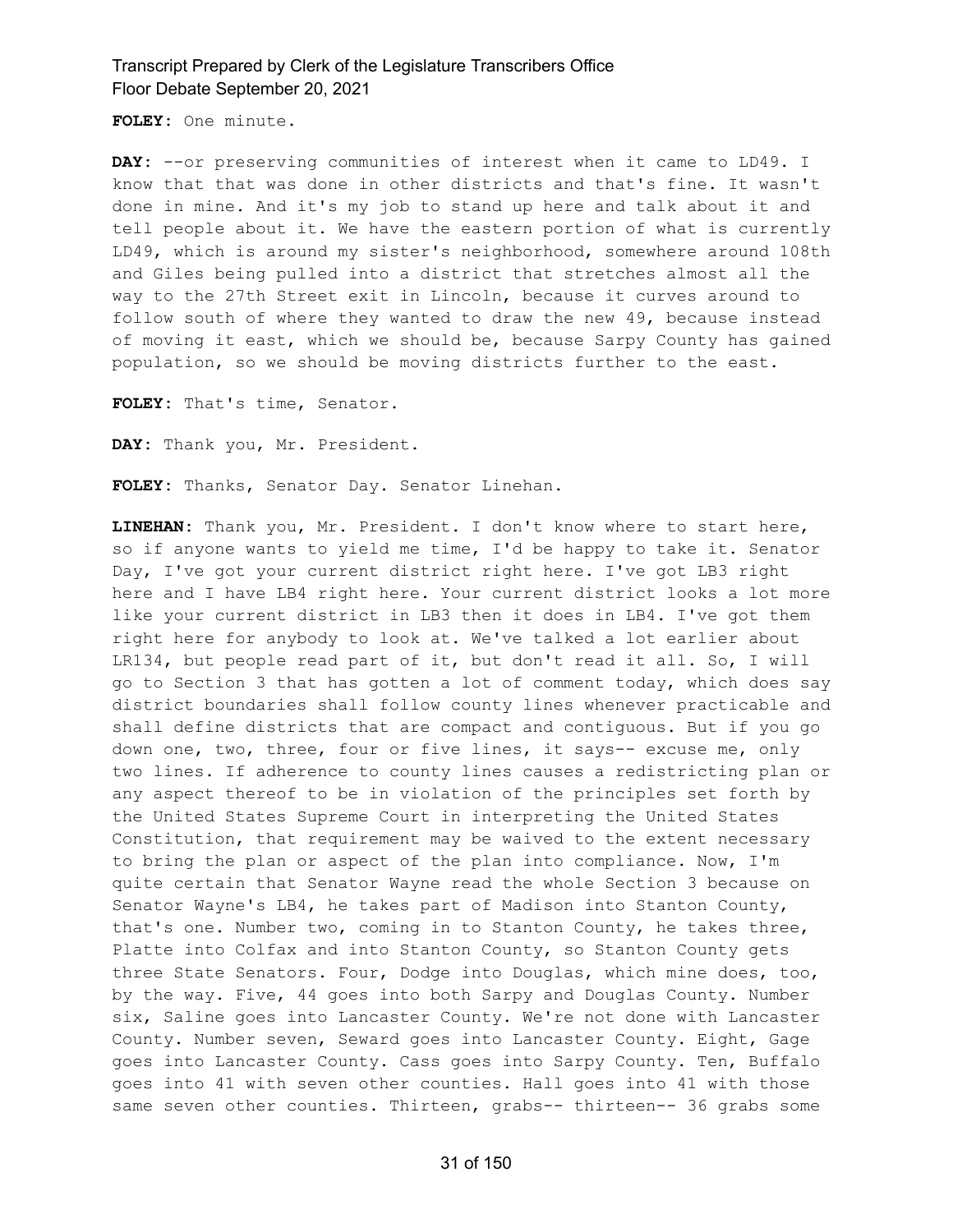of Gosper and Phelps County. And finally, twelve-- one that I found here sitting here today, 42 grabs a little bit of Gosper. So when it comes to crossing county lines, I think as I said, I think Senator Wayne read all of Section 3. Now when it comes to who is packing or whatever we call that, overdoing or underdoing the deviation. Let's just stop here. I've got Senator Wayne's map in front of me and I don't know what we call this line. It's-- it goes from-- it splits Bassett, Rock County and Holt County and it kind of goes all the way down. It's-- it's more than half, probably three-fifths of the state west of that line. And Senator Wayne's map has five senators west of that line. Five. And did he try really, really hard to get as many people in there as possible? I don't think so, because I'm looking at Senator Erdman's and he is 4.12 percent below the deviation. Hop over to Senator Groene, that's 42. He's 4.3 percent below the deviation. Senator Williams, 36. He's 2.92 percent, almost 3 percent below the deviation. Then you kind of skip around. You go up to Senator Gragert. He's 1.7 below the deviation. And that's maybe understandable because population is spread there. But why when I come down to Madison County, which is Norfolk--

**FOLEY:** One minute.

**LINEHAN:** --so Senator Flood, why is he down 3.81 percent? We've already crossed the line there. Well, that's where we cross-- we cross, poor Stanton County gets carved up three different ways. And then we go down here to Columbus or Platte County, which takes also a part of Colfax and Stanton and for some reason, Platte County, even though we're crossing county lines everywhere, we've left it at 4.85 percent deviation. Go over to Senator Ben Hansen, which I can't quite tell, but I think they don't take all of Thurston, which I understand and I will give Senator Wayne credit here, he kept the reservation together, so that's good. But it does split the county. That's one I missed. And it's almost 3 percent under the deviation. And finally you get down here to my home district.

**FOLEY:** That's time, Senator.

**LINEHAN:** Thank you.

**FOLEY:** Thanks, Senator Linehan. Senator Vargas.

**VARGAS:** Thank you very much. Good afternoon, colleagues. First, I'd also like to thank the Redistricting Committee, their staff and legislative Research Office for their work, making sure that we're trying to find balance on these proposed maps. Just going to weigh in a little bit here. The district boundaries, as I've seen, I support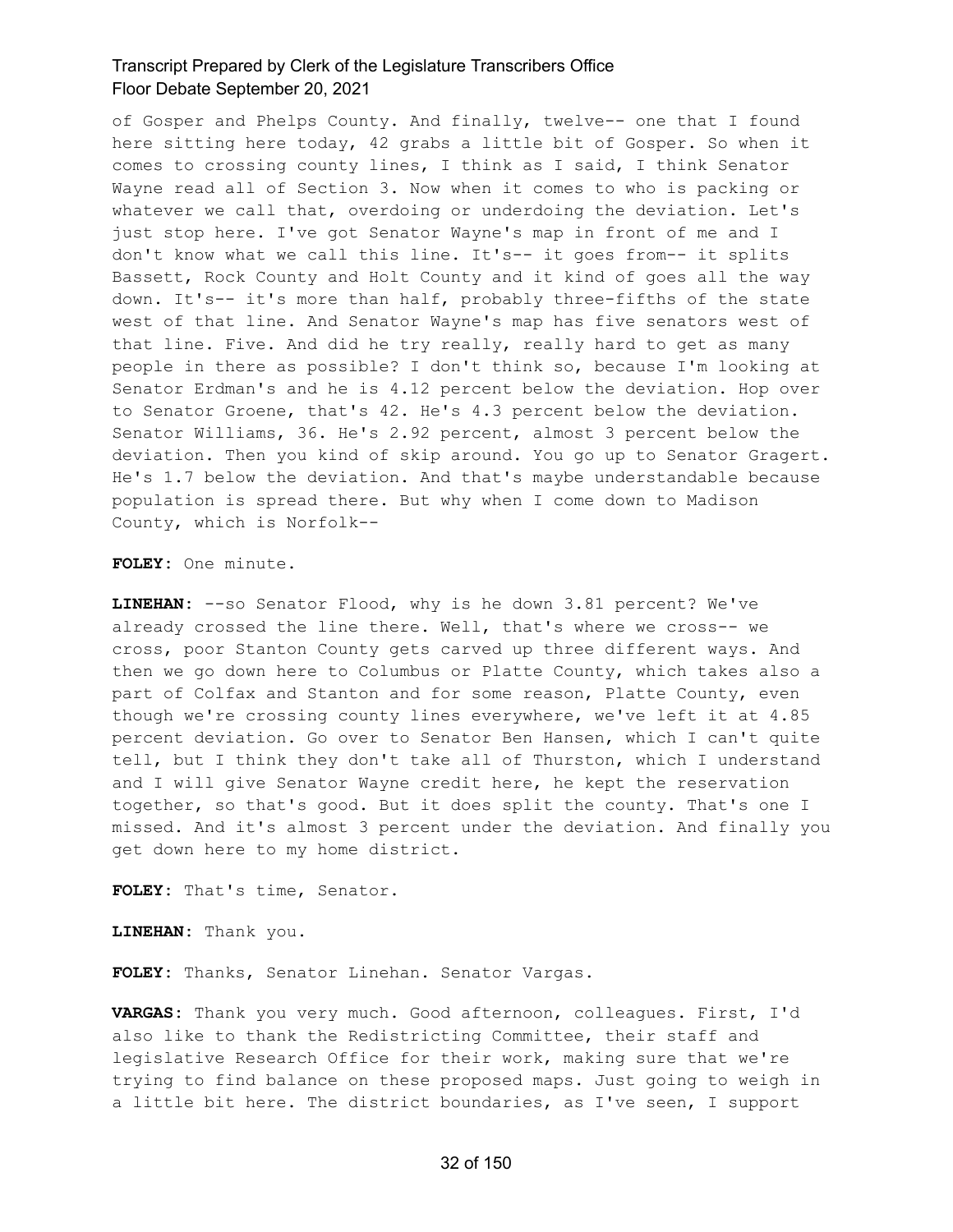where we can practically make sure the defined districts are compact and contiguous. We've heard that time and time again. And I hope we can continue to push those forward because I think that's the only way that we can actually define districts that are easily identifiable and preserve communities of interest and are understandable to voters. I hope that we continue to look through this as we're figuring out the most collaborative way to make sure we are not discouraging what are the guidelines that are set forth in the LR. I only want-- two things I want to make sure to the map here. I do think it's our responsibility to look towards what the trends are. We know that the urban areas are seeing growth and we know that the rural areas are seeing decline. I will say that even as the work that we've been doing in this rural development, even looking at the planning committee, we're trying to figure out how we can continue to invest in rural development because it is something we need to continue to work and we've been working on bills in that arena. But I do believe that the maps put forward by Senator Wayne do preserve the cores of the legislative districts better in my opinion. I think that we need to make sure we're looking at consistently following these county lines and actually preserving these communities of interests. It is not an either/or, it's to what extent we're doing it. And I see that to the extent to which, based on the maps that I've seen, Senator Wayne's maps do that better. This is going to be challenging. I know we're going to continue to engage in these conversations, but the best way forward is making sure that we're preserving these communities. And I'm seeing more of that in Senator Wayne's maps. I will get on the mike and talk more briefly about other different districts we're seeing and the trends. But in the meantime, I encourage us to continue to have a conversation based on not on either/or, but there is one map that is more in line with the communities of interest being preserved. And I also think it has been approached in a-- in a matter that is-can be more amenable to us in finding some agreement. But with that, I will yield the remainder of my time to Senator Morfeld should he want it.

**FOLEY:** Thanks, Senator Vargas. Senator Morfeld, 2:45 if you care to use it.

**MORFELD:** Thank you, Mr. President. Thank you, Senator Vargas. I want to just note a few different things for the record. And I passed around a mathematical analysis done by an expert that looks at the quantitative facts of the Linehan and the Wayne maps. So first off, I just want to establish a few different things. So first, the data does not lie. We should be liberated by the data in the sense that we know what the population trends are, we understand where the population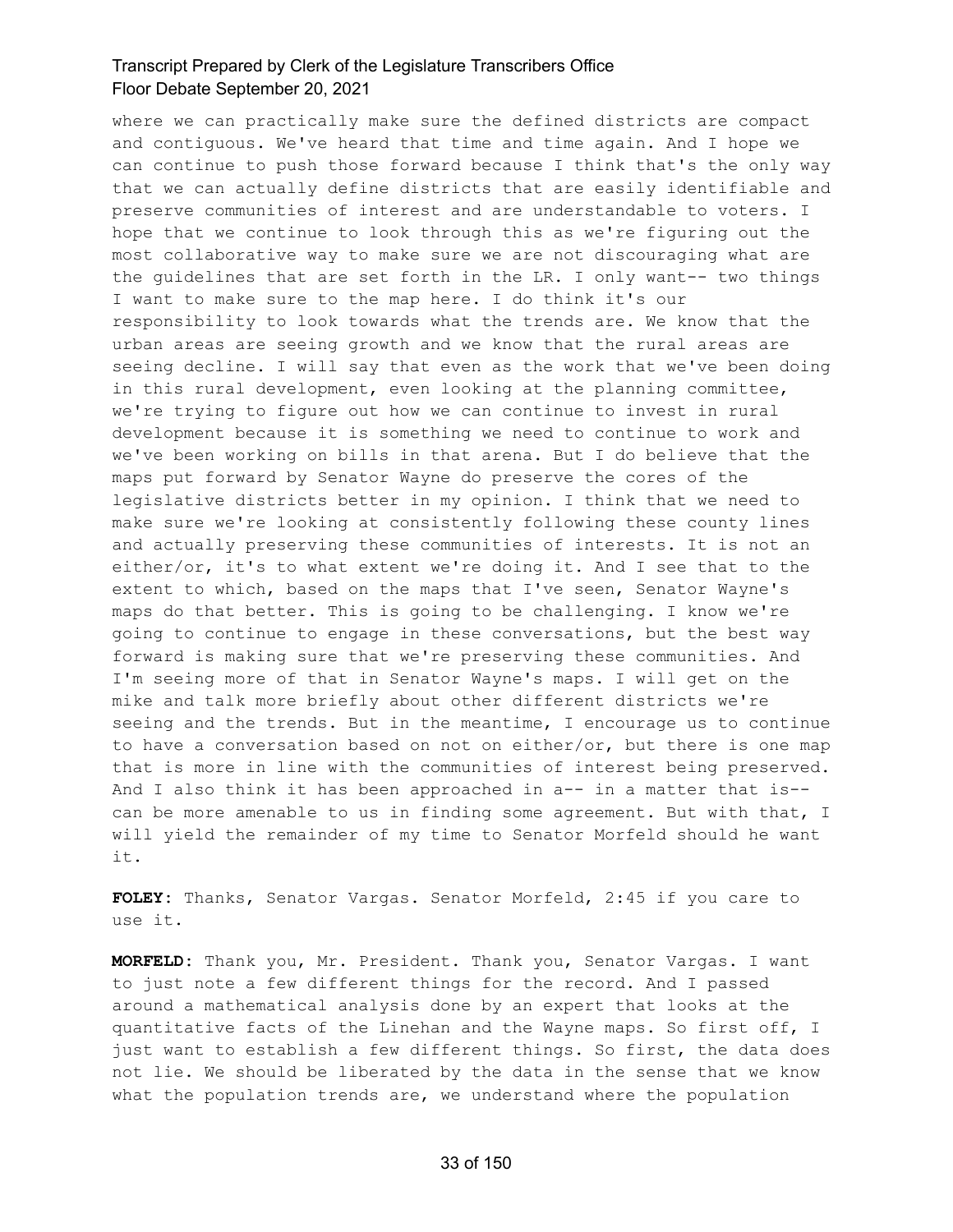loss is. Also colleagues, I understand that there are a lot of people in here that have an affinity to the land. They have an affinity to area, square miles, and other types of measurements. But the bottom line is, this isn't about land. OK? Banks are not people. Lobbying groups in the education world are not people. Rain is not people and land is not people. People are people. That is what we are redistricting with. It's based on people. I know that may be upsetting to some, but that is the constitutional guideline-- guidelines that we are given to follow, one person, one vote. Now, it has been found by the court that if you have a population deviation of plus or minus 7 percent, somewhere in there, then is presumptively constitutional. But that is only if you are not using that for unconstitutional means. And Senator Linehan cherrypicks from Senator Wayne's map, AM26--

**FOLEY:** One minute.

**MORFELD:** --certain counties that are split, but as a whole the numbers do not lie. LB3 has 15 counties split, whereas LB4, Senator Wayne's map AM26, only has nine counties split. And if you look at the analysis by the mathematician that I handed out and you go to page, I think it's three or four, you find the data and you can go to her website and look at the data yourself, here you see that Linehan's maps, urban districts are larger. Persons per square mile are associated with larger positive deviations and more rural districts are associated with negative deviations. That is the overall trend. Yes, are there some negative deviations in Senator Wayne's map? Absolutely. But the overall trend points to favoring one area of the state and one particular population. That is not permissible. That is not permissible because you are using the deviation to-- as a whole--

**FOLEY:** That's time.

**MORFELD:** Thank you, Mr. President.

**FOLEY:** Thanks, Senator Morfeld. Senator Blood.

**BLOOD:** Thank you, Mr. President. Fellow senators, friends all, I still stand in support of AM26 and in opposition of LB3. And with that said, I want to make sure that everybody understood what I had to say on the mike last time. Friends, I want to make sure that it's clear that you understand on a national level, Nebraska is being scrutinized, not because it's anticipated that we are going to represent Nebraskans really well in the way that we create our maps, but based on our actions to this point, they feel that the maps that may move forward will result in litigation. And I find that concerning. So for those of you who talk about protecting Nebraskans when it comes to their tax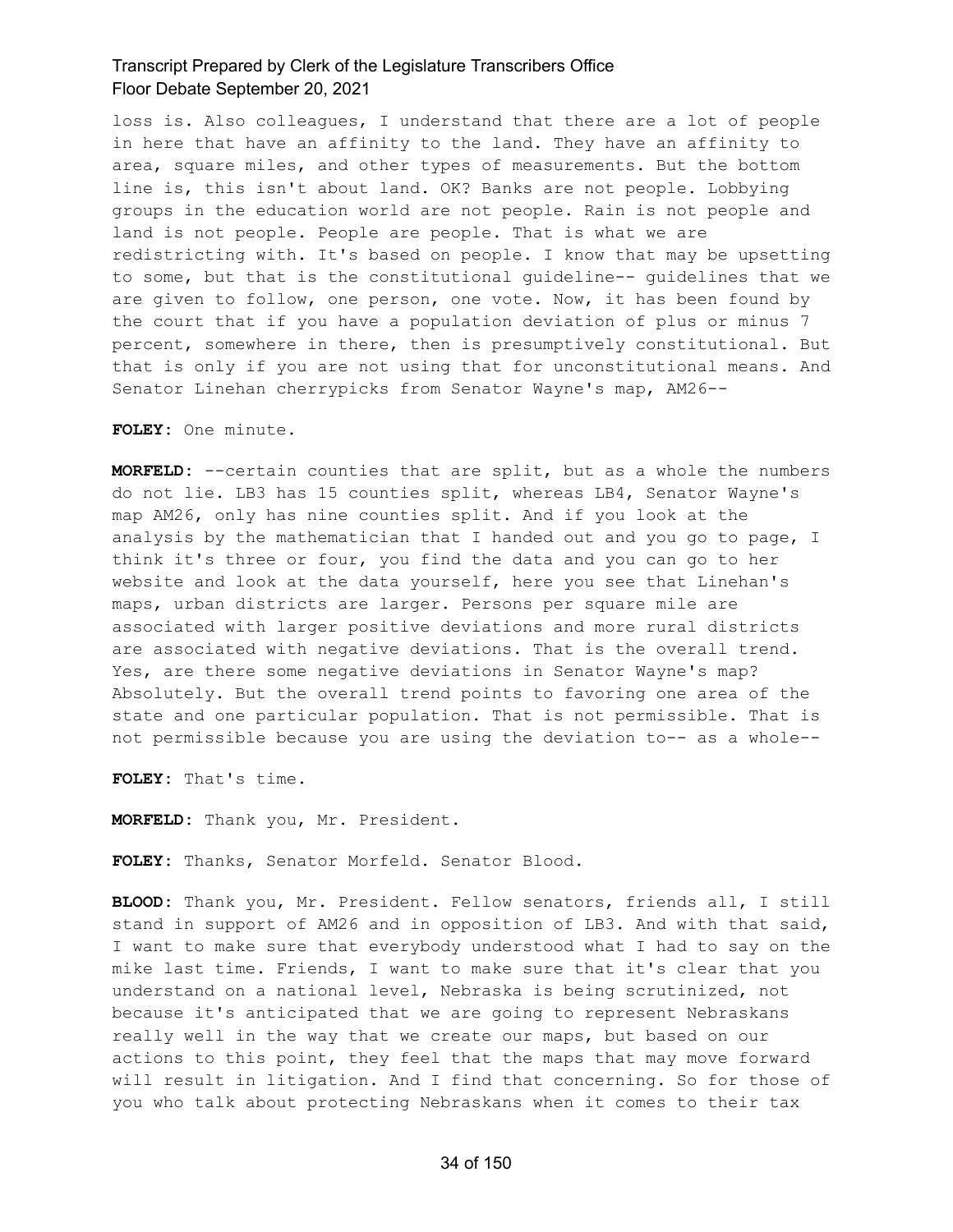dollars and how we frequently waste staff time and our budgetary dollars, geez, what a waste this would be if we got into something that we could have avoided. You know, we spend so much time in the state. And when I say we, I don't necessarily mean the people in this body, but people who represent Nebraska within our government, creating pretend issues and instilling fear in our citizens. But then when it comes to real potential problems like the AltEn plant, like the Alvo tire fire, like how for some odd reason, foreign countries now own land through eminent domain along the XL pipeline. All these problems that we know about that we ignore and we could do something about, we don't do anything about, but yet when we get something like this again in the forefront in our faces, we're going to pretend that we don't care and that nothing is going to happen as a result of that. So here's a real problem that we can avoid, and we're not doing anything about it. I don't see us on the sidelines like Senator Wayne said talking about how to make it better. I echo what Senator Lathrop said in reference to Senator Briese's comments. He does seem really concerned about the core of western Nebraska. He wasn't really concerned about making that definition a priority when we were in the, the committee. And I want to say that the same thing applies to Sarpy County. You know, the Nebraska Legislature, and this is kind of where I differ from Senator Groene and Senator Erdman, it's literally a laboratory of democracy. It is our job to reform, improve and protect representative government at all levels. And we do this using redistricting and our maps as a foundation. And so there are definitely issues in LB3 that need to be corrected, and with all due respect, Senator Linehan and I have had this discussion and I'm not seeing the issue of cutting through SIDs corrected. Cutting through a political subdivision is something that we don't do in areas where it can be avoided. I know sometimes it can't be avoided, but if you look at, and I'm happy to show you the maps because Senator Linehan's office was nice enough to give us a side-by-side comparison of all the maps, and unfortunately, we never got to discuss those in our committee. And that wasn't because Senator Linehan didn't bring them forward to us, by the way. I want to point that out real clearly. But because we have those, I think you can see a clear picture of the differences of how the two maps are drawn. Do I think that Senator Wayne's map might need tweaking?

**FOLEY:** One minute.

**BLOOD:** Sure, and I think he's open to that. But for me and for what I'm seeing, I favor AM26 and not LB3, because I'm not seeing how we can effectively get the math to work, which obviously is our number one concern and still have fair maps. And so we have to do something.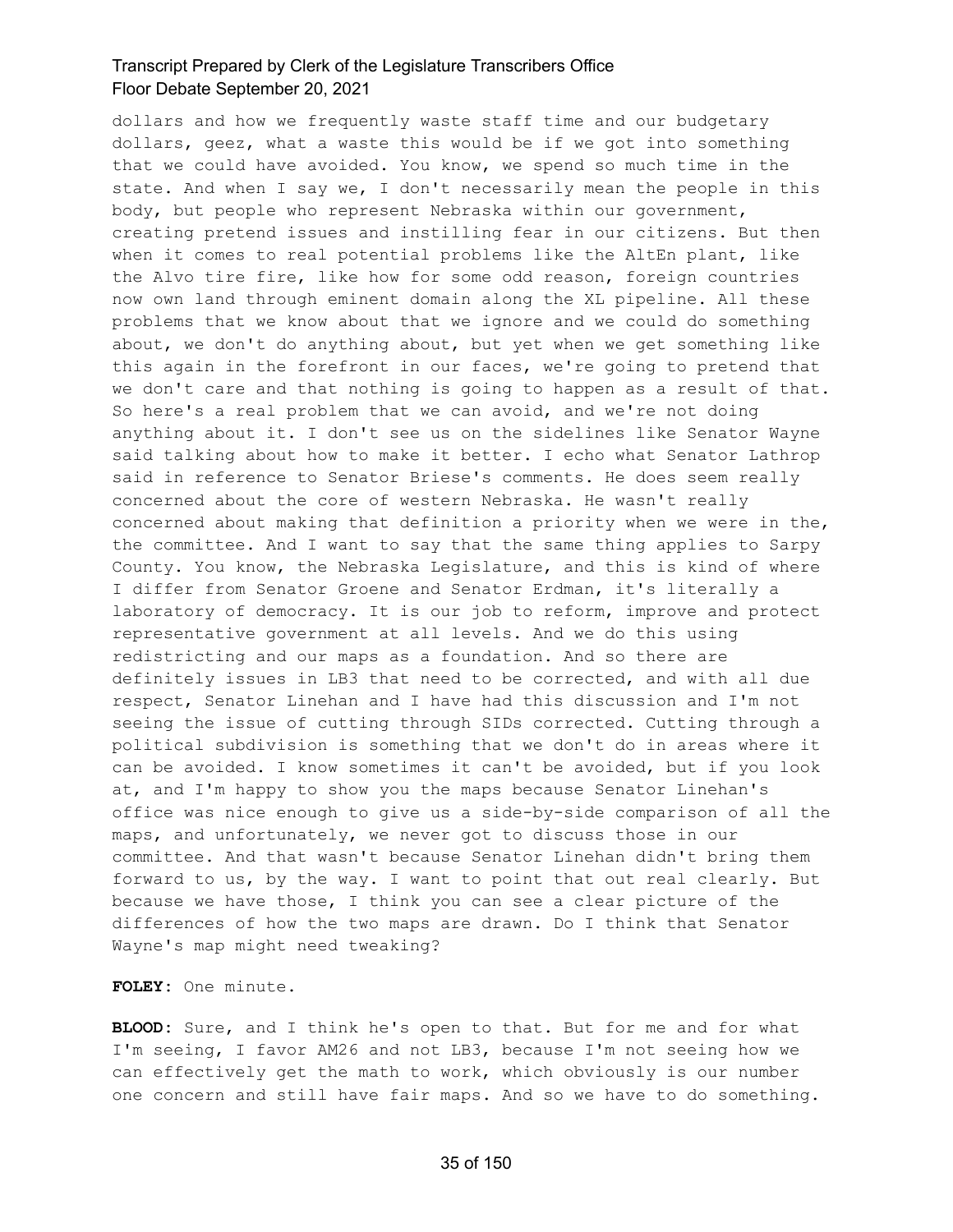It's silly if we're just going to stand here and pontificate all day long on this when we could actually be working together and get this done and go home early. But, you know, it's just taxpayer dollars, I guess, that we're going to waste. Maybe it's not that big a deal to anybody else. So thank you, Mr. President.

**FOLEY:** Thanks, Senator Blood. Senator Morfeld. Senator Morfeld.

**MORFELD:** Sorry, Senator Walz was distracting me. I do want to get back to talking a little bit about some of the different things that we are looking at in terms of population deviations and then also permissibility and then the Constitution as well. I think it's important to step back as we're talking about the analysis that's been done by independent mathematicians and other folks, and we'll get to reading some of those as well, because it's not just-- I think you pronounce her name Pfabi. I could be wrong, though, Kristie Pfabi. That's a-- that's a local person that is an expert in this type of analysis, but there's also national experts that have looked at the compactness of these maps and the fairness of these maps. And it's important to go back to why one person, one vote is so important. If you look at the one person, one vote case, which I believe was Reynolds vs. Sims, it was decided in the 1960s and it actually **d**rastically changed-- drastically changed representation, not only in Nebraska, but in states across the country. Because what had happened is exactly what some are proposing and talking about here today, which is trying to provide more representation to areas that have clearly lost population, and doing so in a way that's not sporadic, not targeted to make sure that we have other legally permissible legislative means, such as following county lines or preserving certain communities of interests or even core districts, but rather doing it to disadvantage an entire part of the state. Make no mistake, the math doesn't lie. LB3 systematically makes it so that a certain part of the state-- and yes, to a certain extent, with a certain political affiliation-- has more representation than another part of the state. That's what it does. The math doesn't lie, and it's not only this analysis that finds that; there's other analyses that also find that. And we'll talk about it and put it on the record because, yes, it is totally permissible to have a county here or there that has a population deviation a little bit higher or a little bit lower. But when you have a pattern, a pattern that has been established by mathematical fact, of a certain part of our state is getting greater representation than another, then you have constitutionally impermissible maps. And that's what led to the Reynolds v. Sims decision in the 1960s. That's what led to an entire new district being created in the heart of northeast Lincoln-- District 46. At that time,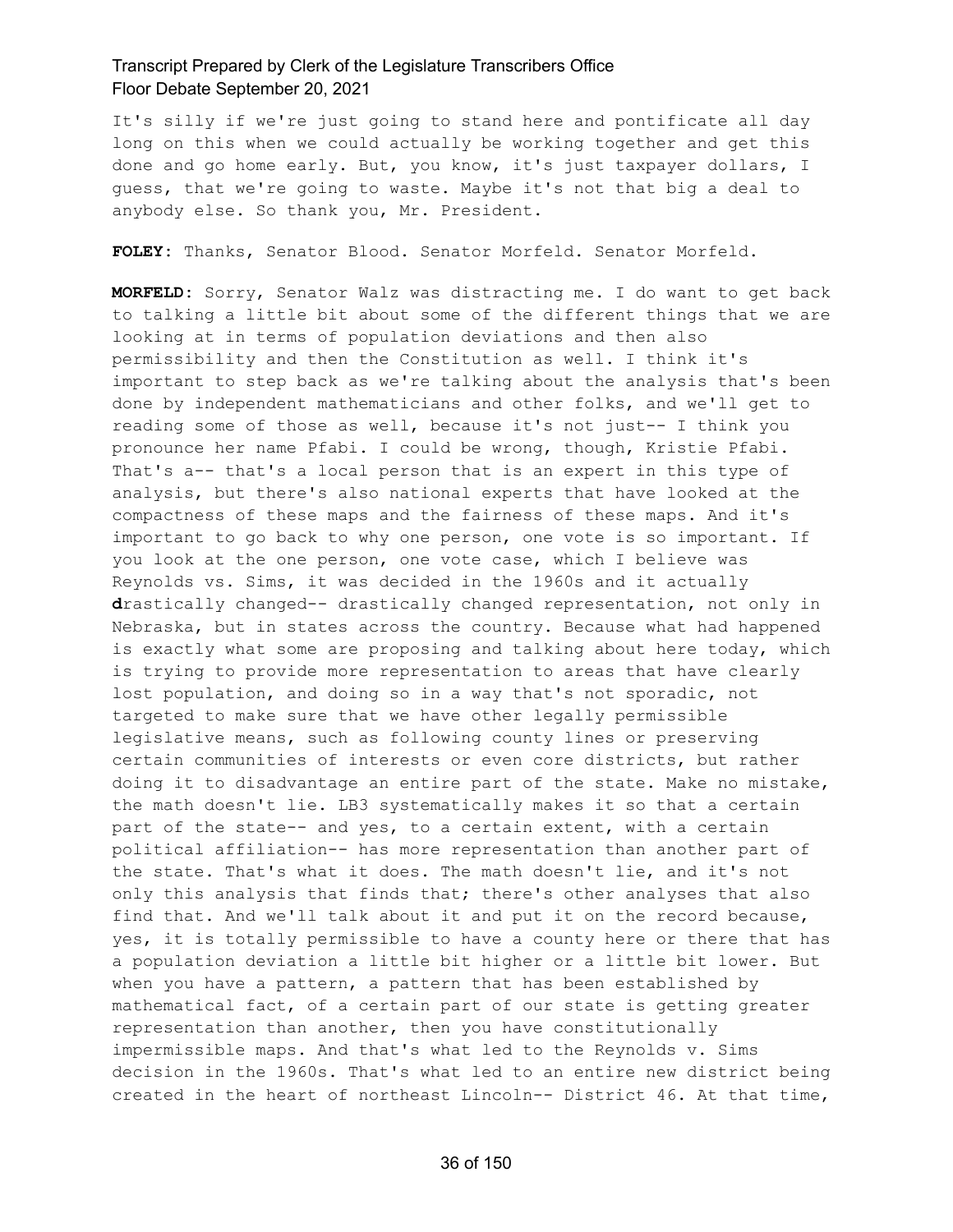there were only 43 districts and they completely, as far as I can tell-- I haven't plotted out the exact timeline. But in the 1960s, I believe we went from two-year terms to four-year terms. We also added six more districts. But it was because of the same thing that many on the floor of this Legislature is talking about right now, concentrating political power in one part of the state to make up for population loss in a constitutionally impermissible way.

**FOLEY:** One minute.

**MORFELD:** One person, one vote is important because it ensures that we have a representative democracy. And the maps contained in LB3 does not ensure that. It ensures that one part of our state that is losing population very clearly retains more representation than another part of the state which is gaining population. And I know that's disappointing to some, but again, colleagues, the math does not lie. And while there are a lot of other considerations that have been brought up on the floor today, none of them are more important than ensuring that we have one person, one vote. And people told me, when I wanted to change the deviation so they were smaller, that we couldn't do it. It was impossible. But yet we found out in 1990, the deviation was plus or minus 1 percent, and it was completely possible then when we had less technology--

**FOLEY:** That's time, Senator.

**MORFELD:** --and less ability to do it. Thank you, Mr. President.

**FOLEY:** Thank you, Senator Morfeld. Senator Machaela Cavanaugh.

**M. CAVANAUGH:** Thank you, Mr. President. I thought I was further down the queue. Just one moment. OK, so I want to speak about my district, District 6. In this map-- I'm opposed to LB3 for a lot of reasons, but I'm just right now going to speak to my district and what this map does to my district. There is no argument that can be made that my district retains its core. I don't know if there's any other district that is changed as significantly as my district is. This is not the district that I represent. I lose 82 percent of my current constituents with LB3. You cannot tell me that that is the only way to go. In addition to losing 82 percent of LB3, I also lose the three senators who served prior to me. They no longer live in District 6. The three senators who served immediately prior to me no longer live in District 6. Children's Hospital is no longer in my district, my child's childcare is no longer in my district. The part of my district that I drive through every single day is no longer my district. And for what? Why does my district need to change so significantly? When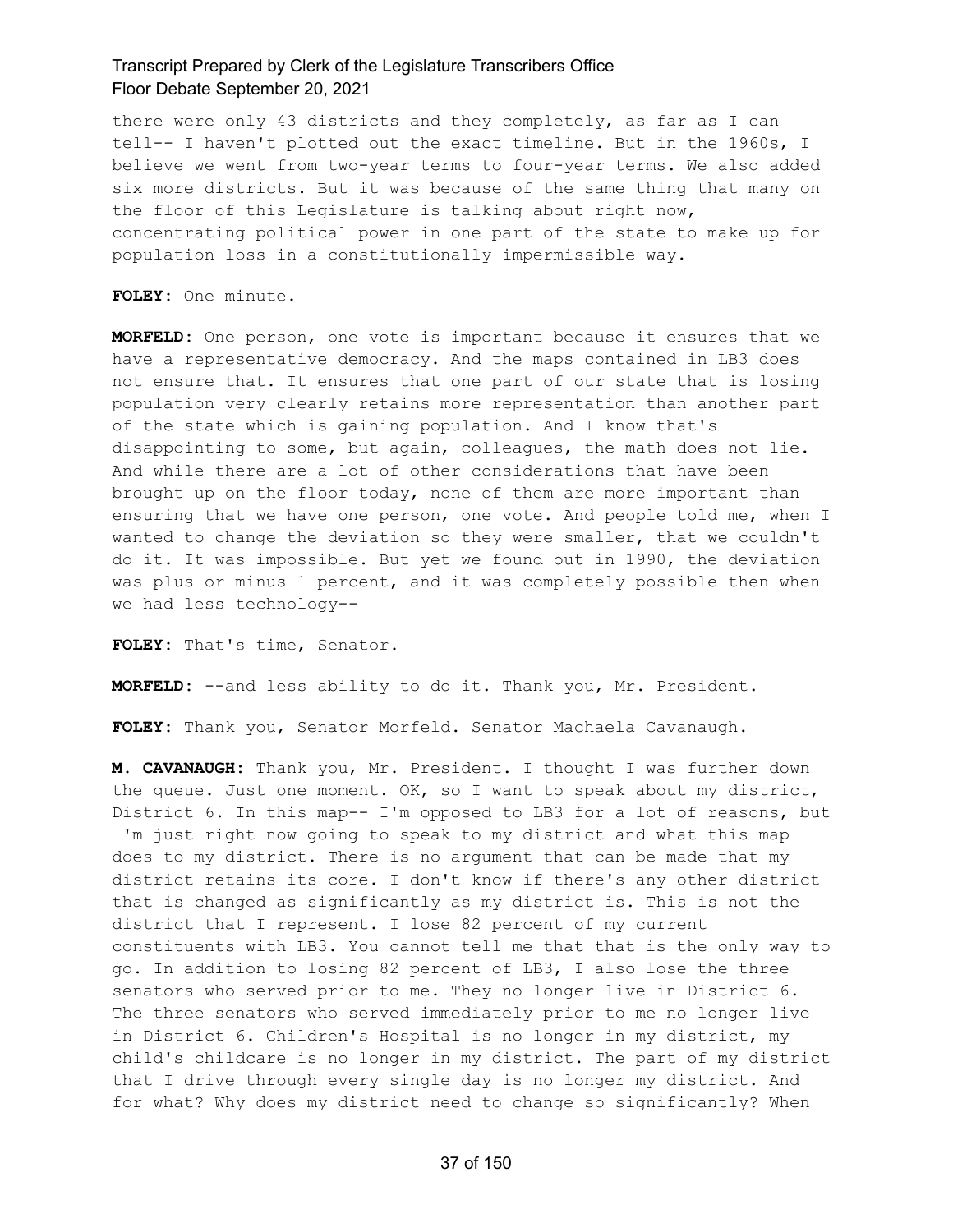you look at Douglas County in LB4, my district barely changes. It adds Boys Town to give me just a little bit more population so that I am almost at a 1 percent deviation. This district puts me at-- I can't even remember the deviation-- 2.98 percent. Right now, I'm at 39,000 constituents. This puts me at 2.98 percent over. I mean, you honestly could have left my district completely untouched, and I would have been within less of a deviation than this. There is no reason to tear apart District 6. It takes out significant landmarks. It takes out the high school that I represent, the grade schools that I represent. It takes out two of the Catholic churches that I represent, places that I have been to weddings and funerals at-- my places of worship, my community. It takes that away because you want to take Democrats out of Senator DeBoer's district. That is the only logical reason. The only logical reason to tear my district apart is purely partisan, because you want to make Senator DeBoer's reelection harder. Shame on you. The five people that voted this monstrosity out of committee should be ashamed of themselves. It is so partisan. Senator Hansen's amendment is not perfect, but it is a far better starting point. I'm tired of how disrespectful the Redistricting Committee has been to this body and to this state. We have to spend eight hours again on a bill that everybody knows is going to fail, because you couldn't work over the weekend to make any sort of concessions. It is ludicrous. It is a waste of taxpayer dollars. It is a waste of our time.

#### **FOLEY:** One minute.

**M. CAVANAUGH:** This is when we should be doing the people's work. This is when we should be focusing on our interim studies and taking deep dives into complex problems. But instead, we are here spending eight hours because the Chair of the committee refused to compromise a single thing. We didn't come here on Saturday to debate this bill so that you could work on a compromise. And we are still debating the same exact bill. This is so frustrating. And to Senator Day's point, I have no delusions of being collegial. You came for me. You came for my district for partisan pettiness. I won't stand for it.

**FOLEY:** Thank you, Senator Cavanaugh. Senator Briese.

**BRIESE:** Thank you, Mr. President, and good afternoon again, colleagues. I've heard a lot of interesting comments today, but early we have heard several comments relative to the supposed inconsistency in the deviations from urban to rural, but we need to remember that inherent in the idea of preserving the core of existing districts, is the need to minimize boundary changes. The less we move boundaries, the more successful we are at preserving the core. So what happens when you try to minimize a shift in boundaries in order to preserve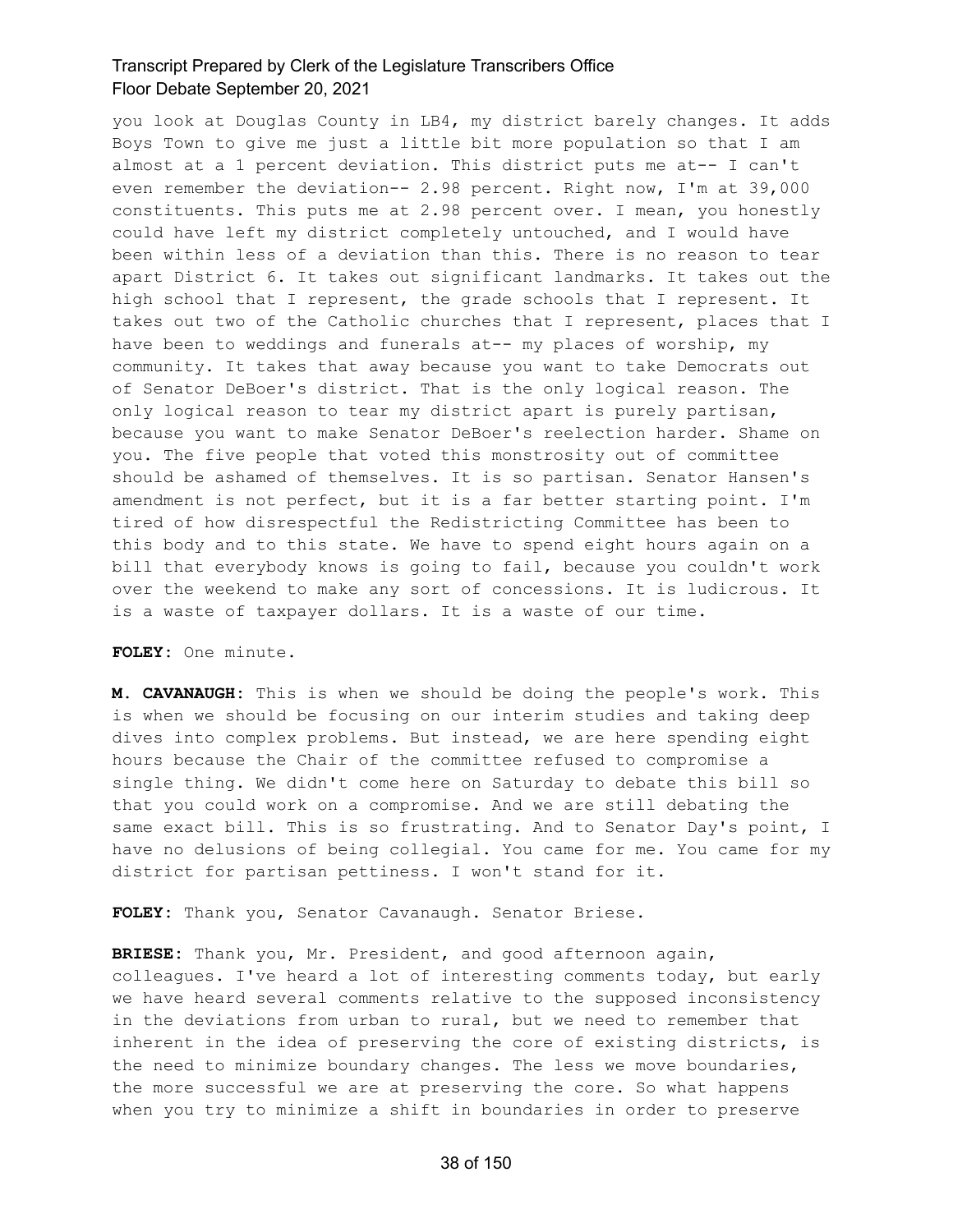the core of existing districts, you tend to minimize the shift in population. And so naturally, in districts that are in areas of the state that start out with higher populations, tend to end up with higher populations as-- as that excess population is absorbed. And those areas that start out with lower population counts tend to remain lower. And that's simply a natural outcome of the effort to minimize the shift in order to preserve the core of existing districts. So that's why urban districts may generally be-- that generally have higher population generally remain a little higher than the shift would suggest and, conversely, with rural districts. And a few folks have objected to their districts remaining with somewhat higher populations, suggesting that it's diluting-- diluting their vote, with rural districts often being-- in some cases anyway-- being lower populated and supposedly enhancing the power of their vote. I think I've heard reference to one person, one vote, equal protection under the U.S. Constitution being implicated here. But now that's not consistently true, those population deviations. But to the extent there is a trend, again, this is a natural result of our efforts to preserve the cores. And we can do this, and we're permitted to do this. But the bottom line is, I'm not very moved by these vote-dilution or equal-protection arguments that were raised. I would suggest to you there's data out there suggesting the possibility of a census undercount in rural areas. If that's the case, then these proposed maps may be more closely reflecting an accurate mathematical division of the population than some of you would suggest. And if that's the case, then the voting power of folks in rural Nebraska actually may be diluted beyond our ability to repair here. And so you ask: What are you talking about, Briese? I've got data here suggesting that, in rural counties in Nebraska, the census enumeration or the census numbers tended to fall short of the Census Bureau estimate while, in urban counties, the count tended to exceed the estimate. So what's the conclusion to be drawn from that? Is there a problem with the estimation methodology or are we systematically undercounting the rural population? I don't know, but it's very troubling to me to consider the possibility that rural residents may have been undercounted and that rural voters may be the ones with potential equal-protection concerns here. So again, I-- I support LB3. I think it's going to need some tweaks. We've heard some concerns expressed that maybe we do need to be addressed. But I think in general, it's good legislation, and I would urge your support of LB3 and your opposition to AM26. Thank you, Mr. President.

**FOLEY:** Thank you, Senator Briese. Senator Wayne.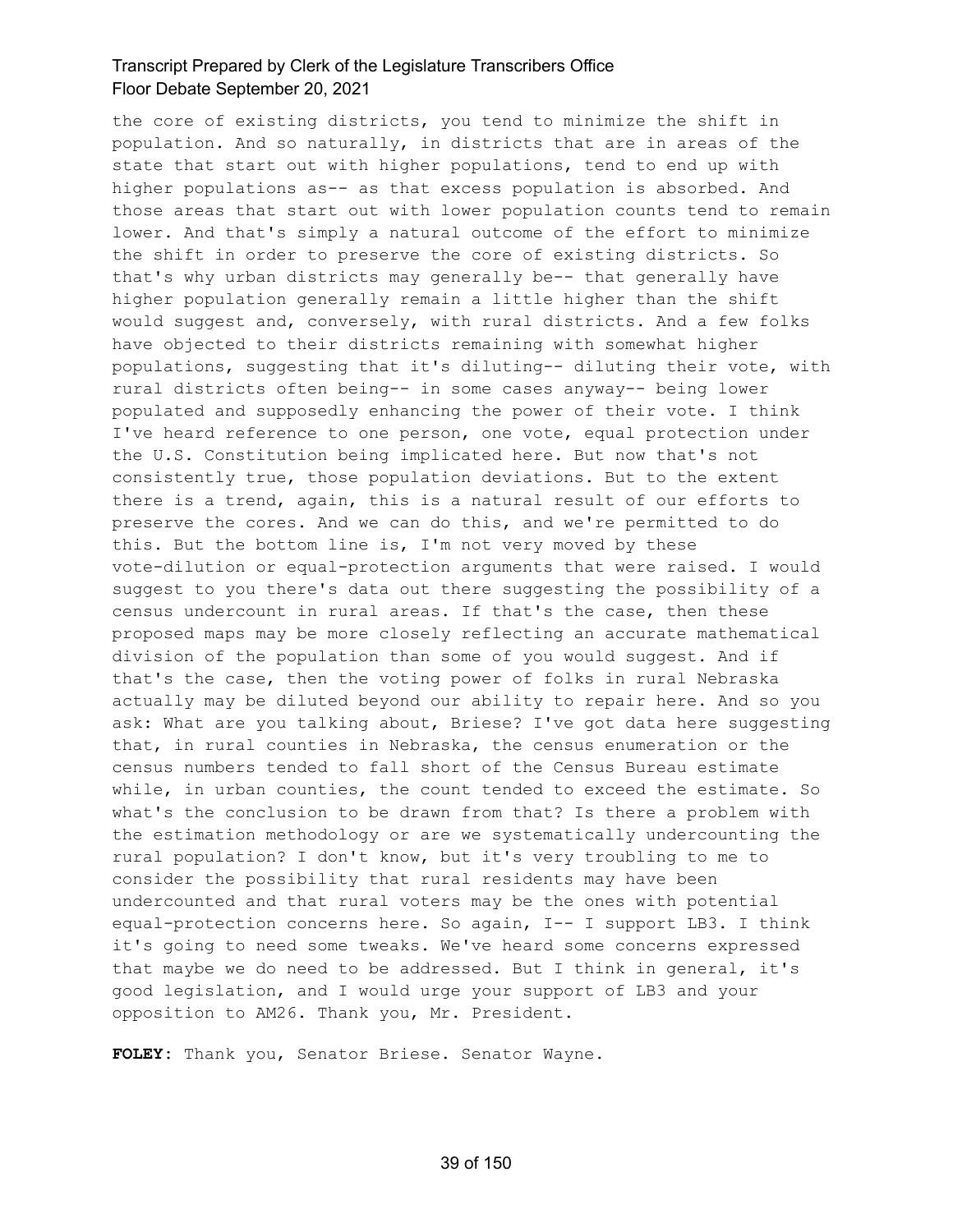**WAYNE:** Thank you, colleagues. I wasn't going to respond to that. But Senator Briese, there has been undercount in east Omaha that's been reported anywhere up to 20 percent. And if you just do the simple math, pick a rural county, I'll pick a part of east Omaha and the numbers still favor east Omaha. So we-- if we're going to start talking about data problem, we might as well start all over and not do anything 'cause if we don't have faith in the data, it doesn't really matter. The reality of it is, is that there has been significant loss in western Nebraska. So I'm going to tell you a little bit about what my map does to other parts outside of Omaha, since people seem to be confused. Well, there are existing splits in Box Butte, Alliance and Otoe County. We eliminate those. That makes the rural districts better. Those splits still exist under LB4. Dixon County would be split in order to provide the necessary population for LD17, which is Senator Albrecht's. But their results would be unifying two communities, Wakefield and Emerson. See, both of those actually straddle the county line, so it's impossible to just do the county line without splitting those actual cities. We make those whole. The only actual split that hasn't occurred or isn't currently split in our map is Phelps County in south central. Other than that, all the remaining splits are actually current splits. We only have-- so additionally, we just don't come around and split more. We actually make splits where it makes sense for communities. Let's talk about the city of Waverly. We actually move that into LD21, which is essentially what the Speaker wanted us to do. So it's done. We have been working with anybody who has been talking to us and we have been listening to everybody who has been talking to us. There are additional five counties that are split-- Adams, Gage, Kimball, Pierce, and Saunders- underneath LB3 without our amendment. My point is not only has LB3 split SIDs and neighborhoods, which may or may not happen under both of them, the fact of the matter is, is rural Nebraska, in many parts, are treated as whole. We're-- we're actually unifying some communities to make sure they're back together. We can go on and on about what tweaks have to happen, but what has to happen first is: Where do you want to start? Where is a fair starting map? And here's the problem that I'm really, really, really not understanding. It was 4-1 from all the public testimony, 4-1 in favor of LB4 over LB3. We're just ignoring the public. That's the part that is just confusing to me. We went to three different legislative districts and, at every legislative district, including the 3rd District, what I would argue isn't a true representation of the complete 3rd at stopping at Grand Island. Thank you, Senator Hughes, for pointing that out. But at the end of the day, the issue was, they didn't want to eliminate Senator Hughes's district. I've already said three times, I'm open to discussion. Tell me who you want to move. But the overall map,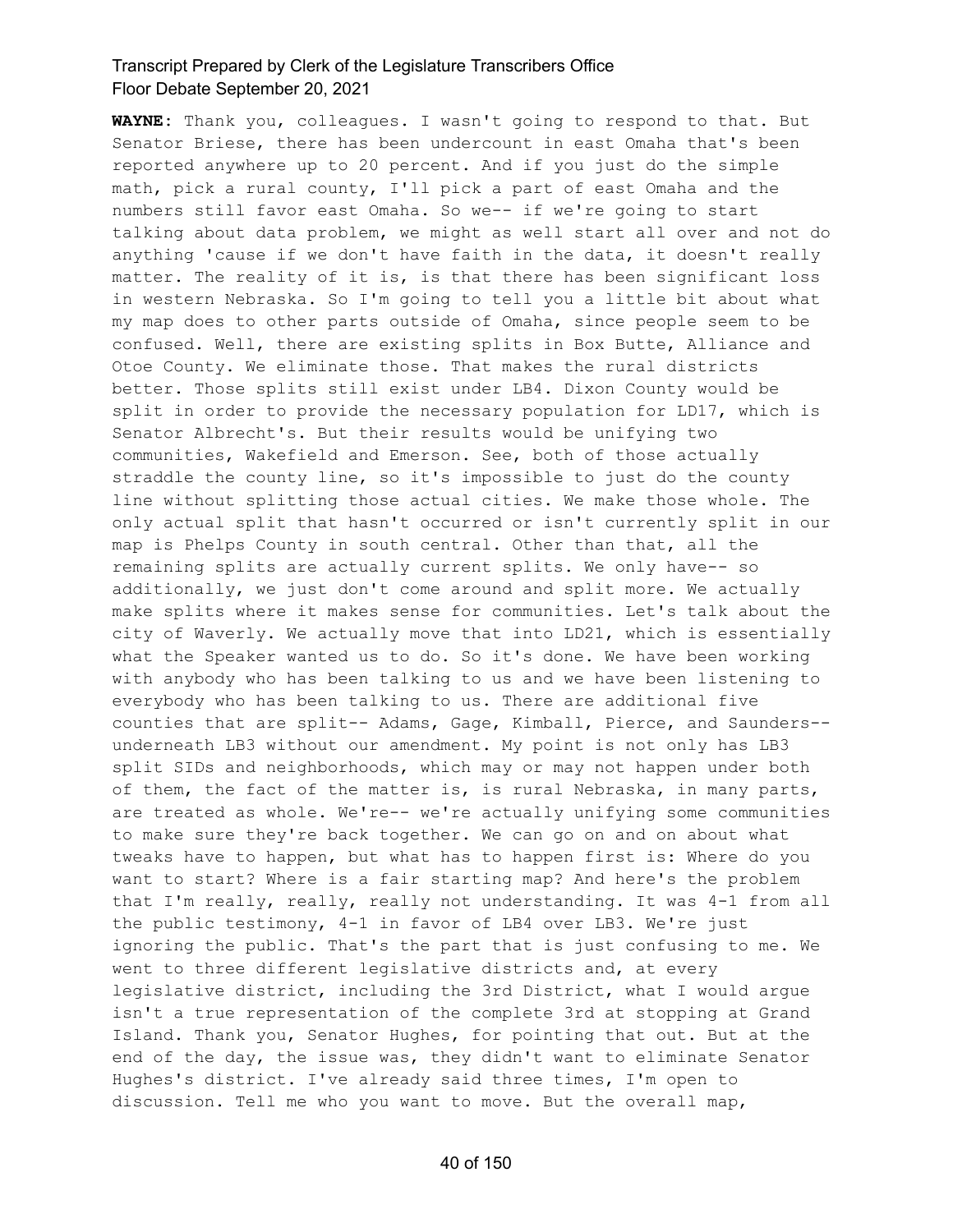everybody has said they agreed with. The issue was they didn't want to lose a rural senator. But where everywhere else, from Lancaster- well, actually from Grand Island east, there weren't complaints at all-- at all. The only issues are in Douglas and Sarpy County that we have to tweak out, and we have to tweak out because our maps are drastically district-- different, where you're moving Saunders County into Cass County and all-- that's completely, to me, completely different, and I wouldn't do that under any map. My point is, is: Where is the starting point?

**FOLEY:** One minute.

**WAYNE:** LB3 is not the starting point. Overwhelmingly, the community said the starting point is LB4. That's just the fact, and that's what the record said in every congressional hearing we went to regarding these maps. So again, I ask us to adopt AM26. Let's have a real vote on it, and flip the applecart so we can get back to the table and get things done. Otherwise, we are going to be here till 8:00 tonight, and nothing will be accomplished because the two lead negotiators are here on the floor. So we're going to waste eight hours 'cause I'm going to sit up here and defend my map, she's going to sit up here and defend our map. And who's going to have the conversation about moving forward?

**FOLEY:** That's time.

**WAYNE:** Thank you.

**FOLEY:** Thank you, Senator Wayne. Senator Kolterman.

**KOLTERMAN:** Thank you, Mr. President. Good afternoon again, colleagues. There's been a lot of similarities directed at my district about how it's very similar to Sarpy County. I-- I don't believe that for a minute, and so I'm going to talk a little bit about that. And I-- and I do appreciate what's going on here. I know I've talked to Senator Linehan, the Speaker, and also, Senator Wayne. But the reality is, my district has got some of the richest farmland-- not only in the state of Nebraska, but in the nation-- in it, and we produce much, much grain, poultry, beef, and pork. In my district, I have one of the largest-- I would say one of the largest co-ops in Central Valley Ag. They're based out of York, Nebraska. But Corteva-- they used to be known as Pioneer-- they're a Fortune 500 company, I believe. They're one of the largest seed corn companies in the nation. Bayer Agroscience [SIC] started up in-- a few years ago. Now they bought Monsanto, which was also-- that would have been five, but now we're down to four. But I don't need to tell you about Monsanto and the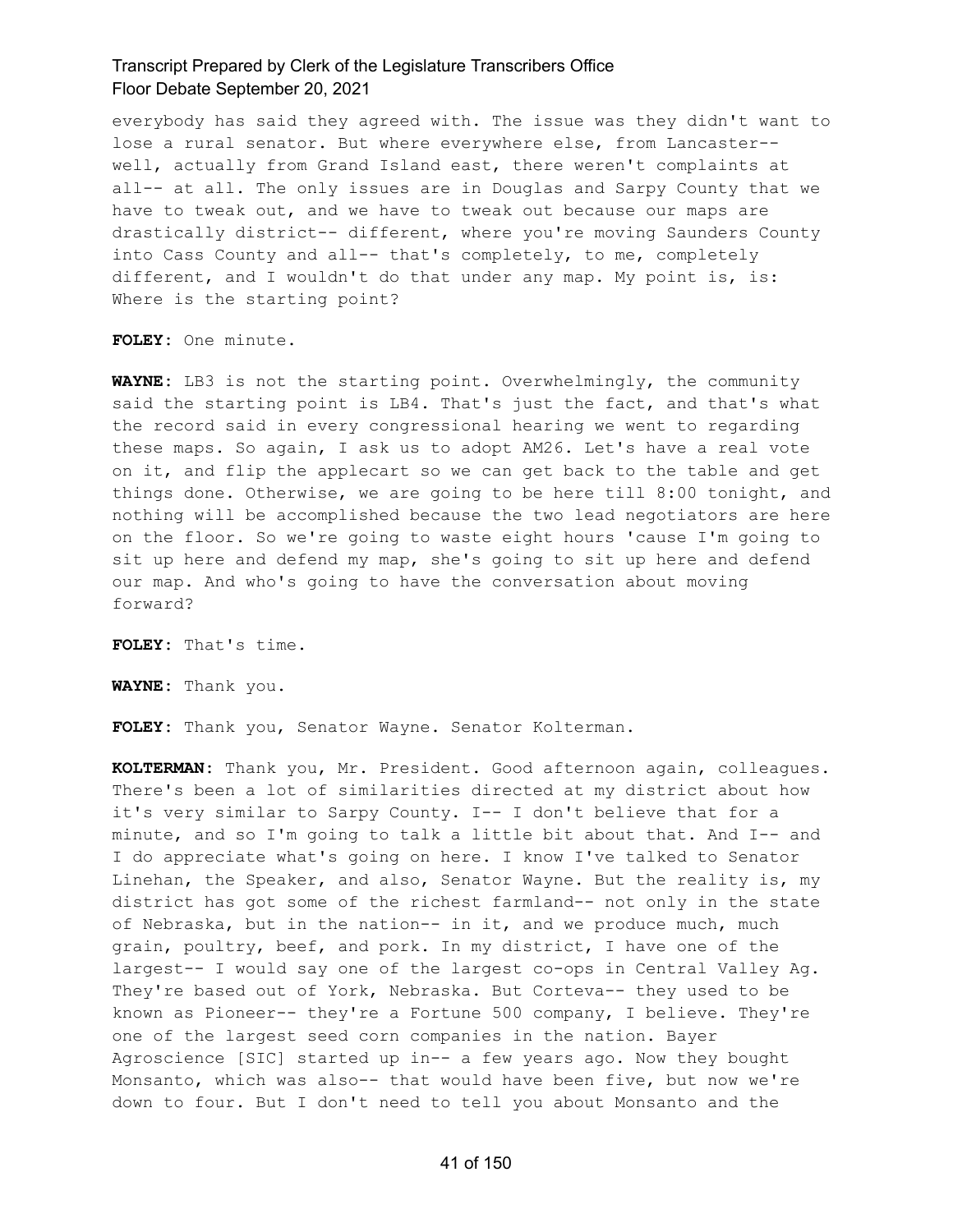Bayer Corporation, phenomenal corporation for our state, as well as in my district. Dow AgroScience, Mycogen Seeds, Green Plains Energy- that's-- that's a biofuel company domiciled right in-- just outside of York. And then just recently, because of our agricultural background and because of the work ethic in the 24th District, I believe Petsource, which is a Scoular company, came to Seward, and they're having tremendous success already. And then along with all of those companies, comes the ancillary benefits of irrigation and-- and sales of agricultural equipment. And the list could go on and on. So to compare me in the 24th District to Sarpy County-- and I-- and I'm-- I could get in. I've got a whole booklet of the differences right here, I mean, it's-- it's two inches thick. We're not-- we're not an urban district. Someone recently said, in the North Platte Telegraph, that Seward was just a subsidiary of Lincoln. I can tell you those are fighting words in Seward. We like to look at and think that Lincoln is one of our suburbs, to be honest with you. But the reality is, we've got a tough job ahead of us. I support AM26 primarily because it doesn't take my district away, and I don't want to lose another rural district. But as we look at this information that we've been given over the last couple of weeks, I start looking at districts that have lost ground. My district happened to gain about 3 percent in population, and we're very productive and we're very proactive in growing our district. But we have Hall and Adams County, which lost 1 percent. We have-- we have Senator Williams' district lost 1.2 percent. His is probably still within-- those two are probably still within the variance that needs to be. But then we start looking at districts that lost 2.8 percent,--

**FOLEY:** One minute.

**KOLTERMAN:** --5.4, 3.3, 4.4, 6.9, 6.4, 5.5, 2.4. They're all rural districts, colleagues. They're all rural districts. So-- so I'm not just supporting AM26 because AM26 won't take my district away, but I don't want any of us to lose a district. So if we do that, it has to be through compromise, it has to be through willingness to work together. I can't support LB3 because it rips my district apart. I just can't support that. So as we move forward, I like the idea of taking an up-or-down vote on AM26. I think we should find out whether or not that that's a starting point. I think perhaps there's the opportunity to get that done.

**FOLEY:** That's time.

**KOLTERMAN:** Thank you.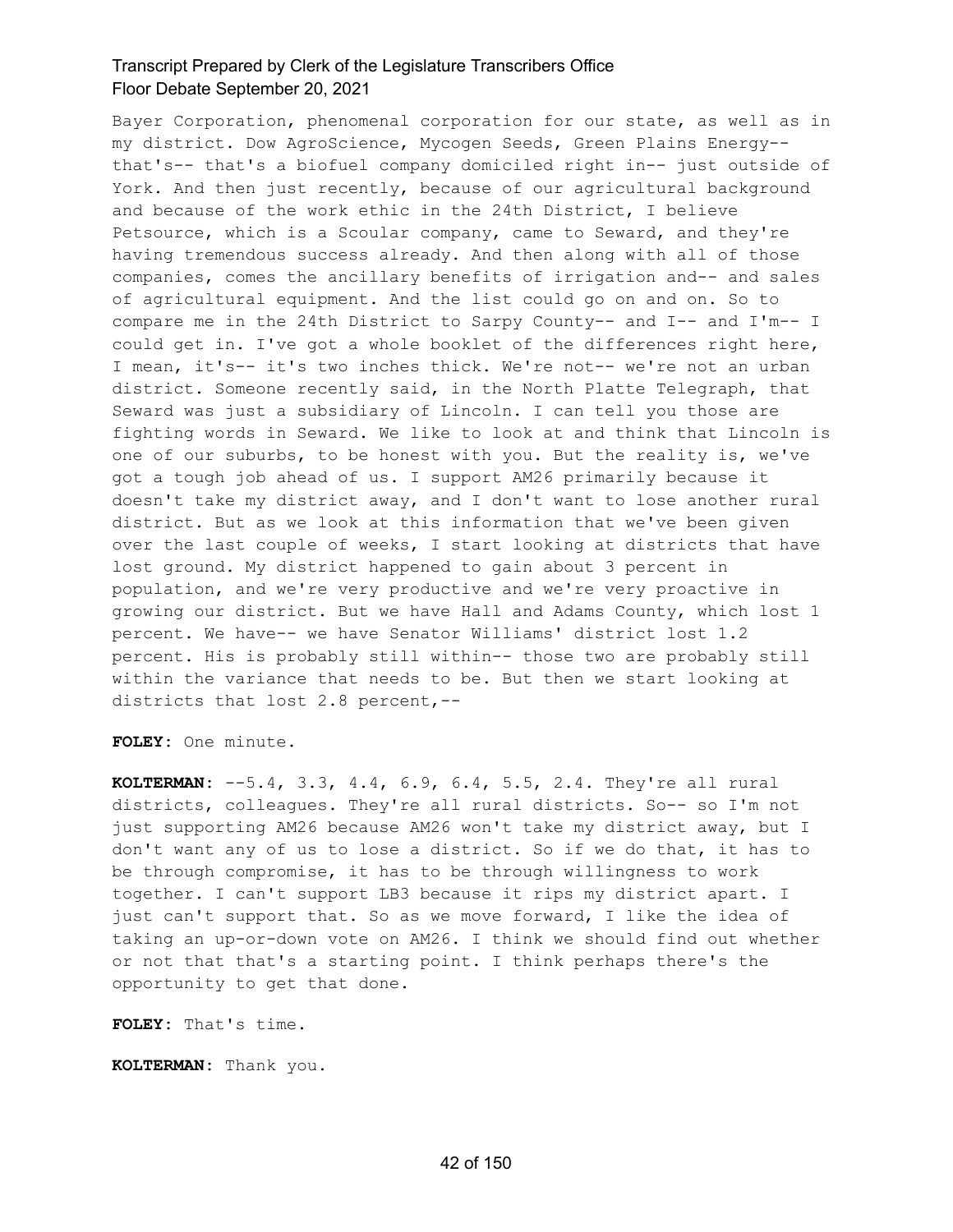**FOLEY:** Thank you, Senator Kolterman. Senator Pansing Brooks. Is Senator Pansing Brooks on the floor, please? I do not see her. We'll move to Senator John Cavanaugh.

**J. CAVANAUGH:** Thank you, Mr. Lieutenant Governor. Well, it's I rise again in support of AM26 and against LB3. A lot has been talked about since the last time I stood up here. And so try to hit on the things that struck me in what people are saying. I do appreciate the conversation today, but I'd kind of join a number of other people in their dismay about the fact that we started at noon today in the hopes of people spending that time negotiating and coming up with some sort of compromise so we don't continue to waste time like we did on Friday. But I guess here we are. I-- hope springs eternal, and I will assume that people are negotiating somewhere out of sight. So Senator Morfeld talked about the mathematical analysis, and I thought it would be important to kind of address that again, what-- and everybody has the hand out that Senator Morfeld handed out. And if you want a color copy, I'm sure we can get you one. There's also the Web site, but specifically, on what would be page-- I guess it'd be the fourth page of Senator Morfeld's handout is that graph. And it's in black and white, but you can see on the Web site in color, and it is an analysis breakdown of the line going at about a 45 degree angle up. And to the right is analysis average of Senator Linehan's map, and the line going almost straight across is Senator Wayne's map. And what that is showing you is, statistically, Senator Linehan's map has a positive deviation, meaning more people are placed into districts as the population density grows. So the bottom line is 0 people per square mile, up to 6,000, and the closer you get to 6,000 people per square mile, the greater the amount of deviation from 0, so the more people put into that district. And vice versa, that the closer you get to 0 people per square mile, the more the deviation goes to the negative. And the reason this is significant is-- and that Senator Wayne's is basically a straight line showing that the-- that the-- there is no statistical correlation between the population density of the district and the deviation. And Senator Linehan pointed out that Senator Wayne has a number of districts that have positive and negative deviations all over the state. And that's exactly correct. And that's what this analysis shows, is that Senator Wayne's deviations on AM26, LB4, are not purposefully meant to shift and pack the population into urban districts, whereas the analysis here shows that Senator Linehan's map, LB3, is purposefully pushing people-- and I'm sorry, Senator Linehan, I know it's not your map, but that's the easier way to say it-- but push-- purposely putting more people into the urban districts. And we do have, obviously, LR134, which gives you some license, puts importance on preserving communities of interest as one of the reasons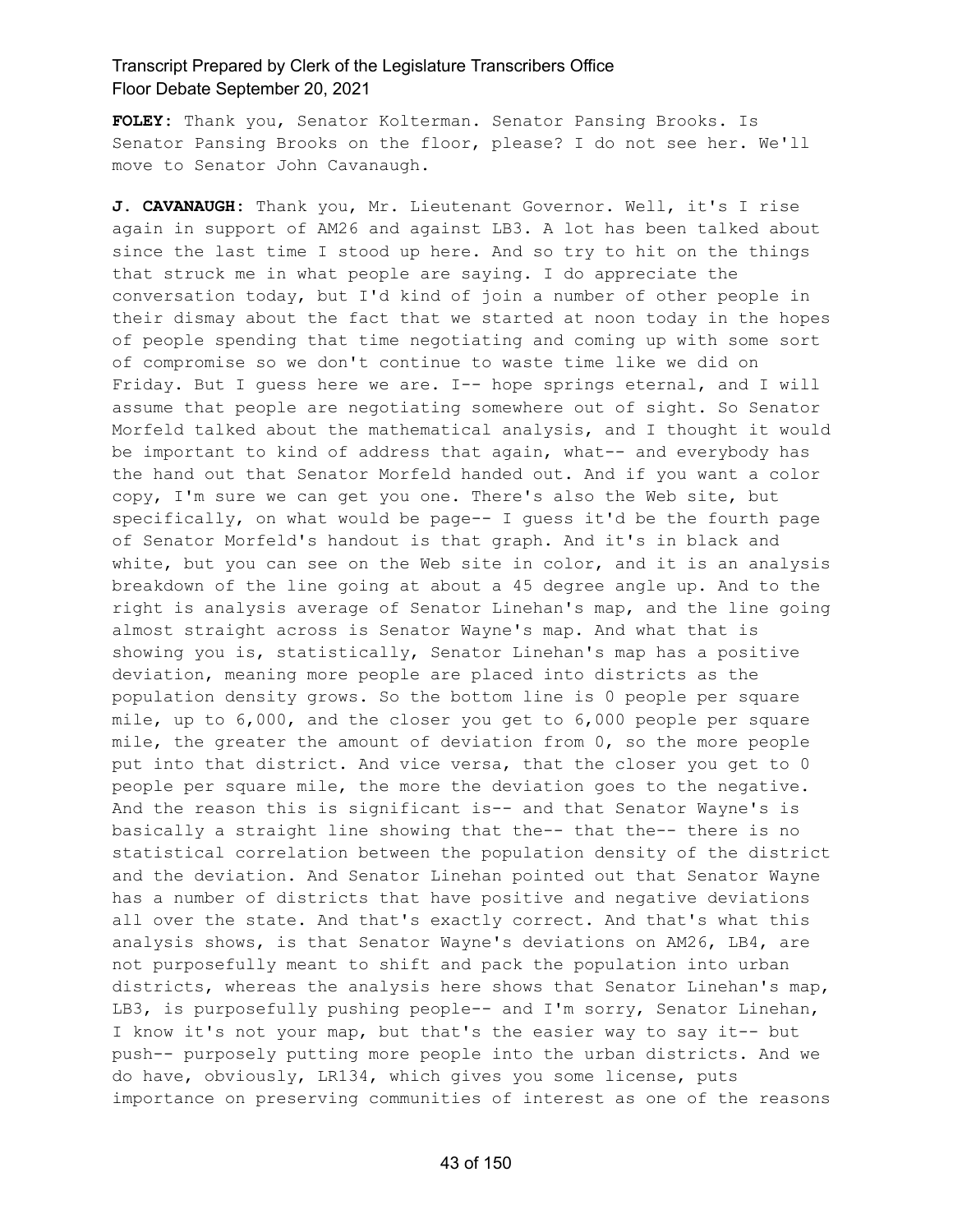for deviation insofar as possible to deviate from county lines, city lines, and things. But it still does not give you the right to wholesale or systematically deviate from one person, one vote. And I was going to read parts of a case that I have here where, let's see, this is-- lost the front page-- Cox v. Georgia [SIC-- Cox v. Larios], which is a Supreme Court case where a citizen in Georgia sued the state of Georgia over the fact that there was a systematic packing of individuals, in this case by Democrats, into suburban districts to disfavor Republicans. And so the Court said it was clearly deliberate and systematic policy of favoring rural and inner city, which is, of course, different geography than we're talking about here, but they did it and they said those numbers largely speak for themselves. They found that the shapes of many of the newly created districts supplied further evidence, which the other Senator Cavanagh just addressed. And I think--

**FOLEY:** One minute.

**J. CAVANAUGH:** --her district is a good example of this, where her district looks like an anvil, I guess. I don't know, it looks like some kind of strange creature. I'd go as far as to say maybe it looks like a salamander, but that is-- those two pieces alone are evidence of a systematic approach here to push more people into districts like mine, which has the maximum deviation-- or close to it-- of 4.98. Senator Morfeld, I think, correctly pointed out that that maximum deviation is not an absolute pass for courts to find case-- maps constitutional. It is perhaps a shift of the burden in who's responsible. But the evidence here is pretty clear, and there are individuals here who have advocated for just this type of systematic packing. And I think the map reflects the--

**FOLEY:** That's time.

**J. CAVANAUGH:** Thank you, Mr. President.

**FOLEY:** Thank you, Senator Cavanaugh. Mr. Clerk.

**ASSISTANT CLERK:** Mr. President, Senator Kolterman would move to amend the Hansen amendment with AM27.

**FOLEY:** Senator Kolterman, you are recognized to open on your amendment.

**KOLTERMAN:** Thank you, Mr. President. Colleagues, what you're going to see in front of you here-- and I know this is going to catch a lot of you off guard-- but Senator Dorn and Senator Brandt and I, since we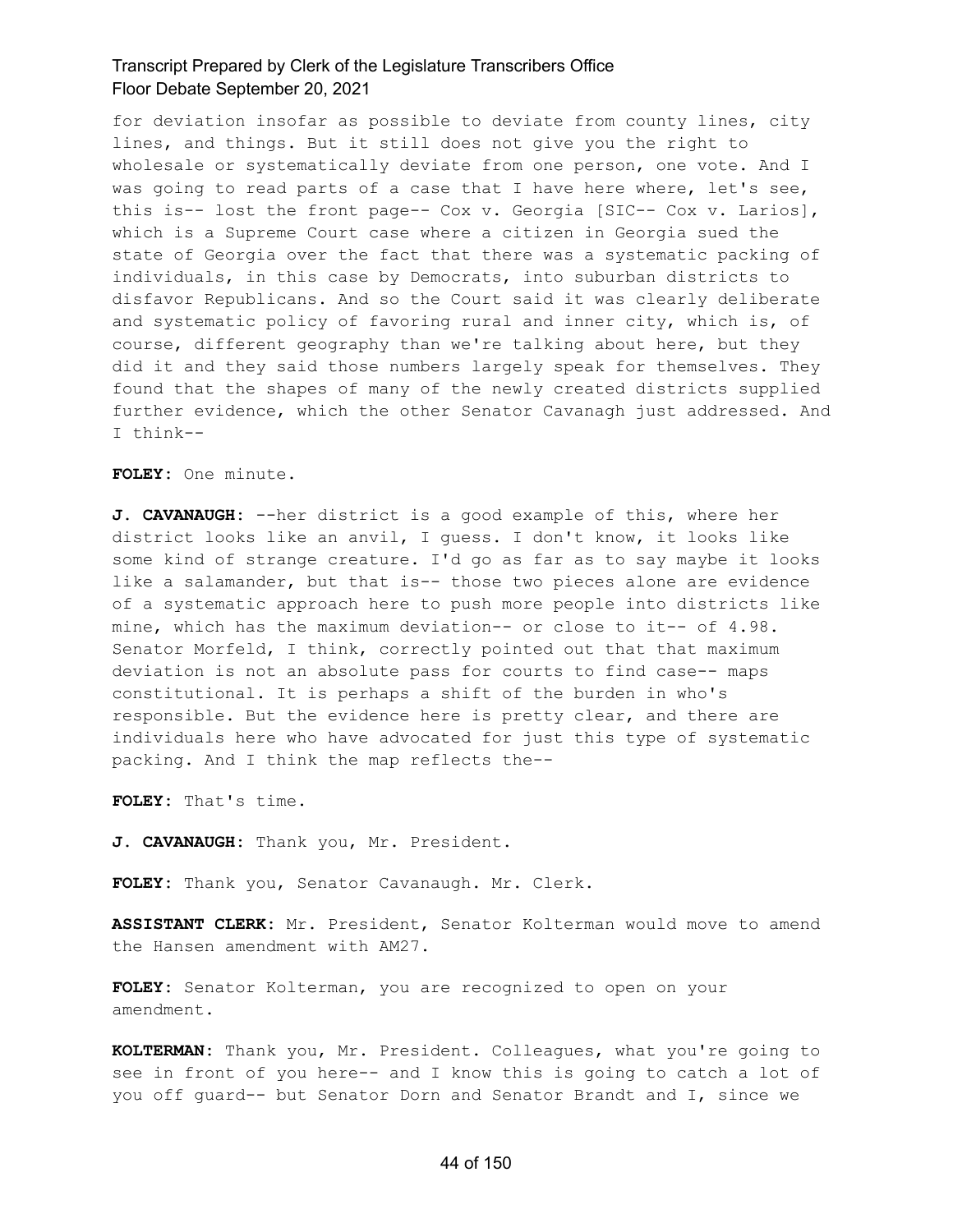found out that they are dramatically changing our districts in-- in LB3, we weren't particularly excited about that. So-- but we were OK with LB4, if we could get it amended. So what this amendment does- what AM27 does is it takes Seward and York Counties and a little bit of Lancaster County, which is the 24th District, which is rural, and it puts it into a block just to the west of Lancaster County. And then we take District 32, which is Fillmore, Saline, Jefferson, and Thayer in their entirety, and give them a little bit of land-- give Senator Brandt a little bit of Lancaster County. Then we take Senator Dorn in Gage County and give him a little-- he keeps all of Gage County, and we give him a little bit of Lancaster County as well. And inside of Lancaster County and the Lincoln senators, we think there's somewhat of an agreement that we can work with the districts that are mapped out in our amendment. Now I can't speak for all ten senators, but that represents five Republicans and five Democrats, if we're looking at it from that perspective. I think that everybody pretty much keeps their districts intact. We all give a little, but we gain a lot. That's- that's a roughly 25 percent of where we need to be. I'm not advocating completely for Senator-- eliminating Senator Hughes. I don't like that idea. I think that still has to be negotiated. But this fits into LB4, which we had talked about that the three of us could get along with. And so the three of us dropped this amendment. Hopefully it will continue to have some talking points. And with that, I would appreciate a green light on AM27, AM26, and, ultimately, get us to where we need to be so we can continue to negotiate in a prudent manner. It's not the answer to everybody in the state, but it does take care of a large percent of the population in eastern Nebraska. It keeps three of us completely rural and keeps Lancaster County and the Lincoln senators pretty much intact the way they were. So with that, I appreciate your willingness to talk about this and compromise. Thank you very much, Mr. President.

**FOLEY:** Thank you, Senator Kolterman. Senator Dorn.

**DORN:** Thank you, Lieutenant Governor. I was in line to speak before the amendment was dropped, and it-- kind of coincidence I'm in line right after the amendment was dropped. Yes, I will be in favor of AM27, but I wanted to talk more about, I guess, this whole process, what we're-- what we're going through with redistricting, and sitting here watching the other day when we had eight hours of discussion, and now again today here, however long we go, probably eight hours of discussion. I had some-- have some thoughts on this. One of the issues we have with the way the census is set up and then, every 10 years, we come about and redistrict, that gives you a long enough time to really take-- I call it ownership of your district. You know where the lines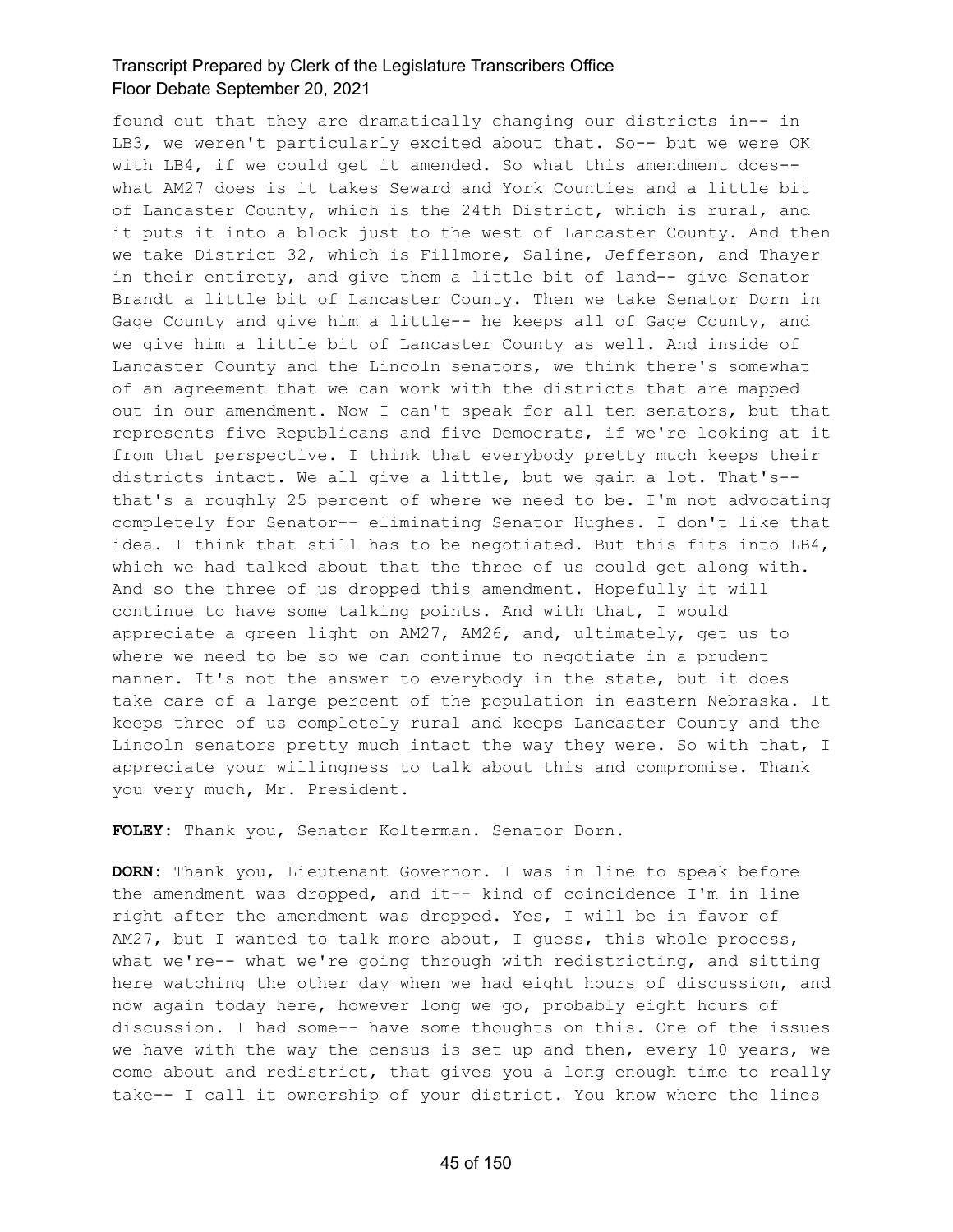are at. You know where the-- I call it some of the main events are at, some of the parades are at, some of those things. And as you travel around your district, you know where the boundaries are at, and that this is your district, that's the one you represent. You build a relationship with a lot of people in that area, in that specific part where you represent. Part of what the census does, though, is it comes out with new numbers. We find out over those ten years, we as a state have certain areas that have grown-- grown immensely. We have areas of the state that have lost population. So we don't have a choice. We now get to redraw. We get to adjust the lines so that 10 years ago we represented 36,800 people, approximately. Now you're going to represent in the neighborhood of 40,000 people. Well, to do that, lines will be adjusted, your districts will change. And it's just the unfortunate part-- fortunate, unfortunate, maybe you don't feel comfortable with your district-- that will be adjusted. It will be shifted. The unfortunate part is you get somebody like Senator Linehan, who has 59,000 people, that current district there is going to lose a third, no matter what. We don't get to change those numbers. You have a district like Senator Erdman's, way out west. I believe it's one of the lower ones at around 34,000. He is going to gain in his district no matter what, no matter what we decide or we-- I hear so much talk about negotiating and where we're going to go out and what we're going to do. Some of these districts are going to change. I know there was an article in the paper I read in the last week-ten days. The difference between Linehan's map and Wayne's map, LB3 and LB4, whatever you call them, one of them shifting 8 districts by a certain percent, the other one will shift 16 districts by a certain percent. And then I heard Senator Machaela Cavanaugh get up and say her district, 82 percent of it's going to change. And I go, oh, my gosh, I don't follow the Omaha districts as closely as I follow some of the rural ones 'cause I'm more familiar with those or whatever. We are going to change how we come about. I do hear a lot of negotiating, I hear a lot of conversation, I hear a lot of discussions among various senators. I hear a lot of conversation among-- I call it the Redistricting Committee. And I would really like to thank them for taking on this and the work they've done, especially Senator Linehan. Senator Wayne is leading that. I don't know if the people of the state of Nebraska realize how much of a challenge that's been. And just to come up with some maps is a challenge and, let alone, here on our desks, we have about 40 pages of maps again this morning that we can all look at. That's the LB3 that was sent out to us. So we-- a lot of us are sitting here looking at those. What we end up with, I don't believe LB3,--

**FOLEY:** One minute.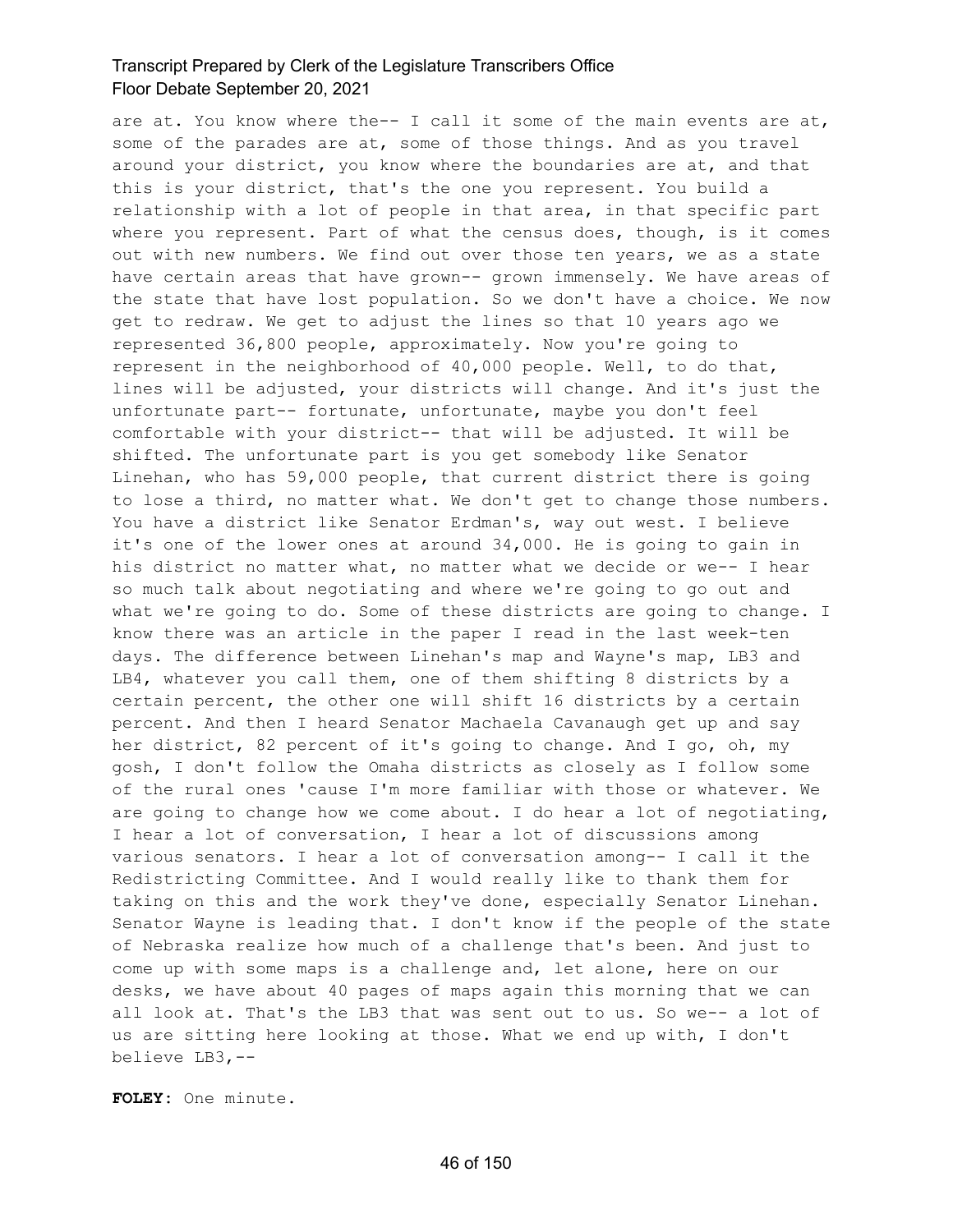**DORN:** --I'm pretty sure AM26, neither one of those are exactly the map we're going to end up with. Where we go or what direction we take, I think, there's needs-- a lot more discussion yet, a lot more negotiation. As I've been on the floor here this morning and probably visited with 10 senators or more, and every time the discussion about was: What are we going to do? How are we going to come up with a map? Where are we going to change things? Are we going to affect my district, your district, or how is this going to happen? I believe we can come up with it. It's still is not there. I thank you for the time.

**FOLEY:** Thank you, Senator Dorn. Senator Groene.

**GROENE:** Thank you, Mr. President. There's some flawed thinking here, I believe, and premises. Since when is it dictated that the one who loses population is the one that dissolves? I would think the commonsense thing with this core idea that's been thrown around would be to find population and move it to that district, not dissolve it. It's a long difference between-- big difference between adding or losing part of your district. People are whining on the floor about losing part of their district. People in Imperial and Red Willow County-- McCook-- are going to lose their district, are going to lose their representation. They're going to be blended in somewhere else. That's fine, somebody is going to do it. And the most likely ones are 24, 36, 44, 40, because you can blend them in to other areas and keep them whole. That's fine Senator Dorn and Brandt and Kolterman want to change it, but they haven't said who they're going to throw under the bus. So you're willing to throw the people of the hard-core farming area under the bus-- that's District 44-- because you don't like a few changes to the lines of your district. I guess I can't. You haven't heard me complaining about what's happening in my district. We're going to-- we're going to get an area that is changed because we have to. We've been too nice in rural Nebraska, supporting all of the economic development in eastern Nebraska. Here's a couple of points you ought to know in Nebraska. When your child leaves North Platte, Imperial, Scottsbluff, and goes to Lincoln or UNO to college, guess where they get counted in the census? In Lincoln. When your neighbor commits a crime and he goes to the prison in Lincoln, do you know where he gets counted in the census? Lincoln. When the resettlement of the immigrants happens in Lincoln, which was a big center point in the state of Nebraska and South Omaha, do you know where those are immigrants-- who don't have the right to vote, are not citizens-- get counted in the census? Omaha and Lincoln. That's what happens, folks. You want to talk about inequities in how we count? Our state Constitution says: The basis for apportionment shall be the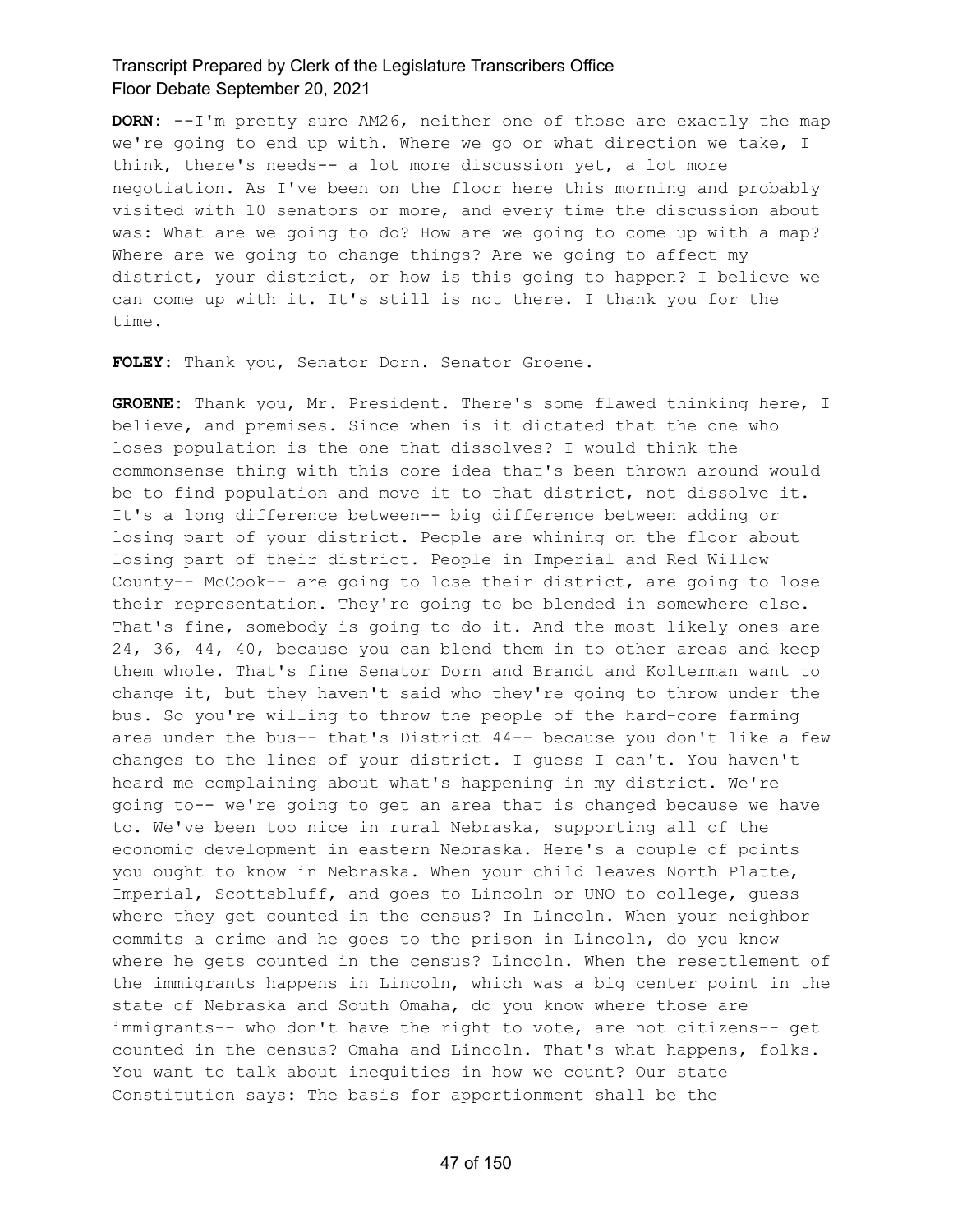population, excluding aliens, as shown in the preceding census. They decided this year not to count-- ask them if you were legal resident of the state when you-- when they counted you in the census. So we can't subtract them. Senator Linehan and the committee could not subtract them. So you get more representation in Omaha and Lincoln, around the University of Nebraska, UNO, Kearney, because of our kids. Do we correct that here? Maybe Kearney ought to have a negative deviation. Maybe the heart of Lincoln ought to have a negative deviation. Maybe UNO, around UNO, ought to have a negative deviation to offset that injustice, that unfair representation, because those kids could go back home and vote at home. And they will, a lot of them, but they will be counted in Lincoln. Those aliens won't even vote, won't even register to vote.

**FOLEY:** One minute.

**GROENE:** Here's an ideal for you. We've been really nice helping you build eastern Nebraska with our-- with your Advantage Act, ImagiNE Act. I had to, Senator Kolterman, meet with the State Chamber to get something for western Nebraska; you didn't. There's \$520 million coming with CARES Act money. Let's be bipartisan and spend it all west of Grand Island. Let's build rural Nebraska next session. It's our turn. We keep being bipartisan and help you grow. And what do you do to us? Take away our representation. \$520 million, Governor. It's time. They elected you, rural Nebraska. Spend it. Senator Stinner, Scottsbluff. Spend it in rural Nebraska. Thank you.

**FOLEY:** Thank you, Senator Groene. Senator Day.

**DAY:** Thank you, Mr. President. I just wanted to mention the last time I got off the mike, I think Senator Linehan was right after me, and she said that she was looking at the three maps, my current district, and Senator Wayne's new District 49, and her new District 49, and that my current district looks more like her new 49 than it does Senator Wayne's new 49. And I'm glad that she mentioned that because I wanted to talk a little bit about this here. I have an article from the Brennan Center. And the Brennan Center for Justice is a nonpartisan law and policy institute, and they have an article called "Don't Judge a District by its Shape," and the sub-headline says, "Can you spot the gerrymandered districts?" Within the article, it talks a little bit about what gerrymandering is and what we expect gerrymandered districts to look like. We-- we sometimes expect them to look like the salam-- salamander-shaped districts from which gerrymandering found its name. But the reality is that gerrymandered districts don't often look like that. Within the article, it starts to talk about the public has an important role to play in pushing back against the practice of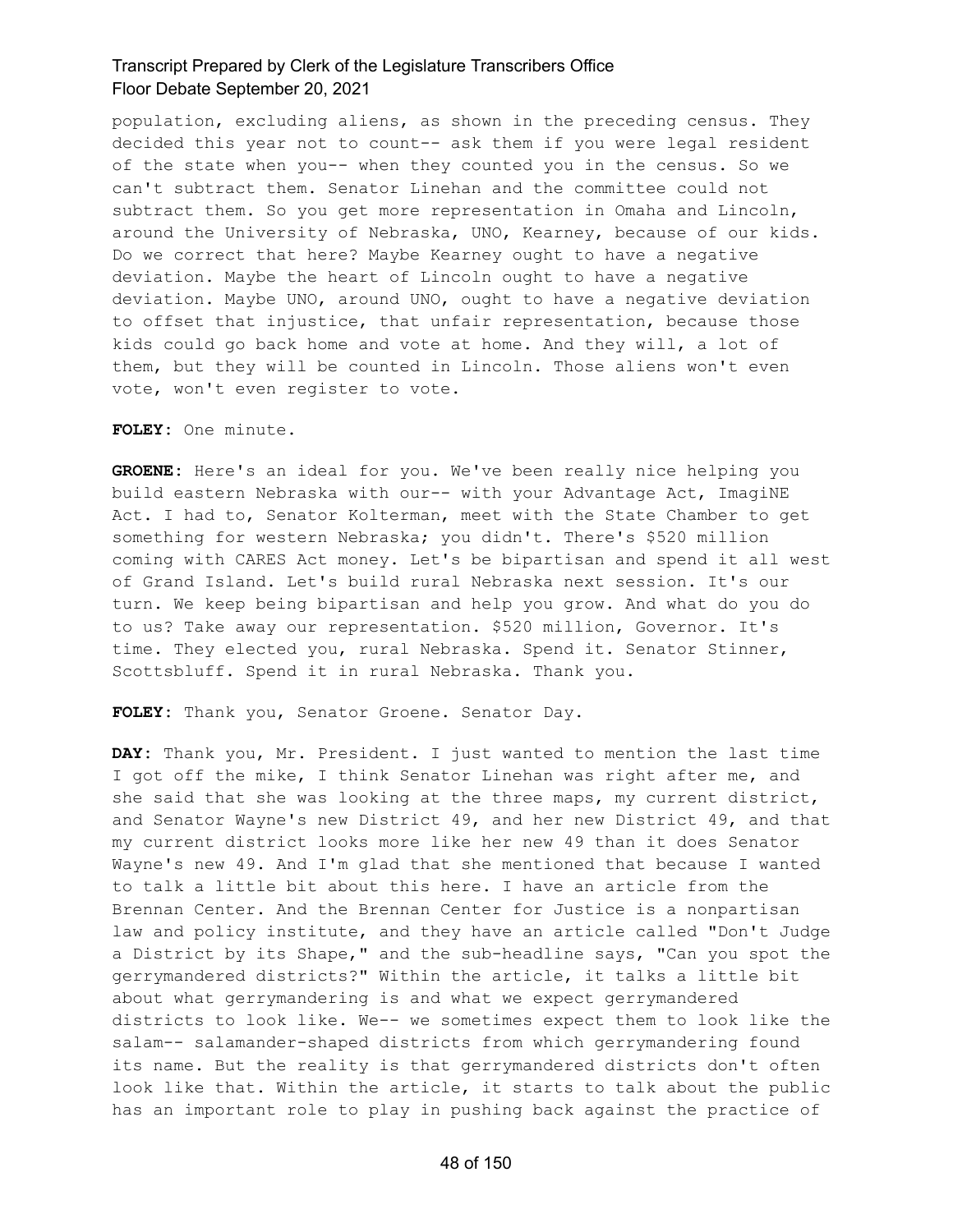gerrymandering. But it's important to understand that recognizing unfair maps means considering more than just the shapes of the districts. Because-- but just because a district has neat and regular looking district lines doesn't mean it isn't a gerrymander. In fact, some of the most aggressively gerrymandered maps don't have any odd looking districts at all. So I just-- again, I wanted to point out the fact that we can't just look at the visual aesthetics of what the districts look like on a map. We have to look at the actual content of what the districts have currently, and where that content is being moved, and what the communities of interest are. And when it comes to my district, in particular, again, because this is where my experience lies and I understand my district better than anybody in the body, Senator Linehan's new map, LB3, takes every single community of interest in my district and either removes it entirely or cuts it in half. It removes all of Papillion and La Vista. It takes Chalco, slices it in half, and it removes all of Gretna. So while visually the new District 49 on LB3 may appear to look similar in terms of the boundaries of the district and what it looks like, it would be an entirely new district that is in no way consistent with maintaining the core or keeping communities of interest intact. And there's a few other areas that I just wanted to mention, as it relates to LR134, and my district in particular. In LR134, Senator Linehan defined communities of interest as geographic areas such as a neighborhood, school district or region whose residents have a common interest, adding, quote: I don't think any of us want to not preserve the cores, but just common sense tells me it's more important to keep communities of interest together. Again, as I mentioned earlier, when it comes to Gretna Public Schools, which is almost entirely contained in the current LD49, the new LB3 would take Gretna-- Gretna Public Schools and split it into three separate legislative districts. Our principles call for compact districts. LD49 and the neighboring-- what would be Senator Kolterman's district, LD24-- are not compact.

#### **FOLEY:** One minute.

**DAY:** Many of the voters who used to be in LD49 who would now be in a new LD24 that stretches from Papillion to Wahoo. As I mentioned earlier, for perspective, this Omaha metro-area district runs nearly as far west as the 27th Street exit in Lincoln. Taking the current footprint of LD49, merging it with a new LD24, and spreading districts across Sarpy, Douglas, and Saunders County, violates the principle that we follow county lines. Another thing I wanted to mention was in LB3, LD49 takes out two precincts from north of Harrison, pulling in part of Douglas County into the new LD49, which, when you look at the population of Sarpy County and how much it's grown-- it's the fastest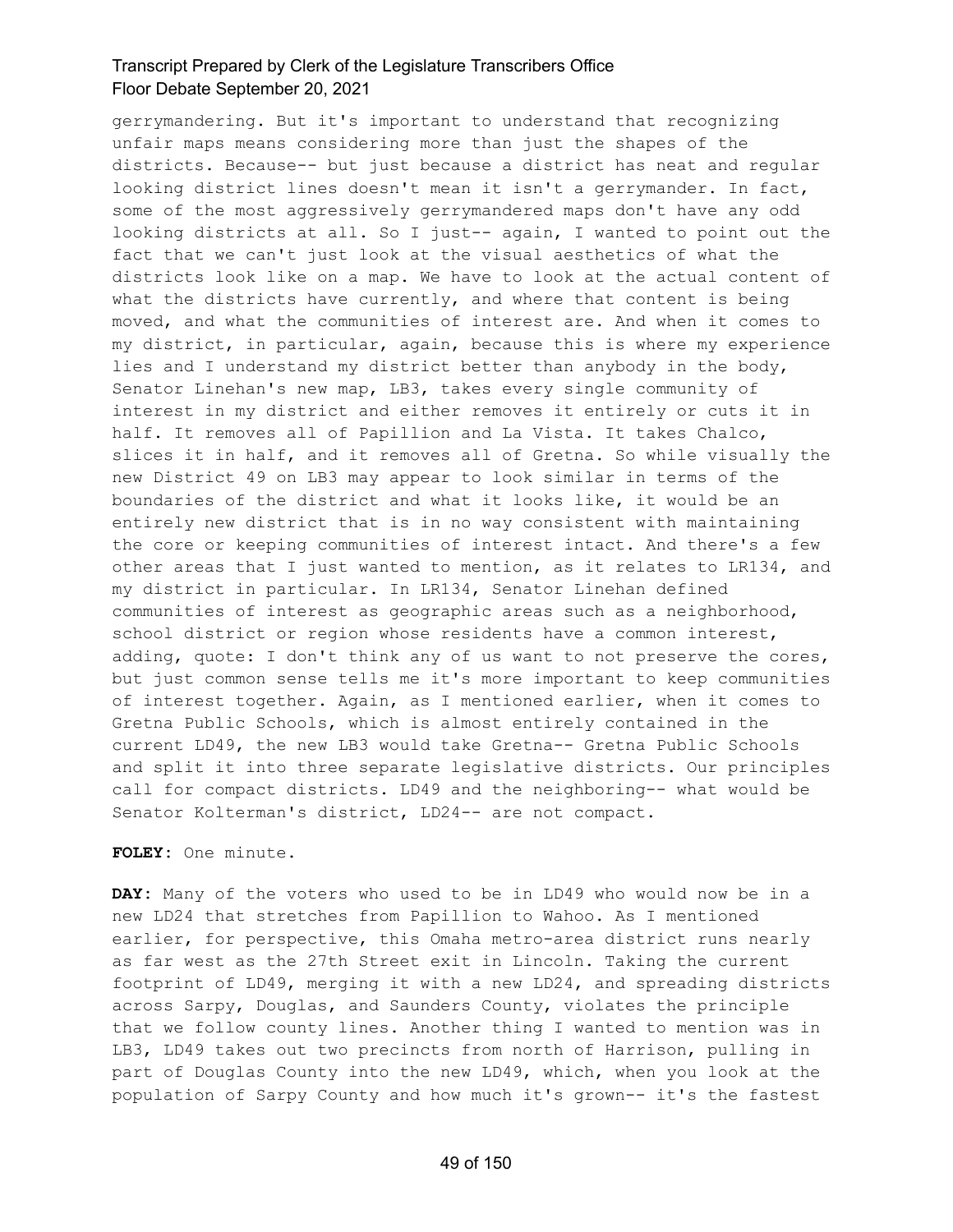growing county in the state, growing 20 percent since the last census data was taken-- we should have about 4.7 senators, meaning 4 senators are entirely in Sarpy County alone.

**FOLEY:** That's time, Senator.

**DAY:** Thank you, Mr. President.

**FOLEY:** Thank you, Senator Day. Senator Hughes.

**HUGHES:** Thank you, Mr. President. Good afternoon, colleagues. I haven't talked on this yet. In visiting with one of my-- one of our colleagues, they asked if I was going to weigh in on this. And I said, yeah, eventually I'll talk about it. I said: Do you think it'll make any difference? And they said: No. Everybody's pretty well got their mind made up. I certainly want to weigh in on this. LB3 does maintain the 44th District, which is great. But in listening to the conversation today, I'm hearing a lot of I, I, me, me. That's what- not what this is about. This is not about my district. This is not about I, Senator Hughes. We're drawing the lines for the next ten years, and it needs to be about the people, our constituents, the citizens of the state of Nebraska. District 44 is 10 counties in the southwest part of the state. It's relatively intact in Senator-- in LB3. It gets divided up among several different districts in LBr4. There's a reason for that. It's a large district, it lost population, and it's got several counties, so it's easy to draw lines to make- make the other map work. So in that instance, it was low-hanging fruit. Does that mean that it should be the one that disappears? I don't think so. Just because it's easy, I don't think that's the reason we do it. That's not in the best interest of the citizens of the state of Nebraska. I testified in Grand Island on both LB3 and LB4 to the same tune. And the point that I made there was, the citizens that we represent, whether they are the citizens of Nebraska, the citizens of our district, the citizens of our county, the citizens of our town, they need to have access to us. And in the massive distances that we have to travel in the west in these large districts, we do our best-- Senator Erdman, Senator Brewer, myself, Senator Gragert. It takes a lot of time and personal effort in order to represent those 36,000 citizens. And we can't do it as well as the senators in Lincoln and Omaha can because we have such a large territory to cover; and that's a disservice to those citizens. We're denying them access to their senators because of the great distances we have to travel. That's why we're having the fight about trying to limit the size of the rural districts. It's not about ag, it's not about the senator, it's not about the district. It's about servicing the citizens of the state of Nebraska. They deserve representation. They deserve access to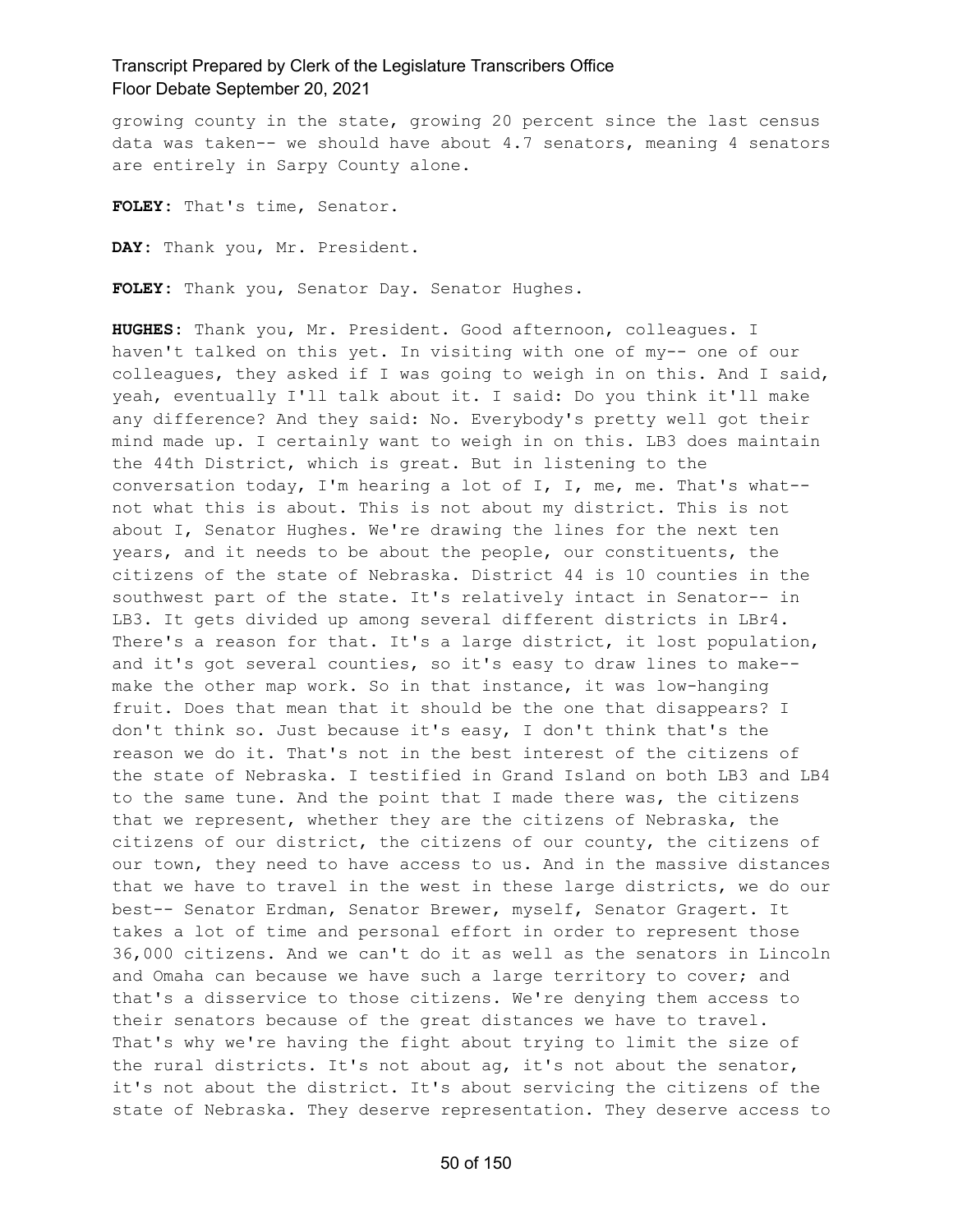their senator. And it's a lot easier for a Lincoln or Omaha senator that represents 20 or 30 or 40 square blocks versus 300 or 400 square miles or more. That's what we're talking about. For the people watching at home, there are additional maps being drawn. There are things going on. But we are taking the time today because this is our process. This is how we do things. These are our rules. And we fight like cats and dogs because we are family.

**FOLEY:** One minute.

**HUGHES:** The 49 of us are family. And when someone from the outside attacks us, we close ranks. But when we're inside here, when we're within our living room, the gloves come off and we go after each other. But at the end of the day, we are still family and we come together to do what's best for the state of Nebraska. The last point I want to make-- you talk about rural versus urban? Depends on what your definition of urban is. Everybody in Omaha thinks everybody else in the state of Nebraska is rural. Everybody in Lincoln and Omaha thinks everybody in the rest of Nebraska is rural. I think there's a lot of urban areas in our state: Grand Island, Kearney, North Platte, Columbus, Norfolk-- you name them-- Hastings. Those are urban areas to me. They're not rural. So what is your definition? Thank you, Mr. President.

**FOLEY:** Thank you, Senator Hughes. Senator Lathrop.

**LATHROP:** Thank you, Mr. President. Good afternoon, colleagues. I- since the last time I spoke, Senator Briese has had an opportunity to speak, and then brought up the fact that he has data that suggests that, in rural Nebraska, those citizens were not counted. And now we are talking about maintaining the core of the district, and using the deviation to do that, and talking about the challenges senators face servicing a large area. Now as Senator Hughes said, we're all friends here, and I appreciate the challenges that someone like Senator Brewer faces in District 43, primarily the Sandhills. That's large stretches. Heck, he probably has a third of the state. But Senator Hughes here that's talking about the problems servicing the district is supporting a map that's six counties wide. It's almost as wide as Brewer's. Here's my point, which is, it's not about the size. The reality is, I can appreciate-- I can appreciate that, for many of you that are in rural areas, you might have several towns that you have to go to their parades or their carnivals and those kind of things, which is what we do. And there's nothing wrong with that, and I get it. But most of us are talking to-- we don't drive over to somebody's house. I mean, I'm in an urban area. I don't drive over to somebody's house when they call up and say: Hey, I want to talk to you about redistricting. You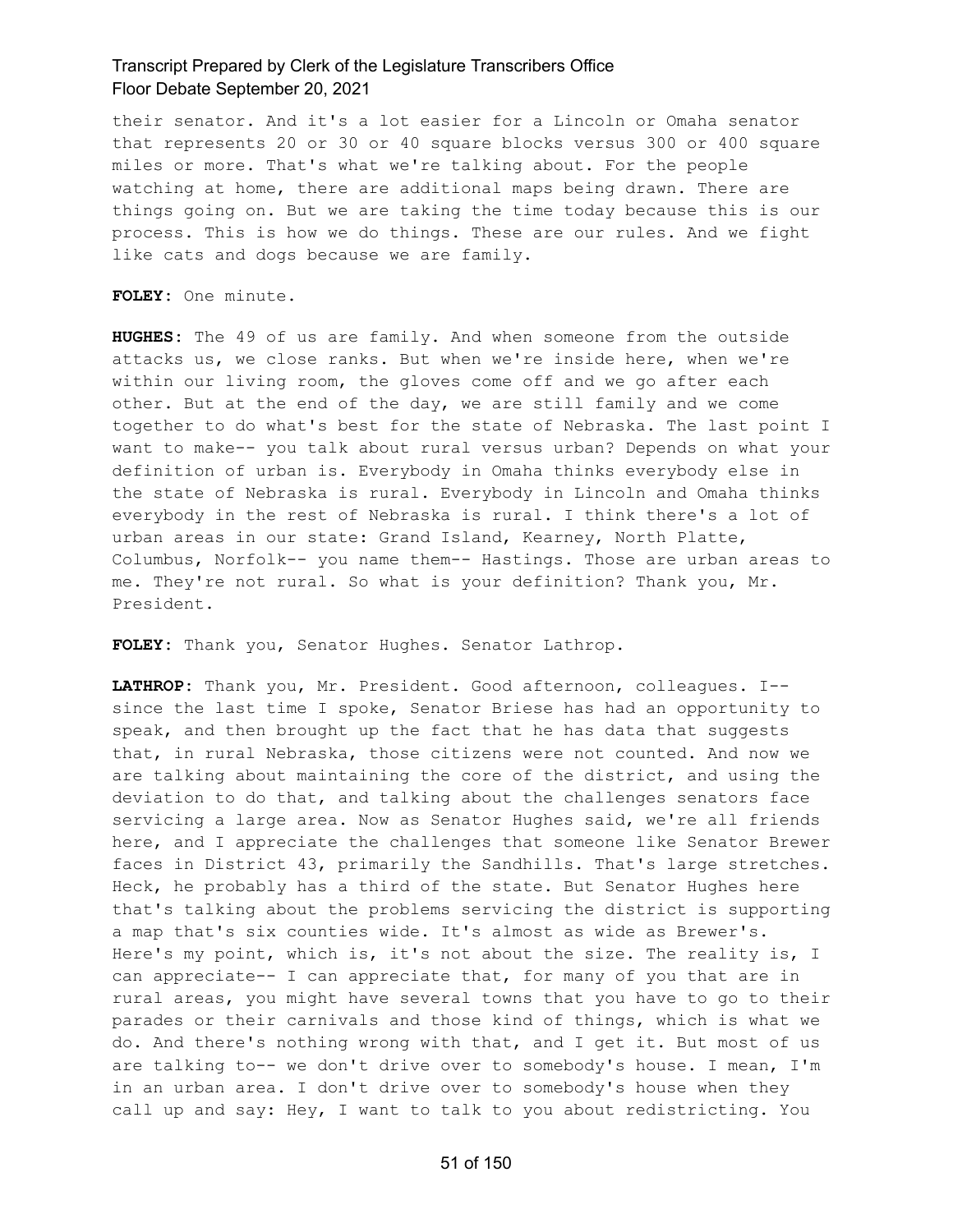pick up the phone, you respond to an e-mail. So those are the challenges. But they-- but to talk about these things and the distances is to miss the reality of what we're doing. And as long as we stay stuck on something that isn't part of the reality, we don't move forward. It'd be nice to have four congressmen; we don't. I imagine Adrian Smith would like to have a smaller district. Everybody would like to have a smaller, more compact district. It makes getting around easier, probably fewer parades or whatever that might be, in terms of your representation of the constituents or continuing to maintain contact with them. But we don't have four congressmen, and you had a lot of population loss. And frankly, it's not because we sent people to prison or the kids are going to UNL. That isn't-- that doesn't account for this. You know, when I-- when I was down here in my previous term, what I heard so often from my rural colleagues was, we got to save our communities. We got to save our small communities. We got to stop this corporate takeover of farming. We need to preserve our communities. We need to preserve our small school districts. I was-- when I first came in, we were just at the tail end of eliminating the one-house school districts, and we talked about consolidation. These are facts of life that have to do with the-- the decision people are making in rural areas, using Senator Hughes's definition of rural areas, to leave. They go down to the university and they don't come back, or they get their education and they move to Chicago, whatever the-- or it just may be people dying. Whatever the case, your districts are-- are getting smaller in number. And we can't turn this process into an unlawful attempt to have you overrepresented. How much time do I have?

**FOLEY:** One minute.

**LATHROP:** OK. We have to get past this idea that a large district in acres is-- is something that we need to take into account, or account for, or, worse yet, use the deviation that was intended to help us draw lines and work around splitting towns up as a tool for changing the representation so that these rural areas, as Senator Hughes would define them, have 95 percent of a district worth of people and urban areas have 105. That's not the way it's supposed to be. That's not the assignment. That's not our LR, and that's not the way we should proceed. I would really, really encourage people to come to the floor, turn your light on, and participate in this debate so that we can have an exchange, go back and forth and figure out when people start to talk to one another,--

**FOLEY:** That's time.

**LATHROP:** --where the middle is. Thank you.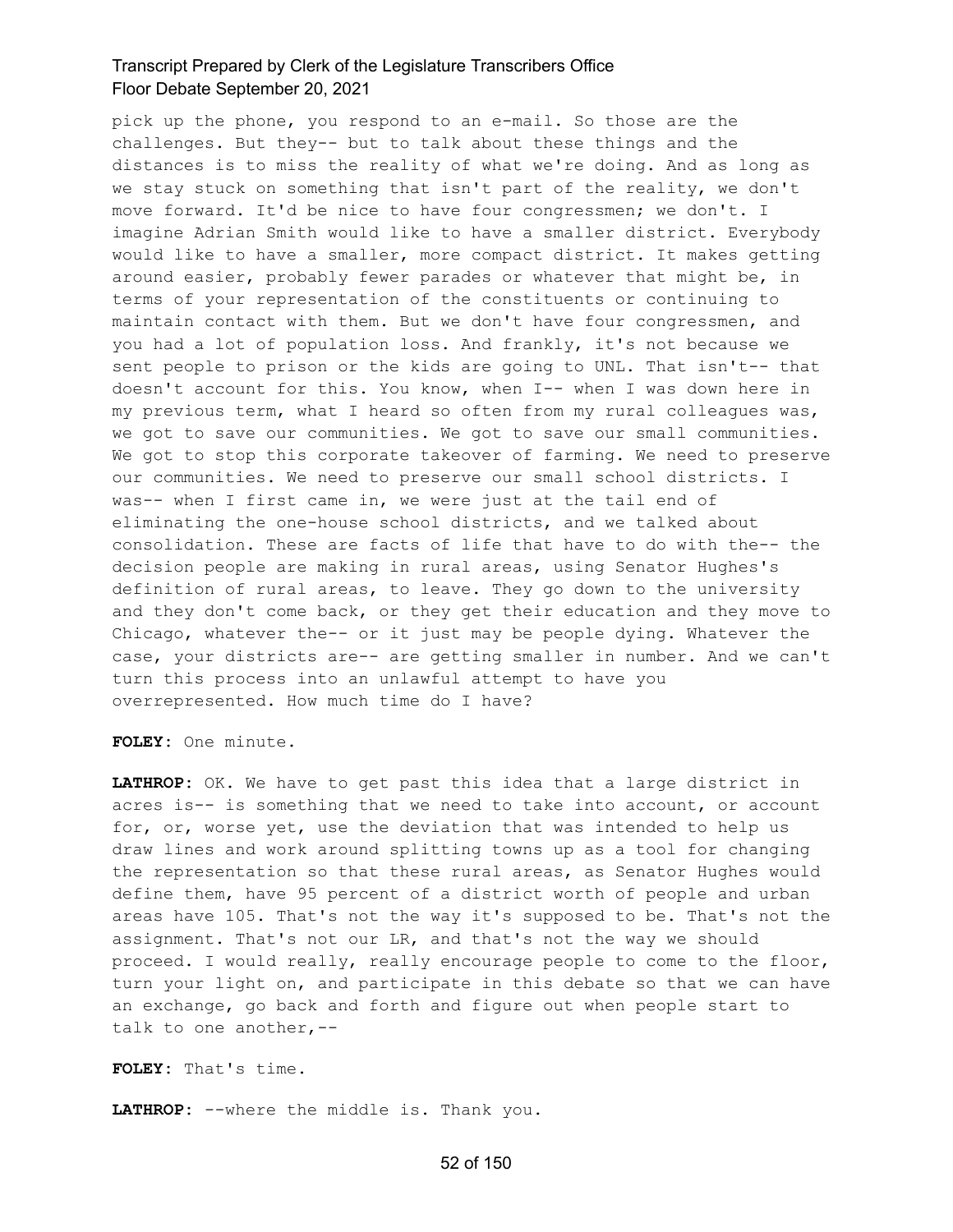**FOLEY:** Thank you, Senator Lathrop. Senator Slama.

**SLAMA:** Thank you, Mr. President, and good afternoon, colleagues. Like Senator Hughes, I-- I really wasn't planning to get up on the mike today, because I think that everybody's entrenched on their corners, and the folks that are negotiating right now are off the floor. So to be clear to everybody watching back home in Nebraska, there-- there are negotiations going on as we speak. I'm not going to take my full five because I don't think there's any need for me to pitch in and help the group filibuster LB3, which I think is overwhelmingly the fairest way to ensure that no districts in the western part of our state are fully eliminated. I could make a joke about Senator Lathrop, given his comments, insisting that size doesn't matter. Joe Nichols has a song about that. It's a country song. And I get it. We have some people on the floor. Actually, a lot of them are still off the floor negotiating, trying to figure out how we can get to a compromise. We need 33 senators on board and this filibuster and pass maps this year. And I'm-- I'm curious now, just listening to the debate. I thought Friday's debate was far more substantive and helpful in senators listing off their must-haves, in terms of negotiation. There was a clear direction and a clear intention stated by senators. But today's debate really seems to have turned. And I have to wonder, like I know there are some people who are truly opposing LB3 in good faith, but I'm also worried that there are some folks here that are complaining to either get a headline or to shut down this process altogether, like the sheer amount of lawsuits that have been threatened on the floor in kind of a backhanded way. It almost makes me wonder if the really foreboding phrase "sue till it's blue" has a little bit of truth, especially given like what we've talked about already this afternoon, like we've been up here three hours and I think lawsuits have been threatened a handful of times already. Like, to everyone on the floor shaking their heads "no," that I would even bring that up, like what are your must-haves? Like, what is your must-have list that is realistic so that we can take that back and work on that in negotiations? Like a group is at work here, and they were at work on Friday-- seems to have dug in. And I'd love-- I'd really love to see where they'd want to have a compromise. What are your requests that we can fit into a map that ensures that all 49 senators in the state have districts within the legally required amount of deviation? Now I also want to just briefly push back against claims that somehow the number of testifiers at the public hearings this week was an organic straw poll of the separate maps' popularity rates among Nebraskans. Like you can go to the Nebraska Democratic Party's Web site, and they have an entire section dedicated to the 2021 redistricting process. They have sample testimony to support Senator Wayne's maps over Senator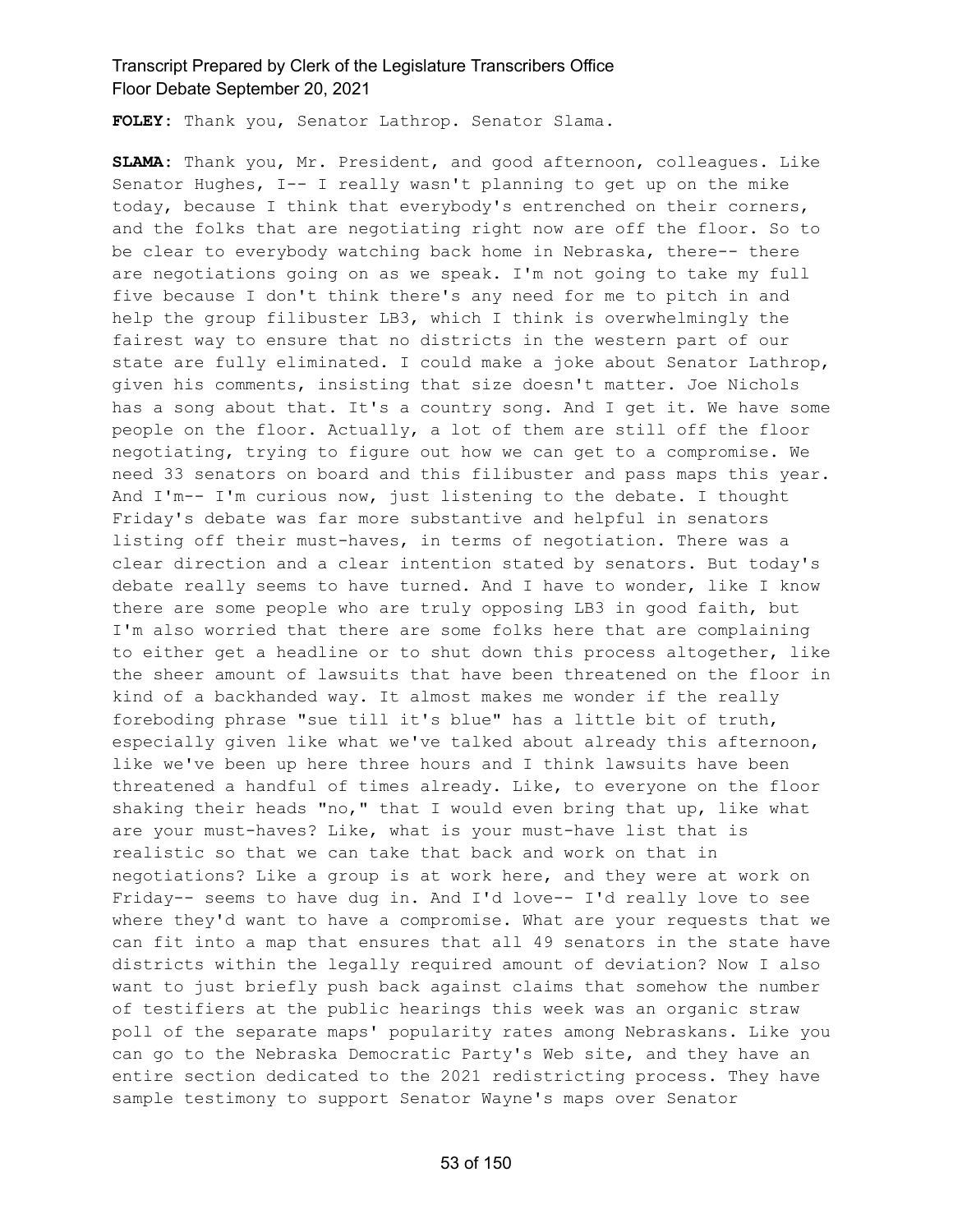Linehan's maps. And again, I know everybody on the floor knows this is a thing. This is for the folks at home who might be hearing this be brought up on the floor in debate and think to themselves: Wow, a lot of people came out and testified opposed to Senator Linehan's maps; I wonder why. Well, you had a political party, the Nebraska Democrats, actually organizing people with sample testimony to have that kind of outcome so it could be pointed to in debate. Now, that's not to take away the fact that people came out and testified. That means something absolutely. But you can't just claim that this was an organic straw poll of what the position of Nebraskans actually are when it comes to redistricting, because there's an entire section of the Nebraska Democratic Party's--

**FOLEY:** One minute.

**SLAMA:** --Web site dedicated-- thank you, Mr. President-- with information about how to testify in support of Senator Wayne's maps and in opposition to Senator Linehan's maps. Senator Blood even led a training session with Chair-- Chairwoman Kleeb on redistricting through the Nebraska Democratic Party. And I'm sure she'll respond to that. But like it's a matter of fact that there was coordination with the intention of having those numbers be overwhelmingly in favor of Senator Wayne's maps and opposed to Senator Linehan's maps. So that is just some very helpful context for everybody watching at home. I hope it was helpful. Thank you, Mr. President.

**FOLEY:** Thank you, Senator Slama. Senator Matt Hansen.

**M. HANSEN:** Thank you, Mr. President. And I'm going to disagree that the discussion today hasn't been sincere or hasn't been focused. Senator Kolterman's map, as been proposed, has the support-- if it's the same map that we've been talking about for the past week-- has the support of a bipartisan group of eight of the ten counties-- senators that it would be in Lancaster County. He, Senator Dorn, and Senator Brandt have been very open in trying to get the other Lincoln area senators to agree on the boundaries for the Lancaster area and how those spill over into the counties that are currently in Districts 24, 30, and 32. We've not come to a final agreement on that because there's been a couple of senators who represent Lincoln who have refused to agree or it's been a whole thing. It's been a whole thing behind the scenes. And I bring all this up to say, not to air dirty laundry, but this is an amendment Senator Kolterman has cared about and has worked on for a long time that I've told him I didn't have a problem with, that I told him I liked. And here we are having an opportunity to debate an amendment that has bipartisan support to an amendment-- to improve an amendment that already also had bipartisan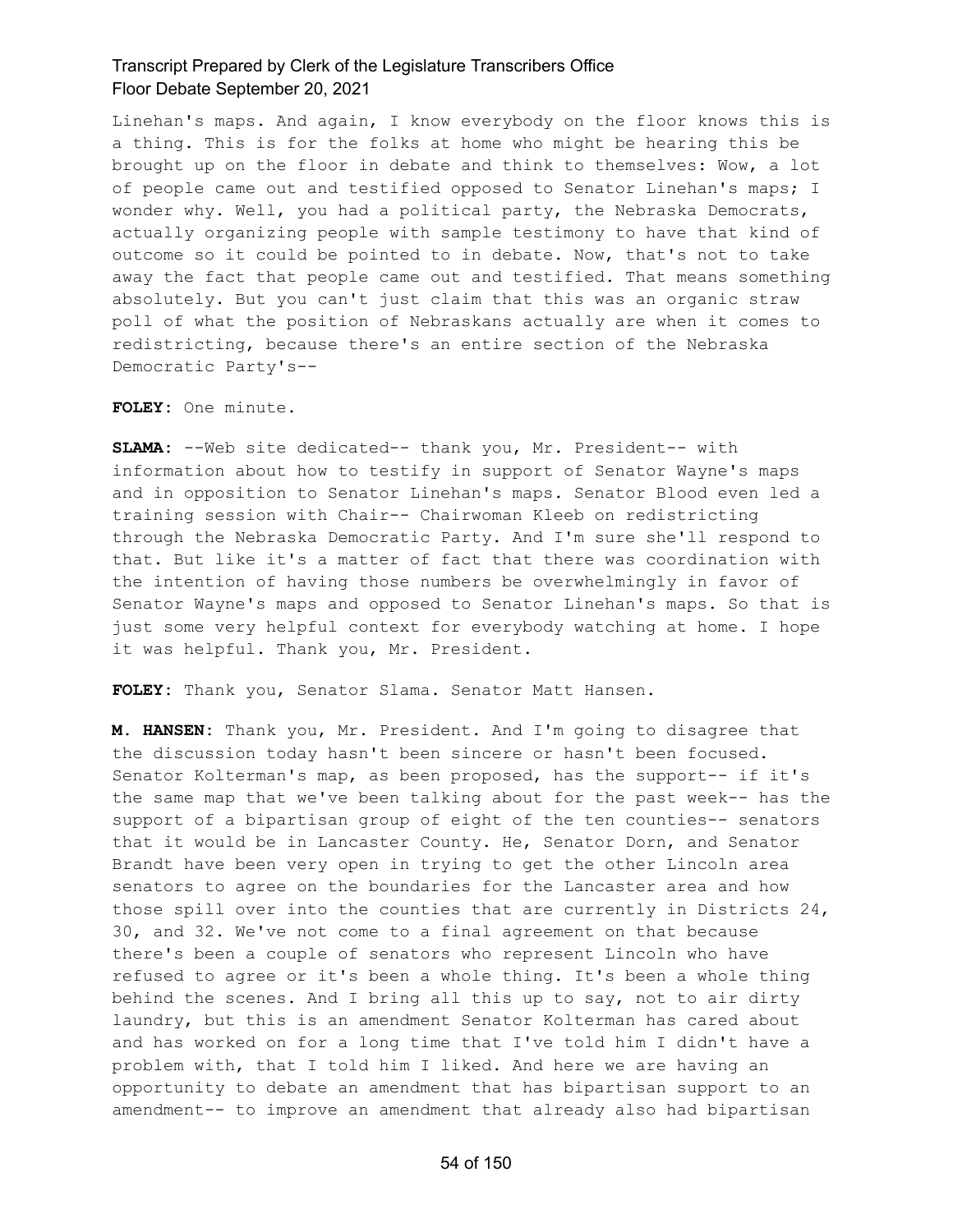support, and this is being dismissed as not being sincere or not helping. This is a real attempt to solve some of these issues in districts, in Lancaster County especially, and surrounding areas. I- part of the reason I'm involved is-- and when we talk about my districts and I get that point-- part of the reason I'm involved is A) I'm a term-limited senator and B) my district doesn't really change in any map. My core of the population, for whatever reason, doesn't get shifted or moved in any maps. I don't really have anything to lose personally, or do I think District 26 is really at any threat right now. So that gives me the ability to work and support other things, and which is why I support Senator Kolterman's amendment, because it's a sincere amendment that solves some of the issues that he, Senator Brandt, and Senator Dorn had, and took into consideration, and comments, especially from others in Lincoln on how to specially handle kind of southern Lincoln in Lancaster County. This is, as far as I can tell, the only truly bipartisan effort to resolve really anything in redistricting that has ended up in amendment form. And I would encourage people to give it serious consideration, to talk to Senator Kolterman about it if you have questions, and let him explain it to you. Talk to Senator Dorn, talk to Senator Brandt. We are trying to get something done when it seems that much of the other state is the- much of the senators representing the rest of the state are the ones digging in their heels. And to this notion about this rural-urban divide, I appreciate that some people have tried to [INAUDIBLE] some legislative history, that variations happen when you protect core of the districts in population shifts. Variations happen. Variations do happen. I get that, and all maps are going to have that. But when you have people get up, as they have on this floor today, and say: I want to intentionally skew-- you know, here's my mathematical formula to giving Douglas County and Sarpy County as few seats as possible, you can't just say that's something that then happened by accident when they have, in public hearings, in the media, and on the floor said that that's what their intent is to do. I appreciate that they might not necessarily speak for anybody, but that intent is clear and said on the floor. Part of the reason I introduced AM26 today was that I thought that was the map that had the better start than LB3. It splits less counties. The counties it does split, it more aligns with the current splits nowadays, which are functionally necessary, based on where some of the population has. I've listened to Senator Wayne go kind of over and over, in circles and circles, that when you have some of these counties with like 24 or 30 or 35,000 people and they're surrounded by other counties of considerable size, there's no way to not split something in that situation. And how do you do it as equitably and as fair as possible to get to our target of 40,031 or as close to it as possible? So LB4, as incorporated in AM26, is an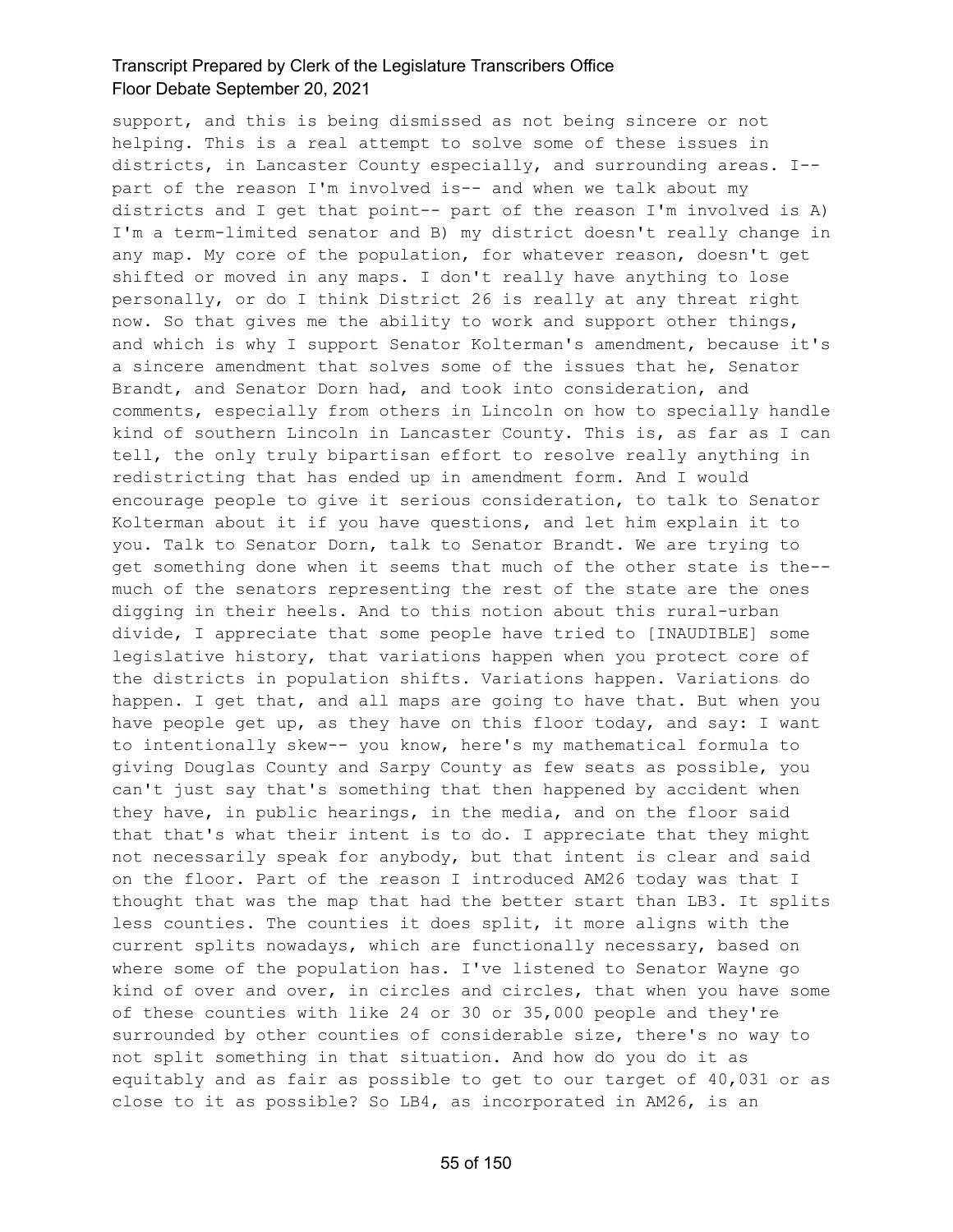attempt to base off of current cores of the districts, split it as few as possible. Yes, it does shift a district from west to east. But as people have pointed out, almost the entirety of growth--

**FOLEY:** 30 seconds.

**M. HANSEN:** --thank you, Mr. President-- almost the entirety of growth. Over 100,000 people now live more in three counties. Three counties have grown by over 100,000 people. And if only one district has to shift because of it, that's kind of amazing. And that's something we should recognize is accounting for a lot of concerns. We're welcome to move more. Lincoln could use an extra one, but that's not being proposed because we know how that's going to be received in the body. With that, I would support all the amendments on the board. Thank you, Mr. President.

**FOLEY:** Thank you, Senator Hansen. Senator Bostelman.

**BOSTELMAN:** Thank you. I yield my time to Senator Linehan.

**FOLEY:** Senator Linehan, 5:00.

**LINEHAN:** Thank you, Senator Bostelman, and thank you, Mr. President. So I rise-- I am against AM27 and against AM26. I've been searching all day where Senator Wayne put the people because he didn't put them in the western part of the state, and it doesn't look like-- well, some of them are in Douglas County. But then I realized, when it comes to Lincoln, he's got Senator Brandt's district at almost 5 percent over. But they have to go to Lincoln, even though they're almost 5 percent over. Got Gage County 3 percent over, Seward County 4.49 percent over, 21, also in Lancaster County, 2.27 over. So I counted, there's five-- five districts that enter-- touch Lancaster County, and they're all over-- over by significant margins. People have talked about their own neighborhoods a lot here today. So I know these maps are hard to draw. And I accidentally, when we were drafting maps, put senators out of their districts unintentionally. The final maps that were put up last Friday night had no one-- no one, not Senator Lindstrom, not Senator McDonnell-- no one was out of their district. And that was mainly because the Legislative Research Office and Grant Latimer, and my office spent well into Friday night, making sure we didn't make those mistakes. But if you look at LD39 in your stack here, in Senator Wayne's-- so we-- we want to talk about our districts. I know I have to give up people. So if you look at the bottom of the LD39 here-- oh, that's another thing, I'm 4.43 percent over. That's odd to me, since I'm a growing district. Every-- every place around me, new homes are going up, but somehow I end up 4.43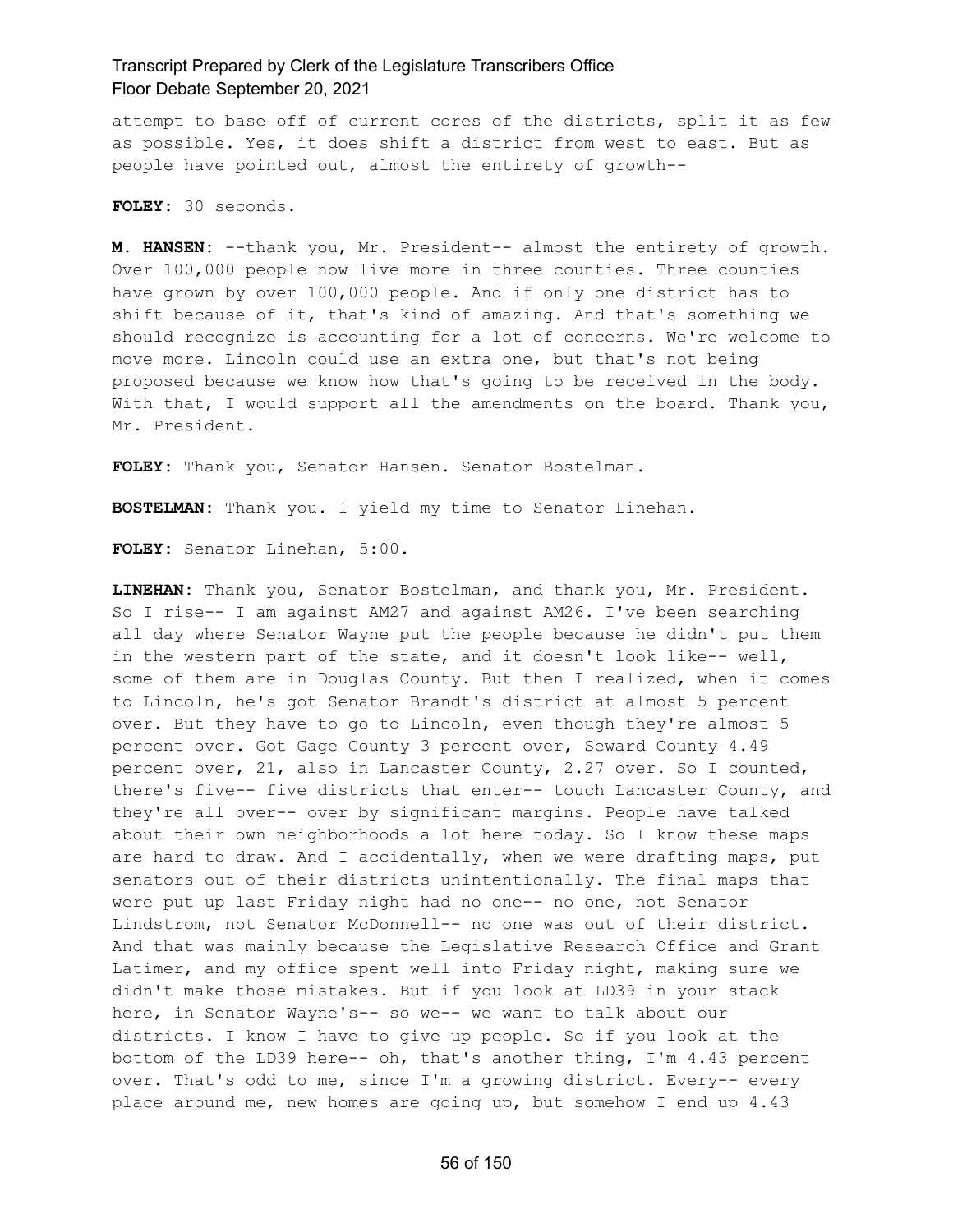percent over. I don't know why it would have to be, but they knew where I lived because, if you go at the bottom of the map, that little hook down there at the very bottom on your left-hand side, that's me; I'm in that little hook. And the line-- the line that comes across there is, I believe, F Street. And the irony of this is, when you get to F Street, that point that goes south, that goes into a neighborhood right next to me. I live at the farm. It's called the Farm at the Preserve. And this is-- the strange little line here at the bottom I think that might be the Gretna school district. I've always known that I had a little bit of Gretna's school district, but nobody's-- until the last two or three years, nobody lived there, so nobody talked about it being Gretna. Now they're building houses, so it's Gretna. I'm going to go back to AM27 for a second. If I understand it-- maybe I'm wrong-- it is a part of a map. I believe that to be true. Is Senator Kolterman on the floor?

**FOLEY:** Senator Kolterman, would you yield, please?

**LINEHAN:** So is your AM27 just part of a map, right? It's not the whole state.

**KOLTERMAN:** Correct. That's absolutely correct.

**LINEHAN:** Thank you, Senator Kolterman; I appreciate that. So I think we could all draw a part of a map. That's pretty easy-- don't have to take anybody off board, don't have to say I'm going to take it from you, we'll just draw a part of the state. There are several senators here today or down in their offices who have spent hours and hours in that map room, trying to draw a whole state. And their staffs, not just committee staff,--

**FOLEY:** One minute.

**LINEHAN:** -- and not just my staff and Justin Wayne's staff, but a lot of senators' staff who have spent a lot of time in that map room. So it's a little bit like, OK, guys, this isn't-- you know, it's like when you get an assignment in college or high school, you don't get a lot of a credit for like a third of the job. If you want to map to pass, you got to do the whole map. Thank you, Mr. President.

**FOLEY:** Thank you, Senator Linehan. Senator Erdman.

**ERDMAN:** Thank you, Mr. Lieutenant Governor. Good afternoon again. I was wondering if Senator Kolterman would yield a question.

**FOLEY:** Senator Kolterman, would you yield, please?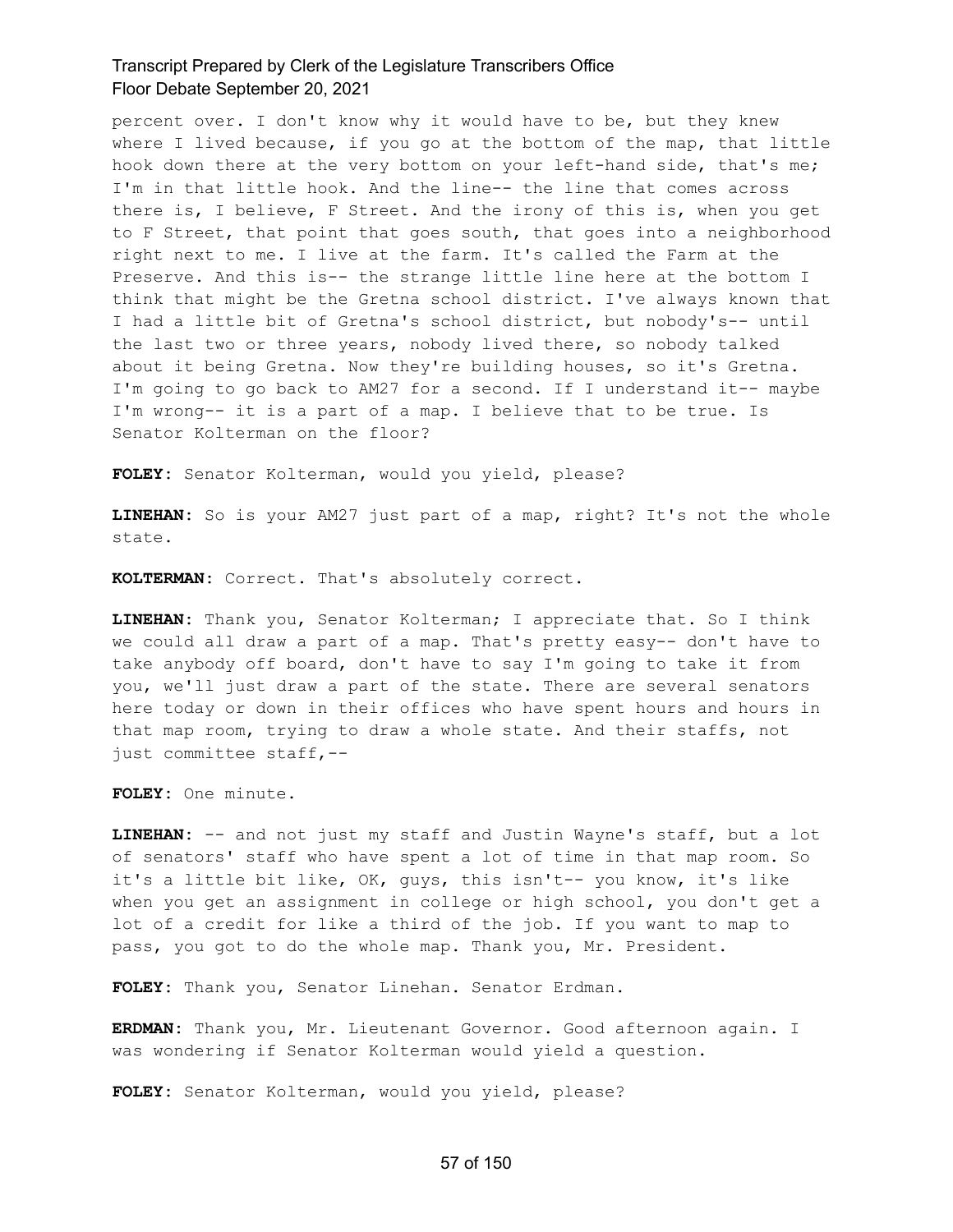**KOLTERMAN:** Yes, I will.

**ERDMAN:** Senator Kotlreman, thank you. I was trying to make heads or tails of your amendment. So your amendment, if you could tell me exactly what it does. And here's where I'm going with that. It preserves Senator Brandt, Dorn, and your committee [SIC], and it eliminates Senator Hughes's commit-- district, excuse me. Is that what it does?

**KOLTERMAN:** Not really. It-- it-- that's yet to be seen. It's not complete. I-- I was the first to admit that that's only-- it only represents about ten senators that are involved in that. But it does plug into senators-- Senator Wayne's map.

**ERDMAN:** Let me ask you this question then. When you made your opening statement, you said this new map is supported by five Democrats and five Republicans. Is that what you stated?

**KOLTERMAN:** I didn't. I said five Democrats and five Republicans were implicated in the bill,--

**ERDMAN:** OK, so-- so--

**KOLTERMAN:** --but they didn't all agree to it.

**ERDMAN:** If we're if we're nonpartisan, why do we-- as Senator Hansen mentioned, we always talk about nonpartisan. And why didn't you just say ten senators instead of saying five Democrats and five Republicans. We're nonpartisan, right?

**KOLTERMAN:** I would totally agree with that.

**ERDMAN:** Then why did you say it like you did?

**KOLTERMAN:** Because 50/50 is pretty good in this body.

**ERDMAN:** No, you said it like you did because we are not nonpartisan. Thank you for your answers. We're not nonpartisan; we never have been. OK? there's a Scripture-- 8:20-- Romans 8:28 says: All things work together for good to them that love God, are called according to His purpose. I put my name in for redistricting. I am so thankful that they didn't select me. You don't know how thankful I am. But we are partisan. We always have been partisan. We always will be partisan. So Senator Kolterman stated it exactly correct when he said five Democrats, five Republicans. Now I want to talk about an issue that has come up several times, and that is keeping county lines whole. And we don't do that in Douglas, Lancaster, and Sarpy County, but the rest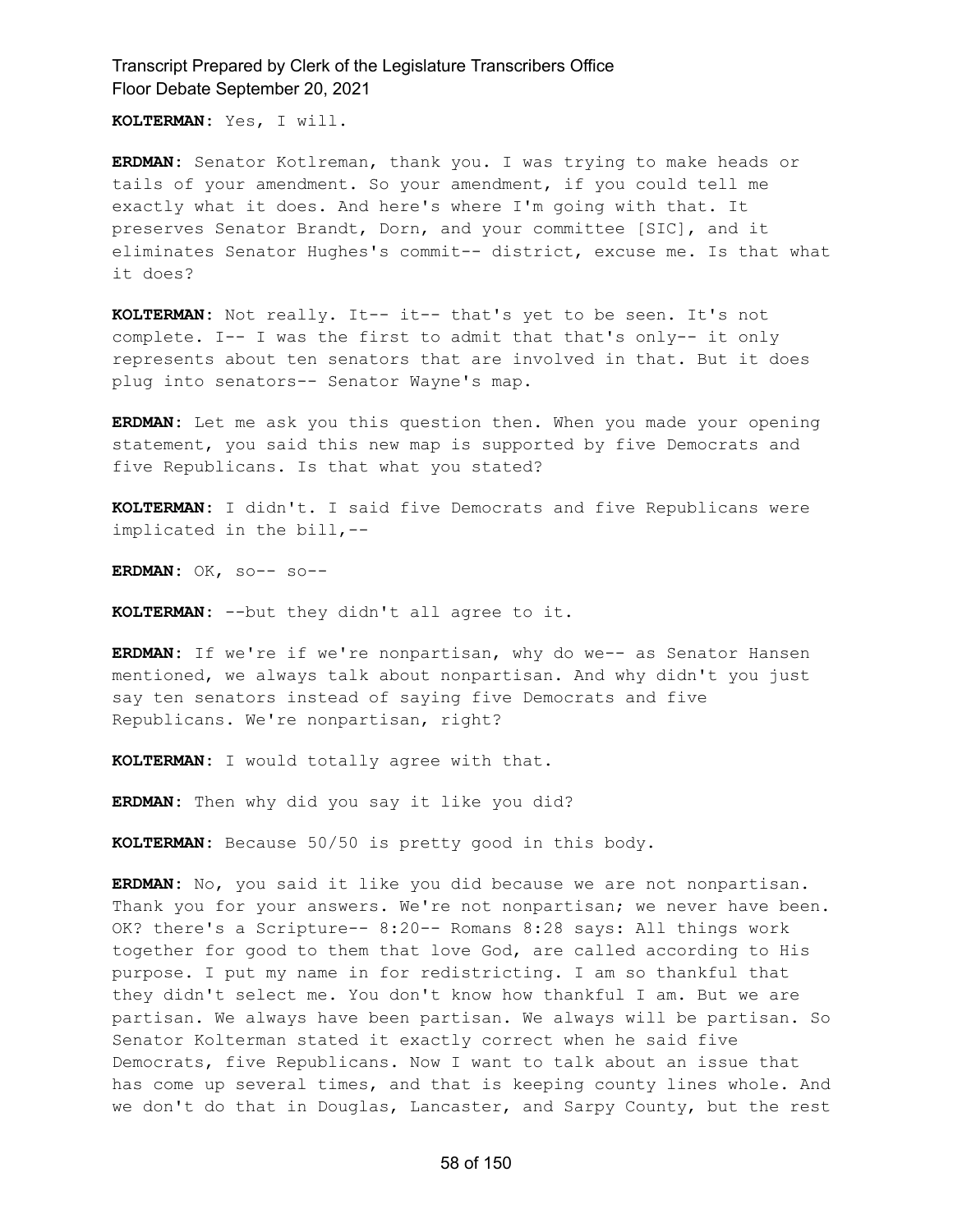of the state is supposed to. So that argument don't hold much water. Let's talk about the hearings that were held. When they held the hearings in Grand Island, there was more support for LB3 than there was for LB4. So the further east you go, it's the closer people are to their government. It doesn't cost much to come to Lincoln if you already live in Lincoln, but you didn't hold any redistricting hearings in Scottsbluff or North Platte. And so Senator Wayne had mentioned the majority of those people testifying were in support of LB4. Well, let me refresh you a little bit. Back last year, we had LB643 by Senator Hansen, and had a couple hundred people come and testify in support of that bill. Five or six testified in opposition. That bill went nowhere. So don't come here and try to tell us that because you got more people testifying one way or another, that we need to do that because the proof is in the pudding, and we never advanced those things. And so it doesn't make-- it doesn't make a lot of sense that we stand up and say: Well, the majority of the Nebraskans that testified wanted it one way or the other, but you didn't go to the western part of the state where people have to travel a great distance to testify. So that's not a very good situation to be presenting to us today. So we are partisan, we always have been. Deal with it, we get along a lot better. And if I have any time left, I'll yield it to Senator Friesen.

**FOLEY:** Thank you, Senator Erdman. Senator Friesen, 1:20.

**FRIESEN:** Thank you, Senator Erdman. I just like to-- I'll-- I'll continue on with what Senator Erdman kind of mentioned, too. And I know when I was at the Grand Island hearing, I-- I didn't testify. I wanted to listen. I wanted to hear what people had to say. But one thing I noticed is that-- and-- and again, this is no one's fault. This is the Census Bureau not getting us the numbers.

**FOLEY:** One minute.

**FRIESEN:** But there were numerous people sitting in the audience there that, the first time they'd ever seen the maps was that day. And so for them to stand up and testify without being coached by someone, they were there, they were interested. They wanted to be engaged, but they knew it did no good because they didn't even understand the maps. And so again, it's because of our restrictive time period, we were not allowed to-- a lot of time for the maps to be out, and that had to do with the Census Bureau. That's nothing to do with what our process here. But it does indicate we had it a "speeded-up" timeline that didn't allow people to study the maps, and to ask questions, and to actually study what was going on. So I think you found that in the different hearings as they progressed across the state. They had a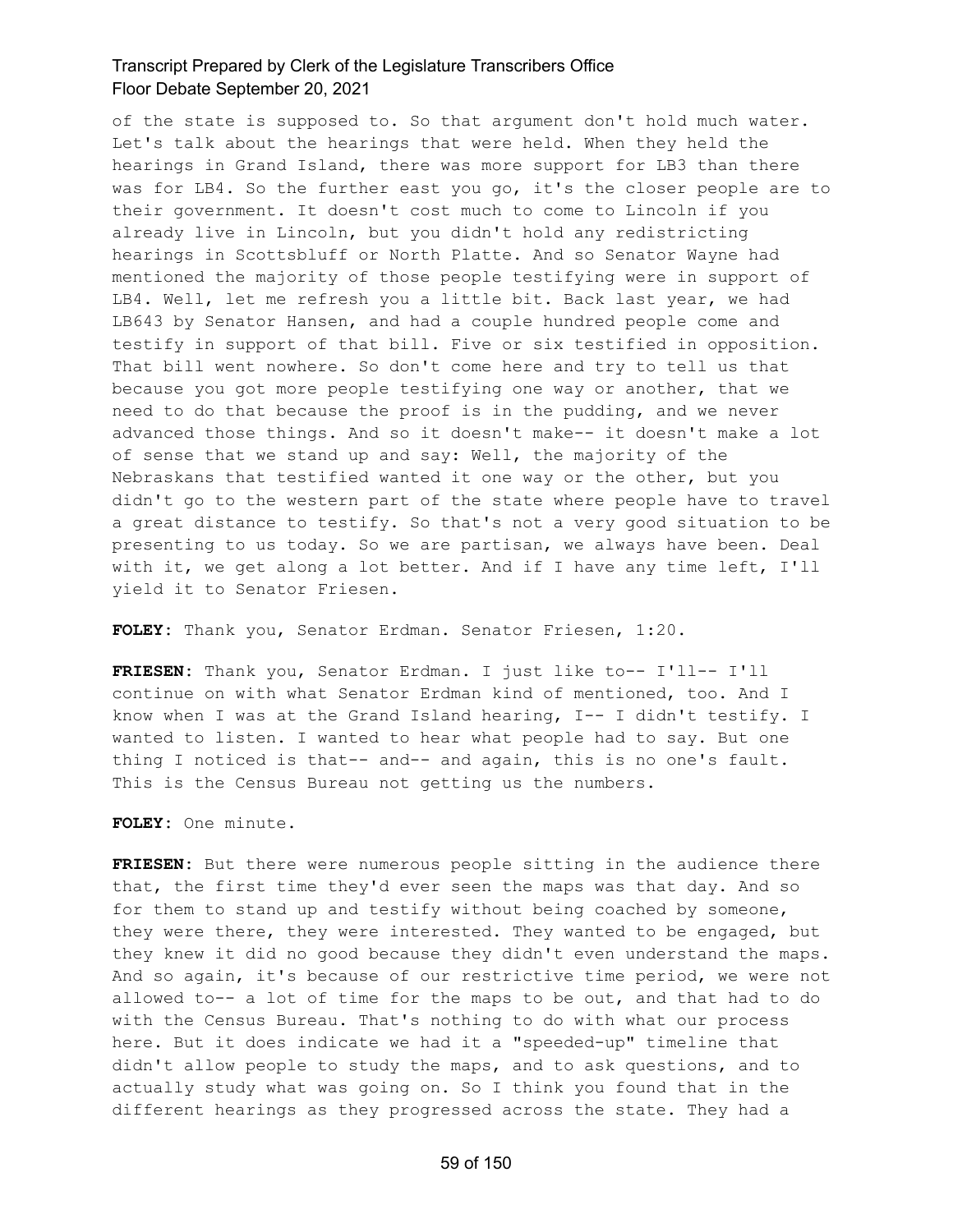little bit more. They had another 24 hours, 48 hours to look at the maps and to decide what they would testify and how they would testify. So I did talk to the individuals that just did not have the knowledge.

**FOLEY:** That's time.

**FRIESEN:** Thank you, Mr. President.

**FOLEY:** Thank you, Senator Friesen. Senator Blood.

**BLOOD:** Thank you, Mr. President. Fellow senators, friends all, I stand in support of AM27, in support of AM26 and not in support, as written right now, of LB3. Since Senator Slama has once again opened the partisan playbook of smoke and mirrors to try and influence Nebraskans to believe something has been biased, and that somehow they are victims of this bias, and it was said for the record, I'm going to offer my response very quickly, for the record, for Senator Slama. Senator Slama is right. I absolutely did participate in a phone call on redistricting. I did not lead the meeting. Apparently she didn't watch it. I just came in and said a little bit about redistricting, about why it was important for all Nebraskans. And that video is actually available. And I asked people to come forward and tell their stories, to not give cookie-cutter responses and not bring forward other people's messages, but to talk about their own communities and why it was important to them. So I just want to make sure that I get that on record. And then I think it's really interesting that we had to sit here and talk about partisan shenanigans. That's not the word I really want to use. Both parties sent out e-mails. Senator Kolterman specifically talked about one of the Republican e-mails that came out when he presented his proposal for a bill. So to think that one party over another was more organized is just ridiculous. And please, fellow Nebraskans, don't fall for that. You know, of course, everybody got organized. I can go all the way back before the elections when I read an e-mail blasting in the Republican Party, that said: It's important that our candidates win because we must protect our values, and redistricting is happening now. Whoever we get elected, it's going to depend on whether we do well in redistricting or not. We can go over and over and over this again, and I'm not going to do that. So please don't fall for this-- this playbook that is continually used to try and make one side look like the boogeyman. But what I do want to talk about is Nebraskans, not our personal preferences, not whether areas lean R or D. Let's talk about what Nebraskans have said about the maps they like and why. I have received hundreds of e-mails, and it actually kind of speaks to what Senator Slama just said. Many of them responded to particular blasts that they received. A lot of them responded back to us: No to redistricting-- no to redistricting,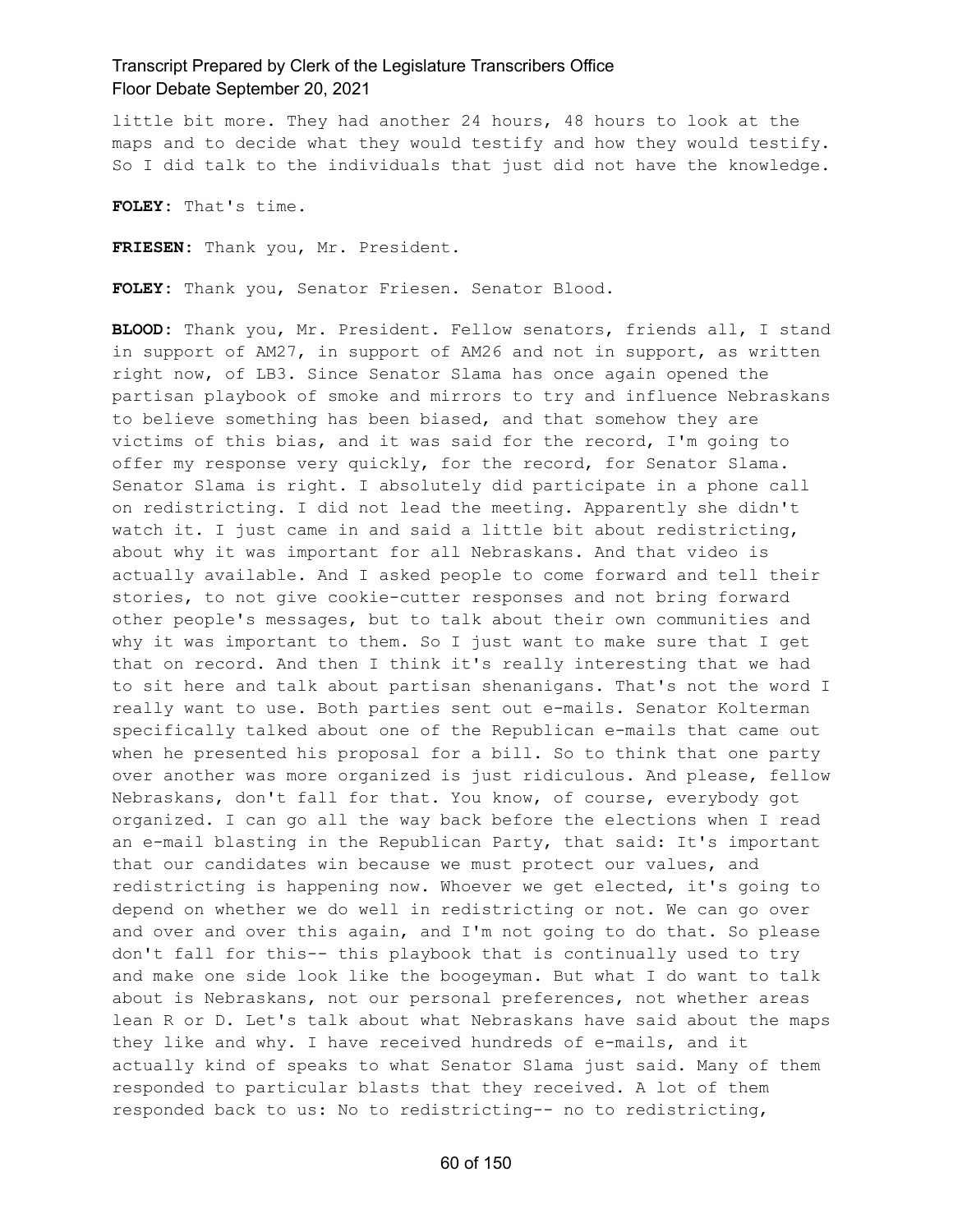because that's what it said in the subject matter of the e-mail that they received. So we would e-mail back and say: The process is going to happen. What in particular are you concerned about when it comes to redistricting? And the vast majority of people had no response. I think the only response that I got was: You're a tyrannist. I'm still trying to figure that one out. So we did get a lot of people that were either opposed or in it-- or liked certain maps. And I'm talking about hundreds of e-mails. We gave everybody a response. And when somebody told us that they were opposed to a map, we would respond back and say: Can you give us particulars on the map that you either like or don't like, and explain to us which section you would like us to fix or which sections you would like us to keep? 96 percent of the people that we responded back to could not give us any details. So I do think that a lot of the-- the verbal--

**FOLEY:** One minute.

**BLOOD:** --testimony was good organic testimony, because they told us, again, their stories. There are so many people trying to influence what's going on today. We, as a nonpartisan Unicameral, need to look at the facts, and to blank out the rhetoric that people keep bringing to the floor, and really do what's best for Nebraskans. And now I kind of anticipate that there'll be more back and forth, but I'm not going to participate. The point being is let's do what's best for Nebraskans. Let's figure out what we can do to make the maps better, and let's get this done. Thank you, Mr. President.

**FOLEY:** Thank you, Senator Blood. Senator Williams.

**WILLIAMS:** Thank you, Mr. President, and good afternoon, colleagues. When Senator Linehan introduced LB3, she said something that I hope resonated with everybody. One of the reasons we are here, and one of the reasons we should be really happy today is that the population in our state grew. Now, it wasn't maybe growth overall like we'd like to have it be, but at least we grew. If we hadn't grown, this whole process would be a lot easier, but we would have a lot of other problems, as senators. So I think we need to change the tone. And I see Senator Briese is down, smiling down in front. And I almost saw Senator Groene smile once today, but maybe not. Yeah, he's smiling. I think he is now. But I think if we think about what we've got to do, these are difficult decisions. Nothing comes easy with this. But that's not why we're here. We're here to make difficult decisions. I'm not going to talk directly about my district because I agree with those comments that were made that these aren't our districts. But I am going to talk briefly about the constituents that make up Legislative District 36, and why they are passionate about being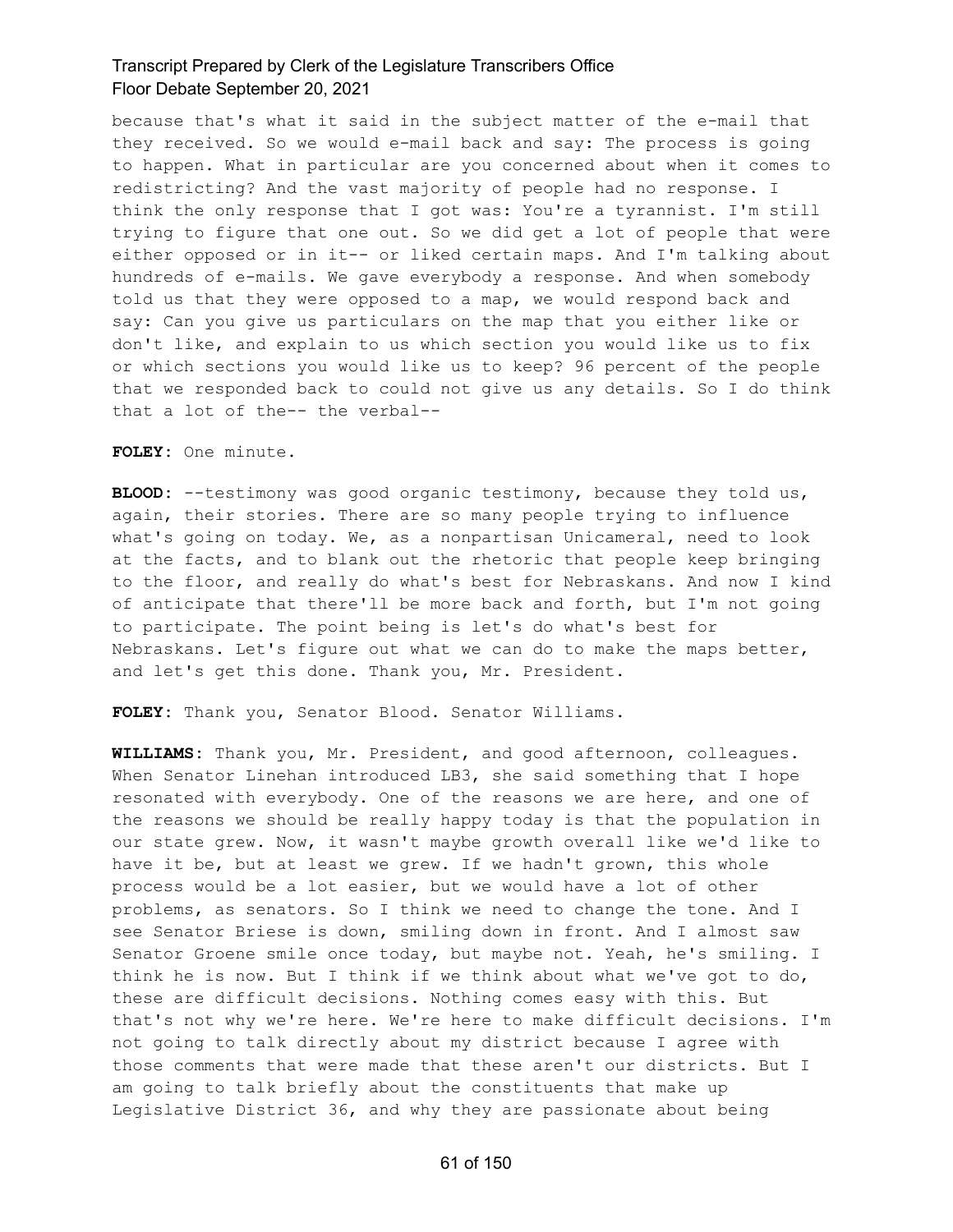together, and why the fact that the population numbers that we looked at, those residents of District 36 have done the things necessary to maintain the population so that they are within the deviation. And they have lots of commonalities of things that are-- that are there. But how do we make this decision? I've said this before, and I will repeat it. In our rural areas in particular, the only way for rural areas to not just survive, but to thrive, is to meet or exceed people's expectations in certain areas. The first one's education. You wouldn't move your family to a location where your kids or grandkids are not going to receive a high-quality education in a safe manner. Same way with healthcare. So those rural areas have to have access to healthcare, they have to have access to education, we have to have access to workforce development, all of those things. And I would tell you, there's a difference in our rural areas. We have areas and communities, because of leadership that have stepped up, and those are the areas that continue to survive and thrive. Every one of us has probably got an investment portfolio at home. Where do you put your money? Where should we, as state senators, put our money? Where should we be investing? Should we be investing and preserving those areas that are thriving and growing because they've demonstrated the ability to do that? Or should we keep trying to just survive? I think we can do better than just survive. I think when we work together, we do that regularly in here, and I think that's the challenge right now. We could eliminate one of a number of legislative districts from rural senators, and we'll probably have to do that. And I'll tell you, every one of those senators right now is bulletproof. Nobody can get 33 votes to eliminate one of those districts. So it's going to take a concerted effort, and it's going to be those rural decisions-- those rural senators that are probably going to have to make that decision.

**FOLEY:** One minute.

**WILLIAMS:** So I think we should celebrate today. Quit complaining about being here. Quit complaining about that we don't think things are happening in the back room. By the way, they are. Quit complaining that we're tired, and step up and accept the responsibility of being senators. Thank you, Mr. President.

**FOLEY:** Thank you, Senator Williams. Senator Linehan.

**LINEHAN:** Thank you. I actually forgot I was in the queue. I'm going to pass; I'm not prepared. Thank you.

**FOLEY:** Thank you, Senator Linehan. Senator Morfeld. Is Senator Morfeld on the floor, please? I do not see him. We'll move to Senator Briese. He waives the opportunity. Senator Groene.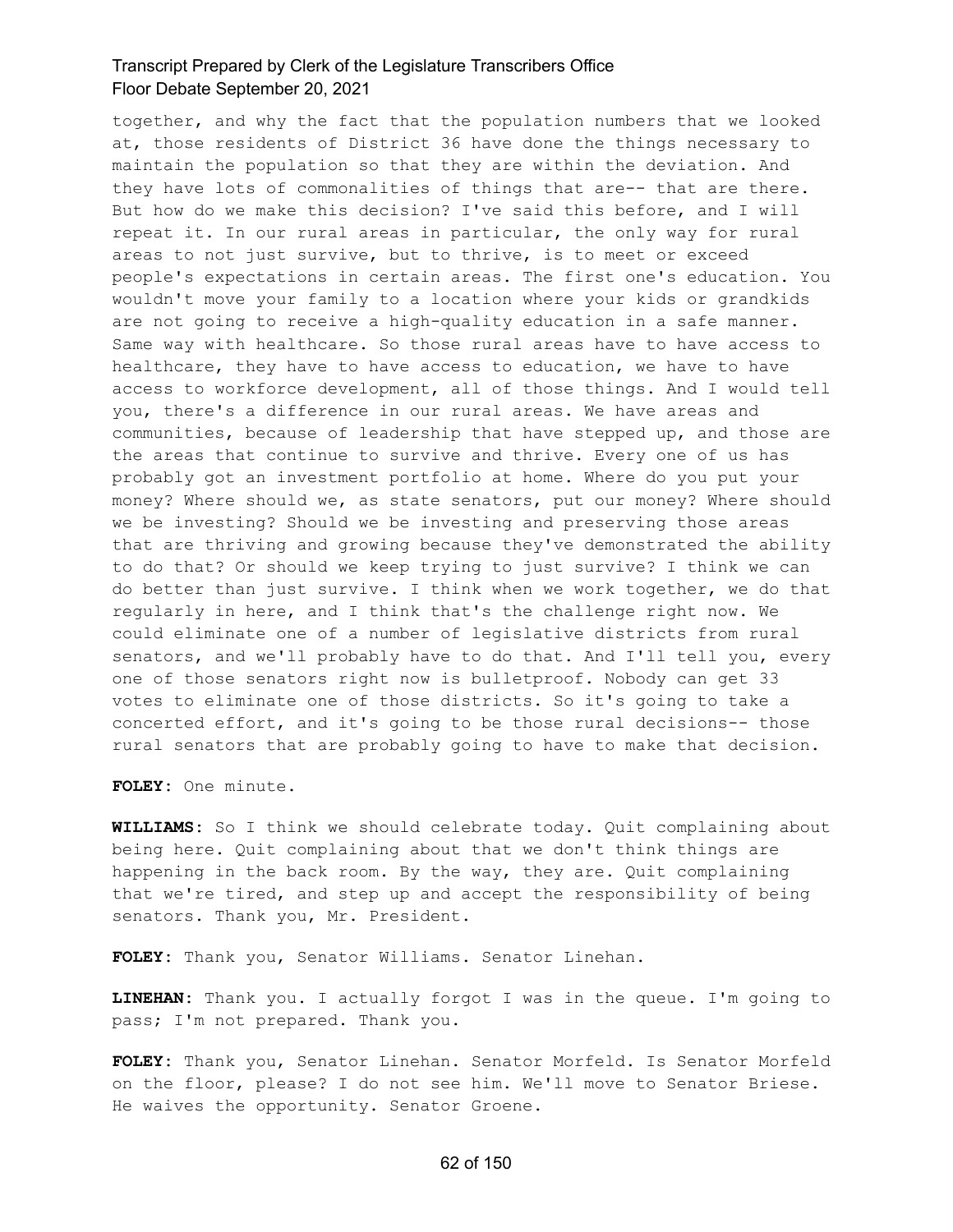**GROENE:** Thank you, Mr. President. Every once in a while, my unbelievable ability to procrastinate serves-- does not serve me. I thought I had enough time to do some research. As to the-- the-- I said earlier, college students, where they reside is where they're counted. I forgot to mention foreign exchange students, which Lincoln is so proud of how many they take in, and UNO and Creighton. They're counted in the census. Yet they don't vote, and they don't care to vote. They go back home to their countries. We don't have those in rural Nebraska. There's an additional bump there. What I was looking for, I was going to find out, in the districts surrounding the University of Nebraska, what the voter turnout was or how many registered voters there were compared to other districts in the state. And I'll continue to look that up, 'cause a big chunk of that constituency are foreign exchange students and farm kids who go in for education and then leave the community-- Lincoln. I was one of those a long time ago. They always ask me: How did you manage to work full-time and get out in eight semesters? And I said I wanted to get out of Lincoln. But I'm assuming, if there was a census during that time, I probably got counted as a citizen in Lincoln, Nebraska. There's a lot of variables and a lot of things you can say about one person, one vote. We're counting people who don't vote. Disproportionately, the district around UNO and around Lincoln does not represent the true area. A senator there can just go around and- and knock on a few doors because he's got these huge skyscrapers full of-- not skyscrapers out where I come from. They are dorms full of people who don't vote, or they do vote, but they vote back home by absentee ballot or they go back home and vote. So how do we take that into consideration? As far as Senator Kolterman, I appreciate his efforts. Why five Democrats and five Republicans in his group? By proportion, it should have been one Democrat to every two Republicans because we have 17 Democrats and 32 registered Republicans, depending on what your definition is, as I've always said to a couple of those individuals, if they define what a Republican is, then I'm a RINO-- Republican in name only. I'm hoping that the conservative viewpoint of family, pro-life, property rights, ability to control your own medical decisions defines what a Republican is. I hope it still is that way- called freedom, liberty, defense of it. But I'm looking at that vote. I've got to give it to Senator Wayne and Senator Lathrop. If that's how they win cases, I got to wonder who their jury is because their simplistic arguments and passionate arguments don't hold any truth. We're supposed to start with the minority position and negotiate from there. Has anybody ever done that in life? The majority is in the driver's seat, the minority negotiates with the majority. AM26 tells us--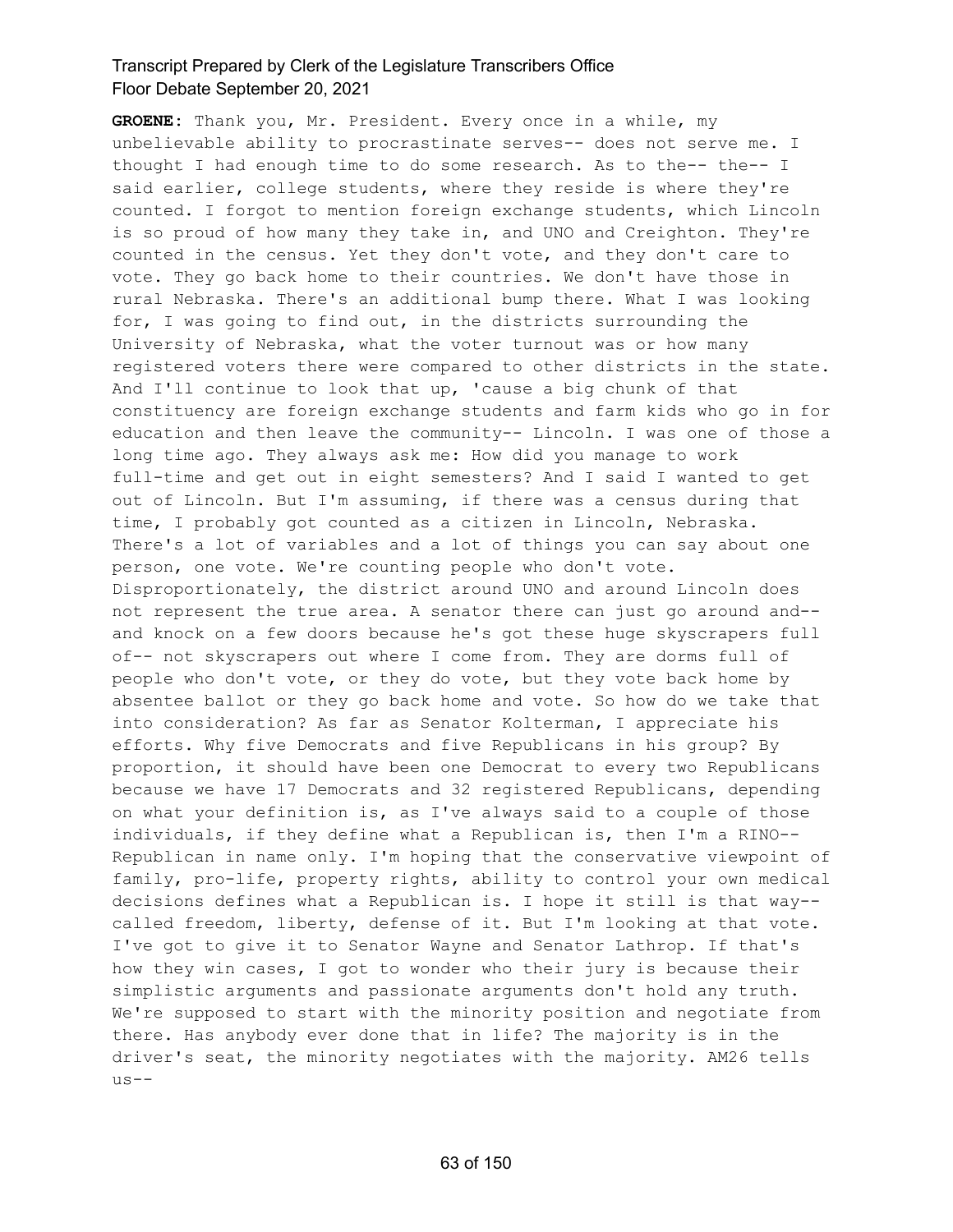**FOLEY:** One minute.

**GROENE:** --that we're supposed to accept that and then throw a variant in there of AM27 that absolutely disrupts AM26. It no longer exists to be true 'cause we changed only three districts. And we're supposed to be bipartisan and start with the minority position, and then beg them to change it a little. What I seen on Friday was 29 votes to 17, and a couple of individuals who stayed out of it. Now you want bipartisanship? Well really, it's urban and rural. There was 1, 2, 3, 4, 5, 6, 7 of those 29 that are truly urban. They don't have no rural areas. And they supported LB1. Now there's a starting point, not Republican-Democrat, urban-- urban and rural. We have the basis here of 29 solid votes. Four more. Who are they, Senator McCollister?

**FOLEY:** That's time, Senator.

**GROENE:** Senator Kolterman? Who are they?

**FOLEY:** That's time, Senator. Senator Friesen.

**FRIESEN:** Thank you, Mr. President. You'd think it was about 7:00 at night. It's pretty quiet. Everybody is getting a little tired. I just want to, I guess, talk a little bit about and what some people call the urban-rural split. And I don't know if this is, you know, an R or a D fight or it's the rural-urban or whatever you want to call it. But when I go out into my district and try to explain sometime the votes that happens, the rural areas that I'm talking about all the time, they feel totally disenfranchised because the rural areas don't matter in the state. And I think part of this happened, maybe, because of term limits, because veteran senators were no longer here to work out deals that looked out for the urban-rural interests and made sure that some things got done once in a while in the rural areas. I even had a city administrator tell me: You know, Senator, we-- we've learned that we really don't count on you guys to do anything up there. We just find ways to work around what you're doing. And that's unfortunate that they feel that way because they do send a representative to the Capitol here. And that's-- you know, I've had numerous people ask me why we don't switch away from the Unicameral, because in the end, if we keep going the way we are, the state will eventually-- two-thirds of the state will feel totally disenfranchised because nobody will care about them, unless we work together to solve our population shift problem that we have and start to get rural Nebraska growing again. People are feeling disenfranchised. We don't address the issues out there that people want addressed because we just can't get to 33 votes in this body. And so they feel if we'd go to a two-house system, they'd at least have a Senate and the House to pit against each other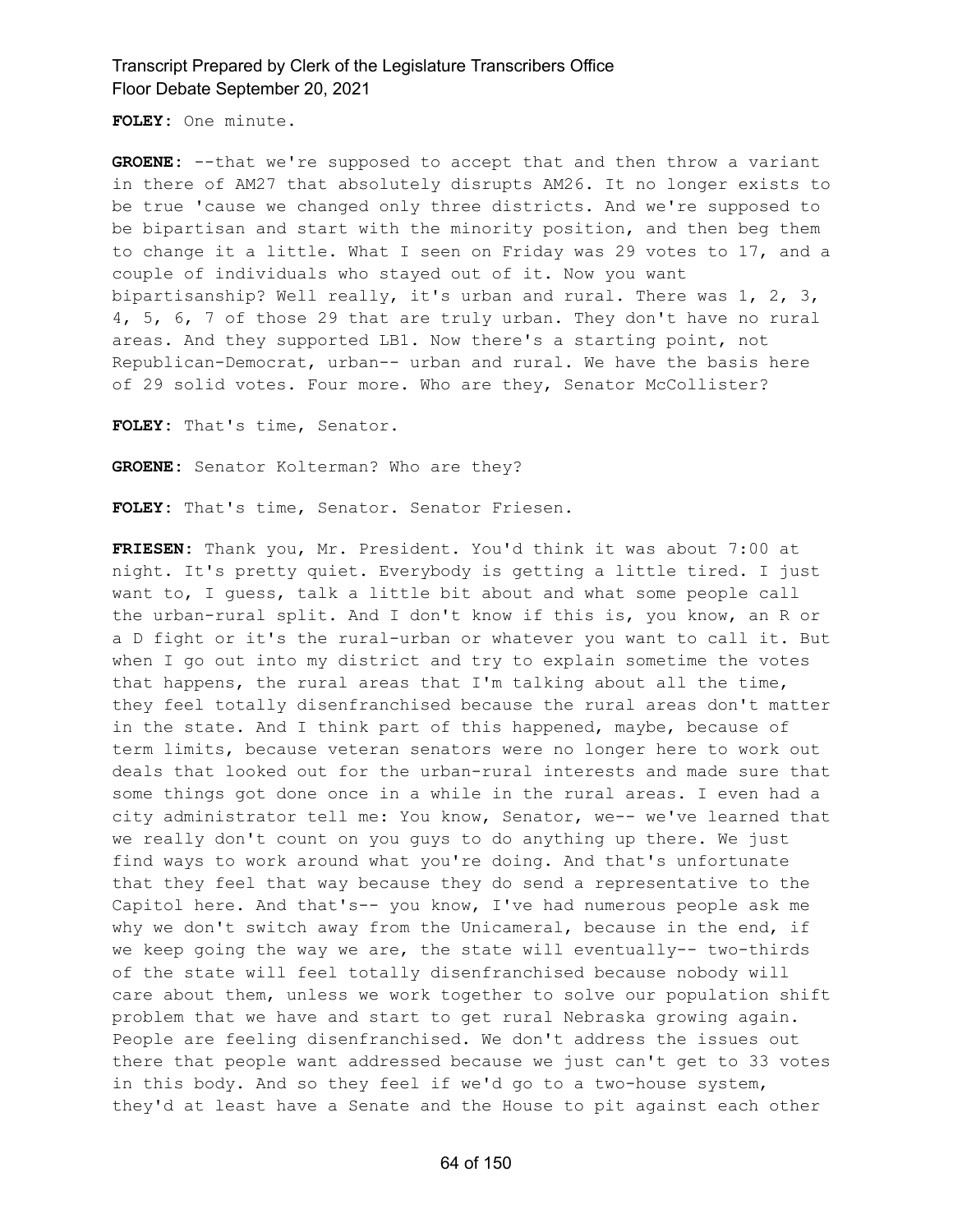and work out a compromise; maybe we'd get it done. But as this population shift keeps happening to the east, the case for that is going to get greater and greater, but their ability to get it done is going to be less and less because we just don't have the votes. And if you look at what's best for the state-- you know, I've carried bills for Omaha, I've carried bills-- I've-- I've made the statement that what's good for Omaha is good for Nebraska. But I've also told Omaha senators that what's good for Omaha-- what's good for rural Nebraska is good for Omaha. It's a two-way street. And I'm-- you know, I'm kind of sorry to report that it hasn't been a two-way street lately. And I'm not arguing over districts here. I'm saying we lost population; we've got an issue. And we'll address it. And I think it's one person, one vote. I'm not arguing that point. You can look at the numbers there. And yes, there are some that are over and that are under. But unless you want to start splitting down the alleyways and through backyards, you're going to have some of that, especially when you get in rural areas. You want to include whole towns versus splitting a small town in half. You're going to have some deviations 'cause it makes a difference. But again, when it comes to working together, we haven't seen as much of that lately as what I thought we would see. And we have kind of divided ourselves into little camps. And maybe it is time to look at something different than the Unicameral. I thought it was still worth defending; I still do. But we've got to either get away from term limits, where we get people here that stick around, that have some institutional knowledge, that help us make some of these tough decisions without looking at whether it's urban or rural or--

#### **HILGERS:** One minute.

**FRIESEN:** --Republican or Democrat, and we start working together because, if we don't do something, 20 years from now, 30 years from now, I won't care. But rural Nebraska, our number one industry, is going to care, and it's going to matter. And someday it will come back to haunt us that we didn't work harder at fixing this. Thank you, Mr. President.

**HILGERS:** Thank you, Senator Friesen. Senator Dorn, you are recognized.

**DORN:** Thank you, Mr. Speaker. Getting up to talk on this again, I've heard several senators, some different points made or whatever-- yes, I am in favor of AM27, which basically takes Brandt's, my district, Kolterman's district, the Lincoln area, inside of the map that Senator Wayne has for the state of Nebraska, and realigns that a little different. A lot of us had agreed on that. That-- that's something we could agree with. I don't know how many come up and ask me: Well, then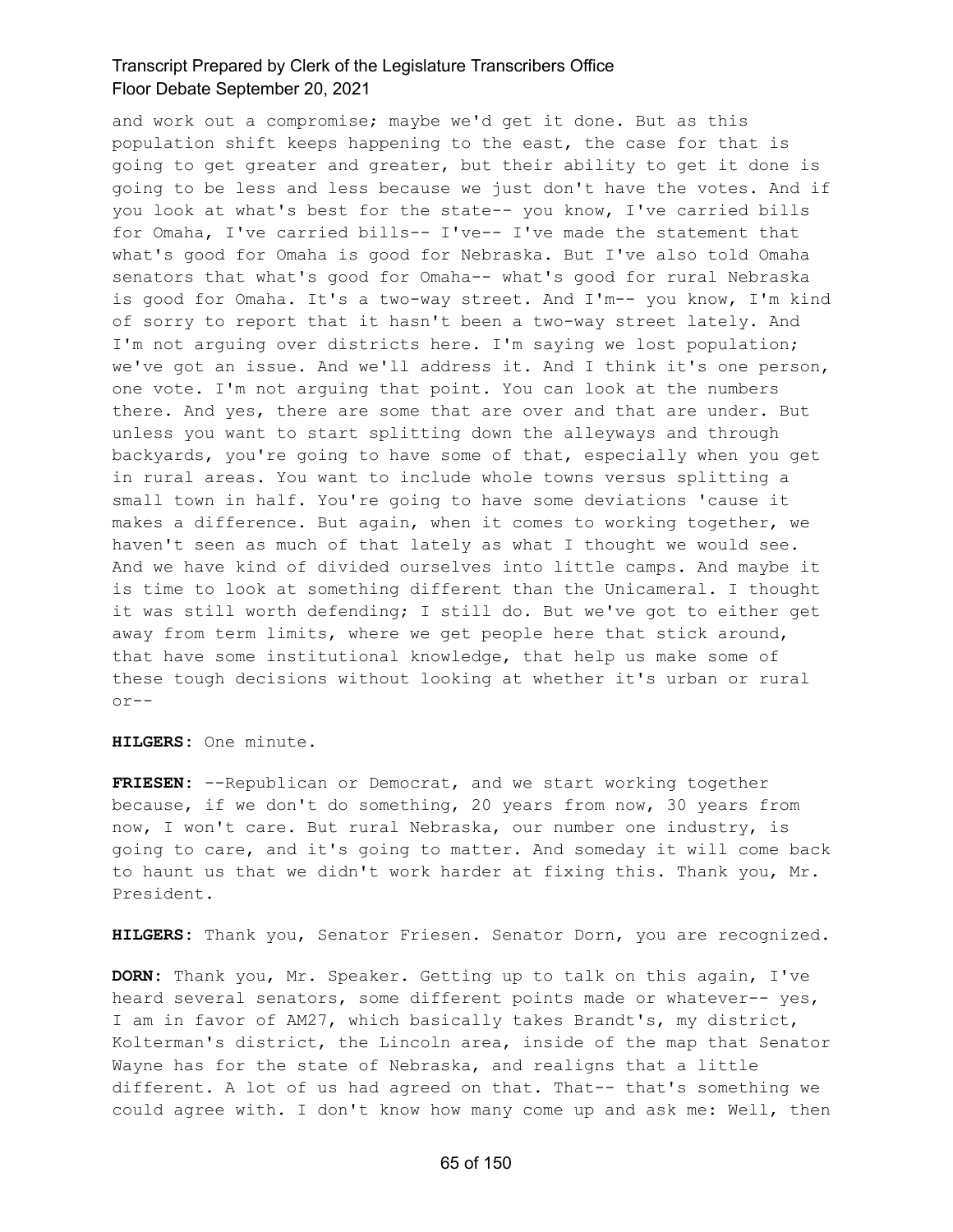you're voting for a AM26? And I said no. I said: I don't know if I'm going to vote for AM26 because, if we pass AM27 and put it in AM26, we now have done what I don't want to do, and that is take away a rural district. We've done that then, because Senator Linehan's map shifts- not takes away-- shifts enough lines so that we don't eliminate a so-called rural district. You call it what you want. If I vote for AM26 though, I basically have determined that Senator Friesen, Senator Hughes, or another-- Senator Williams maybe-- one of their districts is going to be gone. So that's what we struggle with here when we redistrict. We hear so many arguments that this is a good argument, this is a bad argument, but we struggle with those things. When you come up here and, in your mind, you want to do something, you want to support the whole state. And yet if I vote for my district, now I do something different to the whole state. I heard Senator Day say that Sarpy County should have four and a half senators by the numbers. Let's take Douglas County, 580,000 people. They should have 14 and a half senators. You add those up. We now have 19 senators in that area. You talk about the rural representation. You talk about us being here to represent-- I call the number one industry in a state of Nebraska, how can we accomplish that or how can we do that without us all working together? 'Cause we have 19 senators in Douglas and Sarpy County. And we can sit here and say, this is a Republican, this is Democrat. We need to decide what we're going to do philosophically. Are we going to make sure we protect a rural area, the rural areas, or are we-- we going to work together and do that? Senator Groene, I thought he brought up a very good point a little bit ago, about when we brought LB1107 and the other incentive packages, is part of the reason we have population loss in rural Nebraska, is it because a lot of those incentive packages ended up helping urban districts? Are we not putting enough money out there? Are we not working together as a Legislature? If we were to put X number of dollars more out there, would we have less of a population shift? Those are the things we rassle with when we're sitting here and going-- go over this redistricting. We'll come up with a plan. Sooner or later we will- maybe it'll be next session, I don't know. But sooner or later, Senator Linehan, Senator Wayne, others working together, we will come up with a plan. But there are so many more things involved in it than let's draw this line over here so it protects my district or protects your district. And what happens? I don't know if we'll get to a vote to this today or not.

#### **HILGERS:** One minute.

**DORN:** By looking at the queue, there aren't that many more people in there. We may vote on this thing. We may get there. I heard, all day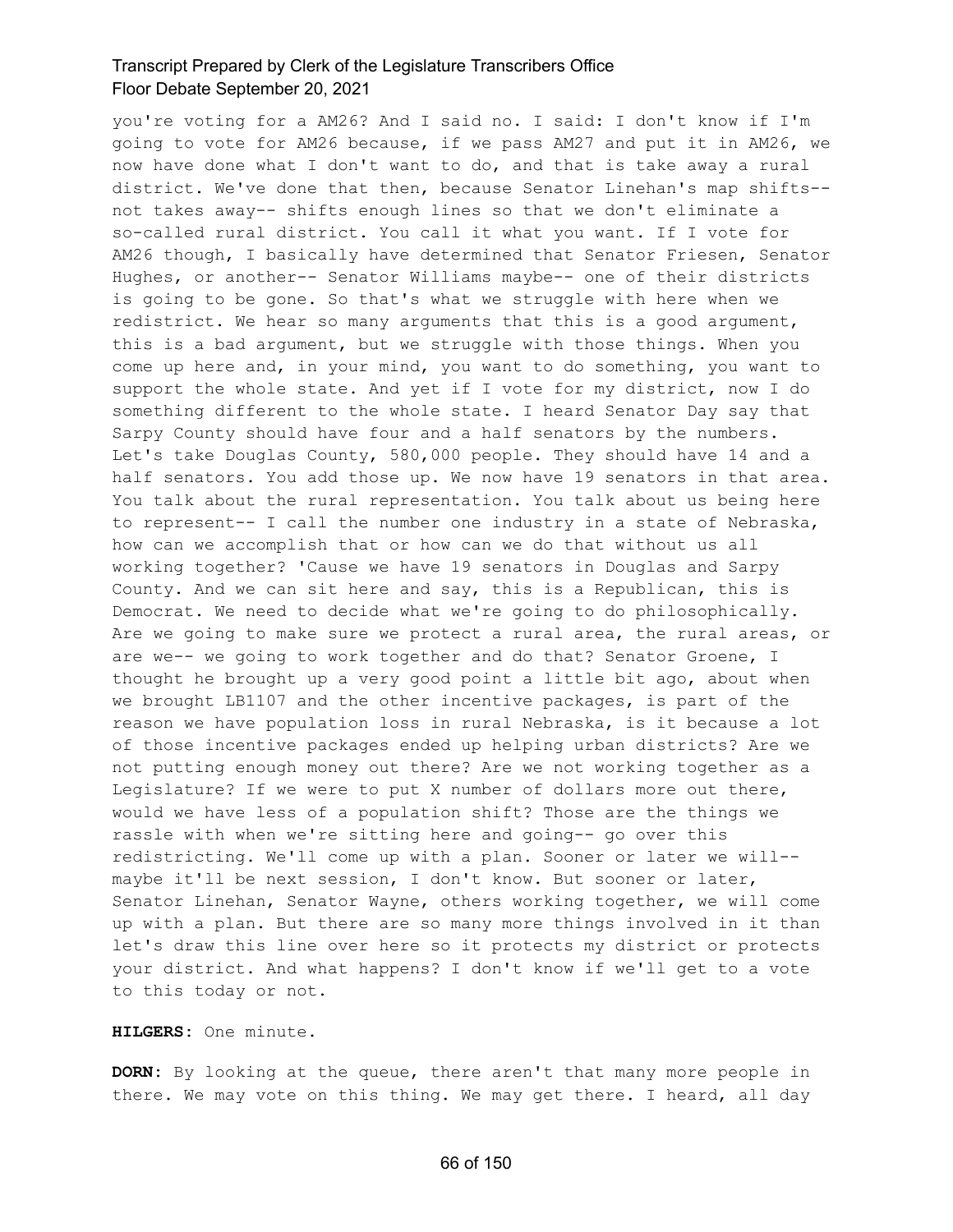long, we were going to be filibustering eight hours, and then they're going to negotiate, and we'll come back with something else. I hope we come to some type-- type of agreement. I think this body can. I know this body can. We need to make sure we do. Thank you.

**HILGERS:** Thank you, Senator Dorn. Senator Lathrop, you are recognized.

**LATHROP:** Thank you, Mr. President. And colleagues, good afternoon once again. It's time for the Lathrop look-back, so if you need to roll your eyes, you can start right now. I can't help but notice something that's going on in this body. And you've heard me express my concerns, over the years, about the partisanship that has come into this institution that the-- the Republican versus Democrat. I had a bill that got killed just because it was introduced by a Democrat. I have expressed my concern. And I want you to know that what we're seeing today-- what we're seeing today is a symptom of that problem. Forgive me for this-- forgive me for this, my perspective on my prior service. We would come in to this body every year and we would figure out, 49 people would, what needs to get done, what needs to get taken care of. It wasn't a Republican agenda, a Democratic agenda, a rural agenda. When I was here-- you guys have never had the numbers. All you're looking for is enough people, hopefully, to filibuster. You didn't worry about that. That wasn't the issue ten years ago or eight years ago. It became an issue seven years ago when we went from deciding, as a group, what's best for the state, to deciding how do I maintain leverage, how do I get leverage. What does he want so that I can make him vote for my stuff by-- by-- not-- not on the merits of what I think of his bill, but leveraging him. I want to tell you, you go back ten years, colleagues, and you didn't have to worry about how many rural senators you had because about every third speech in this place was about: I may be the District 12 senator, but I'm a State Senator first. and I care about what happens in rural Nebraska. I can think of votes that I've taken that don't benefit District 12. For example, we've exempted-- I'm thinking of two, and I think they were offered by Senator Dubas who sat near me-- replacement parts for your farm equipment, we exempted that. All of the things that you've gotten, you haven't gotten in this place because you had the numbers or you figured out how to leverage somebody. And so what do we do when we come to redistricting? It's a blood fight over: I need this many rural people or I need this many Republicans. That's because the culture has changed. And if we walked into this place at the beginning of this session and said, these are the things that need to get done. Now we can all agree on that, and not try to figure out: How am I going to leverage the urban guys to vote for a rural thing? Or do I need enough rural guys so that we can filibuster anything the urban guys do, so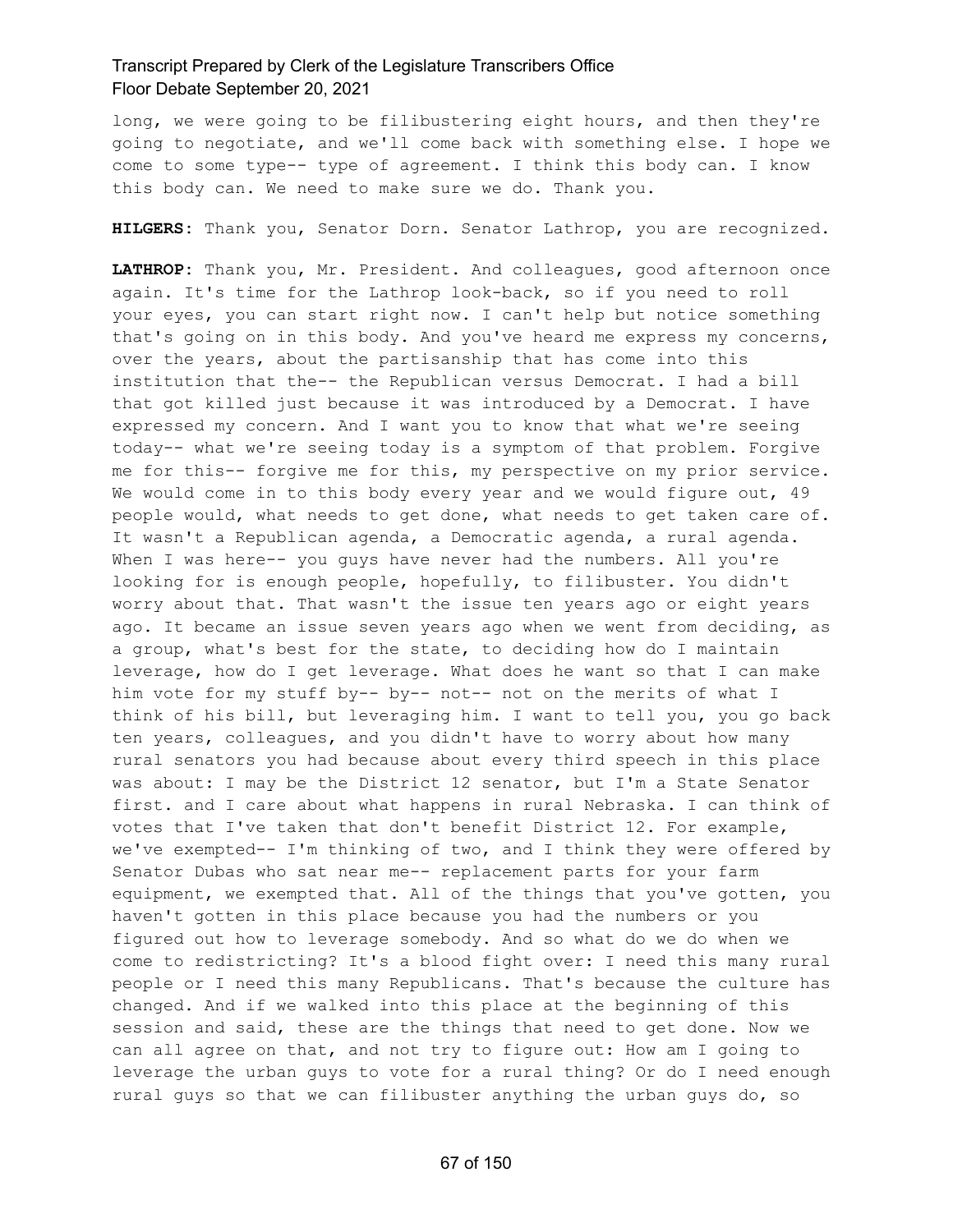that we can then force them to vote for our rural bill? We are experiencing-- we are experiencing, in my estimation, a symptom of a culture change. And this process is the time to have that conversation, because what we're doing right now is partisan. We've also made it a rural thing, and we've lost faith in one another to say this is the right thing. So when Senator Groene needed a spur last year, I think it was Senator Wayne that helped him out from District 13.

**HILGERS:** One minute.

**LATHROP:** We got to stop this because, if we're trying to carve this place up into enough real rural guys and enough Republicans, we're missing the point. The point is, our culture changed. It changed seven years ago when we decided we were going to be partisan and we were going to caucus, and then we were going to start screwing people. That's when it changed. And we wouldn't even be having this fight if it hadn't changed. And there's really no reason to, because we still demonstrate support for our friends in rural Nebraska, and you don't need to resent a business incentive package that may help somebody in Omaha because that's bringing in revenue and growing that economy. But we need to get back to where we look at the issue, and we-- we're not getting marching orders from somebody. I had a conversation with Senator Moser last year. I said: Mike, one of the things that I would value is learning what somebody who was formerly a mayor and a--

**HILGERS:** That's time, Senator.

**LATHROP:** Pardon me?

**FOLEY:** That's time, Senator. Thank you, Senator Lathrop. Senator Lowe, you are recognized.

**LOWE:** Thank you, Mr. Speaker. District 37 is not my district. I was elected by the people in District 37 to represent them. But District 37 is not my district; it's the people's district. We are taking this way too serious that it is our districts. Let me tell you, I represent Kearney, Gibbon, and Shelton to the best of my ability, but I also represent Wood River. Elm Creek, Ravenna, Holdrege, Amherst, Miller, Grand Island. Why? Because they are Nebraskans. And I go to those places, and they appreciate me being there to represent them, even though they are not in the 37th District. Our districts will survive. We'll be gone in a few short years, and our districts will survive, and they will have great senators representing them. And to say that we are partisan, and it is just one side that is partisan, it seems like just Friday we were arguing about a blue dot. Now if that isn't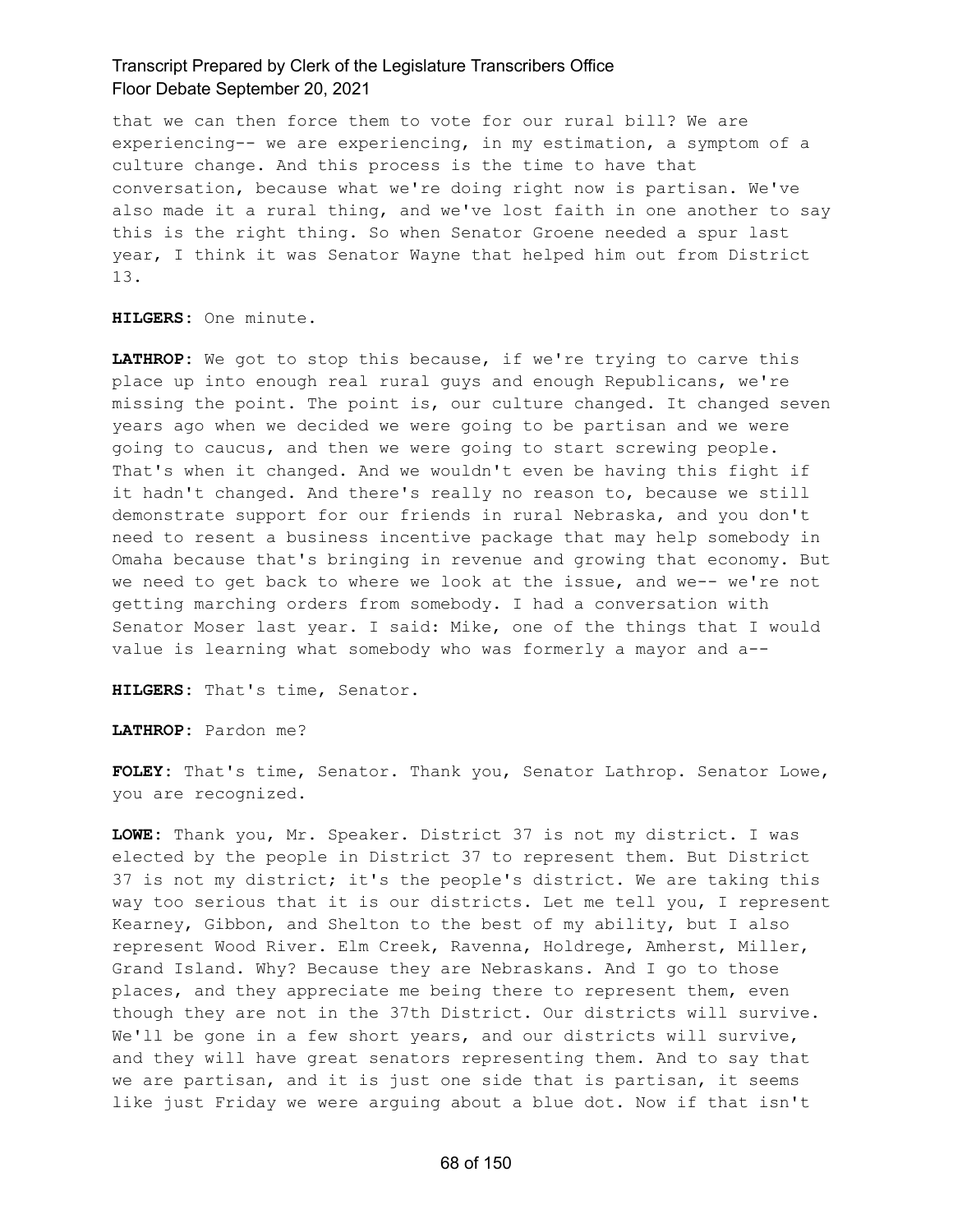partisan I don't know what is-- a blue dot. I would like to thank the members of the Redistricting-- Redistricting Committee: Senator Blood, Senator Linehan, Senator Wayne, Senator Morfeld, Senator Lathrop, Senator Brewer, Senator Briese, and Senator Geist, and the LRO for working extremely hard this last month to prepare us for these two weeks that we are having now-- and those who have helped to participate in this redistricting process. And we're down to this. We're down to arguing, we're down to saying we don't have the votes to go either direction. I could have told you that back in January, that this is where we were going to be, because we are fighting for the districts that we represent. And it is good. There have been several senators that have stood up on the floor today, saying size doesn't matter, it's the people. I disagree. Size matters when you want to testify in front of this body. We just had hearings in Grand Island, Lincoln, and Omaha, for congressional districts. They're in the congressional districts of 3, 1, and 2. In Districts 1 and 2, you could Uber or Lyft or take a taxi to the hearing. In Districts 1 and 2, you may even be able to bike ride, after having breakfast, to the hearing.

**HILGERS:** One minute.

**LOWE:** Thank you. Try that in District 3. Finding an Uber or a Lyft is almost impossible. You might find one in Grand Island or Kearney, but to come and get you in Scottsbluff will take a better part of three days' pay, in a very good job, to go one way. Try that in District 3; it doesn't work. Size does matter, and it is only said that size doesn't matter by individuals that have limited size. Thank you, Mr. Speaker.

**HILGERS:** Thank you, Senator Lowe. Senator Moser, you are recognized.

**MOSER:** Thank you, Mr. Speaker. Senator Lathrop kind of piqued my curiosity, so I'd like to let him finish his story. I'm not sure exactly where he's going here, whether I'm going to regret this or not. But would Senator Lathrop yield to a question?

**HILGERS:** Senator Lathrop, will you yield?

**LATHROP:** Yes.

**MOSER:** OK. So what's the rest of the story where we were talking about some issue there?

**LATHROP:** Well, we were in the middle of something last year, and you came back and you said: What do you think? And I said: I think this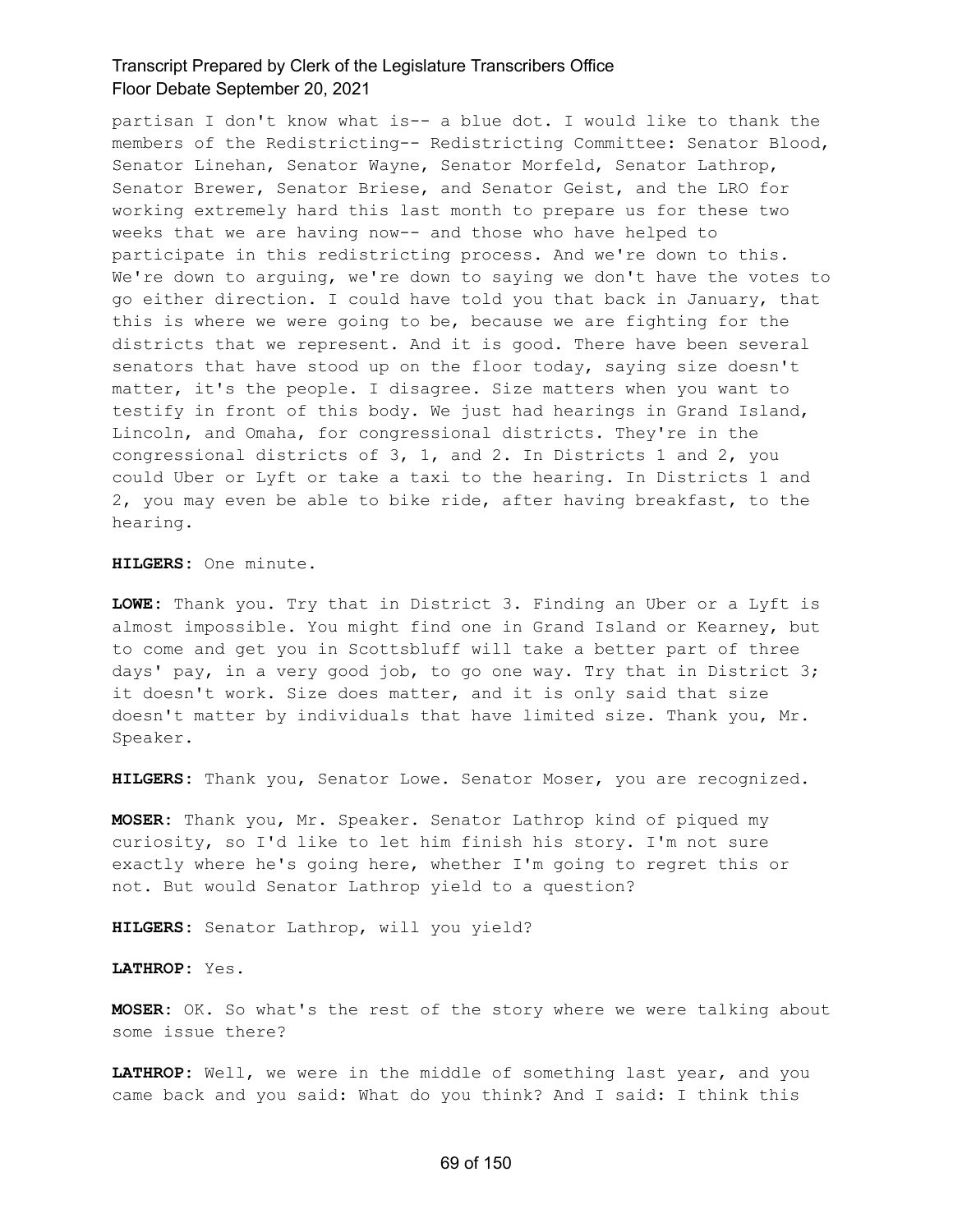place would benefit from hearing from everybody, that when somebody texts you how-- how to vote, you come over and you sit down, and you're done contributing to the process. This place is better when 49 people weigh in on an idea, and clean it up, and chip away at the rough edges, and smooth it out. And that process, in my judgment, was more prevalent in the past than it is now. And I think we benefit when the former mayor of Columbus weighs in, when someone who's from Dodge County or Gage County weighs in on every one of the issues, and not come over here with instructions in their pocket and sit down and vote, and they're not offering anything. They're voting in a bloc. And we miss out on their insight, their thought, their life experiences, all that make a legislative body better.

**MOSER:** Well, thank you, Senator; I appreciate that. I do like to go around and talk to all the senators and ask them what they think, not so much how they're going to vote, but what they think about, you know, why-- what motivates them. And I try to, you know, draw my conclusions from that. But that being said, my guiding principles are different than a lot of the senators here. And so sometimes I'm going to vote based on my life experience, on my business background, on my previous political offices I've held. And, you know, I've learned a lot over the years, but listening to Senator Erdman and Senator Friesen speaking before kind of brought something to the top of my mind that I-- I hesitate to bring up. But I'm going to anyway-- how's that? The majority of the state is of one political party, and a lot of those members of that party are in, you know, west of Lincoln and north of Lincoln, all the way to the other end of the state. And I don't think some of the senators feel the frustration that citizens in that part of the state feel, because Lincoln and Omaha kind of run the state, you know. They come up with all the regulations, and the rest of the state just has to react to them. And so I'm not surprised at all that some of the rural senators don't agree with what some of the city senators think. But what drives us is what we've learned, in our experience, living in our part of the state. And I don't want to discount what you learned living in the city, but I don't want to deride rural senators just because they live in the rest of the state. I mean, we all believe that our views are correct, but sometimes you have to do a little self-examination and-- and--

**FOLEY:** One minute.

**MOSER:** --represent the whole state. You know, in some ways it's too bad we don't have a house and a senate. I think it would complicate the process, and I think we'd do less. And, you know, we've got a combination of laws that were developed over 150 years by some of the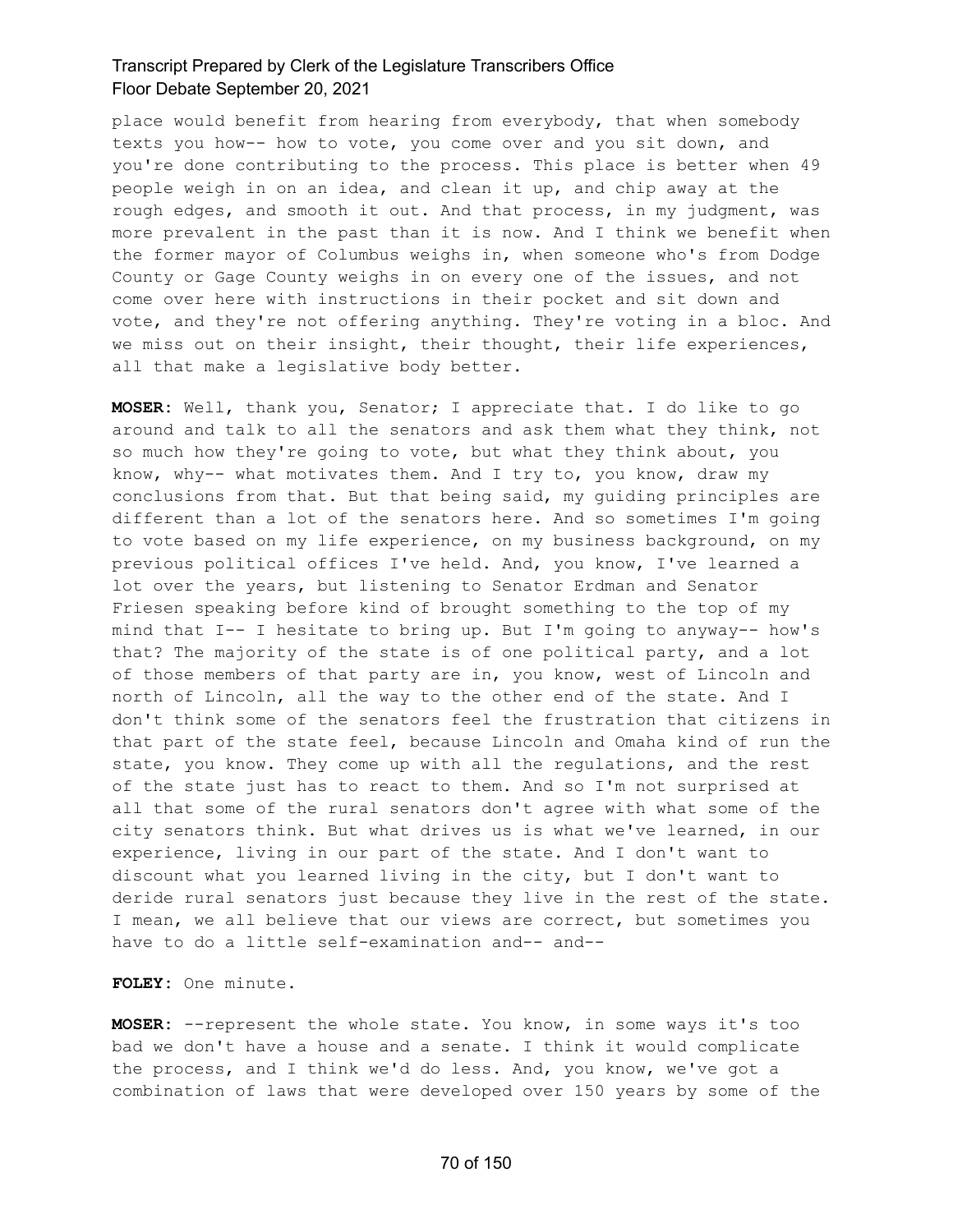smartest people in the state. And why do we think that, just because we're in these seats right now, that we can change every session, change 700 laws? You know, sometimes we do our best work when we don't do anything at all.

**FOLEY:** Thank you, Senator Moser. Senator Linehan.

**LINEHAN:** I did know I was up this time. Thank you, Mr. President. I just-- I want to talk to AM27. I understand the frustration here. But I'm going to remind everybody, you can't do a piece of a map. If you amend AM27 into LB3, you're eliminating LB-- Legislative District 44; that's what you're doing. It's not like we're going to put this in there, and then we're going to go back and negotiate. You are saying they were going to take Senator Hughes's seat. I thought the game plan today was-- and maybe I haven't worked hard enough at this 'cause I didn't file another amendment-- but I just-- I don't think people recognize what we're doing here. We're not-- you can't-- I just-- I'd ask any of you to think really hard about voting on part of a map. You have no idea, if you vote for AM27, which con-- I'm not sure how many districts. Senator Dorn, would you yield to a question?

**FOLEY:** Senator Dorn, would you yield, please?

**DORN:** Yes.

**LINEHAN:** How many districts are involved in AM27?

**DORN:** There were ten senators.

**LINEHAN:** So there are 10 senators. Thank you, Senator Dorn. So there's ten districts. We're going to vote for them. I doubt if very many of you-- maybe ten of you have even looked at this map. You're going to vote for a map that you have no idea how it affects your district. That means there's 39 in this body that risk voting for a map-- unless you live in Lancaster County or touch Lancaster County, you have no idea how it's going to affect you. I don't think any of you want to do that, and unless you've been in the map room, which some of you have-- Senator Bostelman has been there day in and day out. I think Senator Moser has been in there, Senator Wayne, Senator Lathrop. You-- you're going to vote for a map that you have no idea what it does to your district. It's bad idea, guys. You cannot draw a part of a map. Look at the maps we've got here. Look at Wayne's map, look at Linehan's map, look at any of the maps floating around here. You think you can vote on ten districts and then we'll all just-- the rest of us will pick up whatever's left over? That's what you're doing. You're voting on ten, and the rest of us will divvy up the leftovers. Seems like a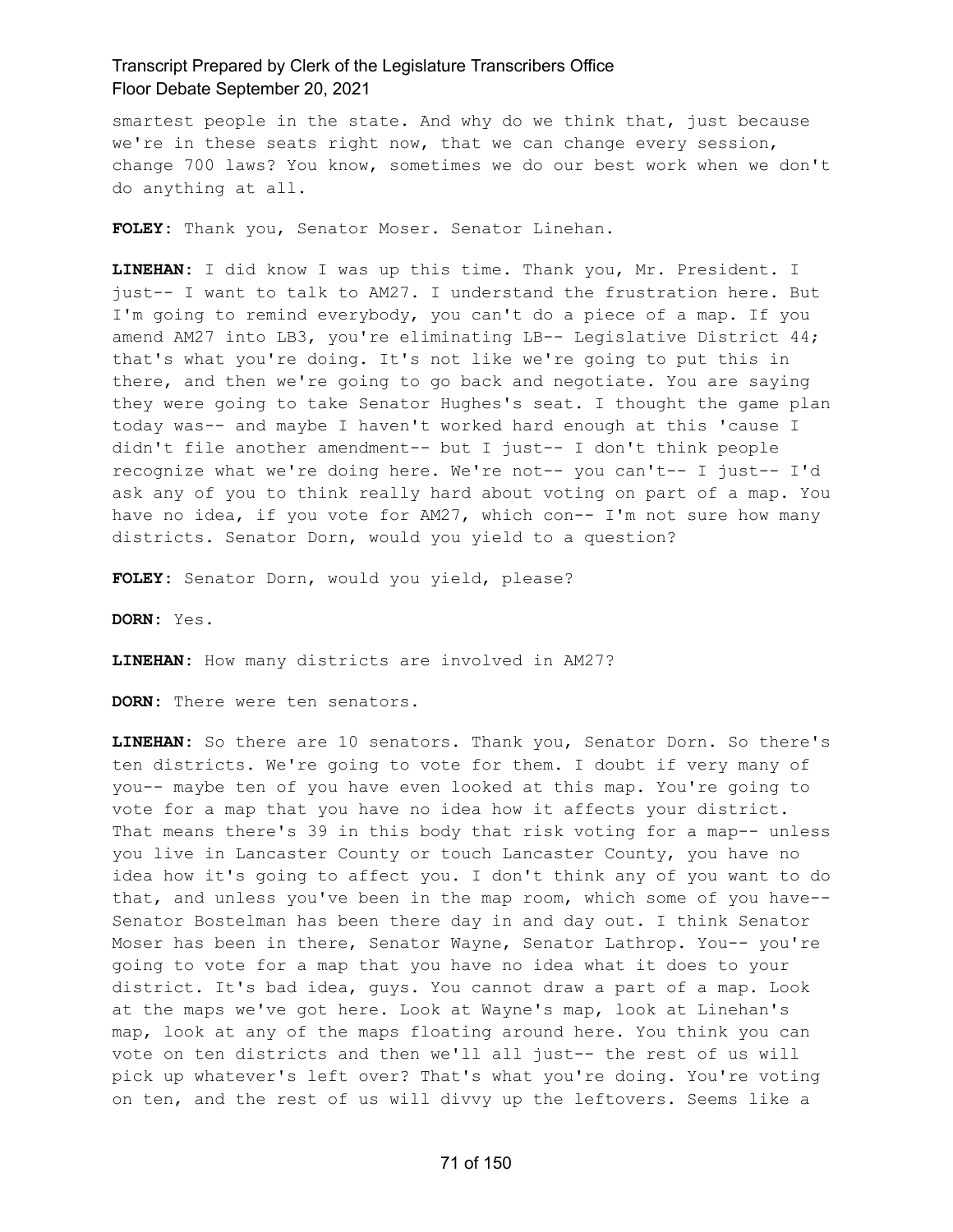very bad idea to me. I know what-- we all think the world of Senator Kolterman; we do. I happen to like Senator Hughes very much, too. And there's nobody in the body I don't. This isn't-- I know it's personal 'cause we've already been through that, why it's all personal. But we have to do this-- we need the space here for 49 of us to work. I don't think we want to take 10 and say: OK, you 10, you're all done. The rest of us can pick up and get what's left over-- bad idea. Thank you.

**FOLEY:** Thank you, Senator Linehan. Senator Groene.

**GROENE:** Thank you, Mr. President. A couple or three points to correct the record of what Senator Lathrop said. On the meetings, if Senator Linehan was manipulative on her hearings, she wouldn't have picked Grand Island. She would've went to Scottsbluff, she would've went to Morrill, Nebraska. She would've went to-- she would've went to Alliance, Nebraska-- very conservative-- Broken Bow. That's where she would've went if she wanted to twist who-- who could show up for a hearing. From Grand Island to Scottsbluff is 330 miles, five and a half hours, if you want to testify. If she wanted to twist who was testifying in District 1, she'd have had it in Norfolk or Columbus, not in the heart of liberal Lincoln. If she wanted to twist the hearings and who showed up in Omaha, she wouldn't have had it at the Scott Center. She'd have had it in Papillion; that's what she would have done. But she didn't, did she? Don't call her partisan. As for partisanship, let me correct the record on five years ago, Senator Lathrop, not seven. There was 25 solid conservatives in this body, solid, men and women of conviction. After that election, guess what? Solid conservatives got 27 votes, 25 to 28 votes for Chairmanships. That's not partisan. They had the votes, no gimmicks played. Senator Wayne was-- was-- derailed a-- another Democrat for Urban Affairs Committee because people believed he had the background and his district fit what that committee should cover. And he's done an excellent job. He took economic development and thing away from the rich who wanted to build outside the cities, then he turned TIF into something, with my help, that helps urban poor districts. He is a friend. He don't want to admit it, but I do. Yes, he-- he has the big ideal mentality. He understood the rail park mentality and he kind of copied it with his inland ports, which I also supported, because what was that for? That was what Democrats used to do, support the working people, create jobs for rural Ne--not the public employees and the teachers union. They used to represent who Senator Wayne does now, and I do, no partisanship. You want to know who the most partisan person I've seen in seven years? It's Senator Lathrop. You ask any senator that has a conservative leaning that sits in his caucus in Omaha and he's a political boss. He tells them what committee they're going to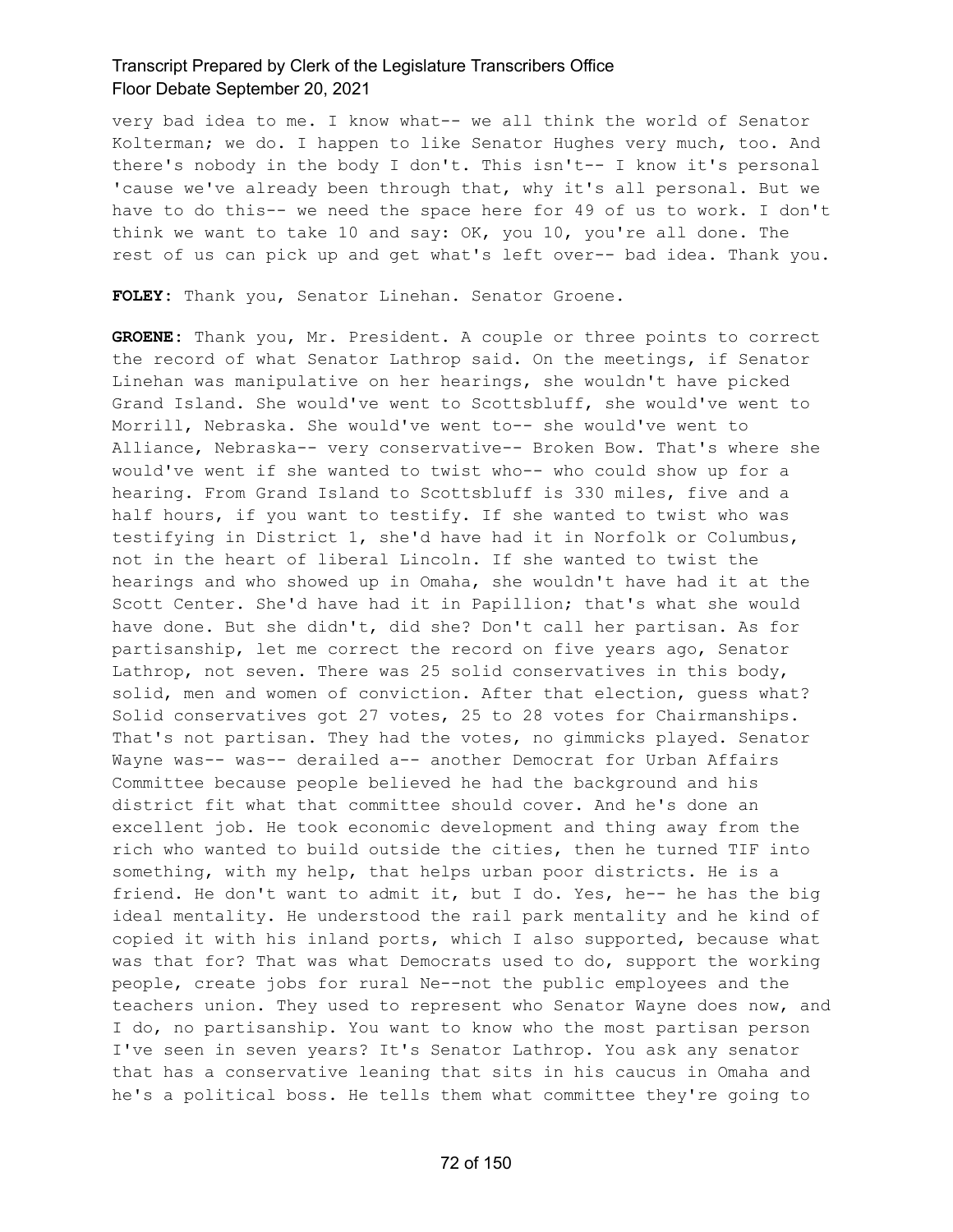go on and he's going to tell them and he-- and he manipulates who's on the committees. Deny it if you wish. He's a political boss. You want to start throwing accusations around about facts and truth, Senator Lathrop, I'll go toe-to-toe with you. I'm not some weak jury. Anyway, I voted for medical marijuana because it was what was right for the people of Nebraska. Senator Wishart, who stood up and said she's bipartisan, told me she would be the 33rd vote for the discipline bill. She agreed with the teachers union, the Democrat-- the administrators. But partisanship came into play. She was told she couldn't vote for it because she was a Democrat. Don't tell me who's partisan and who isn't. I know who's partisan around here.

**FOLEY:** One minute.

**GROENE:** You look at the Governor's vetoes at the end of the last-- at the end of this session. Look at them. It was Republicans who did the deciding votes to overrule a conservative Governor's vetoes. Don't tell me who is partisan. I know who is partisan, Nebraska. There's 16, 15, at least, of them that never cross the party line. I'm giving you credit, Senator Lathrop. Once in awhile, you do. That's why I only said 15. And Senator Wayne doesn't, and Senator McDonnell. Now I'm going to get in real trouble. But there are nonpartisan senators here who cross party lines, and they don't do it with a trade, the order to trade. They do it because it's the right thing to do. And the right thing to do here--

**FOLEY:** That's time.

**GROENE:** --is to support rural--

**FOLEY:** That's time, Senator.

**GROENE:** --Nebraska's representation.

**FOLEY:** Thank you, Senator Groene. Senator Moser.

**MOSER:** Thank you, Mr. Lieutenant Governor. Greetings, colleagues. Greetings, Nebraska. Well, this time I want to talk about the amendments and the bill. We kind of got off on a tangent in my last discussion with Senator Lathrop. The-- trying to change a few districts in the whole picture of things is dangerous. This redistricting thing is kind of like a Rubik's cube. And if you turn a few numbers one place, it changes a lot of numbers everywhere, or maybe it's like sudoku where it has to add up all the different directions. And so for us to have a motion to approve a change to the map and vote on it in, you know, an hour or two is probably not a good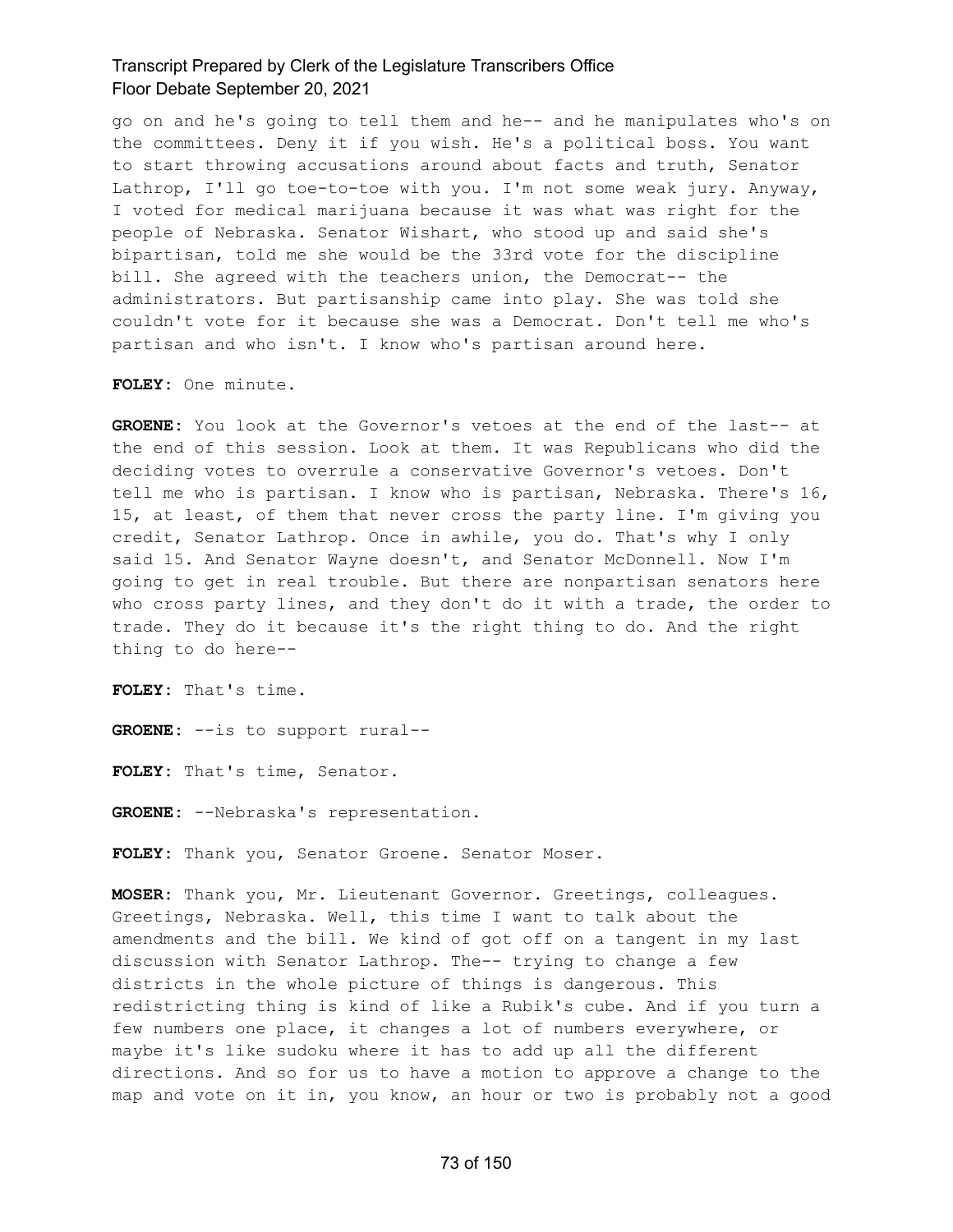idea in my-- my estimation. Luckily, my district grew, my county, main county, Platte County, had growth. And about the only two counties that had growth that aren't on the interstate are Madison County and Platte County. And I think that's because those counties work really hard on economic development. They work really hard together to get things done. And when we get the highway from Omaha to Columbus complete and they get that section through Fremont done, I think that's going to help our di-- population immensely because a lot of people want to go to Omaha for medical, for educational, for entertainment purposes. I don't have a particular negative thing to say about the amendment and what it does to my district, because I don't think it does anything to my district. And the one thing I do object to in Senator Wayne's congressional map was that he put Platte County in the 3rd District and, as I've said before, we'd like to keep that in the 1st. We think our interest and our interaction is more with the 1st District than the 3rd. We all come here with a body of knowledge that we've, you know, learned, our life experiences, our education, our faith, and all those things enter into how we vote. And if I could go back and redo some of the things I voted for, you know, there might be one or two that I wouldn't have voted for. But I have voted for a couple of things that Senator Wayne introduced, and they were to benefit Omaha, one of his transit bills that he was really passionate about, some economic development, TIF bills that would help his part of the-- his district. I voted for those. I'm just looking forward to getting some clarity here in where we're going with this. You know, I-- I don't see that we're making any progress and we've only got four or five days left, something like that. I'm hoping that there will be some compromises made and move us forward. Thank you.

**FOLEY:** Thank you, Senator Moser. Senator Albrecht.

**ALBRECHT:** Thank you, President Foley. And, members, I kind of waited to hear the conversation today because these maps have been out for a while. What was confusing to me is to bring, in the beginning, two maps forward, even though the first map, LB1, was voted out and now we're on number LB3. But when the number LB1 was voted out and we had the public hearings, they got to talk about not only number LB1, but number LB2 as well. So in doing that, I think it's confusing to the public, confusing to this body right now, because I have been in a mapping room trying to figure out District 17, along with Senator Gragert's area and Senator Ben Hansen's. And some of the maps keep me whole right where I'm at in District 17, but other maps take me into Cuming County, up to Dixon County, Dakota County, and Thurston County. And, you know, I don't want to lose Wayne County. But you know what? I realize that this happens every ten years. I will still represent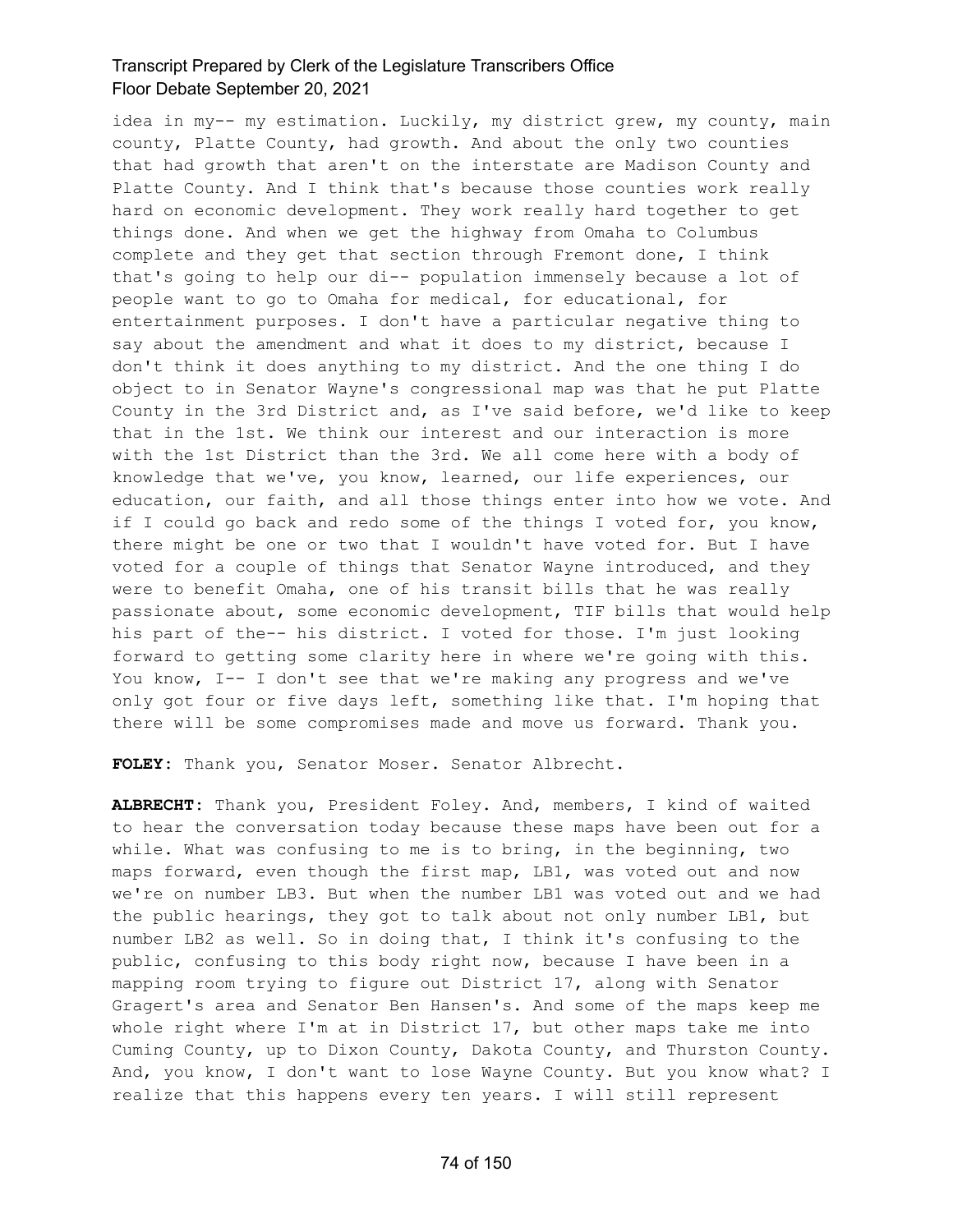every county in the state the same as I would, as if I had them in my own personal district. Now I can certainly feel the heartburn that Senator Wishart would have in taking up so much of her area. But what affects that? I mean, every time, whether it's Senator Kolterman, Senator Dorn, and Senator Brandt decide that this is-- this is good for them, it's going to change everybody else's district. If you move it just, I think they said, a half a percent, it's 400 people. So which way do you go? Who's-- who's it going to be? And I really need to understand which rural senator is going to be taken out of the equation and then that, too, will decide a lot of other people's fate. So I just want to see us-- if we have a special session that we have spent taxpayer dollars to come back to take care of a very, very important historical event in Nebraska, why would we not figure this out and show the-- the state that we can get this done? I mean, we- we've skipped over the congressional. Now we're going to skip over the legislative. And if we come back in a 60-day session and take another two weeks, three weeks, however long it's going to take to get through this, you know, we're going to-- we're going to be putting a lot of other bills on the back burner. But more importantly, there are people that want to run an election. They want to run for a school board. They want to run for the regent. They want to run for Public Service Commission. They want to run for the State Legislature. But they can't do that because we're not taking care of business this week, getting it done. I mean, again, every time you make a change and ev-- the three of us, Gragert, Albrecht, and-- and Ben Hansen, can come up and say, hey, we've got-- we've got our-- ours cut out just the way we want it, so try to work around us. But, you know, that's why we have a Redistricting Committee. And the-- when the five or what-- majority vote comes out, that's the one we're talking about. That's what we- we're amending right now because we couldn't get through number LB1. Now we're going to go to number LB3. It's-- it's very confusing to everybody that's trying to put the maps together. It's not as simple as it seems. And I don't want to sit on the floor today and listen to everybody talk about partisan, nonpartisan, start insulting one person's comment over another person's comment. You know what? Cool heads will prevail. If we have to grab another committee, like we did with Senator Kolterman's big economic development bill, let's-- let's put eight other people, besides the one on the-- on the committee, and figure this deal out. But I want to go home--

**FOLEY:** One minute.

**ALBRECHT:** --with it done. I would like to be finished with this at the end of the week. But if we don't figure out-- I'd like to vote on all of it right now and everything fails and let's just go back to the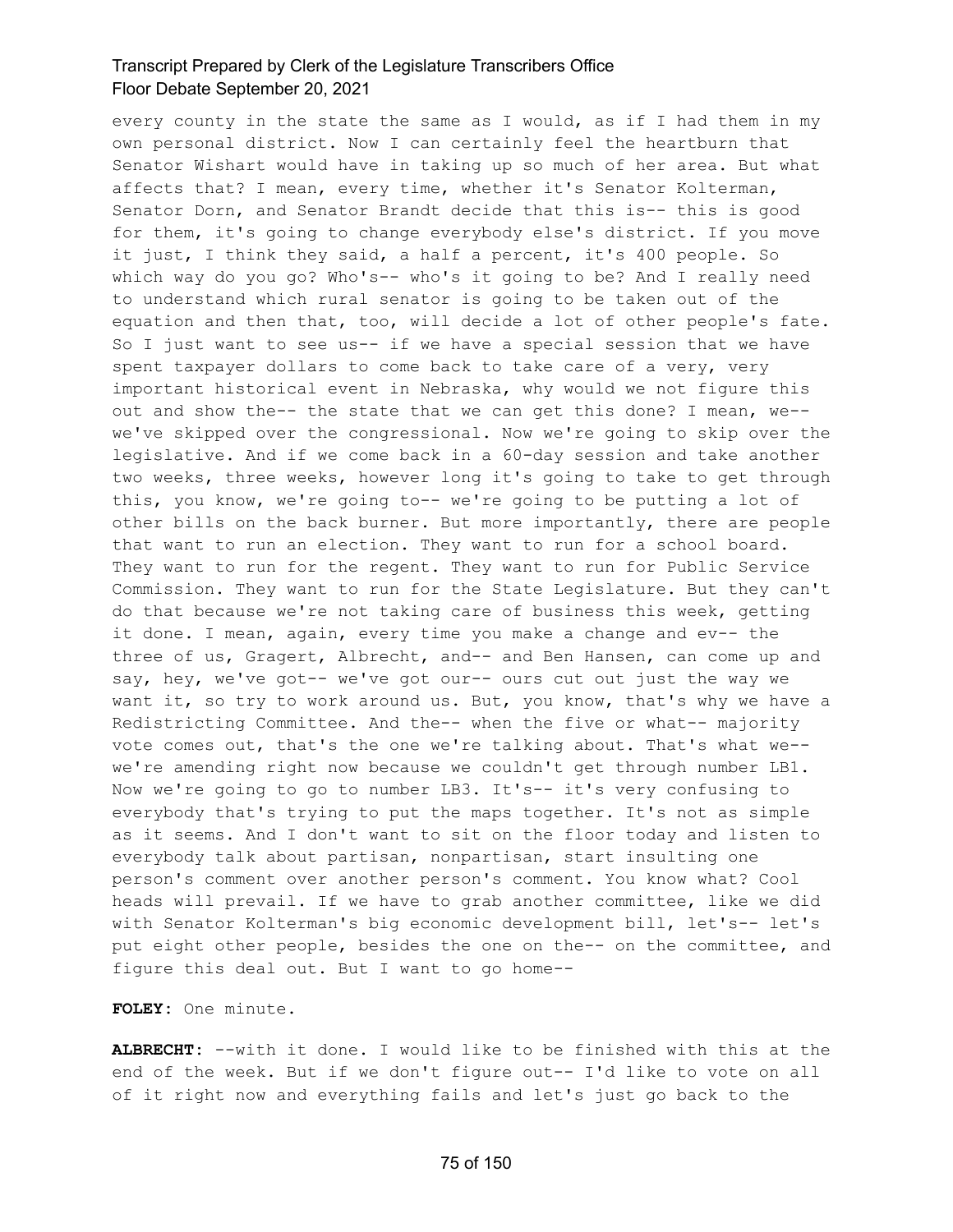drawing board. And if those on the Redistricting Committee want to say uncle and we're going to let it go and give up, then-- then let's- let's bring some more to the floor and then we'll bring our recommendations to the committee and deal with it that way. But something has to give here, and we're wasting time not being able to know exactly what everyone wants. You know, I see people working in the Senator's Lounge on, hey, where you at on your district, where are you at in yours? So I think if everybody gives it up-- otherwise, we're going to be here with two or three senators bringing a bill onto this 26. I think we should just form another committee, a subcommittee to the Redistricting Committee, and try to get to the bottom of this. We've got to get out of here. We're--

**FOLEY:** That's time.

**ALBRECHT:** We're burning up time. Thank you.

**FOLEY:** Thank you, Senator Albrecht. Senator Erdman.

**ERDMAN:** Thank you, Lieutenant Governor. Good afternoon again. I listened today the conversation and one of the things that came to mind is I'm reminded of the scripture that says don't think more highly of yourself than you should. And I'll explain what I mean. If you went to your district today and you walked down the street and the first ten people you came to, how many people would know who their senator is? Two, maybe three. The point is this. These people don't know who their senator is and they could care less, so saying that your district is going to change and you're going to get 82 percent from someplace else or you're going to get 40 percent from some-- some other district doesn't mean squat, OK, because those people don't know who you are anyhow. All right? So just remember that. Even though you won an election, they still don't know who you are. And so we talk about we know all these people in our district and we can't give up that part of our district because we have a relationship with them. That's hogwash. They don't know who you are, and most of them don't care who you are because only about 30 percent or 40 percent even vote. So we're talking about protecting our district. If you look at my district, how it's going to change no matter who-- whose map you follow, I really don't care. I don't care where it is. All right? And here's a reason. If you think that if they remove Sioux County, Banner County from my district, I'm not going to compare-- not going to care about what Game and Parks is doing to those people, you're totally wrong because, you see, several years ago, a lady from Omaha came into my office and she said, we need to eliminate the learning community. That's in Omaha, for all of you that don't know. And I said, OK, tell me about that, so she did, and I introduced a bill to eliminate the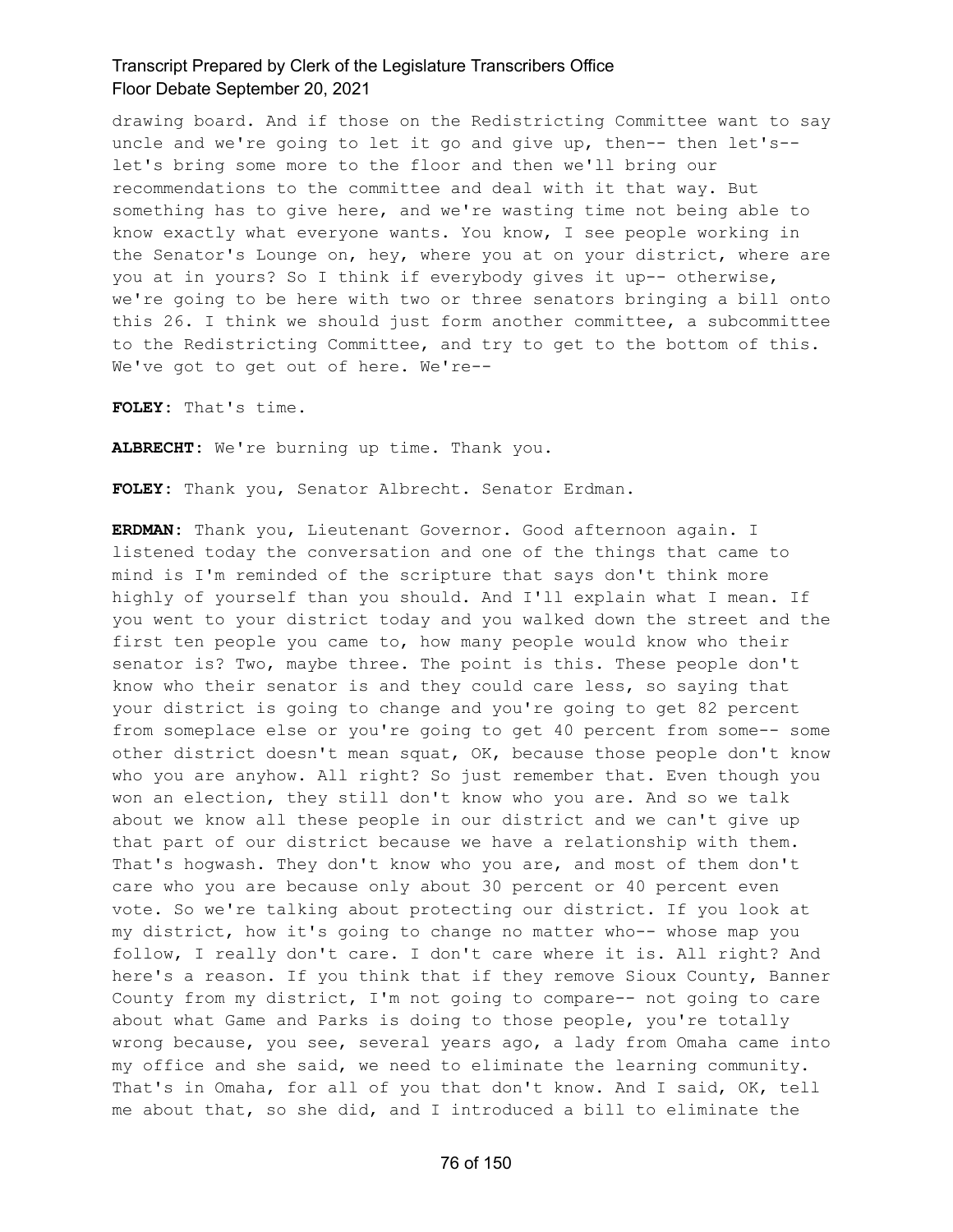learning community in Omaha. That's not my district. So I'm not changing who I represent. You call me, I represent you. And if they know me, they know me. I don't care. All right? I came here to do what was best for those people that sent me here. And that's what I've tried to do, tried to make a difference. But saying that you can't change my district because they may not know who I am, they don't know who you are now and they don't care. They do not care, so deal with that. I know some of you are going to say, oh, no, they all know me. They don't. They don't. I seen a guy at Holmes Lake yesterday. I ask him who his senator was. He said, I don't know. OK, you don't know. Do you care? I don't know. So we're here bragging about our district and how wonderful people think we are. And some of you may have won by just a few votes, so half of the people didn't vote for you, but you're still their senator. That's what I tell people all the time. Even those people that didn't vote for me, I'm still their senator. So if you call me from Scottsbluff or you call me from Gering or wherever you call me from, Omaha, I don't care, if you have an issue that I think needs to be addressed, I'll try to help you in any way I possibly can. So whether my district is 10 counties or 14 counties or 3 counties is irregardless to me, don't make no difference. Right? I'll be the same kind of person, the same kind of representative, whether I've got 3 counties or 15, don't make any difference. If you live in Nebraska, I'll represent your issues if it makes sense to me and it makes common sense to what we need to do.

**FOLEY:** One minute.

**ERDMAN:** Now the problem we have is that common sense is not very common. In fact, common sense is a flower that doesn't grow in everybody's garden, because if it did, we'd have this issue solved by now. We would have solved it. But we don't want to do what's common sense. We don't want to take into consideration those people that have 4,500 square miles, Let's not do that. So 27, L-- AM27 is an afterthought that should have been thought of a long time ago. Put up there at the last minute for us to vote on makes absolutely no sense at all. I am not-- I'm not in favor of either one of those amendments. Thank you.

**FOLEY:** Thank you, Senator Erdman. Senator Lowe.

**LOWE:** Thank you, Lieutenant Governor. Changing a few districts on a map is dangerous if you haven't been down in the map room, if you haven't done a full map by yourself. It takes time, it takes thought, and by going, well, this works for me and this works for you and this works for you, let's-- let's do this and let's put amendment up because it's good for us, but it screws everybody else in this room.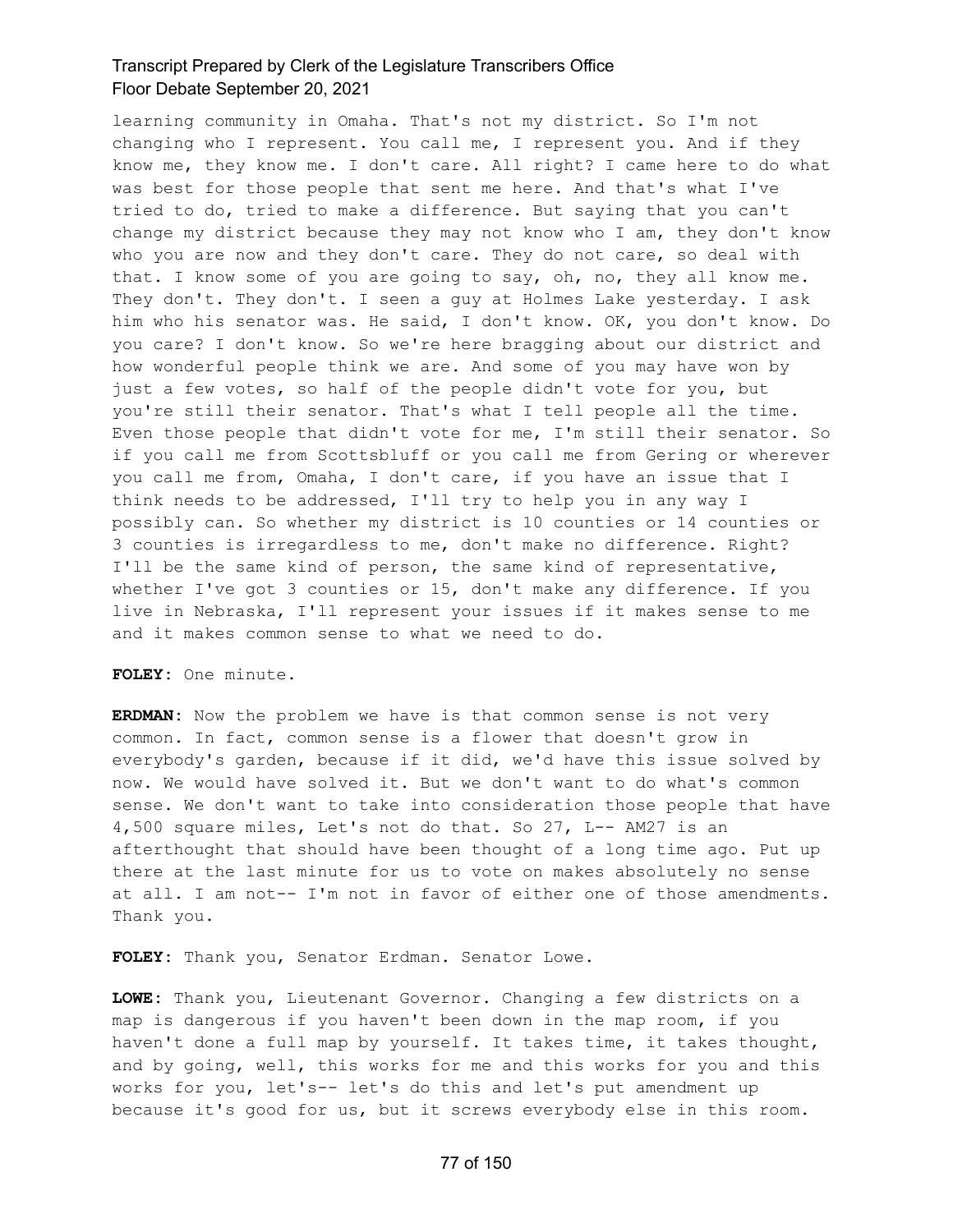Everybody else in this room, their districts get screwed. I'm sorry I just pulled a Brewer--

#### **BREWER:** Hey.

**LOWE:** --but that's what it is. We work together. We are a united Legislature. We're not partisan. I have worked with several people on this floor, Senator Wishart, Senator Pansing Brooks, Senator McDonnell, Senator Hunt. Senator Lathrop, you and I worked on a bill this last session. Senator Wayne, someday maybe we could even work on one together. This body is a great body. We work together all the time and I consider you, all of you, friends. We're not partisan. We do disagree on some of the bills that we bring. That happens. But all of a sudden, because we disagree on those bills, one side is now partisan and the other isn't. "Partisan," it's a dividing word, it's a hatred word, and that's what's being spread when we utter it. We work together. We are working together. This is part of the process. We'll find out a way to come through this because we are good. Everybody is going to be counted. We have people that the census took. They knock on the doors and it doesn't matter if you're a legal resident or an illegal resident, they take the number down. All votes are counted, all people are counted, whether we like that or not. We will work together to get this through. But voting on AM27 with just a few districts involved puts everybody else at peril and we will-- you haven't seen discontent. That's what this will do. So if you have not sat down in the map rooms and gone and drawn a map and gone to each block and included those in and make a mistake and have to withdraw it out, it takes a lot of little clicks. Plan on spending 20 hours minimum down there on one of these maps, 20 hours. Vote no on AM27.

**FOLEY:** One minute.

**LOWE:** Thank you, Lieutenant Governor.

**FOLEY:** Thank you, sir.

**LOWE:** Vote no on AM27 because I don't want to spend another two weeks down here that we don't need to be down here. Thank you, Lieutenant Governor.

**FOLEY:** Thank you, Senator Lowe. Senator Moser, your third opportunity.

**MOSER:** Thank you, Mr. Lieutenant Governor. So not every citizen is the political animal that some of us make our citizens out to be. I was at a funeral dinner here about-- I don't know what it was-- ten days ago or so, and one of my high school buddies was there and we-- he knew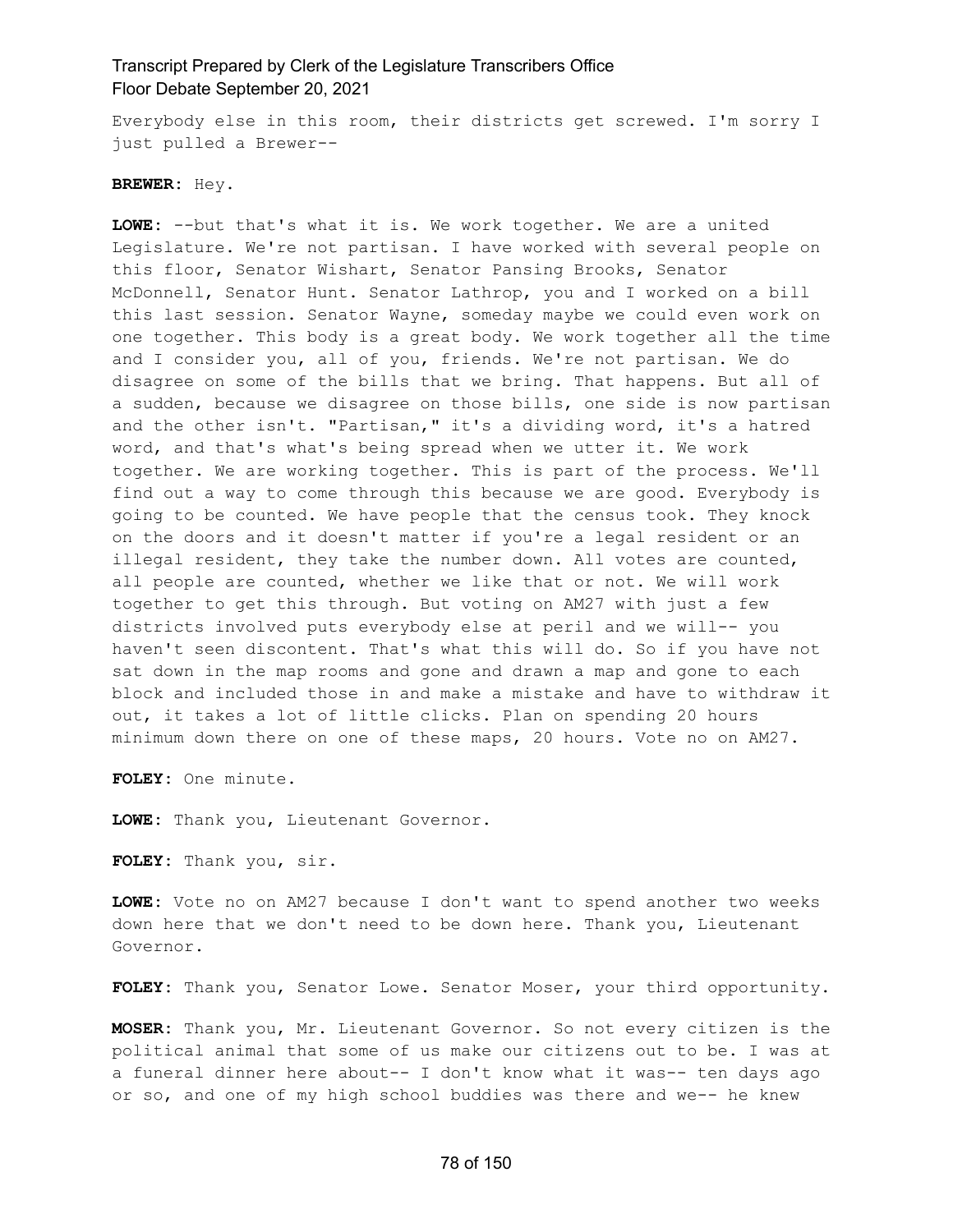that I was representing our old school district, or that area, in the Legislature. So he asked me a couple of questions about what we were doing here. And he was a great athlete. He could run a 100-yard dash in less than 10 seconds. He's almost as fast as Joe Blahak and Joe Blahak was just really fast. And he's, or he was-- I think he's retired now, but he was an underwriter working for an insurance company. So he's no mentally-- mentally, he's no lightweight. Physically, he's-- he's very sharp. So I asked him. I said, who's your senator? And then he was kind of quiet. He said, well, name some. So I had to start going down the list and even I had trouble naming them all. I-- I almost had to get my phone out and start looking because I got eight or ten into the list before I finally found the one he thinks is his senator. I didn't bother to look it up, see what that's-- whether that's really true or not. But sometimes we kind of swell up with self-importance, thinking that, you know, everybody knows who we are and they-- a lot of people don't-- if they're happy and they're doing well in their business and things are going well, you know, they're-- they're not as poli-- politically connected is as some. So anyway, I'm still hoping for some compromise. I don't like AM26 or AM27. Senators Clements and Bostelman are working on a map. I've seen that. The preliminary map I saw of theirs, I thought, had some real good potential. And I'm still wanting to keep Platte County in Congressional District number 1, although that's not what we have before us today. But I'm just kind of trying to drill that into your memory bank so when that comes up, you'll remember. Thank you.

**FOLEY:** Thank you, Senator Moser. Senator Hughes.

**HUGHES:** Thank you, Mr. President. Good afternoon, colleagues, My previous time on the-- on the mike, I did fail to express my appreciation to the members of the Redistricting Committee. I have talked to several of you and, to a person, you've expressed the challenge of the task that we have appointed you to and I do appreciate it. That being said, I feel like there's a target on my back. And I know it's not me. I never take legislation personal. I try to never make it personal. But if we pass AM27, we really upset the apple cart. And I understand why Senator Kolterman, Senator Dorn, Senator Brandt, and I don't know who the other seven senators were, that are trying to do this. It is the path of least resistance for them, but it does make a very hard road for the rest of us. In listening to Senator Lowe's comments about the challenges of fixing one problem or a couple of problems, and then the ripple effect from that across the entire state can be very difficult and does send someone back to the map room for a good many hours. There's been quite a-- quite a conversation today, and there are still conversations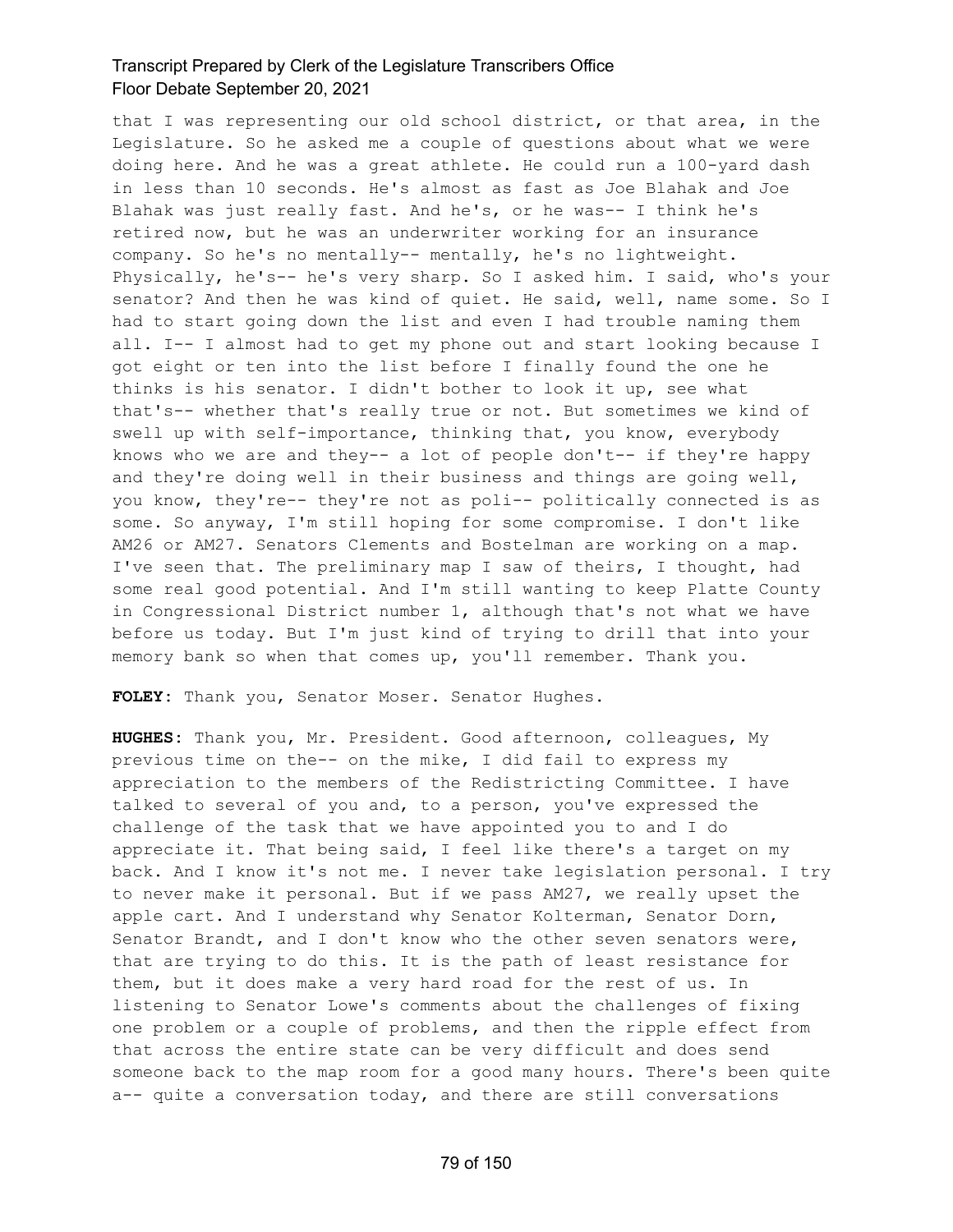going on. One of the perks, I guess, of being a senior senator and having had the luck to get a back-row seat, I do get to see a lot of the conversations that are going on. And for the folks at home, like I said before, there are a lot of negotiatings [SIC] going on. This is a work in progress. What that outcome is, we don't know. We're still- we're still playing chess. This is not checkers. Every move has a consequence, a pretty significant consequence. And for those of you who are still listening, you need to remember that every vote does have consequences. We may not see it at the moment. We may be the path of least resistance moving forward so we can get at least one thing done, say we accomplished something and move on to the next one. But is that the right thing to do? One of the conversations I had with one of the long, long-time employees in this building told me the other day, says, sometimes it's an easy thing, sometimes it's a hard thing, but you should always do the right thing. And I appreciate that individual having that conversation with me, because sometimes this is a very hard button to push to do the right thing. I've had conversations with a few of you and you understand the challenge that adopting AM27 is going to give to this body. It's basically telling the Redistricting Committee that, yeah, you guys did all right, but we think we can do better on this little piece. I think that's very disrespectful to the committee. And why would they be very enthused about going back to the drawing board and trying to craft something--

#### **FOLEY:** One minute.

**HUGHES:** --that works for everybody within this body? There are negotiating-- there are negotiations still going on. There are maps being drawn. Give us-- give them a little more time. I think they're close. But if we vote and pass AM27, I think that really hinders the progress that could be made, that could benefit most of us, if not all of us, sitting here today. And we all want to get home. I sympathize with Senator Albrecht. This is not where I want to be the end of September. There's planting and harvesting going on on my farm, but I committed to this job and I'm here and I'm willing to do it. Thank you, Mr. President.

**FOLEY:** Thank you, Senator Hughes. Senator Bostelman.

**BOSTELMAN:** Thank you, Mr. President. I haven't spoke really on the map today because we've been working pretty hard on another map. And what I have to say, really, pro-- I don't-- I'm not naive. It's not going to change any of your mind. So what I'm going to say is I'm going to speak to the people that are watching, the people that are listening. I've got probably 70 hours working on a map on a computer. I was here yesterday. I was here on Friday. I was here during the week. I was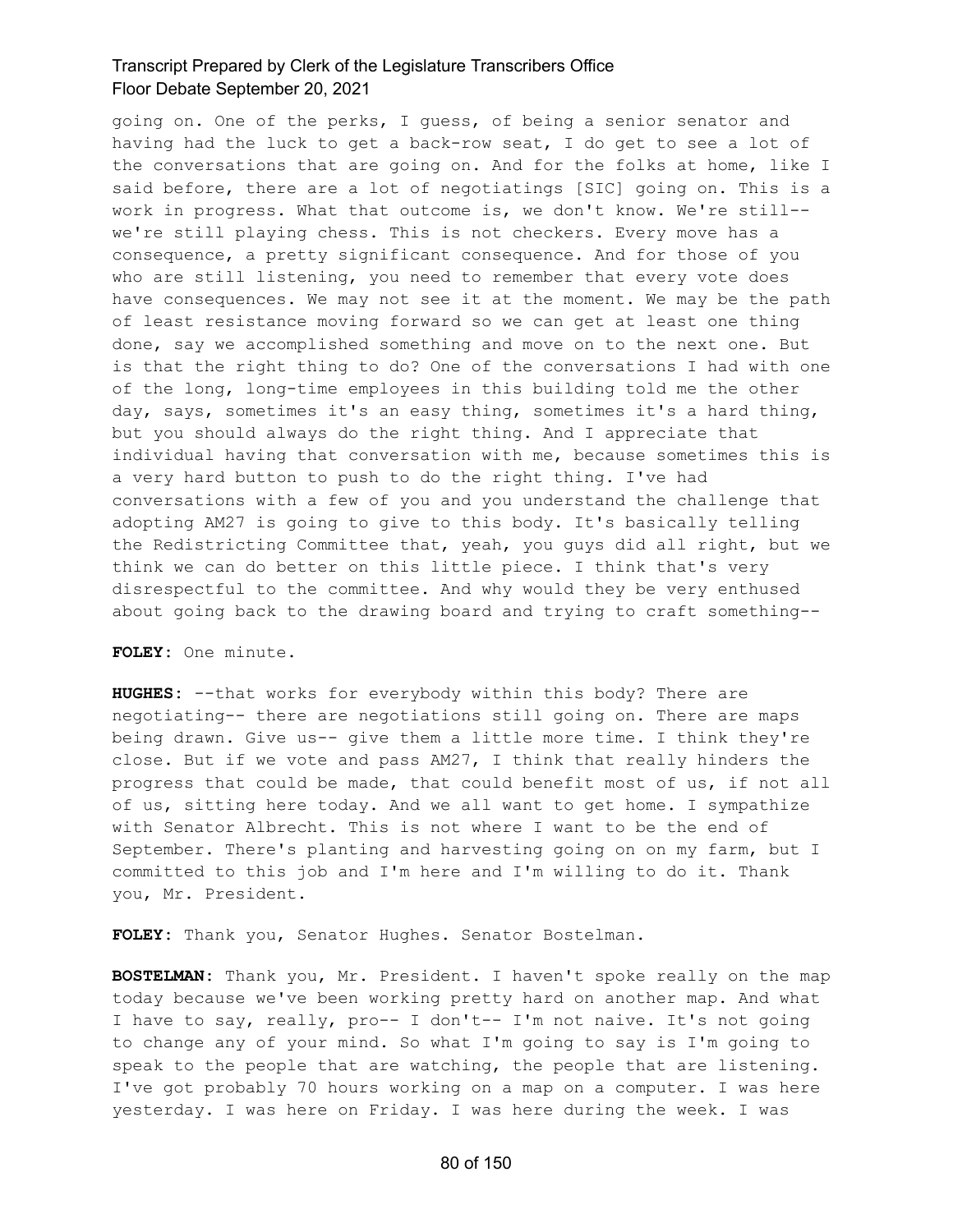here the last weekend trying to do all the things that you hear everybody out here talking about. Some of them are pretty disingenuous. If you haven't sat down at a computer and worked on it, you don't know that you can't touch one district without affecting two or three more. And I'm opposed AM27 for the basic reason of this, is I don't have a map. There's no map here. We're voting on an amendment that we don't even know what that amendment looks like. I don't have it sitting here front of you, I don't have AM26 sitting in front of me either. I have LB3. I don't know what the deviation is. People are complaining about deviations. What's the deviation on-- on-- on all the districts that they're talking about? I have no idea. What are they? How does that then affect my district? So you're going to vote. We're going to vote on a map that we haven't even looked at. We haven't even seen it. Now the map might be fine when it comes out, I don't know, but I cannot-- I cannot stand here and vote for a map that I've never seen, for an amendment that I've never seen, I've never looked at, because I know I have spent countless, countless hours on the computer trying to find ways to make things happen. And I think we're close. It's not going to be perfect. But the thing is, when it's done, when we have something to talk about, we'll talk about it. I'll make sure you have a copy of it before-- before you do that. It makes no sense to me. Again, we're just going to take it for somebody's word that it's OK. And I don't-- I don't fault them for wanting to do the things they want to do. I get it. But the point being, folks, we're voting on a map we haven't even seen. That's a big deal to me. That means a lot to me, maybe it doesn't you. Maybe you can go back to your constituents, say, you know what, I voted on a map, I never saw it, that's just fine with me. I don't know what your constituents will say about that. If you're going to vote for it, then perhaps there's something you know that I don't know. What does it do for your district? What does it do for the map of AM26? I don't know what it does to it. You tell me. This isn't right, I don't think, to have that opportunity to vote on something that we don't know what it is. What's the deviation? What's the population? Where are the lines drawn? We don't-- we don't know. I think it's very sad. And I wish we could have it. If we do, maybe that's something different. But in my clear conscience, not going to vote for a map that I don't have standing in front of-- sitting in front of me.

**FOLEY:** One minute.

**BOSTELMAN:** I guess that's on your conscience if you do. I think we see that on other levels of government where people complain about just vote on it, you'll-- you'll read it later. Well, I'm not going to vote on something that I'm going to look at later. I want to look at it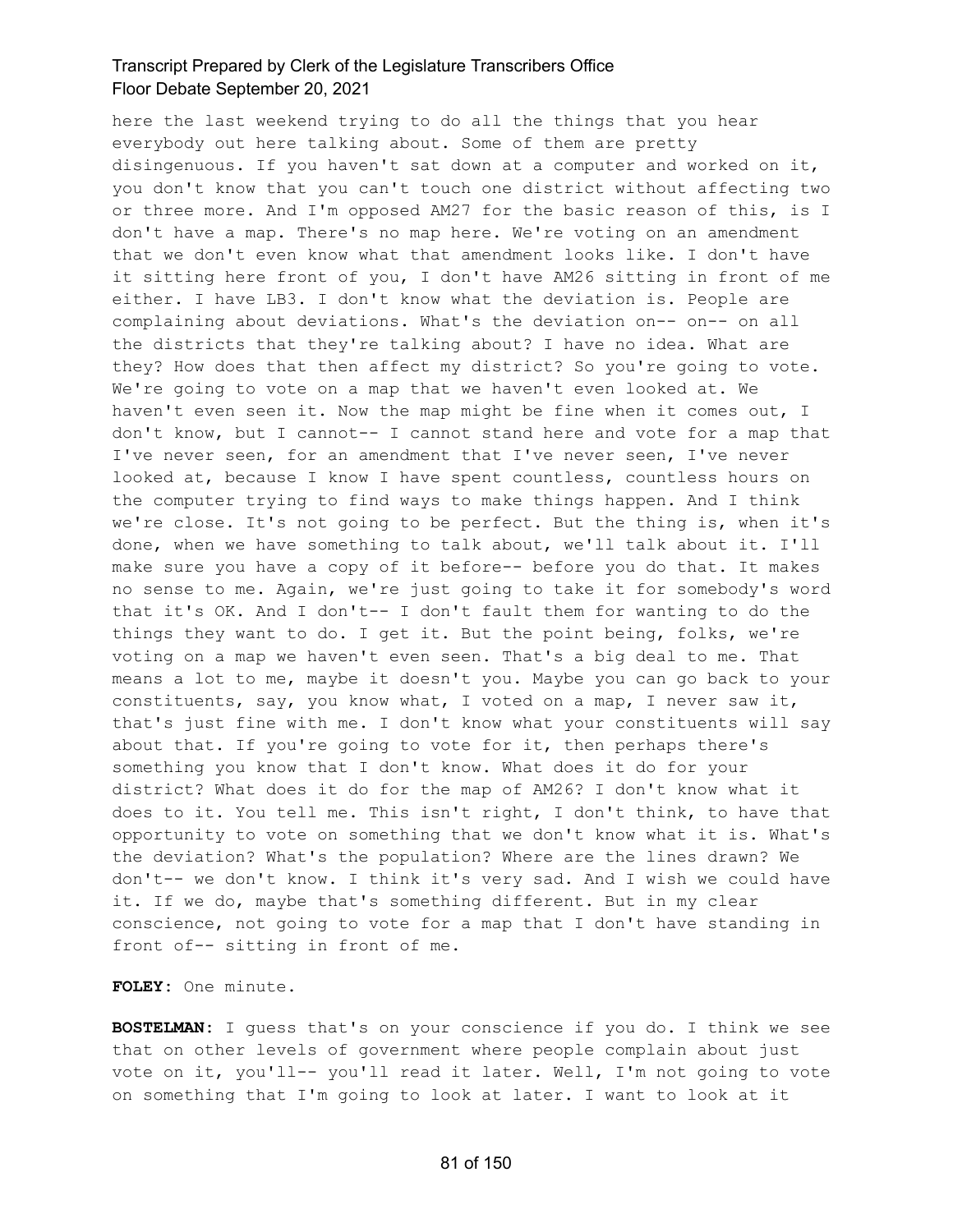now. I want to look at it before I vote. Give me that opportunity to take a look at it. I may change my mind and I may not, because I know when you get on that map, when you get on the-- when you get on the map down in LRO, you cannot touch one district without affecting many others. So how does that affect Senator Murman's district? How does that affect Senator Slama's district? How does that affect Senator Clements'? I don't know. Briese, others, no one show-- I don't have it and I can't vote on that, and I would ask you--

**FOLEY:** That's time.

**BOSTELMAN:** --to not vote on AM27, vote no. Thank you, Mr. President.

**FOLEY:** Thank you, Senator Bostelman. Senator Morfeld.

**MORFELD:** Question.

**FOLEY:** The question has been called. Do I see five hands? I do. The question is, shall debate cease? Those in favor of ceasing debate vote aye; those opposed vote nay. There's been a request to place the house under call. The question is, shall the house go under call? Those in favor of calling the house vote aye; those opposed vote nay. Record, please.

**CLERK:** 28 [SIC--30] ayes, 8 nays to place the house under call.

**FOLEY:** The house is under call. All senators please return to your desks and check in. The house is under call. Senator Morfeld, if you'd like, you can accept call-in votes. You had, I think, 23 on the board. Call-in votes can be accepted on Senator Morfeld's motion to call the question. Yeah, Senators Hilkemann, Geist, and Bostar, we need you on the floor, please. The house is under call. Senators Hilkemann, Geist, and Bostar, please check in. All unexcused members are now present. Senator Morfeld will accept call-in votes on his motion to call the question. Would anyone care to vote? Senator Bostar--

**CLERK:** Senator Bostar voting yes. Senator Pahls voting yes, Senator? Yes. Thank you. Senator Geist voting no. Senator Hilkemann, is that a yes, Senator? Yep. Thank you.

**FOLEY:** Senator Morfeld's motion has been adopted. The question has been called. Senator Kolterman, you're recognized to close on your amendment.

**KOLTERMAN:** Thank you, Mr. President. When I brought this amendment, I didn't bring this to cause a lot of consternation with all the people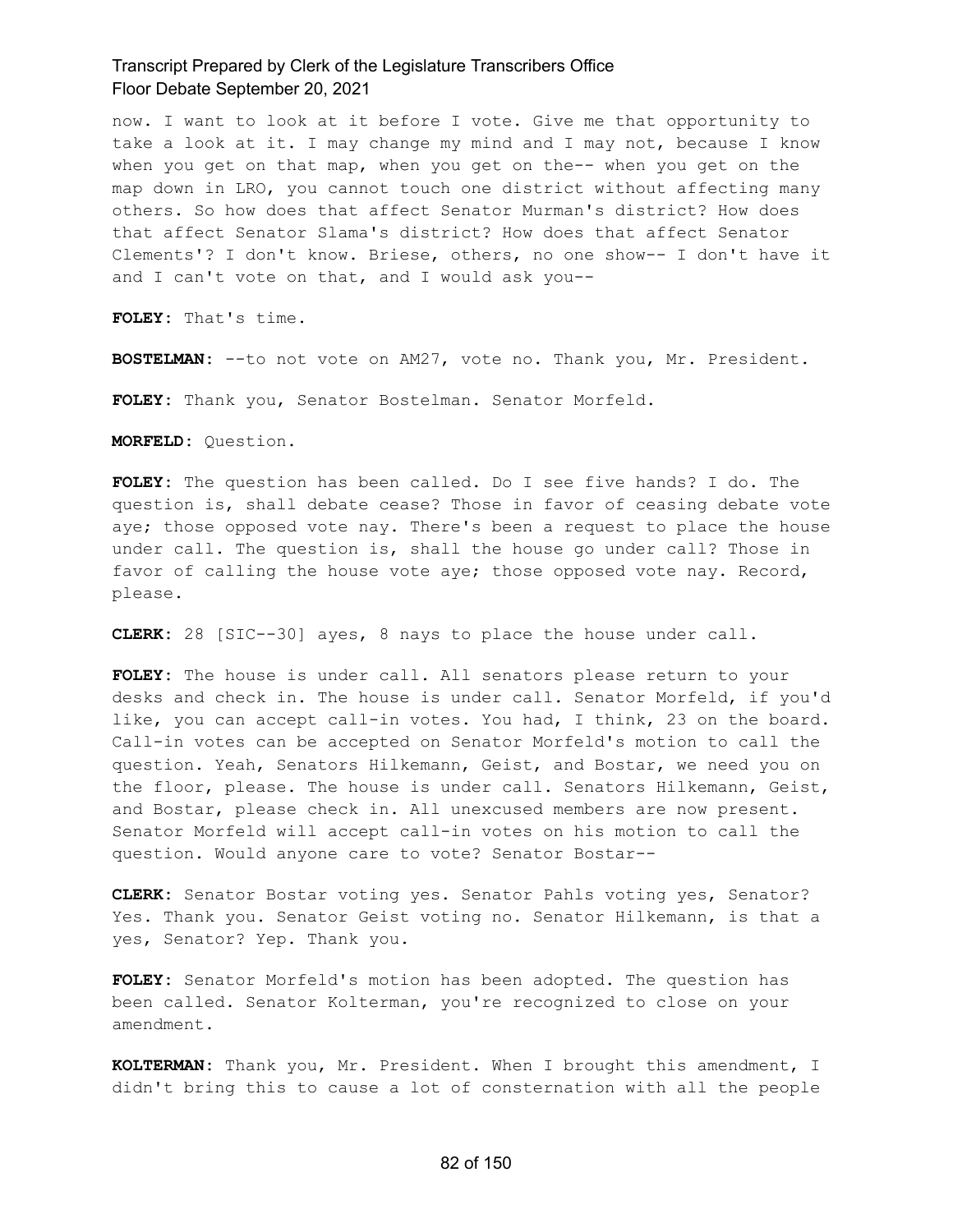in this body. I brought it because I still believe rural senators ought to be representative and they ought to be able to work with urban senators. If we pass this amendment, that's a pretty strong indication that it would work and that negotiations can work. When I started out with the amendment, I said I can't speak for all ten senators. They had the opportunity to speak for themselves and nobody spoke against it from that group that I'm aware of. Is-- is it an answer to our problem? Absolutely not. But it is a step in the right direction that when people want to get together and negotiate in good faith, they can get the job done. The ten senators that are represented in AM27 represent approximately 400,000 people in this state, 400,000 people in an urban and rural area. I had-- I have been on the record countless number of times saying I do not want to take Senator Hughes's district away from him. I don't want to take senator-- any senator that's in the rural area. But nobody asked whether it was OK to take my district before they just came in and said, Kolterman, we're moving you to Sarpy County. That's not negotiations. That's telling you what they're going to do. So if I'm fighting for my district, that's what I'm doing. And do I own my district? No, I don't, Senator Lowe. But I can tell you this. The people in my district respect me for going to bat for them. It's a district that's been around for-- for decades, and I believe it deserves an up-or-down vote on AM27. So with that, I would encourage you to vote yes on AM27. I'd like a roll call vote in reverse order. Thank you.

**FOLEY:** A roll call vote in reverse order has been requested. The question before the body is whether or not to adopt AM27.

**CLERK:** Senator Wishart voting yes. Senator Williams voting yes. Senator Wayne voting yes. Senator Walz voting yes. Senator Vargas voting yes. Senator Stinner voting yes. Senator Slama. Senator Sanders voting no. Senator Pansing Brooks voting yes. Senator Pahls voting yes. Senator Murman voting no. Senator Moser voting no. Senator Morfeld voting yes. Senator McKinney voting yes. Senator McDonnell voting yes. Senator McCollister voting yes. Senator Lowe voting no. Senator Linehan voting no. Senator Lindstrom voting-- voting yes. Senator Lathrop voting yes. Senator Kolterman voting yes. Senator Hunt voting yes. Senator Hughes not voting. Senator Hilkemann voting yes. Senator Hilgers voting no. Senator Matt Hansen voting yes. Senator Ben Hansen voting no. Senator Halloran voting no. Senator Groene voting no. Senator Gragert voting no. Senator Geist voting no. Senator Friesen voting no. Senator Flood voting no. Senator Erdman voting no. Senator Dorn voting yes. Senator DeBoer voting yes. Senator Day voting yes. Senator Clements voting no. Senator Machaela Cavanaugh voting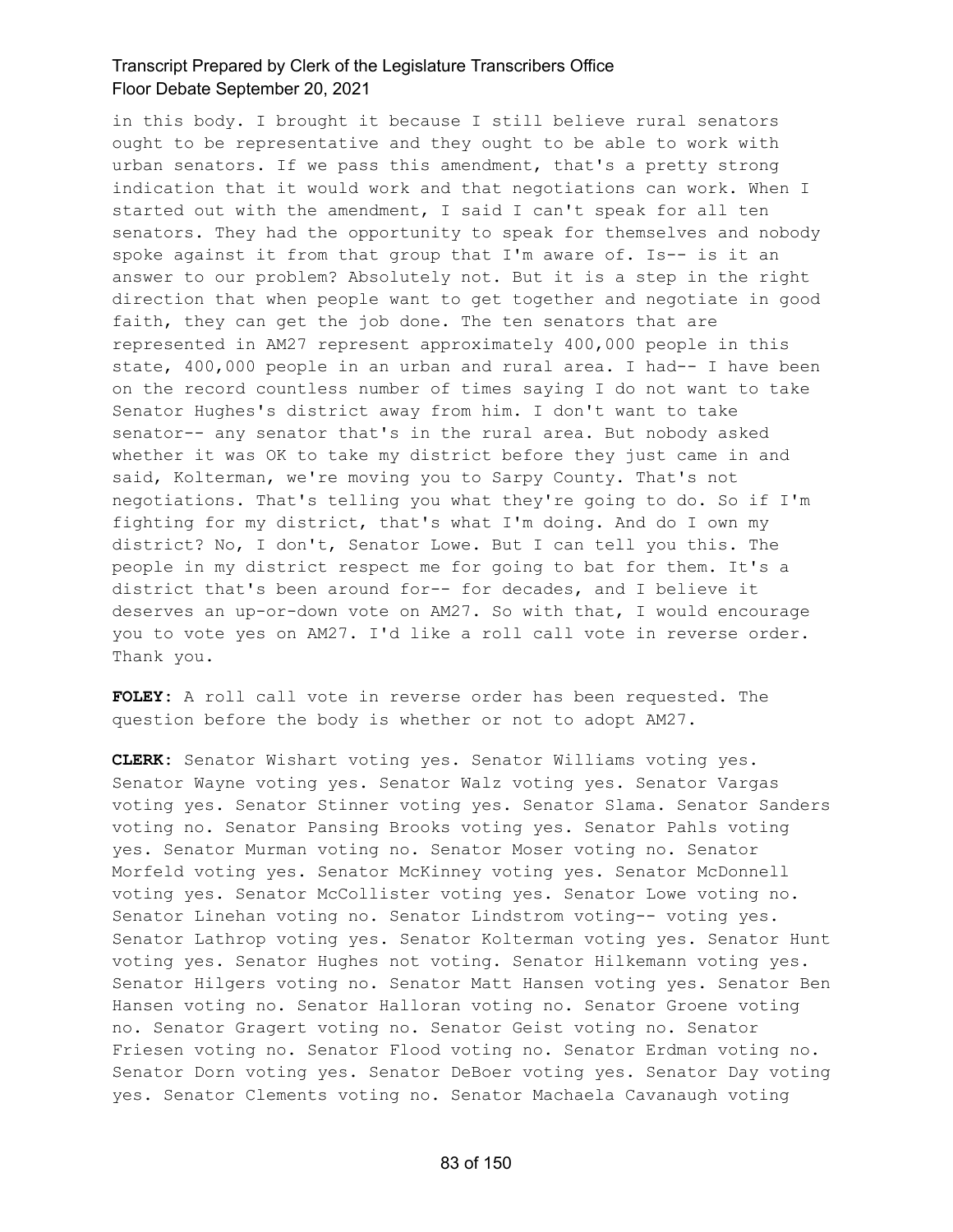yes. Senator John Cavanaugh voting yes. Senator Briese voting no. Senator Brewer voting no. Senator Brandt voting yes. Senator Bostelman voting no. Senator Bostar voting yes. Senator Blood voting yes. Senator Arch voting no. Senator Albrecht voting no. Senator Aguilar voting no. 26 ayes, 21 nays, Mr. President, on the amendment.

**FOLEY:** AM27 is adopted. I raise the call. Mr. Clerk.

**CLERK:** Mr. President, a priority motion, Senator Hughes would move to reconsider that vote just taken.

**FOLEY:** Senator Hughes, you're recognized to open on your motion.

**HUGHES:** Thank you, Mr. President. We have our test vote. It was close: one to spare. Unfortunately, that really weakened us in our ability to negotiate moving forward. And it-- it's not about me. You know, I don't take-- I'm not taking that vote personal at all. It's not about me. It's not about my district. It's about the challenge that we have ahead of us, and that just made it that much harder and most of you know that. We took the easy way out. And I don't blame Senator Kolterman and whoever the other nine senators were to try and move the ball forward, but that was a low-level maneuver. We need to be thinking at a higher level, thinking of the bigger picture. We've got a big challenge. This is just one map of the six we have to do and we don't have any of them done yet, and that vote is going to make it harder to get all of them across the finish line. And I'm not-- I'm not threatening anybody. I'm just stating the fact. The amount of time and effort that the Redistricting Committee has put in to get us to this point, the amount of time and effort that Senator Bostelman and Senator Clements and their staffs have put in, in drawing a map, and there is another map out there that I think has some potential, but what is the likelihood of serious consideration moving forward? That's the challenge we have. We've been at this for 4 hours and 45 minutes; we've got another 3 hours and 15 minutes to go and we wanted to show that we made some progress to the people of the state of Nebraska. That just made it much harder, in my opinion. It may have solved a couple of problems; for ten senators, it may have solved your problem, but it created more for the rest of us. We've got a long week ahead of us and several maps that are going to have to be drawn, and we'll see how far we get by Friday night, by Saturday night. Getting to work in this building is truly an honor, there's no question about that, and we are standing on the shoulders of our predecessors. And when I came to this job, I wanted to represent my district and who I was and the people of the state of Nebraska, not as a politician but as a statesman, and that's proving to be a challenge at times because there are some very hard votes that we have to make and politics does come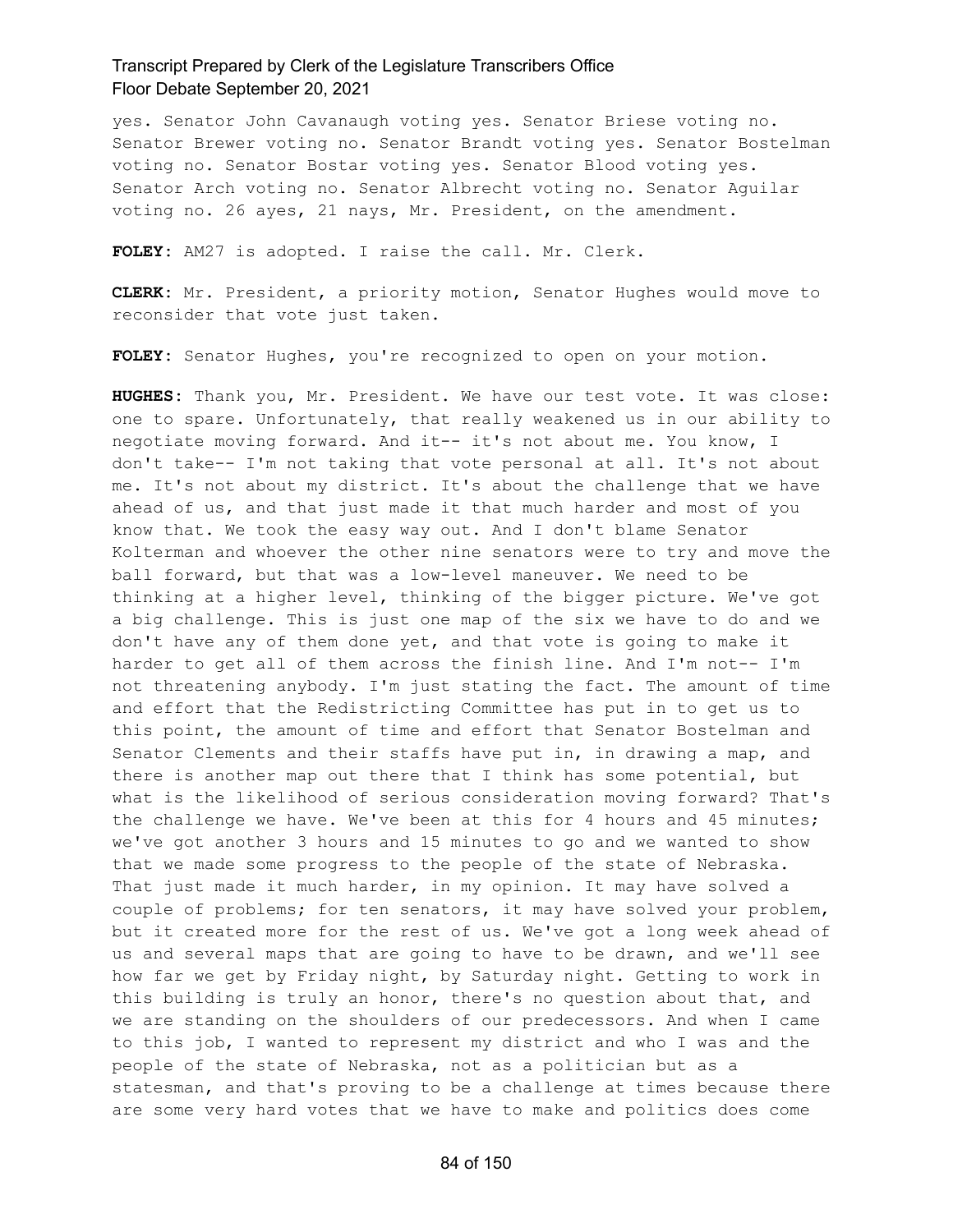into play occasionally. But as I said the other day when I was visiting with a long-term employee, sometimes you just have to do the right thing. And I did not see that that was the right thing to do. That was the easy thing to do. The challenge is, where do we go from here? What's our path forward? How do we make the necessary changes to get this done? I want to get done. I don't want to be here. But this is the job; this is what I signed up for and I'm willing to take on that burden. It's going to be interesting the next five days, the next three hours that we've got here, the twists and turns. We've all been here before. We understand the making of legislation, the grinding of sausage. Hopefully, hopefully, we can move forward after this, but I'm not very optimistic. Thank you, Mr. President.

**FOLEY:** Thank you, Senator Hughes. Returning to the speaking queue, Senator Wayne.

**WAYNE:** Thank you, Mr. President. Colleagues, I have-- I have the actual opposite view of what just happened. What just happened to me- and if you can't vote count, then you should probably start asking people before we get into session who you should have vote count. But I know AM26 doesn't have the votes. I can look at that screen and know exactly where those votes are, and I know exactly who's peeling off. And guess what? I am fine with that. I am fine if AM26, my LB4, dies on the floor. And I'm fine with that because at least I have clarity of where we're going; at least I have clarity that we don't want to remove Senator Hughes's district and put it in south Sarpy, and what you have clarity from the AM27 vote is we don't want to remove Senator Kolterman's district. That's clarity we haven't had the entire time, even on the committee, so that gives us a starting point that we have been internally struggling with because of no fault of the committee, due to time. If we were in a 90-day session, the committee would have met, we would have came out here and talked about other bills, people would have been talking, we would have been knowing what's going on. But when you leave here at 8:00, 8;30 at night, you don't feel like calling 15 to 20 senators to tell them what's going on. It's just a fact. And then you come back down here at 8:00 in the morning and stay here till 8:00 at night. It isn't on your priority when you're driving home to Omaha, at least for me, that I gotta call 15 senators and tell them kind of where I'm at. It's just hard to communicate when we're not down here like we are today, when we're not down here talking. There were issues that I worked out with my maps, with a couple of senators who I didn't think what was-- and it doesn't affect me or Senator Linehan's map. It's probably one that we'll actually gain support on. So I don't see it as a-- necessarily a bad thing. I'm seeing as that we have some guide-- some guideposts now, some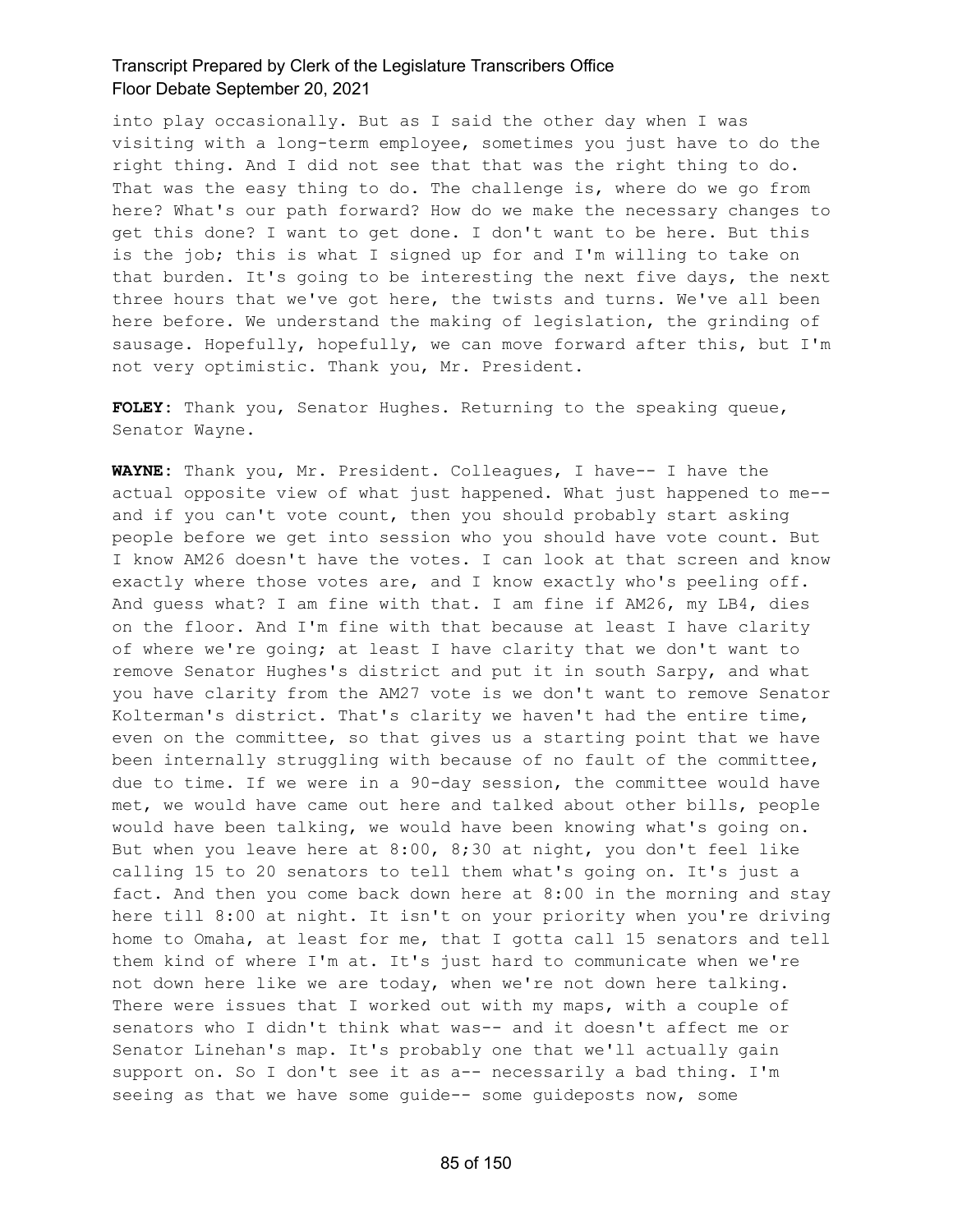guideposts of there is strong sentiment in the body that we don't want to move Kolterman's district and Saunders County and Sarpy County. There is strong thought in this that we don't want to move Senator Hughes's district. And here's the honest truth, and if Senator Hughes-- I would ask him to yield to a question. Here's the honest truth. When I called Senator Hughes in the morning and said, hey, I'm introducing a map at the committee that's going to remove you, my gut feeling is we probably won't stay with your district being deleted or moved, no matter how much I wanted that, doesn't really matter. That's a starting point. It's going to require all of us to figure something out. So I look at that vote as healthy. I look at that vote as saying, hey, we got some guideposts, now we got to figure out. I think what we have figured out is that people feel strongly about their districts today. I think what we have figured out, that rural Nebraska has a growth problem and maybe we need to have conversations about legislation that rural senators should introduce to help their growth problem, such as: workforce development housing that was actually filibustered by rural senators; inland ports, which I introduced, which is strictly for rural; spur line, Senator Groene, great bill. We even worked on TIF together, and that was like some crazy thing that Senator Groene and I actually agreed on a TIF pro-- overhaul. We allowed Winslow to actually move. Micro-TIF, the-- that was the most absurd idea. Senator Groene came to me and we worked on it for a whole year and passed it. Those are the things we have to do. I agree that there is going to be problems with how far senators are going to have to drive, how big their districts will be. But I also believe in the constitution.

**FOLEY:** One minute.

**WAYNE:** And I know that my ancestry didn't do well when the constitution wasn't followed-- just an idea. So I agree with Senator Lowe. I agree with Senator Brewer. But that comes from the growth factor. And for the next four years, I'll do everything I can to help rural Nebraska grow that you can have a seat back. But right now we got to follow the constitution because if we start throwing out this, then we might as well throw-- start throwing out the 2A and everything else because there is no higher thing than the constitution. It's the constitution. That's what we have to follow. That is the reality of what we're here and what we're trying to do. So I think it was a healthy vote. I think we can continue to work together. I look forward to seeing Bostelman's map. I look forward to seeing whoever other map we have out there. I want to look at them all. But now we have some guidelines, at least, some guideposts of where we are.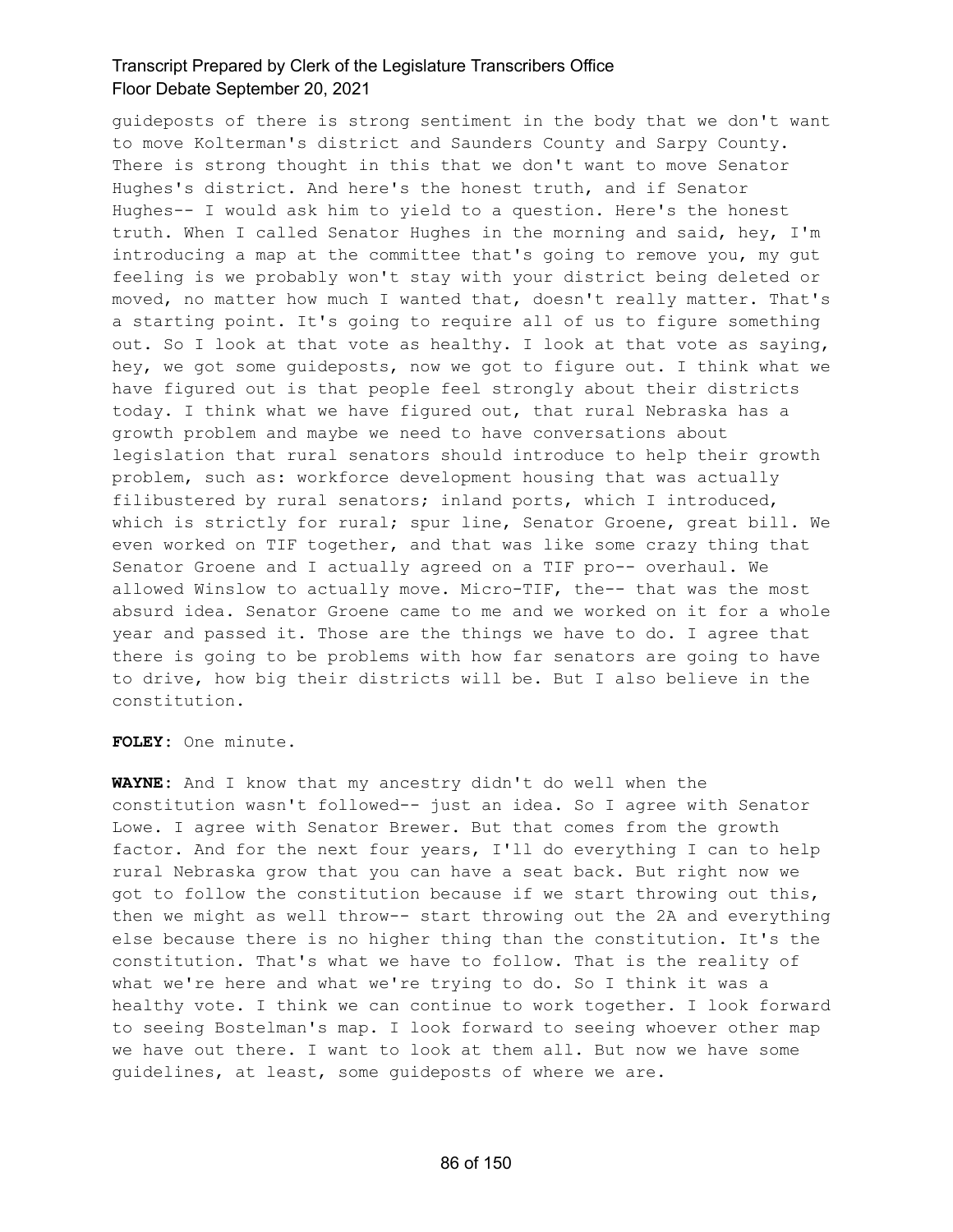**FOLEY:** That's time.

**WAYNE:** Thank you, Mr. President.

**FOLEY:** Thank you, Senator Wayne. Senator Matt Hansen.

**M. HANSEN:** Thank you, Mr. President. And thank you, members of the body, for that last vote. I do want to say I [INAUDIBLE] agree with Senator Wayne that that is a significant moment showing that people of this body can work together and can move forward. When Senator Kolterman first approached me with that map, which fit into the Wayne map-- I want to be clear. It's not just an incomplete map. It took sections. It took a eight-county square of the Senator Wayne map and figured out how southern Lancaster County fit in with the rest of those. It's a complete map. It just fits into an existing one, which is why it was an amendment to an amendment. I bring all this up because when Senator Kolterman and Senator Dorn first showed me that, I said, I have no problem with it, but are you going to get people to agree with it? And they spent time and effort getting 26 people to agree with them. And that's what we should be asking of ourselves in this Legislature during this redistricting. Am I under the thought that AM27 being adopted is going to make this bill, make my amendment get adopted and race to the finish line? No, not at all. But it is showing that we can at least get broad consensus on how to handle the Lancaster County area. That was an amendment to sort out basically western and southern Lancaster County with the seven districts that are entirely in Lancaster County and the three districts that reach in. It was a square involving York, Seward, Fillmore, Saline, Thayer, Jefferson, Gage, and Lancaster Counties that we got agreement upon, now, granted, not everyone and not even necessarily everyone who lives in those counties, but we got it there. And to have the notion and have Senator Hughes reconsider and get up and say that's not what we should be doing, we should not be figuring out a region, a particularly tricky region where lots of inter-- districts intersect in a way that doesn't necessarily impact anybody else out under the proposal, or at least under the District 4 proposal-- LB4 proposal, is nonsense. This is what we should be doing. If we need to figure out- we've sorted out Lancaster County. We have an opportunity to hang our hat on that and say, all right, we've got basically 8 counties done, 85 to go. And some will be harder than others, admittedly, but we have progress and we've shown that people can work together and come up with a map that works, that preserves cores of the district, that doesn't necessarily redistrict incumbents out, that doesn't mess with the lines all that much. It does enough moves to adjust enough things to make sure that we have equitable and fair districts that I believe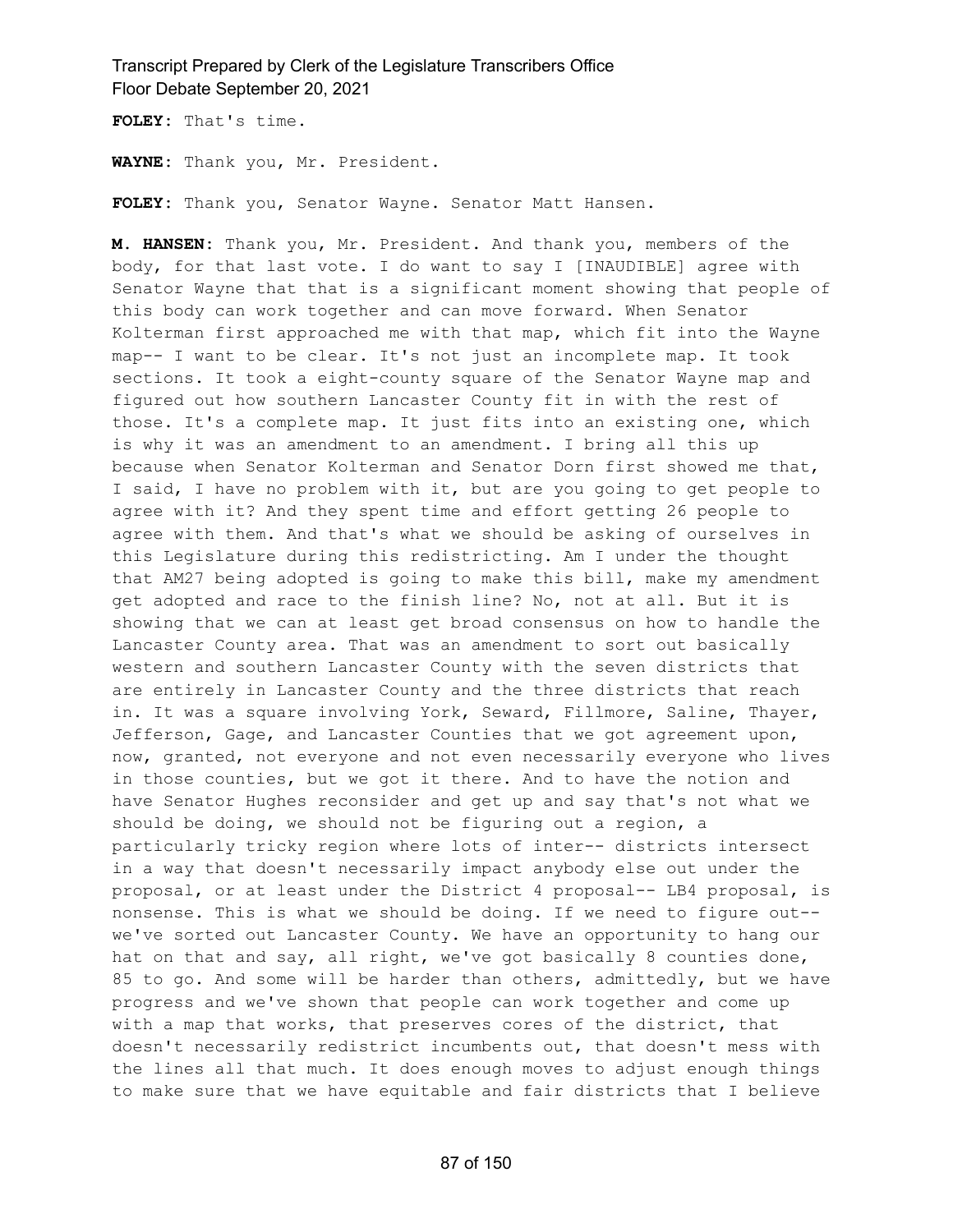can pass scrutiny. And to say that this somehow has harmed the process today, even if this amendment ends up failing, to show-- say that this process has harmed the day, is probably more revealing to Senator Hughes and his plans for session than necessarily what we just did with AM27, which was transparent in the light. I don't know how passing a compromise amendment that still has to get adopted over- again and over multiple rounds into redistricting is somehow harmful, other than if people were told how to vote and they were bucked and rejected that. I don't necessarily know that for certain, but that was certainly the implication that I heard in that speech. I hope not. I-- I-- but that's where we're at. And so to come in and say, hey, you shouldn't work on the counties you live in, we have to reserve it entirely to the Redistricting Committee, only the Redistricting Committee gets to solve it, or apparently Bostelman and Clements, who have been working on their own map and get a pass and they get to propose a new map, but Senator Kolterman doesn't-- I'll just hang that out there for the public to think about the implications of that- puts us in a really weird spot. What am I doing here for this whole week if I'm not allowed to vote for an amendment that handles my county? I just have to--

#### **FOLEY:** One minute.

**M. HANSEN:** --sit here and slowly get crushed by the wheels of the Redistricting Committee and there's no negot-- discussions, no negotiations, no plans? Is that what we're setting the table? Is that what the expectations is? Is that what we've been told to do? Colleagues, we've adopted the Kolterman amendment. Please vote down the reconsideration moment [SIC]. The Kolterman amendment actually guts my amendment, so let's adopt that, too, and let's pass LB3 forward and get on from there. I know the odds of that happening today, but that's what at least I'd like us to consider. Thank you, Mr. President.

**FOLEY:** Thank you, Senator Hansen. Senator Groene.

**GROENE:** Thank you, Mr. President. So now let's bring an amendment where we do Senator Friesen's District. I'll bet you he would get 26 votes. Let's bring an amendment. Let's vote on the Wayne plan. Senator-- Senator Hughes will get-- will win that one too, so, all right, now we limited that. Now what's next on the list? Senator Williams. He'd probably get the same 26 votes that Senator Kolterman get with his friends. Now who do we go after? Bostelman? How about Groene? You cut my city right in half. That'd be something you've all talked about because all my population is in North Platte. We could just go down the line, and you think any of those amendments would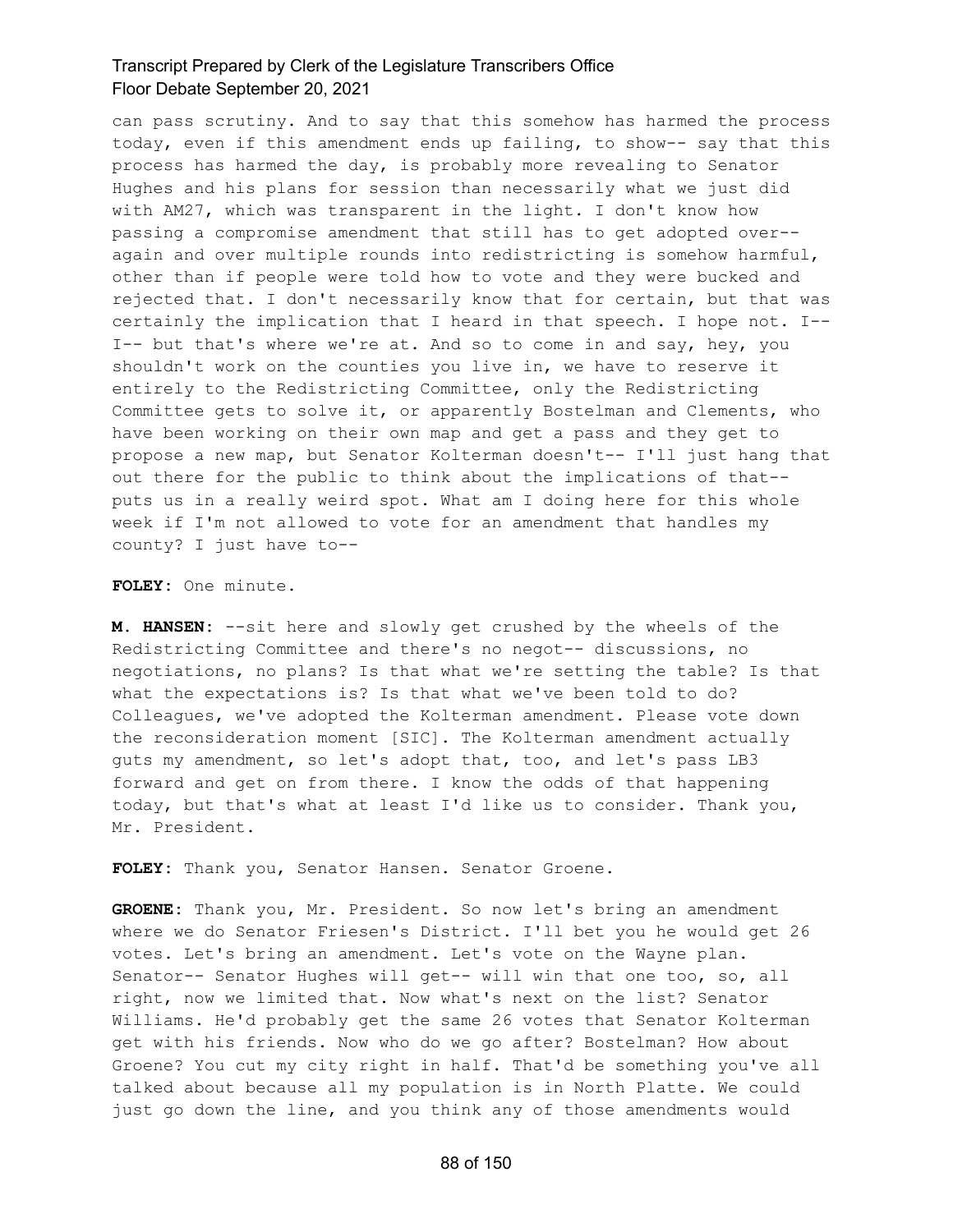pass? Because we're all friends here, as Senator Blood says, so this proves nothing. This proves we kicked the can. Now in seven years of being here, I have never-- I always wanted-- I thought it was just a filibuster-- buster maneuver to reconsider, but this is the first time I ever seen it made sense. Senator Hansen, I liked your explanation of how this fit here and you're drawing with your hands this map. But let me tell you, there's an old saying: A picture is worth a thousand words. In this case, it's worth 10,000 words. I'm not voting on anything until I see a map. Move-- you want me to vote on something because somebody said that they moved some lines in three districts? Really? Where's Nancy at, Pelosi here? We'll look at it after we vote on it? Is that-- that what we're going to do? We're going to read it after we vote on it? Senator Hughes, you have done something I never thought anybody could do, bring in a filibuster motion that actually makes sense as a-- as a right maneuver to do right now. We need to send this thing back to committee and then they can argue if they're going to take Senator Williams's district, then they can argue if they're going to take Senator Friesen's. Whose district you gonna take? Which representation are-- well, let's take Senator Way-- Hughes's. It's desolate down there. They don't got no water no more. Gosh, we've just fixed the 30/30 problem. We just turn it into the 30 percent where we appease Mr.-- Senator-- the tyrant, Sen-- President Byron-- Biden. I don't think Senator Hughes is like that. This is a joke. You just keep bringing amendments with all the-- every single senator's district on there and every one of them would get 26 votes to-- to turn it down. So which district are you going to take? This vote was meaningless, but I'm going to support Senator Hughes's reconsider back to committee, because I'm not voting on anything until I see a map. Excuse me if I'm skeptical, but you just don't draw lines and then tell me nothing happened, that 46 other districts didn't get affected. Really? I'm supposed to believe that? Oh, but, yeah, people in southwest Nebraska are out there harvesting their beans, their corn. They don't even know what's going on down here. And pretty soon they're going to say, well, guess what, you're going to be throwed in, your district's disappearing, your Republican River Basin, which I have some fights, Senator Hughes and I do, about that situation. But those people need to be represented by somebody who-- whose-- knows how important that issue is. Now they're going to be represented, if you do this, by somebody up in-- who's more interested in the Platte River Basin because that's where the bigger population base might be. So they lose their representation.

**FOLEY:** One minute.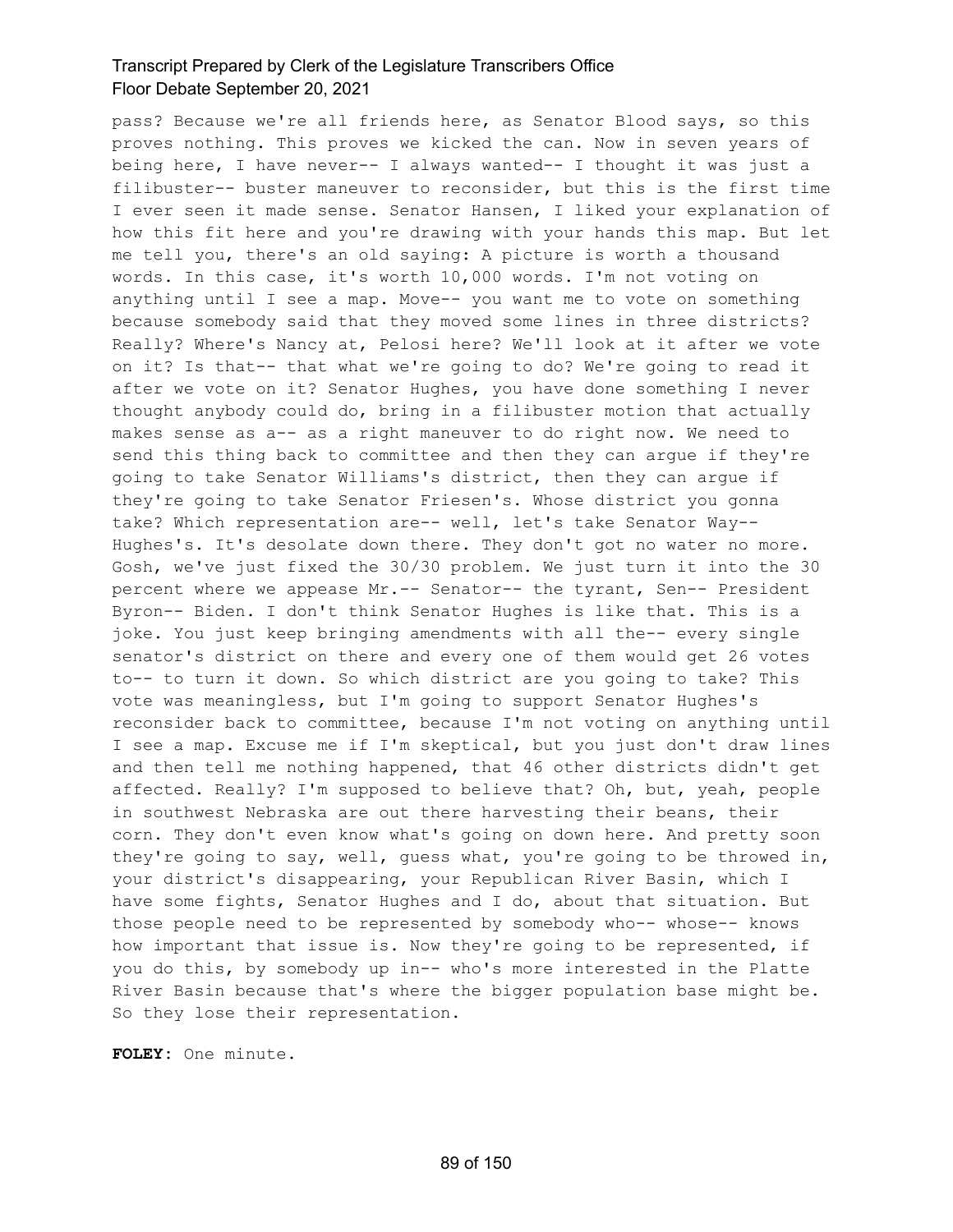**GROENE:** All right, just keep bringing them, and then tell me that, well, the body says we're not going to take Senator Groene's district, we're not going to take Senator Friesen's district, we're not going to take Senator Williams'. Let's just go all down the 49. Senator Flood, you want to give up your district and be the great-- the art of compromise? You hear that? We got an answer. Let's send it back to committee and bring a map back out. Thank you.

**FOLEY:** Thank you, Senator Groene. Senator Morfeld.

**MORFELD:** Thank you, Mr. President, colleagues. First off, I rise in opposition to-- to the mo-- the Hughes motion. I just want to say a few things. First, I-- actually, I kind of-- well, I don't know if I agree, but maybe I disagree with Senator Groene. But I agree I'm perfectly fine with taking this in a piecemeal approach if we have to because, quite frankly, colleagues, that was the first time in working in 20 days on the Redistricting Committee that I've seen any progress whatsoever to work together. So I'm actually fine with this approach. This is how things work in a Legislature, particularly when you have a committee that, for whatever reason, which I won't go into on the floor, can't work together for some reason, partially because I don't believe there's a lot of leadership trying to bring people together, have tough conversations, and come up with compromises. Now there were some things that I, quite frankly, didn't like in that amendment that we just passed, but there were people that were willing to come to the table, sit down, be adults, and compromise. That amendment that we just passed was the result of adults coming to the table, despite their personal differences, despite their party differences, and coming to a resolution on an area in a region that they all represent. That's progress, colleagues. And I find it a little bit disturbing that Senator Hughes calls out nine people who voted for that. Well, what does that mean? So if nine people work with somebody else that they generally disagree with philosophically on a bunch of other things and they work with people, suddenly they're pariahs? That's the dangerous stuff that we need to be staying away from is the kind of nonsense that Senator Hughes is saying. That nine people decided to work with a few other people to try to finally get something done after 20 days of work, that's exactly what we should be doing, colleagues, and I'm perfectly fine taking this piecemeal. I tell you what, that's a lot more productive than the last probably four or five days that I've spent, Saturdays and Sundays, over the last 20 days, sitting down here, twiddling our thumbs, because people won't make tough decisions and bring people together. Colleagues, this is exactly what we should be doing. And I would like to see some proposals from Senator Bostelman. I think he said Senator Clements is also working on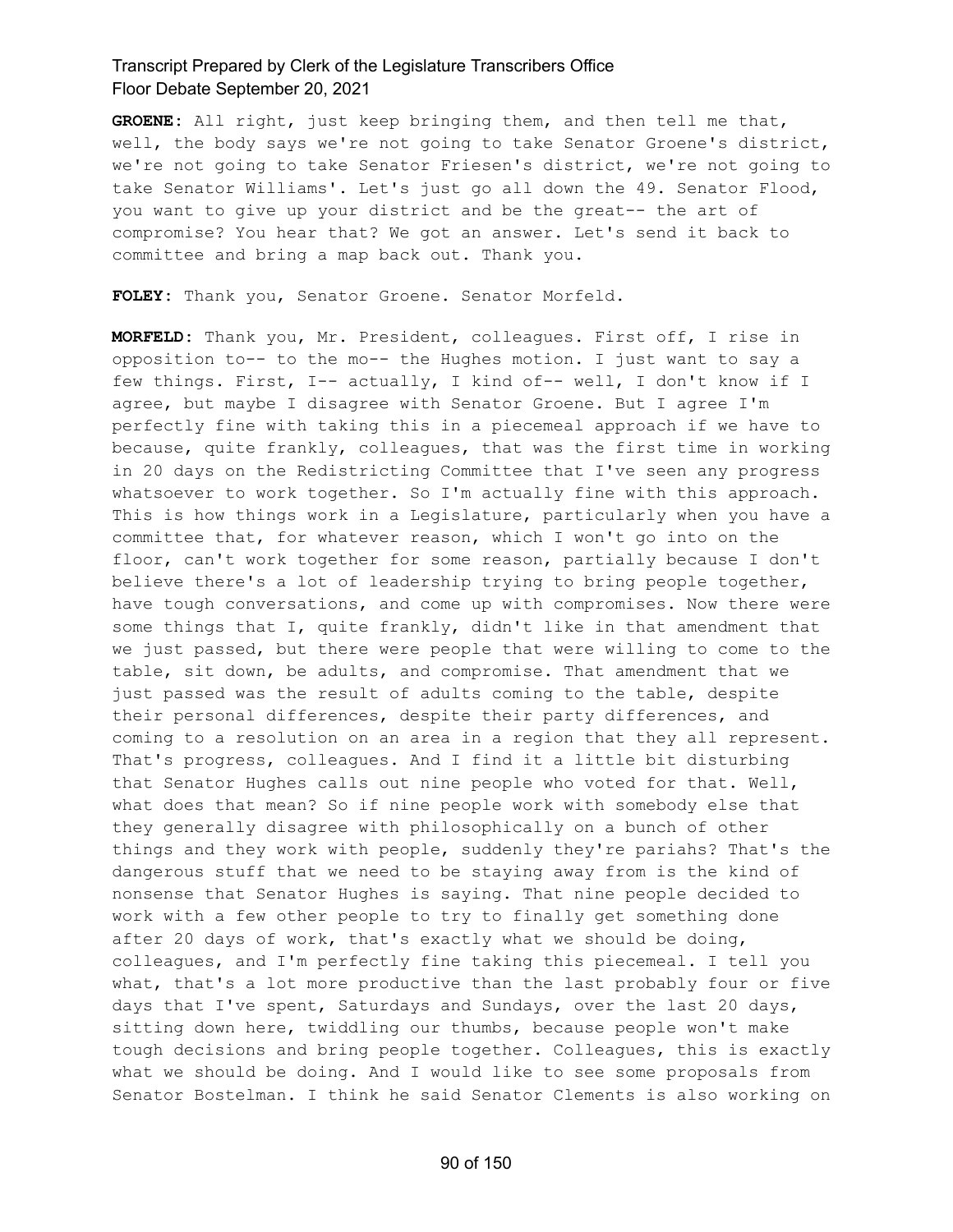it. I don't know if I got that wrong, but I-- I know there are some people working on a proposal. I'd like to see it because, quite frankly, it might align with a bunch of different things that I think we should do in the Legislature when it comes to redistricting. I'll be honest with you. This is maybe how we will have to approach this, because I have not seen movement within the committee or outside the Legislative Chamber in terms of negotiations. I haven't really even seen a willingness to sit down with parties that generally don't agree with each other to even negotiate. I worked hard on that for several months before that, but I won't get into that now. But I just haven't seen it the last 20 days. This is the first time that I've seen it. So, colleagues, this is what we should be doing. And, yes, it would be great to have the maps in front of us right now. You also have the amendment, which you can look up. I will admit they're tough to read because a lot of people don't realize it, but the amendments are not maps. They're actually a bunch of counties and words and streets and all that, so--

**FOLEY:** One minute.

**MORFELD:** --it's a little bit tough to follow. But I also know that there were several members that put this proposal together that were walking around with maps. So if you're that concerned about what it looks like, here's an idea: Go talk to one of the co-- your colleagues that put together the amendment because they have a map. Colleagues, we need to start sitting down and compromising. By me voting for that amendment, I compromised several things that I didn't like in there, but I want to get the people's business done and it's not going to be off in the corners, apparently, talking and trying to figure it out. It's apparently going to be right here. So let's do it. Thank you, Mr. President.

**FOLEY:** Thank you, Senator Morfeld. Senator Lathrop.

**LATHROP:** Thank you, Mr. President, colleagues. So I stand in opposition to the Hughes motion to reconsider, and I do want to talk about where we're at in our process. This is a special session. They called us back here to take care of redistricting. Where are we at in that process? I happen to serve on the committee. And I've heard people today say negotiations are ongoing, people are still drawing maps. I don't know who these people are. I've been on the committee. I've been working on this, as Senator Morfeld has, like 20 days. I serve on the committee. We've-- that committee's had five or six hearings. We did a hearing in each of the congressional districts. We were here for eight hours on Friday. I spent all Sunday afternoon here. I was here this morning. We had another hearing. We're five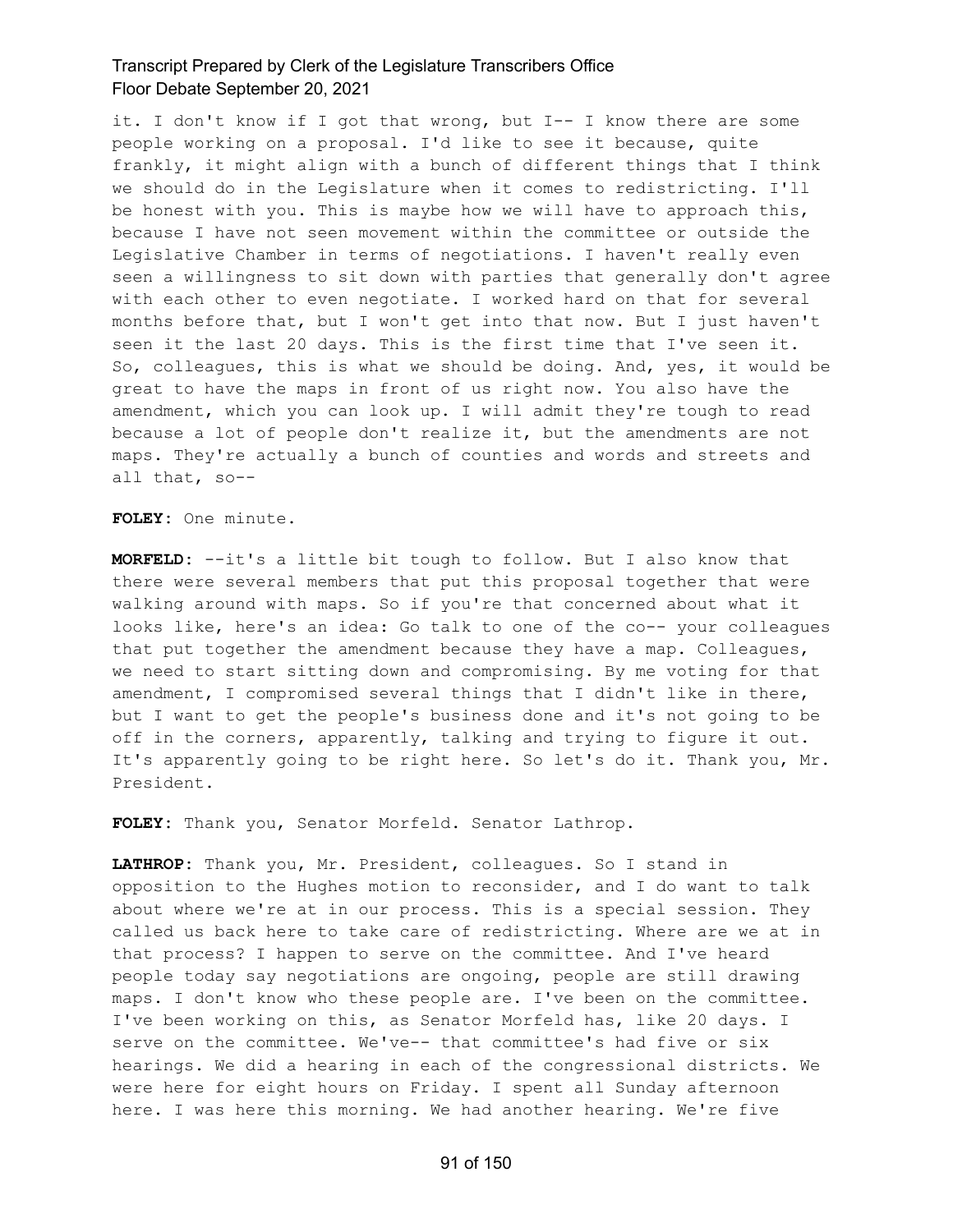hours into debate. No one's talked to me. I don't know who's negotiating. That's not happening. So is anybody surprised that this is what passes for a process? There isn't anybody in here that doesn't know how this should go. It's just not going. Nobody's bringing people together. The leadership, whatever it should be, isn't happening. No, what we did-- what we've done so far is Senator Wayne did a bill, Senator Linehan did a bill, one for Congress, one for the Legislature, both of them. Wayne's bills can't get out of committee; Linehan's bills come out. What are we supposed to do with that? Like people don't like the Linehan bills-- by the way, that was pretty much unanimous when we went around to the congressional districts-- but we put them out. So what should we do, not try to amend them? This- we're-- we're not doing our job. This isn't a process. This is not ideal. Senator Hughes, it's not ideal, putting up amendments on maps. What we need are adults to sit down and get this done. We started out Friday. Everybody in this place knew we were going eight hours to no- to no end, not even-- not even a-- it didn't even lead to any negotiation. We just didn't pass the congressional map. OK, who's working on what? Nothing, no-- no negotiation, no process. It just died. Well, let's pick this up. We come in here this morning. Everybody knew this was going to go eight hours and nothing was going to happen. What's the process? And how can you blame Senator Kolterman for dropping an amendment? At least it's-- at least it passes for a process right now. It's sort of like legislating. But every time somebody stands up and says, you know, you do something with the map, then it affects somebody six districts away, yeah, that's why people ought to be in a room talking about it, not out on the floor wasting eight hours, two days in a row, filibustering something to no end. It's time for the people that are leadership in this place to bring people together, get them in a room, and get the maps done, because this doesn't work. You're not happy with it and we're not making progress. That's where we're at. And, Senator Kolterman, I understand why you offered  $20--$  AM27 and I understand why 26 people voted for it, because it's the closest we got to a process right now or any progress, unless there's somebody secretly--

**FOLEY:** One minute.

**LATHROP:** --coming up with a map that everybody's going to love in a minute, and no one's told me who that is or what they're working on. Did you say a minute? Well, I'm done anyway. You-- I think I made my point.

**FOLEY:** Half-minute.

**LATHROP:** Thank you.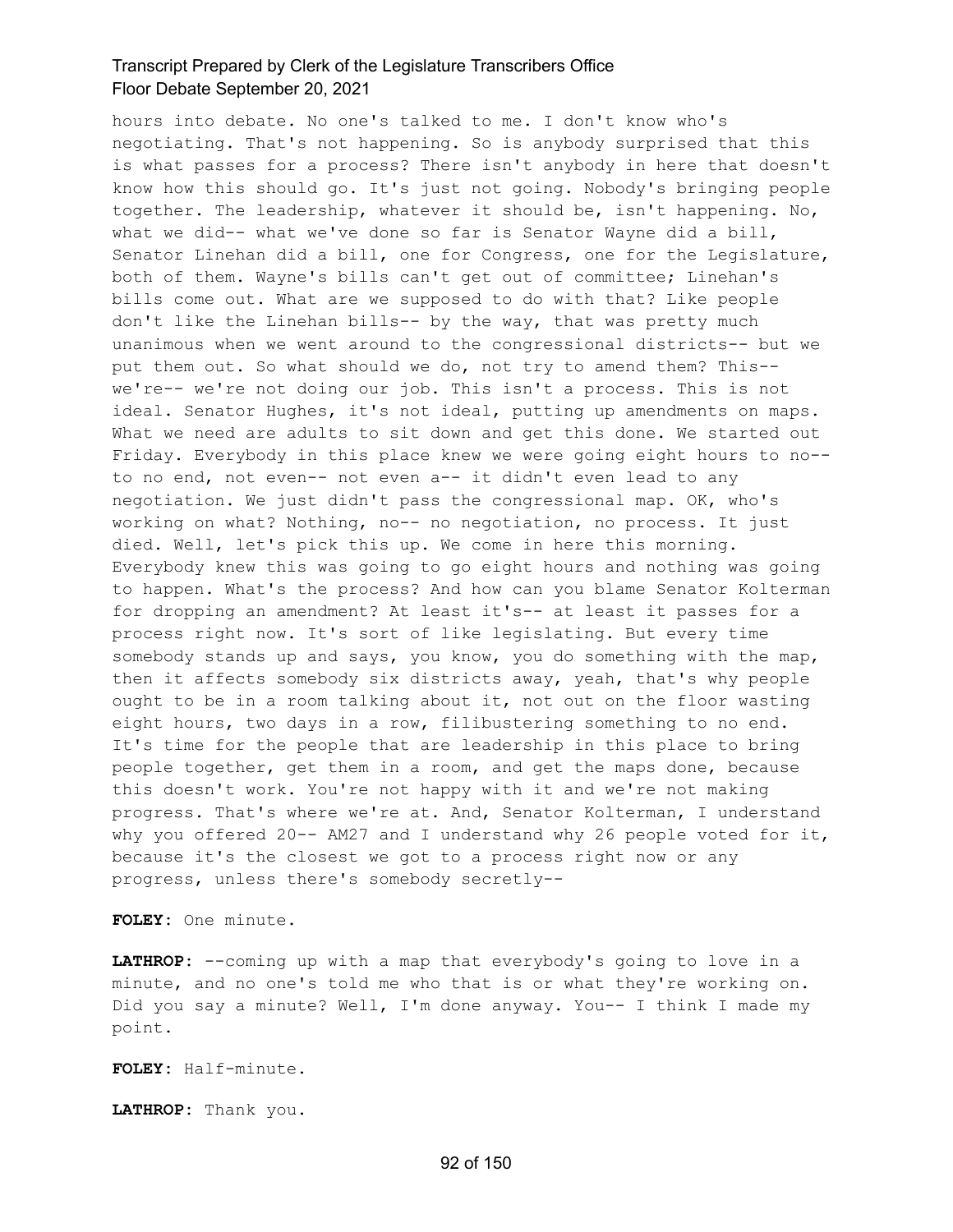**FOLEY:** You have 30 seconds if you want it. OK, Senator Friesen.

**FRIESEN:** Thank you, Mr. President. We all know where this is going to end up. Twenty-six votes doesn't equal 33. We can play games until we get to cloture, and we will, and then somebody is going to have to go back in a room and work. And both sides of filibustering here, this has just been ongoing. We just keep talking because there isn't time. You know, we-- we've been put in a box by when the data was presented to us and by when we want to get it done. And so, yes, there's not been a lot of time to work on this. We've been rushed. The maps were put out before people could comment on them really in the public hearings. I get that. But this has just been a different year. I'm not going to blame anybody except the Census Bureau for not getting stuff out sooner. But this vote means nothing to me. I'll support the reconsider because, again, it didn't-- doesn't get us anywhere. It gets us 26 votes, does not get us to 33. And if each of us goes back and starts to draw our own maps for a district to fix my problem or somebody else's problem, we're going to spend a lot of time here talking about each of those maps and they'll each get-- could get 25 votes. But again, we're not getting to 33. And somehow, and I don't-- I don't know how. I don't have the answer to this. Senator Lathrop, you alluded to the fact that people have to get together in a room. Somebody is going to have to make a decision, but it's going to have to be a decision that somehow gets 33 votes. And I knew coming into this process that we weren't going to have 33 votes. Neither side seems to want to compromise on some of the issues. But again, 26 votes doesn't get us to 33, and that's the way this process has been for the last I don't know how many years that I've been here. Everything that's controversial needs 33 votes. And we'll come up with some more suggestions, I'm sure. There'll be some other maps presented and I-- I-- again, it would have been nice if we could have had those up front so we had time to look at them. But in the meantime, I hope we don't start yelling at each other and draw those lines even harder in the sand by arguing over things that don't matter because we all know these maps don't have 33 votes. Senator Lathrop has said it, numerous others have said it, where we came into the room knowing there's not 33 votes. And I-- there is a process. We will get through it. And as long as we don't hurt anybody's feelings, we can keep moving forward and I think it'll-- it'll happen. And that's why, I mean, let's- let's maintain our composure here. We are in a short time frame because I don't quite see how we're going to get this done by Saturday night. But, hey, I'm-- I've been wrong before once. But I-- I-- I think it's possible to get this done yet. But again, people are putting too much into this one vote, and it's-- it's-- it's-- it's troublesome because we can come up with solutions all day long that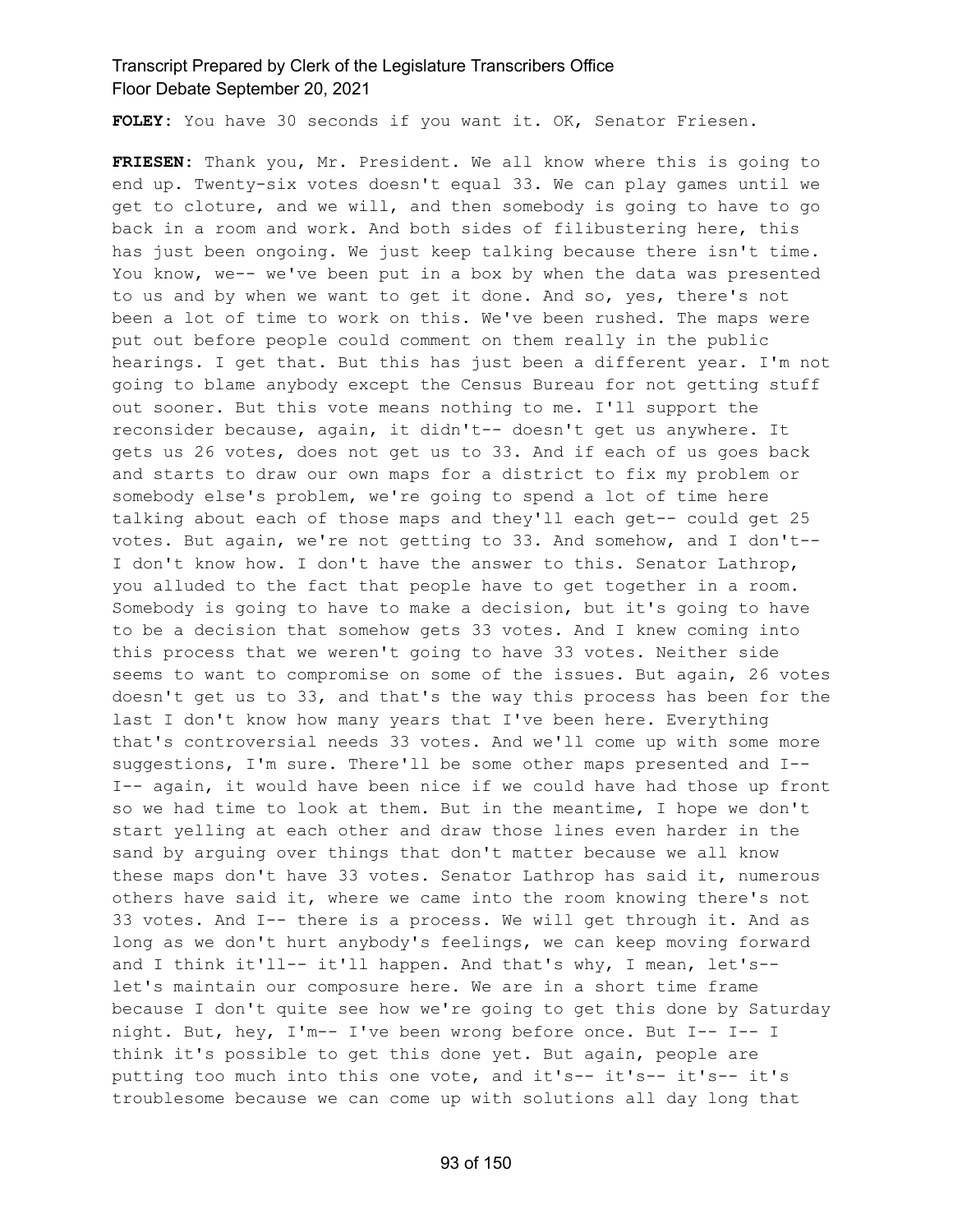get 25, 26, 27 votes, but it doesn't get us any closer to 33. And that's the problem I'm seeing right now is that there is no-- not yet-- I mean, we keep hearing of it. There's going to be something probably coming forward. But again, I haven't seen a map. I haven't seen how it all works. And again, it always impacts somebody.

**FOLEY:** One minute.

**FRIESEN:** So, again, I-- I hope people just relax a little bit. This vote, to me, meant very little because I think the same group of people all saw that there isn't going to be 33. There's-- there was 26, and that's where we're at today. So thank you, Mr. President.

**FOLEY:** Thank you, Senator Friesen. Senator Briese.

**BRIESE:** Thank you, Mr. President. And good evening, colleagues. I was just going to say a whole lot more on this today, but I quess, being as we're chewing up some time here, I-- I did have a few comments. First I want to talk about a couple things I agree with that was said, and then I want to talk about a few things that I don't agree with that has been said. First of all, I'm with Senator Groene. I-- I would like to see a map of what we're talking about here. The folks that put this together tell us that it will fit into a map and will not have a ripple effect, and I'm sure they're probably right on that, but I would like to see it. And that was one of the reasons I voted against it, plus the fact it's essentially LB4. And Senator Lathrop indicated that what we have here, what we're doing here is not ideal. And, boy, that seems to me the understatement of the afternoon. It-- no, it's not ideal. But earlier today, you know, it was suggested that when we were talking about LB3, that Briese's trying to preserve the core of rural districts and not trying to preserve the core of urban districts. I think the statement was made that the urban district maps ba-- basically jumbles the maps in urban areas. And I was going to counter that early on because I had my staff go through the maps of all the proposed districts in LB3, comparing them to the current districts, and-- and I come to the conclusion that it does a very good job of preserving the core in all districts. But with that said, you know, Senator Machaela Cavanaugh and Senator Day and Senator Wishart, I think, pointed out some things where may-- maybe I wasn't quite right in that assessment, but so maybe there are a few concerns out there. But I do think overall LB3 does a pretty good job of preserving the core of existing districts. And, Senator Brandt, earlier he mentioned going to 50 senators, that that would be the solution. And I-- I guess I have trouble with that. I'm not exactly sure what that solves. You know, the urban-rural ratio is still going to be the same. And I-- I just-- I'm skeptical of that. I'll-- I'll hear it out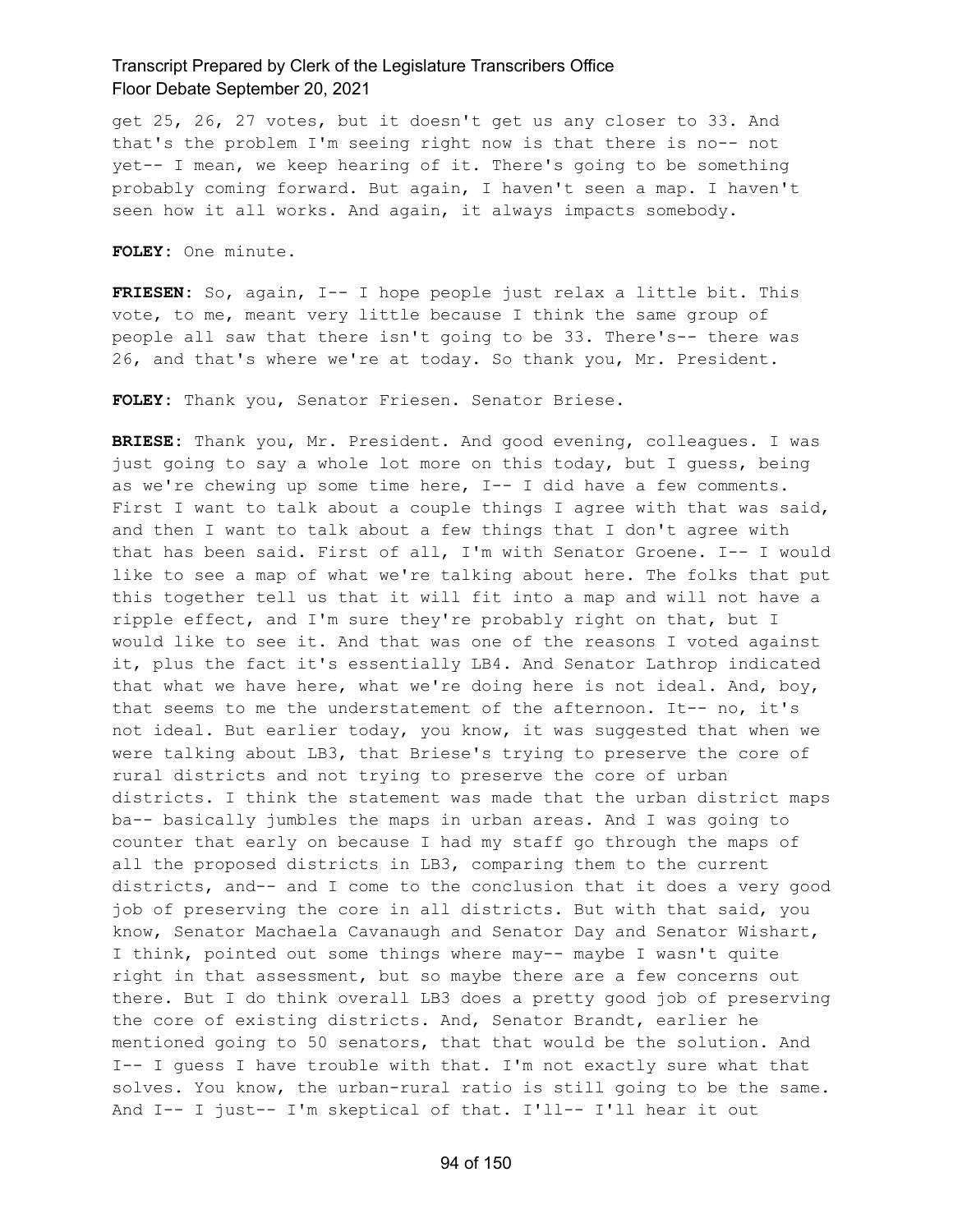someday. I'm willing to listen to that idea when the time comes. But I don't know that that's really a solution to the problems that we're going to be facing going forward. Early on, somebody characterized probably what I'm promoting and suggesting we do as a, quote unquote, unlawful attempt to enhance rural representation. Well, let's be clear here. We can deviate within reason in further-- in furtherance of a legitimate legislative objective. And preserving the core of existing districts is a legitimate legislative objective, and I think that's what that person was referring to. And so we're-- we're not doing anything unlawful here, so we just need to be a little cautious when we throw phrases like that around, suggesting that what we're proposing in LB3 is unlawful. I-- I think that's-- I wouldn't want to say reckless, but we have to be careful when we talk about things in that light. And then later on here somebody said, well, we gotta follow the constitution, implying that LB3 does not follow the constitution. And again, I take issue with that. Yeah, we follow-- we cross some county lines. But let's be clear. The constitution allows us to cross county lines. We're supposed to avoid that wherever practicable. And in an effort-- and-- and it's not practicable to avoid all splitting of counties when you're trying to preserve the core of existing districts. So I think what we proposed in LB3 passes muster--

#### **FOLEY:** One minute.

**BRIESE:** --on those accounts. it's not unlawful; it's not unconstitutional. Does it need some tweaking? Yeah, I think it does. We heard some concerns today that probably do need to be addressed. So it-- it-- it's good legislation; the end of the day, I-- I'm still going to support that. As far as the motion to reconsider, yes, I-- I'm going to support Senator Hughes on that. I think it's a mistake to throw this amendment onto that bill at this point. But if it takes us down the road to compromise and gets us where we need to be and helps us find a solution to all this, so be it. Maybe it'll work out. But anyway, thank you, Mr. President.

**FOLEY:** Thank you, Senator Briese. Senator Erdman.

**ERDMAN:** Thank you, Lieutenant Governor. Thank you again. I appreciate Senator Hughes putting up the reconsider motion. As we talk about AM27, I have never seen the map. I have no idea. It surprises me that we voted for something we have no idea what the map looks like. So my suggestion earlier about dividing up Douglas, Sarpy, and Lancaster County, the 1.098 million people by the 27 districts, and then do the rest of the 862,000 by 22, I sent that up to Bill Drafting as an amendment. So I'm very encouraged that you're willing to vote for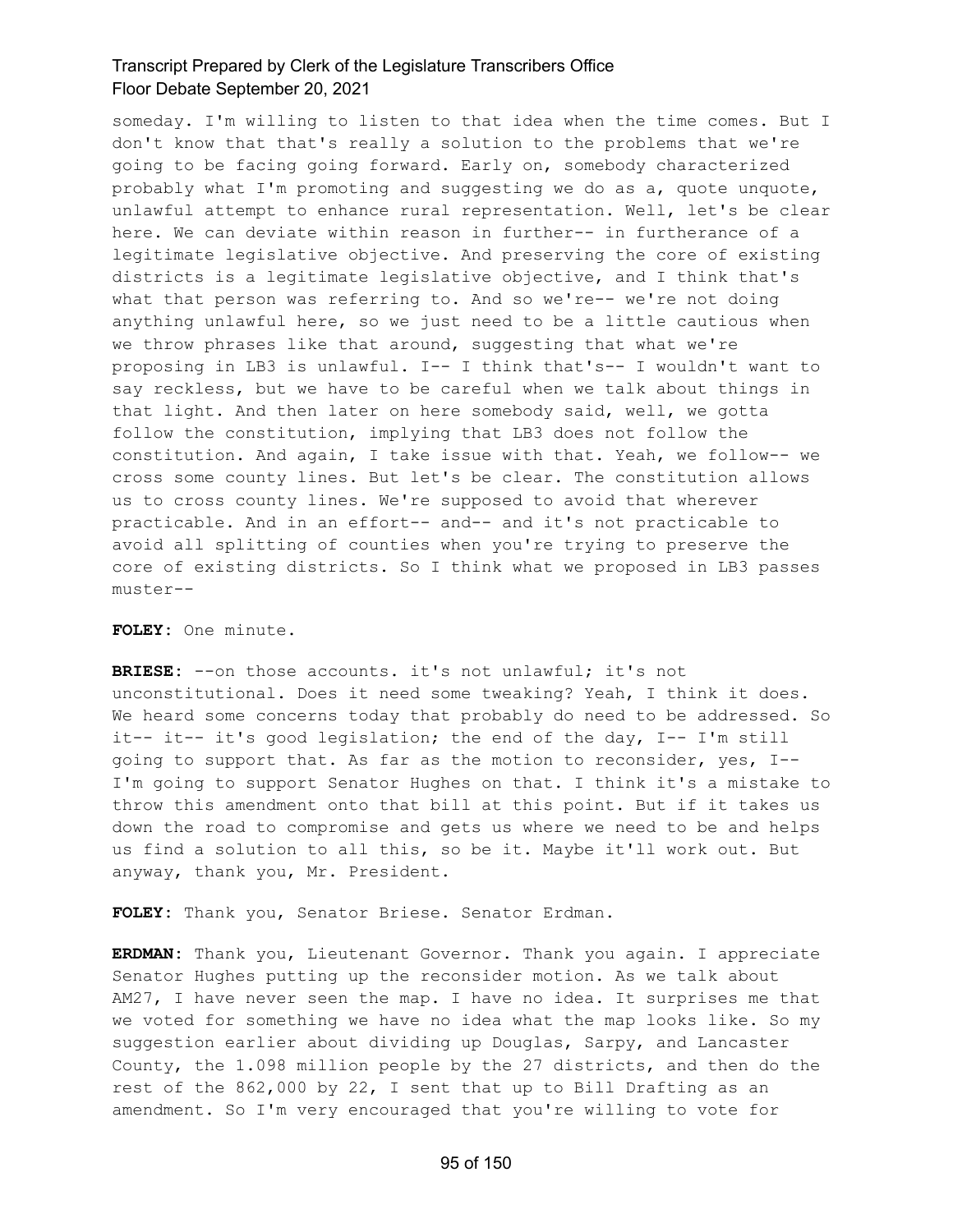something, a map you haven't ever seen, but just a concept. So I'm thinking that when I get mine back and I introduce it as an amendment, I've got a good shot because I have a precedent here by voting for AM27. You don't necessarily need-- Senator Lathrop, you don't need to spend 20 hours in the map room. You just throw it up there and-- and then we'll vote for it and move on. Doesn't make any sense at all, none, but that's what we did. So when my amendment comes back, we'll submit it and see what happens. But how peculiar is that, that the Redistricting Committee spends days working on a map, days, literally days, and they bring it to the floor and someone could amend it with a floor amendment that has no map attached? If-- if that's not peculiar, you tell me what is. And so when we get my amendment back, we'll put it up there and see if you like that one, as well, because it keeps everybody whole and 27 seats in those three counties, 22 seats in the rest of them. Senator Kolterman's district is protected; so is Senator Brandt and Senator Dorn, problem solved. So all of those nonpartisan, five Democrats and five Republicans, can be satisfied that we've accomplished what we need to accomplish, because, remember, we're nonpartisan here. We have no different party affiliation. We're all the same. We're equal. And we've had plenty of lectures today from Senator Lathrop on how we should do this and what we should do, and I'm not so sure that we need to have lectures on how we should act and what we should do and how we should vote. But that's what he does. I think that's because he's a lawyer and they think they have the-- the advantage over us people who don't have a law degree. So I don't appreciate being lectured, so we'll see what happens when my amendment comes back. Thank you.

**FOLEY:** Thank you, Senator Erdman. Senator Lowe.

**LOWE:** Thank you, Lieutenant Governor. I have a collection of maps sitting up here about two-and-a-half inches thick. We've had maps for everything. And yet when we came to AM27, we had most of the morning to think about it. We haven't received a map yet. There may be some maps floating around, but it seems like every AM that we do around here, there's some explanation that gets printed out-- Senator Morfeld handed something out today-- about what we're voting on. We'll give it to you later, that didn't work well in the federal government, did it? What we just did, Senator Lathrop summed it up nicely. We are surprised that this passed, which he voted for, but this is the type of Legislature-- or legislative things that we're doing now is we're passing things that we don't know what we're passing. Does that make sense? I don't know how it affects the rest of the maps. I don't know if this-- if the map was drawn off of 2011 or it's what the map- drawn off the maps that Senator Wayne and Senator Linehan are drawing.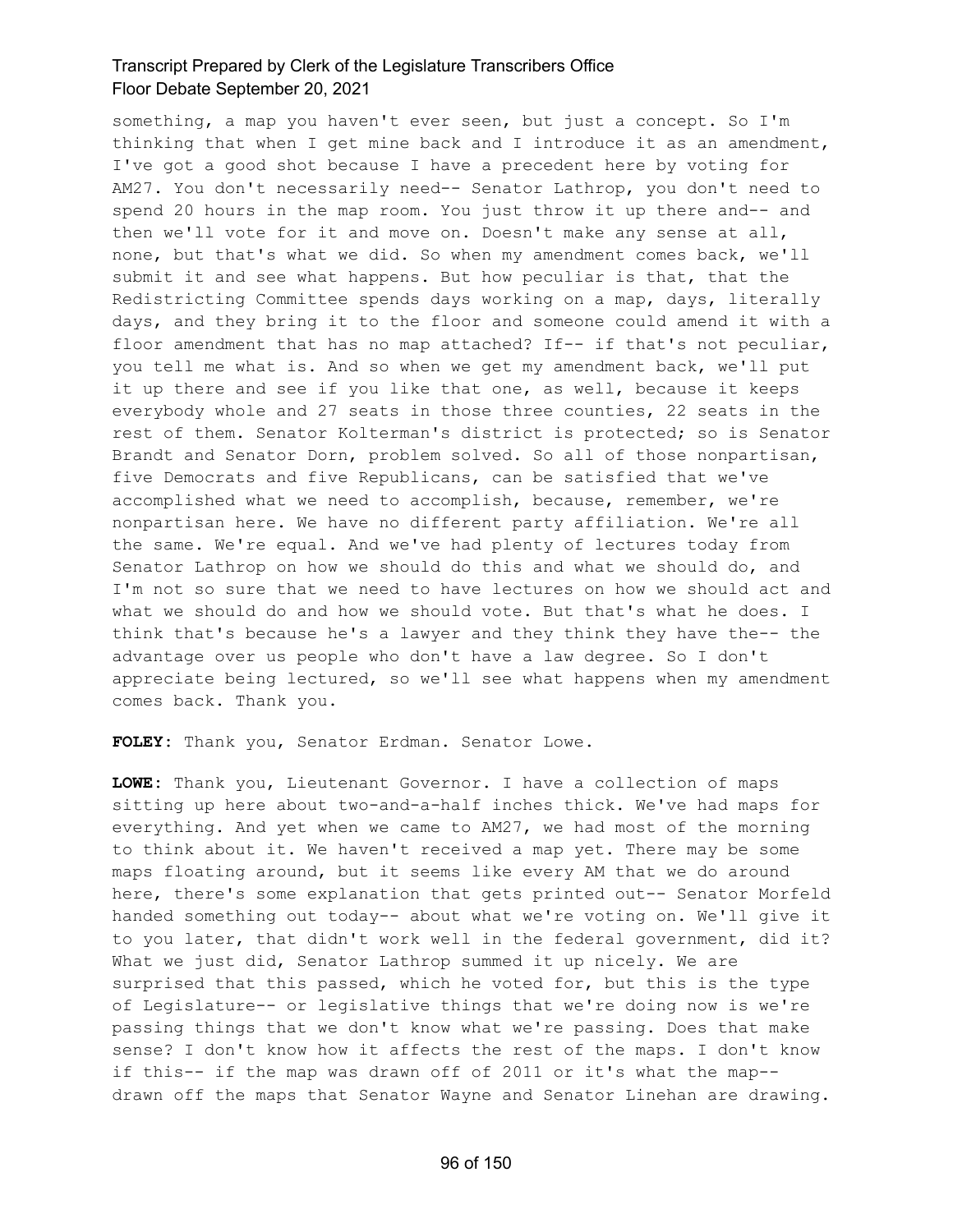I don't know. I haven't seen it. I've looked at it and it's words on a page. It doesn't correlate to anything that I can understand. This motion by Senator Hughes, motion 5 to reconsider, is very appropriate. We just voted on something we don't know anything about other than ten senators said it was good. Really? I got some good stuff for you guys to vote on. Maybe I can find nine other friends and then we can all vote to have it passed. I think each one of the western senators ought to bring an amendment to keep their districts whole that they represent, and then let's see how we work around that in Omaha and Lancaster County, because we'll pass it. Seems to be a good idea. Like Senator Erdman said, we have precedent now. Because ten senators said it was good, we just passed an amendment. You know, there are four districts out in greater Nebraska, 44, 33, 24, and 42, that are going to be moved. They're not going to be gone. They're going to be moved. Those four districts, one of them will have new people in them. They're not from where they were. It's been picked up and moved. No- no ground was moved, just some lines were drawn on a map. Nothing on the ground, there aren't any streets; there's no infrastructure.

**FOLEY:** One minute.

**LOWE:** Thank you. They're lines on a map. Now do we want them to represent the same type of people that they represented before? I believe so, so that kind of leaves out Senator Hughes's district and Senator Groene's district. So then we're working on Senator Friesen and Senator Kolterman's district or Senator Williams' district. Senator Williams' district is pretty rural, pretty rural; has some manufacturing, but it's pretty rural. So where do we go? Thank you, Lieutenant Governor.

**FOLEY:** Thank you, Senator Lowe. Senator Pansing Brooks.

**PANSING BROOKS:** Thank you, Mr. Lieutenant Governor. Well, I started this whole process with hope. I had great hope that we could get things done, that we had a committee filled with wisdom and determination that we would get things done, that we would be able to get some common ground. And then I woke up this morning and at about 10:00, I heard, oh, it's the exact same map that's been taken around the state, it's the map that all of the consti-- the majority of the constituents came forward and didn't like. It's a map that four out of five people on the committee also didn't like. And instead of, since Friday, coming forward with some type of amendment or some kind of change, because no one-- the majority of people that understood and looked at that map did not like it, the one, LB3, that we've been talking about all day. I had great hope, hope that we could move forward, hope that we could find another place to start from rather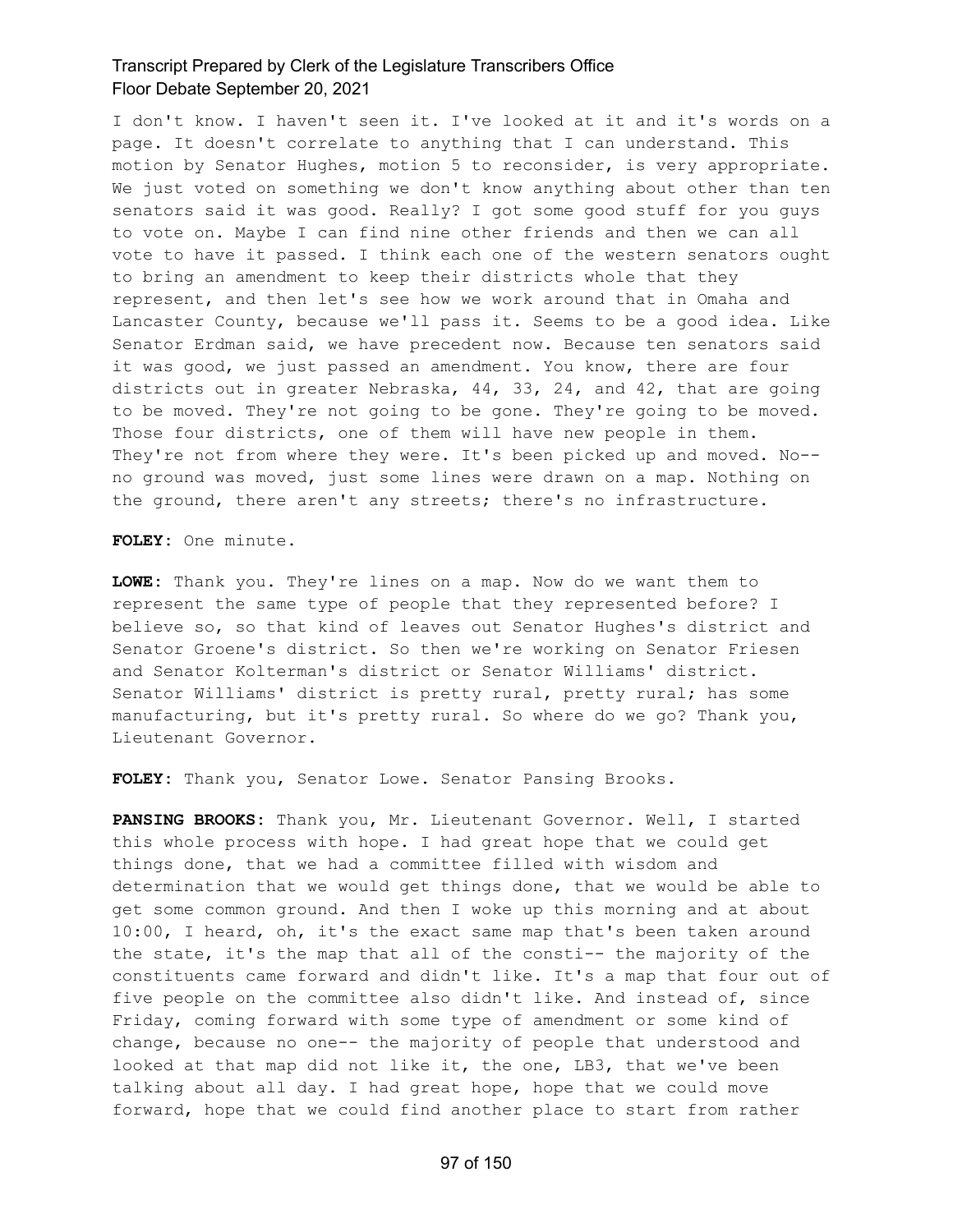than the place that pretty much the majority of people think is a nonstarter. So I don't swear a lot. I used the word "frick." And I said, I cannot believe we're spending a "fricking" day on this entire map, this map that has gone across the state, that has not received any kind of support to-- that's worthy of discussing, and this map that four out of the nine people on the committee did not support. So where is-- is the kindness to the body, to the people to say, OK, I get it, this isn't quite right, we'll change something, we'll make a little bit of a-- we'll-- we'll make a different point here and bring it out to the body? And Senator Hughes talked about, well, it's-- it's impolite, it's not kind to the committee to not accept what they've worked on all this time. Well, under that theory, we should never bring-- we should never discuss or criticize anybody's bill because people have worked on it and that's that. We should accept it, sit down, be quiet and accept it. That-- that's just not what happens here. And Senator Kolterman talked to us over a week ago, and he'd been talking to a lot of different people about his map, which was involved in-- in AM27. If you didn't choose to go find out about it, it was pretty clear, it was all over the paper, that he did not like that map. He hade a-- a picture in the paper that was pretty clear how he felt. So I think it's on you if you didn't go forward and look at the map. I saw it. I understand how it fits into the whole picture of the whole scheme. And I'm not an expert on maps, but I get that. So, again, I'm on Exec Board and I got to help appoint the committee. I'm so relieved. There was no way I was going to get on this committee. I'm grateful to the people that are on this committee. It is a thankless, horrible job. But then for all of us to sit back and go, well, why would anybody be against this map when nothing new came forward today and we're rehashing the exact thing that we knew we were going to have problems with?

#### **FOLEY:** One minute.

**PANSING BROOKS:** We-- we talk about the nonpartisanship, and I've-- I've cared about that a lot and talked about it a lot, but reality matters. We are better served when we work together. To act as if there doesn't need to be discussion on the floor, it's either my way or the highway, I just don't even get that. We don't-- we don't act that way here. And I-- and I'm hoping that the leadership will come forward and start forcing people to come together. Coming together doesn't mean digging in your heels and saying, here's your map, what's your problem with it? OK, we've told you there's a problem, now let's fix it. No, here's your map, I've told you, that's it; here's this map, now come together. You mean accept exactly LB3 or else that's it.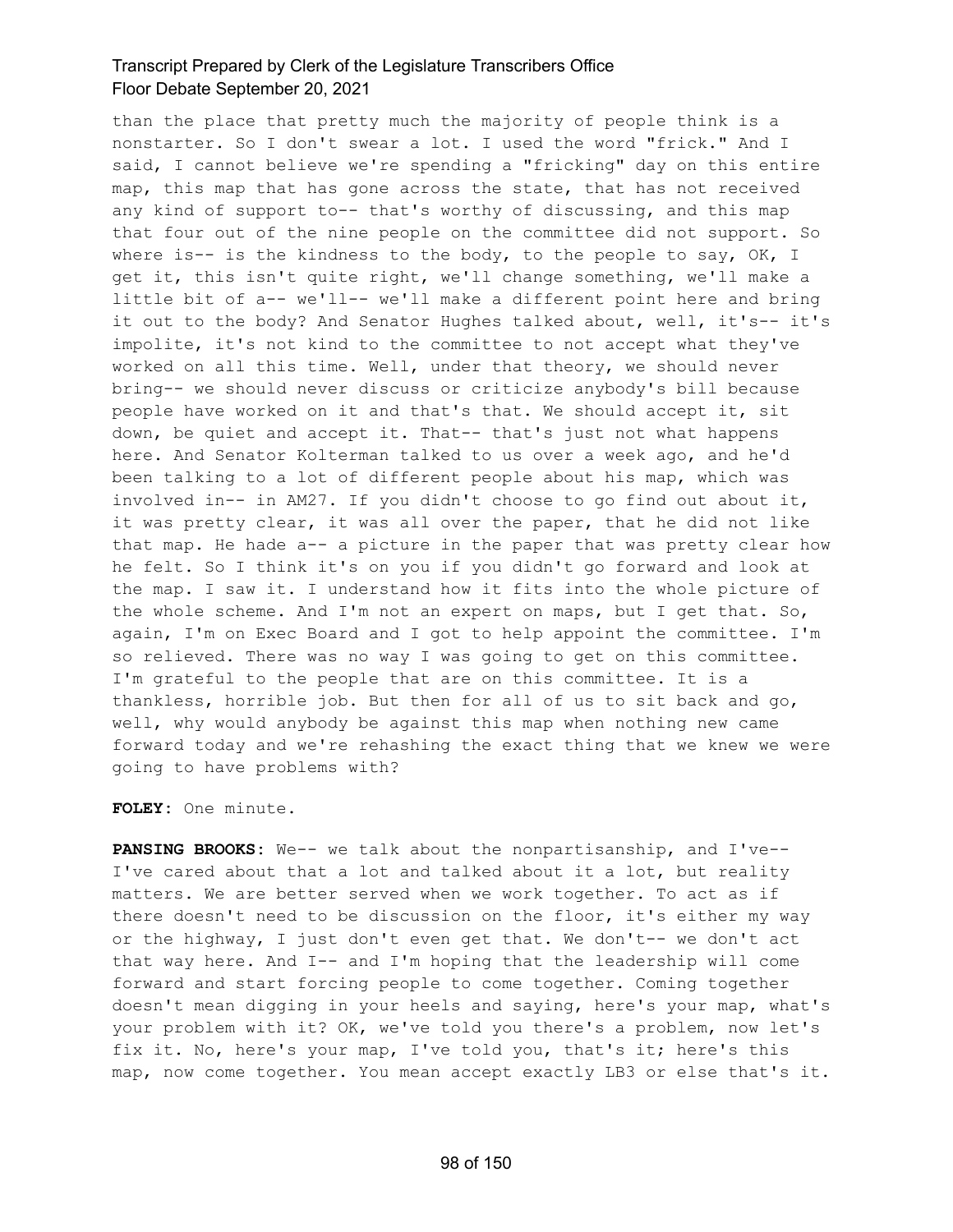That doesn't make any sense. We're never going to get anywhere and it makes--

**FOLEY:** That's time.

**PANSING BROOKS:** --no sense. Thank you, Mr. Lieutenant Governor.

**FOLEY:** Thank you, Senator Pansing Brooks. Speaker Hilgers.

**HILGERS:** Thank you, Mr. President. Good evening, colleagues. I wasn't intending to speak on this particular bill because I was trying to, I think, work on not just trying to reach compromise and agreement, but as part of this process, I'm trying to do what I think we all should be doing during this debate, which I think serves the most important function of this eight hours, is listening to one another. I could go into a room with three under-- other senators or four under-- other senators, and if one of them happens to not be Senator DeBoer, then I am deprived of the opportunity to hear her complaint about this map. If I go into a room and one of them just happens to not be Senator Dorn, I don't get the opportunity to hear about him and his concerns about this map. The truth is, colleagues, sequencing matters and the timing that we are under matters. If we were in a regular session with 90, 90 days, we absolutely would do what Senator Pansing Brooks suggested. We absolutely would have done what Senator Kolterman suggested on his comments. The idea of just dumping a map on everyone and saying, let's just do eight hours, we know where this is going to go, let's just, everyone, just complain and just sit and we'll just yell at each other for eight hours, like we would not do that under 90 days. But this serves an incredibly important purpose. This is the one vehicle, the one opportunity for all 49 of you to be heard, not in some back room, not in some private room where three people or five people or six people can hash out the future of these maps. And under the timing that we have now where we have to get these maps done now, we have to have this opportunity done now. Could we wait a week? Yeah, we could wait a week. And what happens after a week if five of us decided, well, this is how Senator Dorn's lines ought to be and this is how Senator Gragert's ought to be and is that Senator DeBoer's ought to be and we come to the floor and then everyone says, no, this is terrible, you didn't hear me, you didn't listen to me? We would be back in square one. It would be a false step because we would have no time left to rectify it. Is this ideal? No, of course it's not ideal. Is this what we intended? No. But I'll tell you, it was forced upon us when the data came at the end of August out of no-- no fault of anyone in this room. The idea that no one is listening or no one is following a process that might help get-- get us to a result, I think, is wrong and I think doesn't take into the full context. I'll tell you what,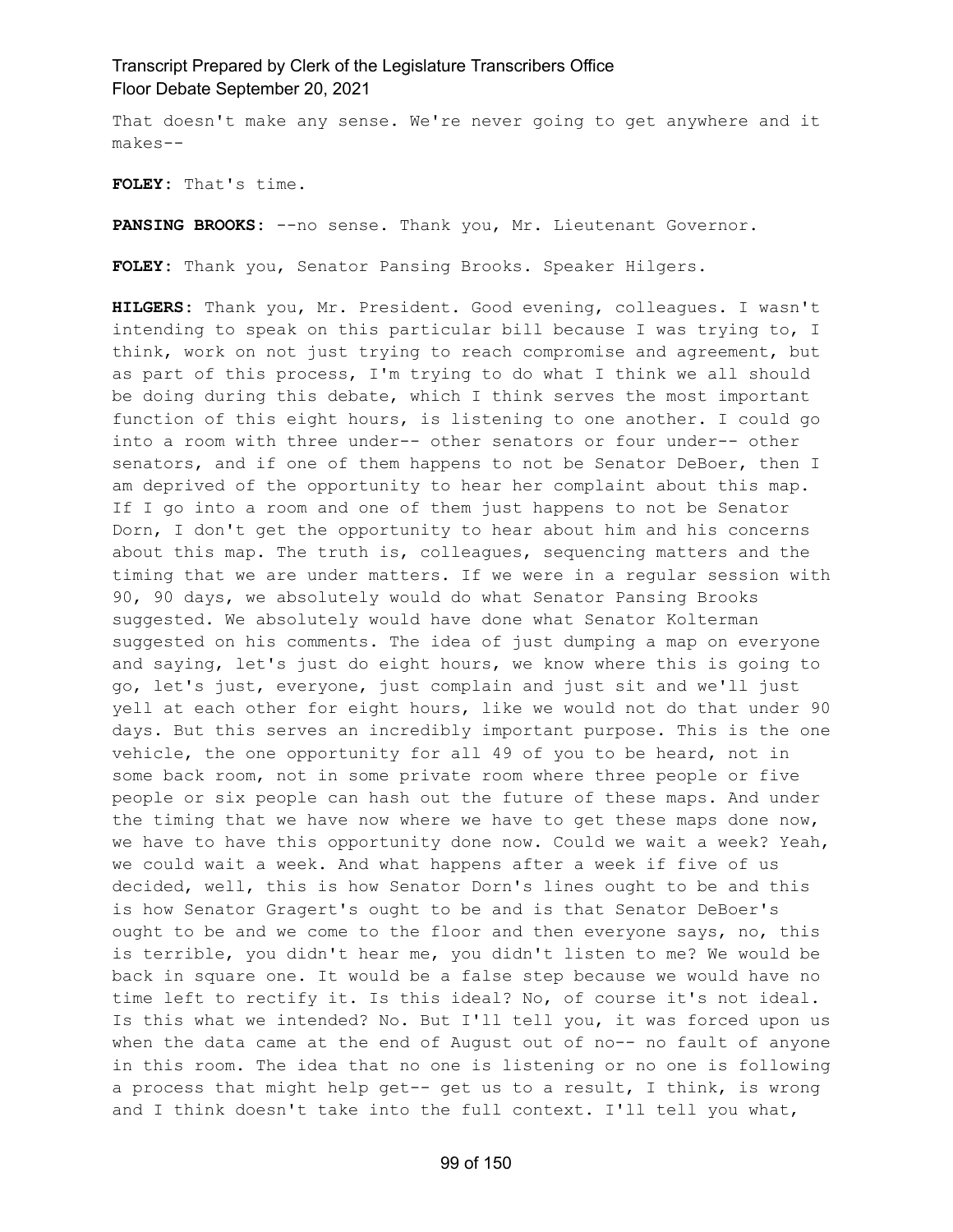I've had plenty of conversations with the leadership of the Redistricting Committee, Chair Linehan, Vice Chair Wayne, members of both parties. We were here for a number of hours yesterday trying to work through issues. And I'll tell you what, tomorrow, after we've had the benefit of eight hours here and hearing people's concerns, we're going to be in a better position to find what those material iss- issues are. And if we have any hope of compromise, if we have ever- any hope of working something out in this body, it's because we had the opportunity today to talk about the issues that we care about. There absolutely will be conversations. You're fooling yourself if you think otherwise. This debate today might seem like a long eight hours and, boy, we had eight hours on Congress last Friday, and that's not how we want to do things. There's no doubt about it. This was forced upon us and I will be "danged" if I go into some small room with four people or six people and not listen to the concerns of 48 of you. And if I can do anything to help get a compromise that gets 33 votes and gets us accomp-- across the finish line by the end of September, that is what I will do. But it requires listening, I haven't been in a map room today. I haven't been walking around trying to figure out, meet with one or two people to try to resolve all of this. I have listened. And if you don't think there's value in that, you're wrong. This bill came to the floor today, LB3, with not the greatest expectation that it would pass, but it has value. I don't begrudge Senator Kolterman for bringing an amendment. I don't begrudge Senator Brandt and Senator Dorn for working. In fact, that-- they're one of the few people I asked who actually took up what I asked them to do. This is hard work. This is not like a bill where you can just say, well, let me just change the marginal tax rate from 7 percent to 5 percent. You have to sit down. If you change district X, it impacts dis-- districts Y, Z, A, B, C and D across the state. It's hard to do on the floor. I know if Senator Linehan and Vice Chair Wayne could produce the map that makes everyone happy like that, they would do it. This takes dozens of hours and anyone who's tried to do these types of maps would tell you that's exactly what it takes. I am asking you for a little grace for your colleagues. I am asking for a little recognition of the value of this process, which lets you be heard and the people of Nebraska hear us. We will do everything we can this week to get this resolved, everything we can, and after today, which was a necessary step, the hard work of accommodating everyone's concerns that really matter will really begin in earnest. But we can't get there until we have the chance to listen to one another. That's what I've done today. And I know many of you, that's what you've done. And we still have two-and-a-half hours left and there are important things to be said. And I hope if you have any concern and you haven't said them, get on the mike and say it so we can hear it. Thank you, Mr. President.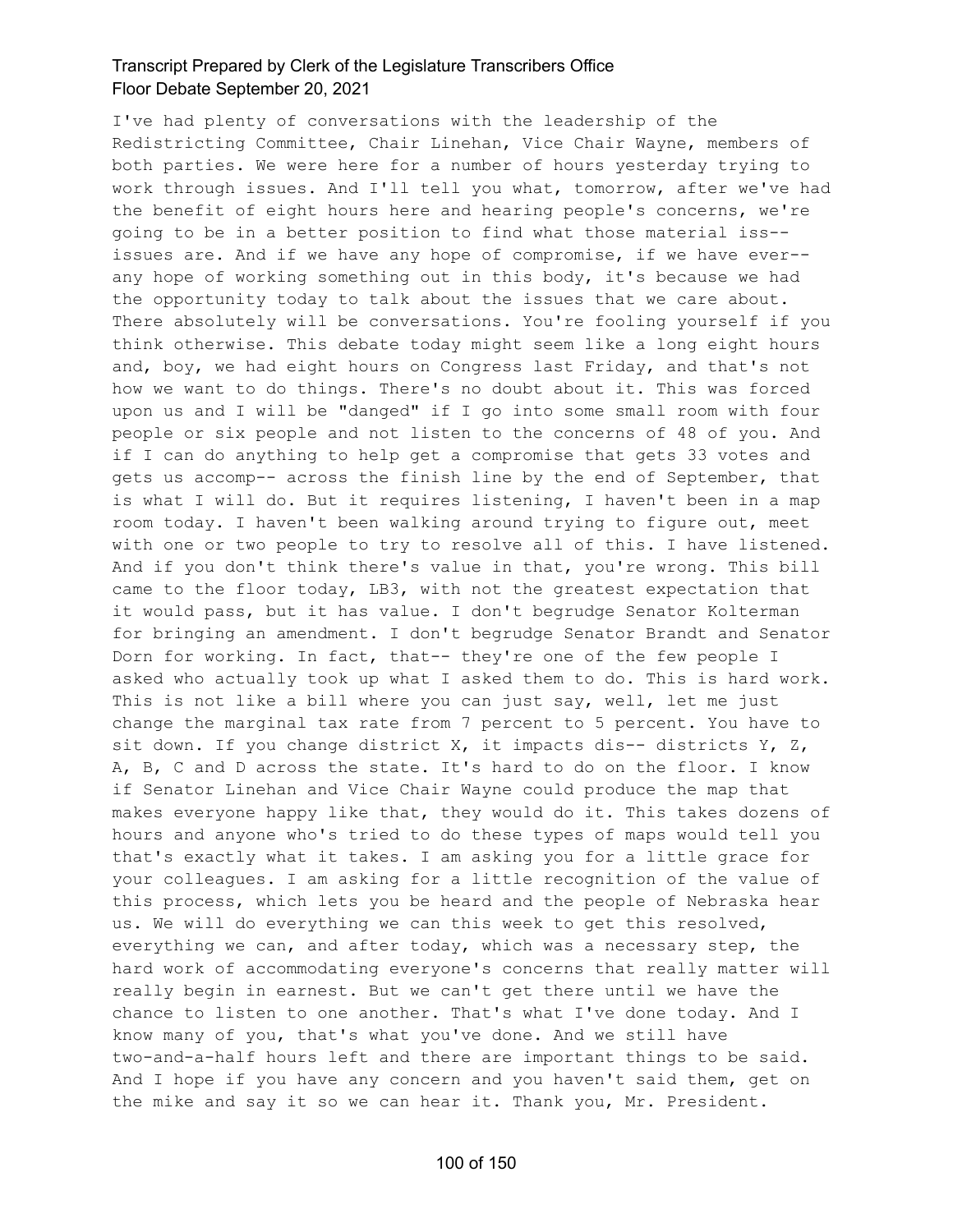**FOLEY:** Thank you, Mr. Speaker. Senator Wayne.

**WAYNE:** Thank you, Mr. President. Colleagues, I wasn't going to speak when I was down there and I heard people criticizing the committee and criticizing the process and leadership. At the end of the day, I'm part of that leadership and I-- I ran for it, so I'm OK with the criticism. But I want to throw out some fundamental truths that we all need to struggle with here or we all seem to be struggling with. We can't lead if people can't say what they actually want. We can't lead if people don't want to compromise We can't lead if there are backroom deals going on. We can't lead if people are worried about their friends and their friends' districts more than they are about the state. We can't lead if everyone's trying to be a leader and cut deals and negotiate instead of the people who were elected to be those leaders. The biggest question is, people need to ask themselves, whether rural, urban, etcetera, am I willing to give up my seat? Am I willing to give up part of my district? Am I willing to give up the stronghold of my district for the greater good? That's truly-- that last question is truly the question. We've all agreed that a district is going to have to move or, if you want to get fancy with words, shift over. But I've heard nobody offer up their district. And in this body, with only 49 senators, regardless of party, you pull together 8 to 9 senators, you can disrupt anything. So if you want to lead, give up your seat. If you want to lead, tell me whose seat we're going to move. I can tell you, east Omaha, my district, no matter what map I plug it in, I'm fine. Senator McKinney's district is fine. Senator John Cavanaugh's district is fine. Senator Machaela Cavanaugh's district will be fine. Senator McDonnell's is fine. Senator Vargas is fine. Why? Because you can't really do a whole lot with east Omaha that's going to fundamentally change it. So I got no dog in this fight. Once you move a little farther out to the west in Douglas County, the numbers don't change a whole lot. Nobody's looking at political affiliations, but the-- the neighborhoods, you know them because you live there; just like Lincoln, just like small-town Nebraska, you know who your voters are. The numbers don't change a whole lot. At the end of the day, the problem is, the stall is who's moving where, and I have yet to see rural senators stand up and say, I volunteer. I have yet to see rural senators stand up and say, we pick this one. So no matter what map we draw, it doesn't-- you can't change anything. I could agree on Douglas and Sarpy County tomorrow and I have a hole of X because I don't know who's going to go there or why. That's part of the frustration. You've seen Senator Kolterman put up a fight for his district.

**FOLEY:** One minute.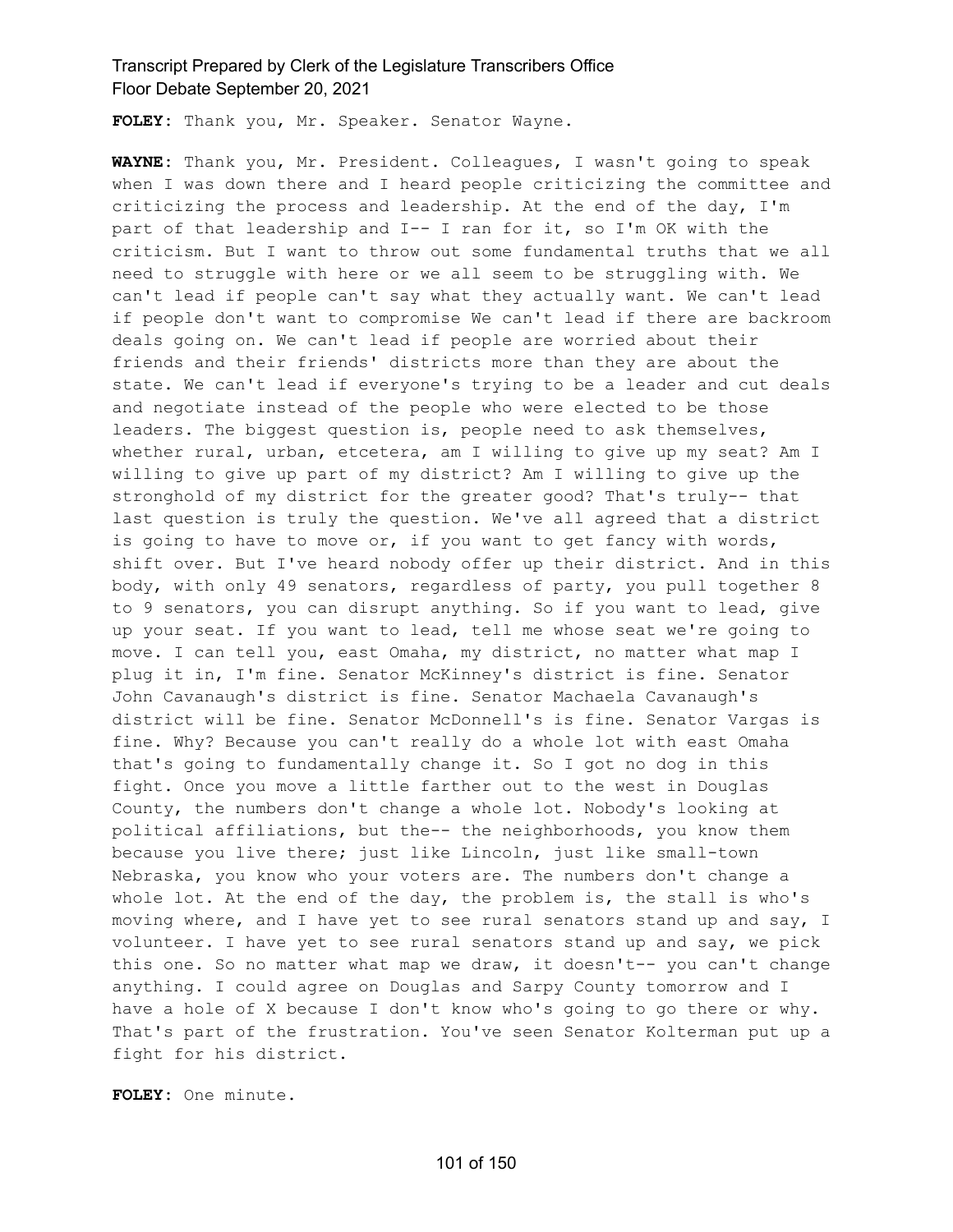**WAYNE:** That was the district that was on the bill. You see Senator Hughes put up a fight for his district. That was this district that was on the bill. I have right here an amendment to eliminate Friesen or move Friesen. Then we're going to see ten senators get up and fight for Friesen. I could put up somebody else. I have bills for Groene. I have bills for anybody. But who's going to stand up and say, hey, I'm willing to work with everybody to get it done? So there is conversations that are going on. But until we get to that point, that point of where we know some certainty of what's moving, yes, we're going to continue to have eight hours of debate and continue to figure that out. That is a rural issue, maybe a little bit suburban, that we need your help on solving. I'm not picking for you. You know your district and your areas better than I do. If I had to move a east Omaha seat, I can help you. I might even vote myself off the island.

**FOLEY:** That's time.

**WAYNE:** Thank you, Mr. President.

**FOLEY:** Thank you, Senator Wayne. Senator Machaela Cavanaugh.

**M. CAVANAUGH:** Thank you, Mr. Lieutenant Governor. Good evening, colleagues. So I appreciate Senator Wayne saying that my district will be fine. To clarify, he understands that how it is currently in LB3 is not fine. Losing 82 percent of my constituents for partisan politics is not fine, but I appreciate that he and others on the committee are working to change that. There's been a lot of conversation about- actually, not conversation. That's the wrong term. There's been a lot of pounding of fists and raised voices about how, my interpretation of it is, Democrats need to get in line because we're in the minority in this body. And I've heard some of my colleagues who are Democrats talk about how we work together with everyone and how we get things done as a result. I have voted for-- with the exception of two senators who have just returned to the body, because I don't think we've had  $a--$  a bill of theirs on Final Reading, I have voted for a bill for every single senator in this Legislature, and at least a dozen of you have never voted on one of mine. And I don't expect it. I expect that I always will get 25 to 26 votes for my bills because they're my bills and for no other reason. I vote for bills that support farmers, I vote for bills that support conservation, I vote for bills that support economic stimulation, and I fight against things that I think are going to harm Nebraskans. We don't need more rural representation in this body. We need people in this body who care about getting things done for every Nebraskan. And what I hear today is that all you care about are farmers, not even the people that live in the towns, just farmers. One person, one vote, but not if you own too much land; then,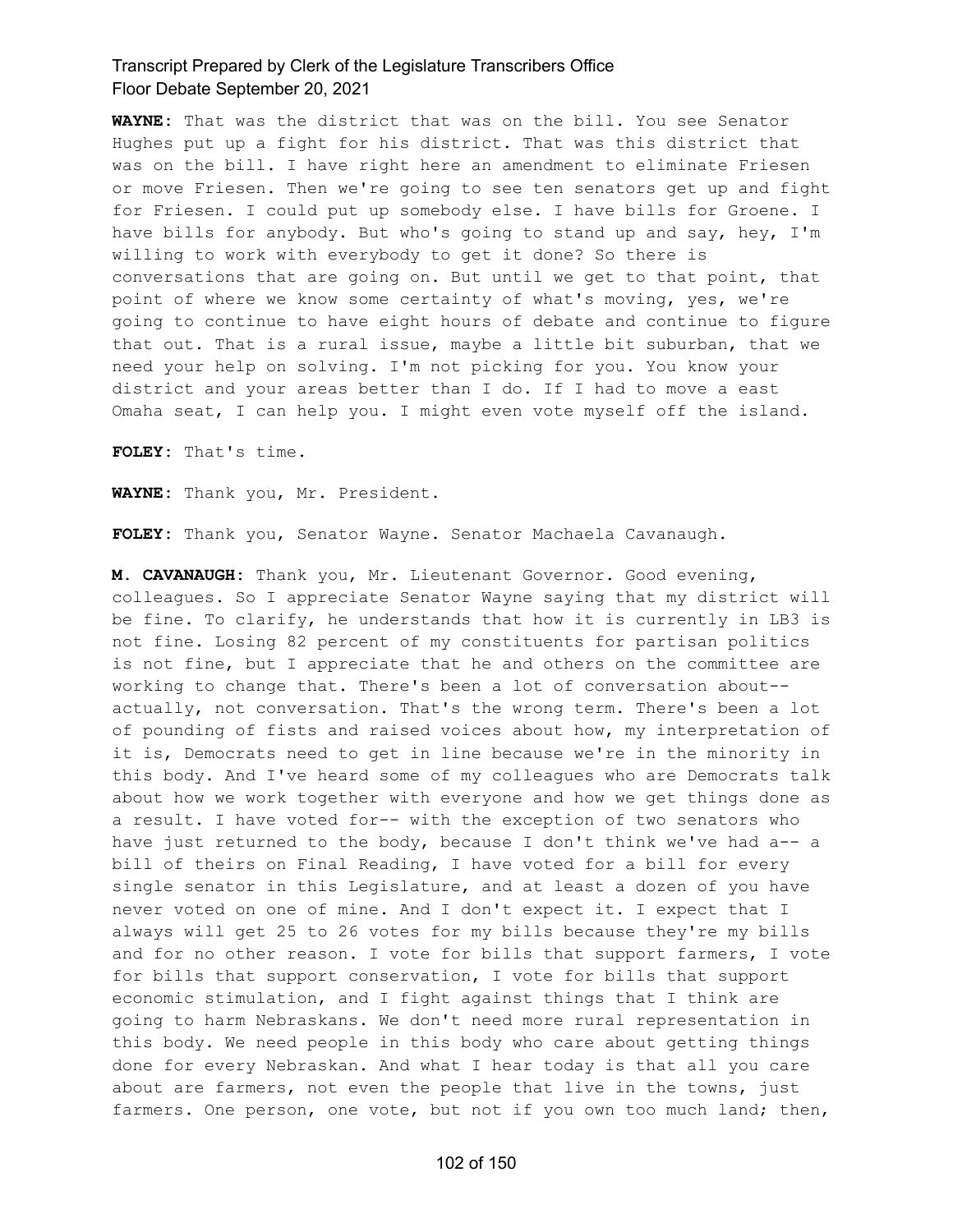you're more important. You're more important than the people that live in my district. If-- if you were so important, and I've said it before and others have said it, you would vote for policies that lift up people in your districts, that support them, that make it possible for them to build a family and a life in your district. Getting a college education does not automatically equal leaving rural Nebraska. We have had people come in front of the HHS Committee that want to be on the Board of Health, who went to medical school and went back to their communities because they wanted to be in their communities, because they saw a need that they could fill. And we should be seeing more of that. But if the conversation is we need more farmers represented in this body, we're never going to get more farmers represented in this body without it being at the cost of one person, one vote. And that's just inappropriate and wrong. You are saying to the rest of Nebraska that a farmer is more important than any other individual and that is wrong. That is wrong to say-- send that message to the families in Omaha, in Lincoln, to the families in Grand Island--

**FOLEY:** One minute.

**M. CAVANAUGH:** I'm sorry?

**FOLEY:** One minute.

**M. CAVANAUGH:** Thank you-- to the families in Grand Island, North Platte, Kearney, one person, one vote. Just because you live in a population-dense area doesn't mean you are less important, doesn't mean you will contribute less to the state. I don't know what the problem is with LB4 because nobody will tell me a real problem that they have with LB4, except for losing Senator Hughes's district in the western area, which is unfortunate. But a reality is that you have lost population in western Nebraska so you have to lose a seat, or you should. I'm sure you won't because we won't get out of here unless you all get disproportionate representation in this body, which I think should be criminal, but there we have it.

**FOLEY:** Thank you, Senator Cavanaugh. Senator Matt Hansen.

**M. HANSEN:** Thank you, Mr. President. And good afternoon again, colleagues. Colleagues, one thing I just do want to clarify, just for the record, because there's been some pretty strong allegations of this. I saw the map that was Senator Kolterman's amendment. Senator Kolterman's amendment referenced specific maps, which I had seen. I don't have a complete copy of all of them. I have a copy of the Lincoln blowup area that shows functionally all the changes, or at least all the changes that I was worried about. I was basing my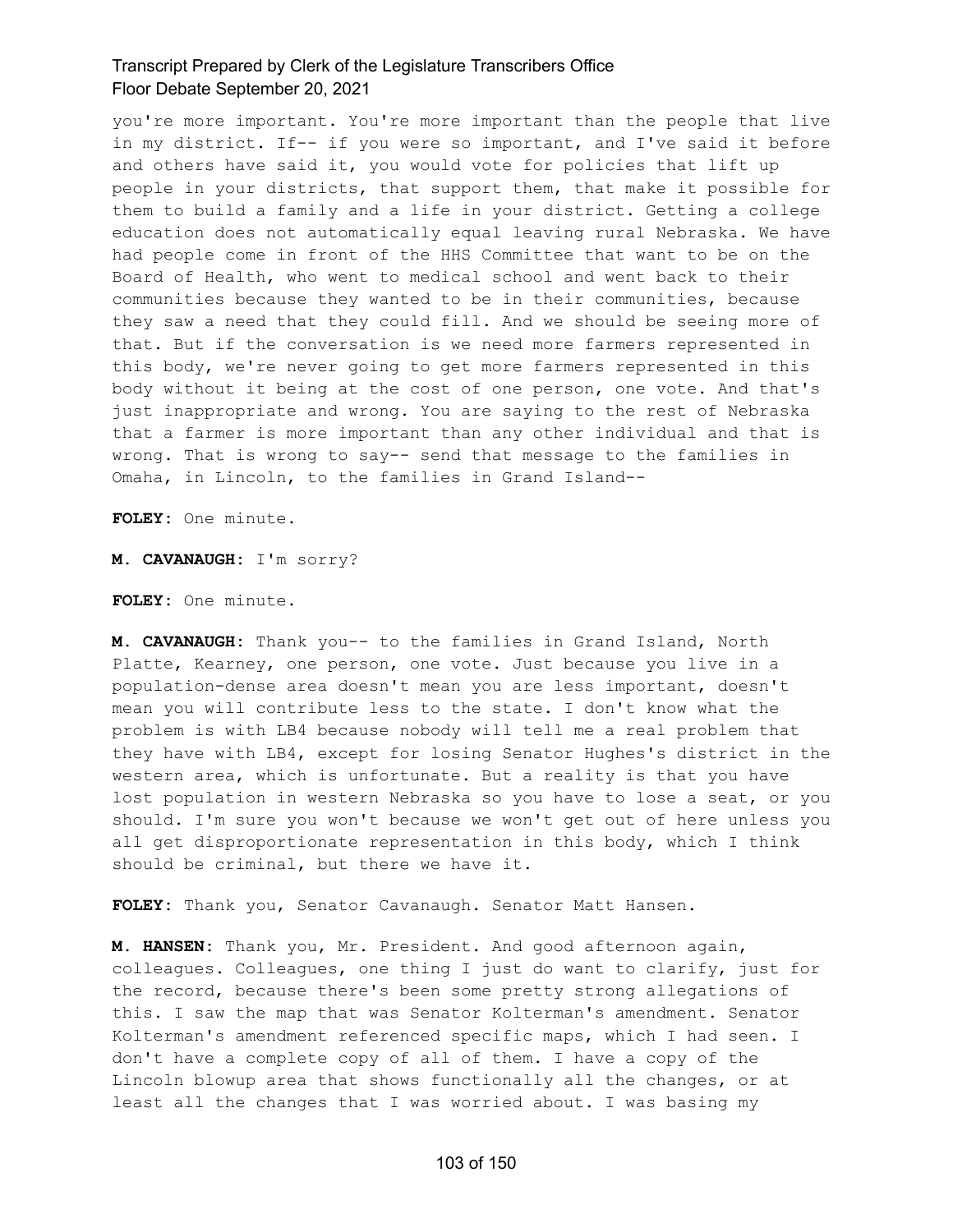knowledge on a real map that exists, that was in this room. This was not just words on a page. This is not a wink and a nod. This was a real map that a lot of people worked on for a long time, not myself. I'll be fully honest. I have not stepped on the map room; my staff has not stepped in the map room yet. But I can look at a map. I have talked with a number of members of Redistricting Committee. I've seen members of the Redistricting Committee kind of get gray hair in front of me talking about the map room. I understand. But again, AM27 exists and if it's not in all of your hands or you didn't see it, I understand, but it's not that we were all blindly led looking at words on a page. I-- I-- not going to hold it up for the cameras, but I'm physically touching a map of it right now, right here. It exists. The second thing I want to talk about is I really appreciate Senator Wayne's point on sacrifice or people having to give and take. I have mentioned it earlier today that both being term-limited and the kind of the current state my maps are in for my district-- and I understand it's not my district, it's the people's district, the people's district of northeast Lincoln, District 26. The maps as they exist cut out, I think, one, if not both, of the declared candidates to be my successor. There are people who care about my district, who live in my district, who are waiting to decide if they can run for it or not, thinking that they might be able to. And I'm not up here advocating to redistrict their neighborhood in because I would have to do a weird zigzag into what is either Senator Geist or Senator Hilgers' district, depending on the map, because they live at the very corner of a district. And I don't think it'd be appropriate to go out and demand, you know, five city blocks to go get somebody's house for political gain. That's the reality I am weighing with this. There was a desire to make-- on every map, there was a desire to take my rural areas and allow for stronger rural districts in Lancaster County, and my district got much more urban. I am now entirely inside the city limits, which I wasn't prior. And in exchange, I lost some of my edge of the city of Lincoln neighborhoods, and it is impacting real people who are making real decisions about whether or not they're going to be-- want to or be able to come into this body in the future. That's the kind of things that are weighing on me, and that's the kind of things that I've been OK with, say, voting for the Kolterman amendment, voting for my own amendment, Senator Wayne's map. This has implications and things that are weighing on me and are things that are impacting politics and people I know. OK, we've established that Senator Hughes doesn't want to move his district, that he apparently has enough people standing by him, that that district is unique enough or area is unique enough that they cannot be served by another senator or another district. OK. To Senator Wayne's point, somebody has to point out who or what or where, and it matters. And it matters. And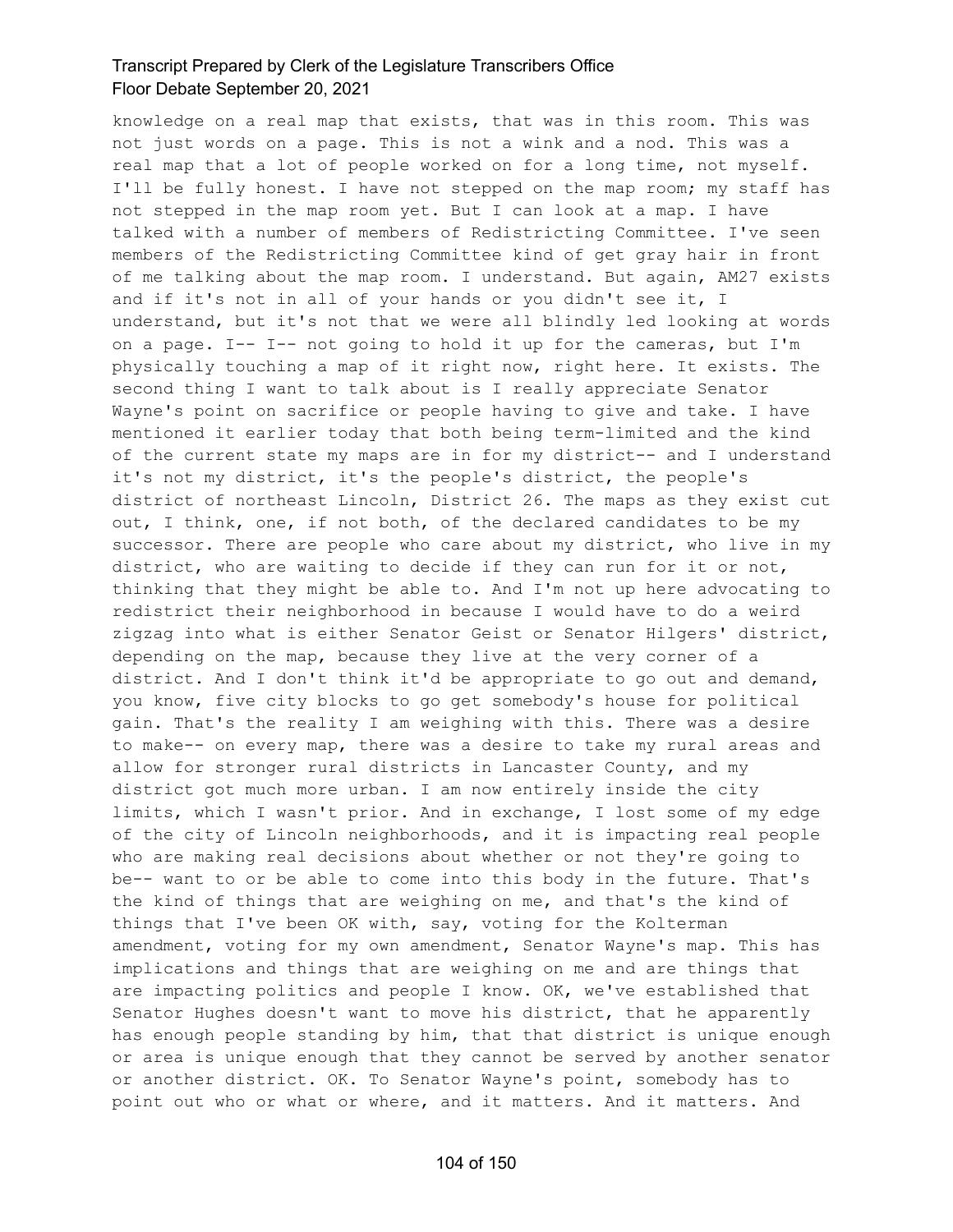similarly, I think Senator Kolterman has made a great point about his district in terms of his district grew. His district has to shrink a little. And instead it's getting-- it's getting nuked as opposed to a district that fundamentally cannot sustain and continue to sustain. I'm appreciative that we've spent time. I'm appreciative that I'm sh- be getting the ability to share things about these maps. I'm appreciative that--

**FOLEY:** One minute.

**M. HANSEN:** --thank you-- that you can all listen, and I do feel that people are listening to me as I give this speech. These are things that are weighing on me, and I would love to know just what it is that we have to-- to do to-- to make it work. I've-- I've tentatively agreed or given a thumbs up to a variety of different maps for at least my area, my Lincoln area. But I don't know what the deal-breakers are anywhere else in Nebraska. And outside of we need more-- as many rural representatives as possible, I've not really heard anything clear. That's-- that's where I'm standing and that's where I'm at, so thank you, colleagues, and thank you, Mr. President.

**FOLEY:** Thank you, Senator Hansen. Senator Hughes.

**HUGHES:** Thank you, Mr. President. Good evening, colleagues. We're about two hours away from our eight-hour limit. So in having conversations with my colleagues, it's-- it's interesting, the process that we're going through, so I was wondering if Senator Lathrop would yield to some questions.

**FOLEY:** Senator Lathrop, would you yield, please?

**LATHROP:** Yes, I will.

**HUGHES:** Senator Lathrop, previously, just now off the mike, we were talking about you have gone through this process before. So ten years ago, can you give us a little of the flavor of what transpired then versus now? Is it-- is it really-- is it similar that we're-- I'm- we've got to come to a-- to a resolution at some point. But during this process, is this kind of the same thing that happened ten years ago?

**LATHROP:** Well, OK, so ten years ago, I was not on the Redistricting Committee. I was on the Exec Board at that time. And remember, ten years ago, it was in a long session, so that committee had the whole 90-day session to meet. They didn't have to meet twice a day or some of the things that we've done to try to expedite this. It's really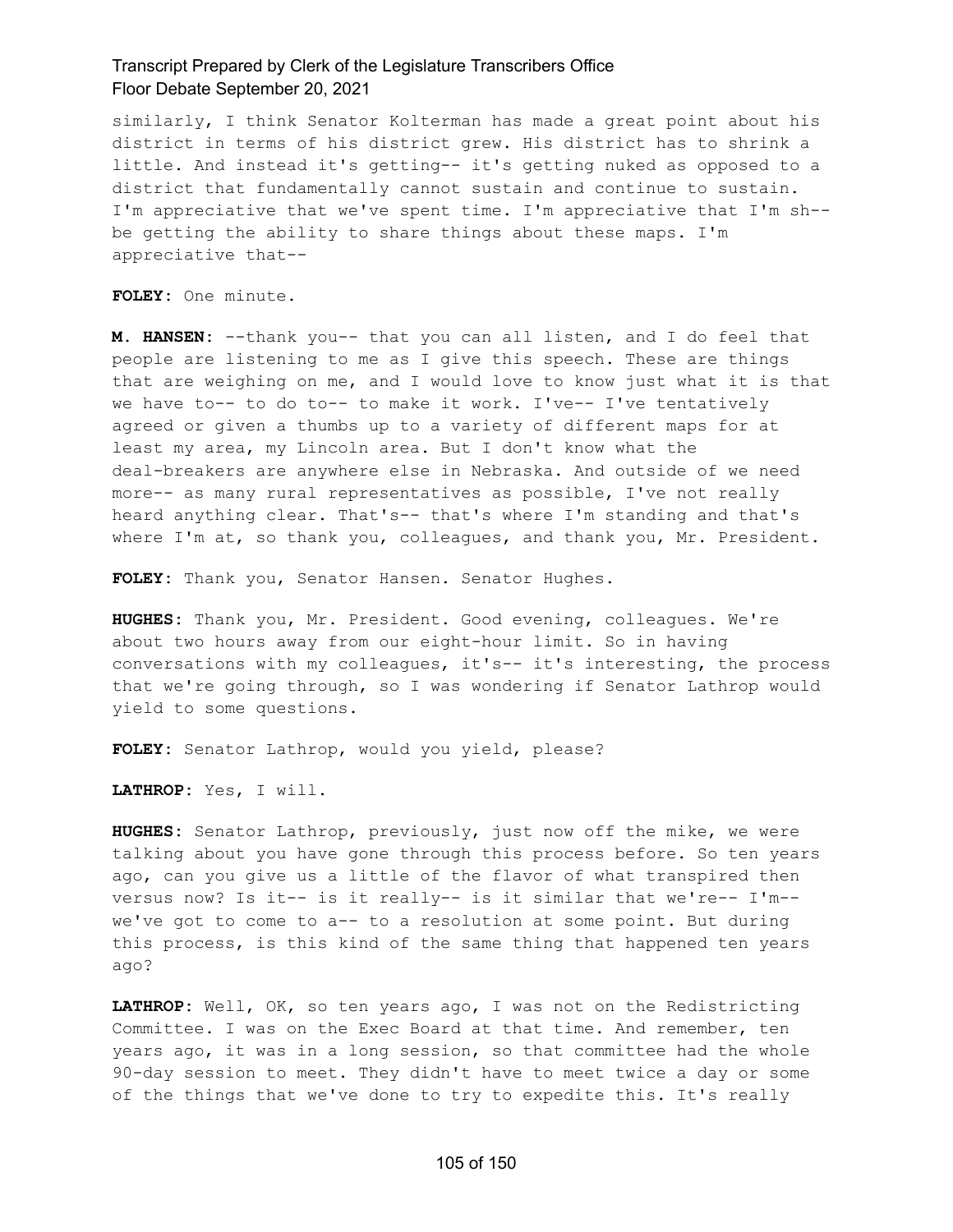hard to make a comparison, but there is something transferable from that process. And that is this stuff-- this stuff ultimately, I mean, we can, and it is-- there is value to being on the floor and listening to our colleagues. But at some point, people need to sit down and go, OK, if we move this line here, can we move that line there; and if we do this with one district, can we do this with the other? I think that process has to happen. And as much as I'd like to see it done transparently, this is a hard place for that to happen in the debate process with an amendment on the board and trying to do it as we have been.

**HUGHES:** So do you recall the-- the bills that were reported out by the Redistricting Committee? Did they come out unanimous or were they, you know, 5-4, 7-2?

**LATHROP:** I-- I don't remember. I'd be surprised if they came out unanimously, but I don't remember, to be honest with you. I know that once they got to the floor, you know, they just kind of went one way.

**HUGHES:** I-- I-- before, as part of the Exec Board and looking at this process during last session, I did visit with the senator who was Chairman of the Redistricting Committee ten years ago. And he did share with me that all of the bills that came out, came out 5-4. So I don't know that the process that we're doing this-- this time around is probably that much different than what it was ten years ago. Now I don't know who was there 20 years ago, but just as some-- some information, background for myself when thinking about, quite frankly, whether I wanted to be on the Redistricting Committee. And in retrospect, I probably should have. I may have been able to talk Senator Wayne out of eliminating the 44th district right out of the chute. But I guess my point is, even though the bills, the two bills that have come out of Redistricting to this point, have come out  $5-4$ , and that is not unusual. You know, it is a very political process that we are going through. It's-- you know, thank goodness it probably only does-- happens once every ten years. But the challenge we have is to get through this process till we get to the point where we can sit down with people on both sides and come up with a map that is acceptable. You know, clearly the 5-4--

**FOLEY:** One minute.

**HUGHES:** --coming out of committee is not acceptable. Unfortunately, I do believe that the tone and the tenor of the Legislature is probably a little more caustic than it was ten years ago, that the lines may be drawn a little harder between right and left, but that's something I think we need to overcome. That being said, I'm going to fight as hard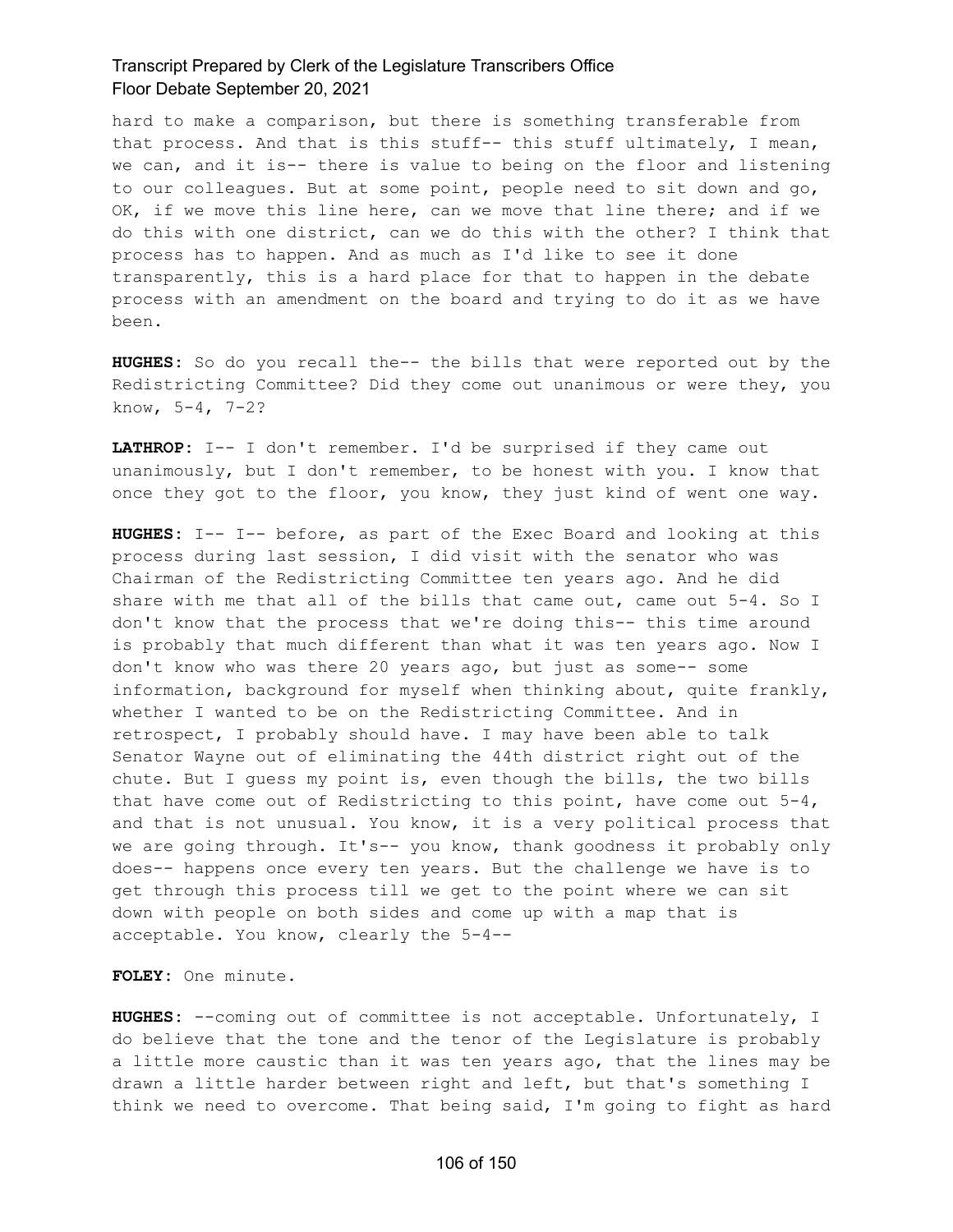as I can for my district. You know, I-- I admire Senator Kolterman. I mean, he's made a lot of good arguments. I don't necessarily agree with all of them, but he made them very well. So I quess the bottom line-- and thank you, Senator Lathrop, for giving us that historical background. But the bottom line is we will get through this process, one way or another. Thank you, Mr. President.

**FOLEY:** Thank you, Senator Hughes. Speaker Hilgers.

**HILGERS:** Thank you, Mr. President. Good evening-- good evening, colleagues. I wanted to give you a brief update as to schedule tonight and then tomorrow and most likely Wednesday. So this evening, just to be clear, we will get to cloture, it looks like. That will be at 8:12, at 8:12. It's important for us to get through this eight hours so that we can get this in the can, hear from everyone over the-- over the course of this debate about their concerns, and then over the next couple of days, a lot of real work will take place away from the floor where we can have maps, we can have everything in front of us, and we can have one-on-one conversations. So to-- in order to facilitate that, tomorrow morning will be a short floor day, will not be a very long floor day. So what we intend-- what I intend to do tomorrow after speaking with the Chair and Vice Chair is, we have PSC and judicial maps on the floor. We will take those up tomorrow morning, probably some noncontroversial confirmation reports. I don't anticipate that the debate tomorrow will go very long, so our floor work tomorrow will be short. Our work beyond that, though, will be long. I intend to be in my office with the Chair, with the Vice Chair, as long as it takes tomorrow night to make sure that we have as many conversations as we need to have with small groups, with other people who might speak for others, with any individual who has not had a chance to speak, has- or it feels like they want to reinforce their concerns or the things they do like or the things that they don't like. Any and all of you who have any interest in these maps, please, not-- when we leave the floor tomorrow, come to my office, come talk to us, talk to others, socialize your concerns so we can, so we can work through those issues. I anticipate Tuesday will be a very long night. Anyone who cares about these issues and really wants to engage on it should be here at the Capitol and should be prepared to work. Wednesday probably will be a similar day, depending on how much progress we make on Tuesday. In other words, a short-- a small, short window of floor time in the morning with a long working session with the computers and with maps in the evening. I will have more to say tomorrow as to the, the greater timing. As you know, we are under the gun. We've been pressured by the delay in getting the census data. We are also pressured by the deadlines that have been given to us from our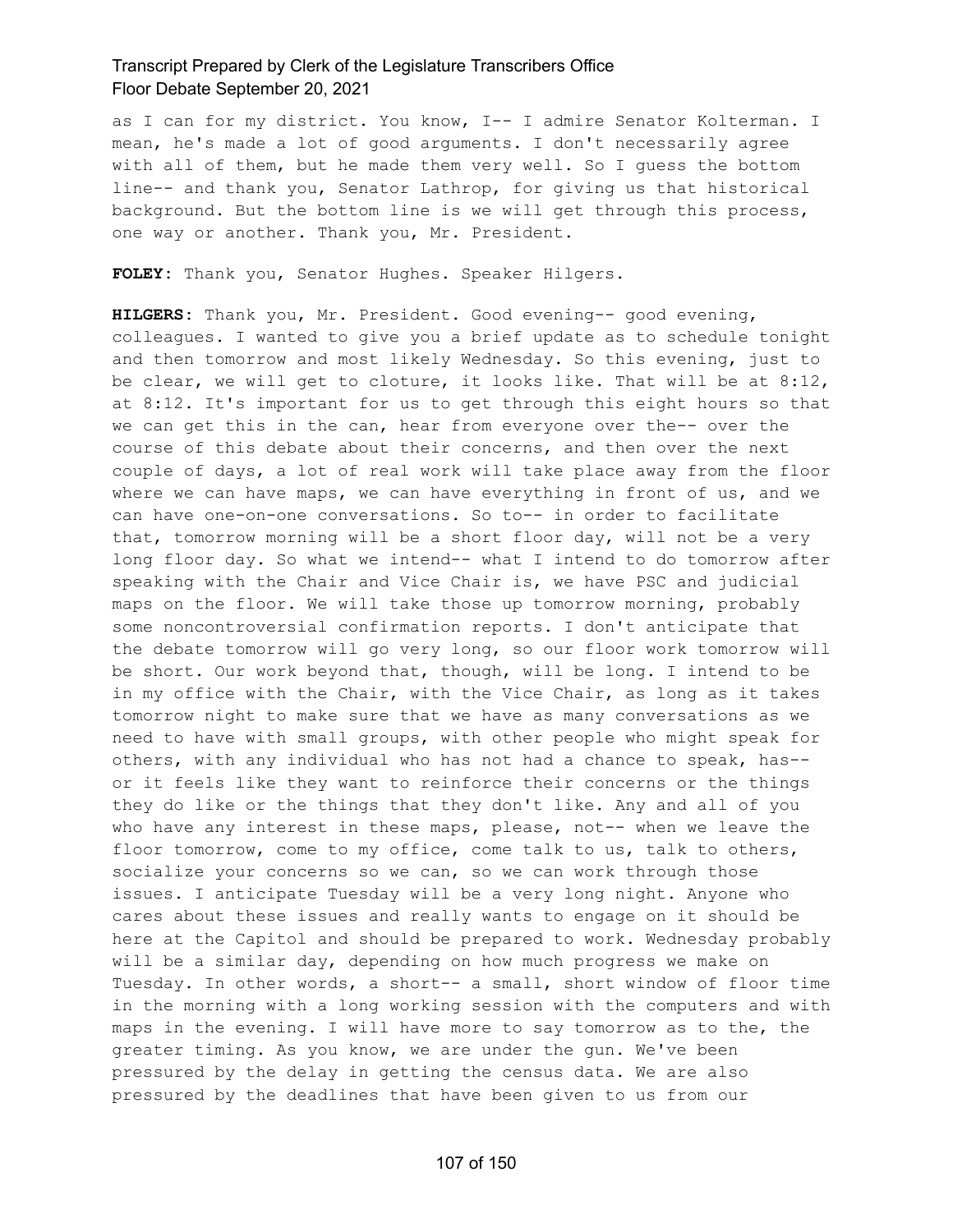election officials. I will have more to say on that tomorrow. But every one of us should feel urgency, urgency to work together, urgency to make sure your concerns are heard. And, and also, I think, some willingness to really focus on the things that matter most to each one of us. There are hundreds of issues here. Not all of them are the ones that we're going to be able to address with the time that we have. So tomorrow morning, we will start at 9:00. It won't be very long, I hope, and we'll do a lot of work after that. Thank you, Mr. President.

**FOLEY:** Thank you, Mr. Speaker. Continuing discussion. Senator Friesen.

**FRIESEN:** Thank you, Mr. President. So Senator Wayne wants to know which district we should get rid of, and, and the question was asked in the hearings several times of people who are defending their districts, if not your district, whose should go. No one answered the question. No one took that challenge and said, oh, district such and such should go. And I-- when he, when he did that, I sat in the hearing and I didn't testify, but I was listening and I thought to myself, whose district should go? Should it be District 34? How was I going to make that decision on, on my part of what is best for, again, rural Nebraska. And that's how I kind of set my path and how I was thinking of this process. And, and if that's what we need to do to discuss here, that's what I'm going to do. So I, I looked at it like some of the areas out there are so large and I know we've had a population loss. And I'm not saying that the deviation number should be where it's at. I'm not-- we lost population. We're going to lose a senator. I get that. I'm not arguing that. But if I look at the areas that I would be willing to give up to help at least make people in rural Nebraska feel like they're not losing so much representation, I pick those districts closest to that Lincoln, Omaha market that are already kind of communities of interest. They're, they're bedroom communities of Lincoln or Omaha and, and would fit well because that's how they're growing. They're, they're basically bedroom communities of the bigger cities. And so when I look at rural Nebraska and how I want to make my decisions that's based on how can I protect their voices the most and those are the ones clear out west who feel already that we don't address their issues. We have not addressed the school funding issue. We have not addressed numerous things out there. And we're still seeing that population loss and we may continue to, but we're still the number one industry in the state. And so when you look at the trying to limit the damage and  $I$ , I don't have anything against Senator Kolterman, but his district is closest to Lincoln. It's closest a community of interest. Most of, most of his constituents in Seward probably go work in Lincoln. They fit together more. But when you take a, a district like Senator Hughes's from clear out there and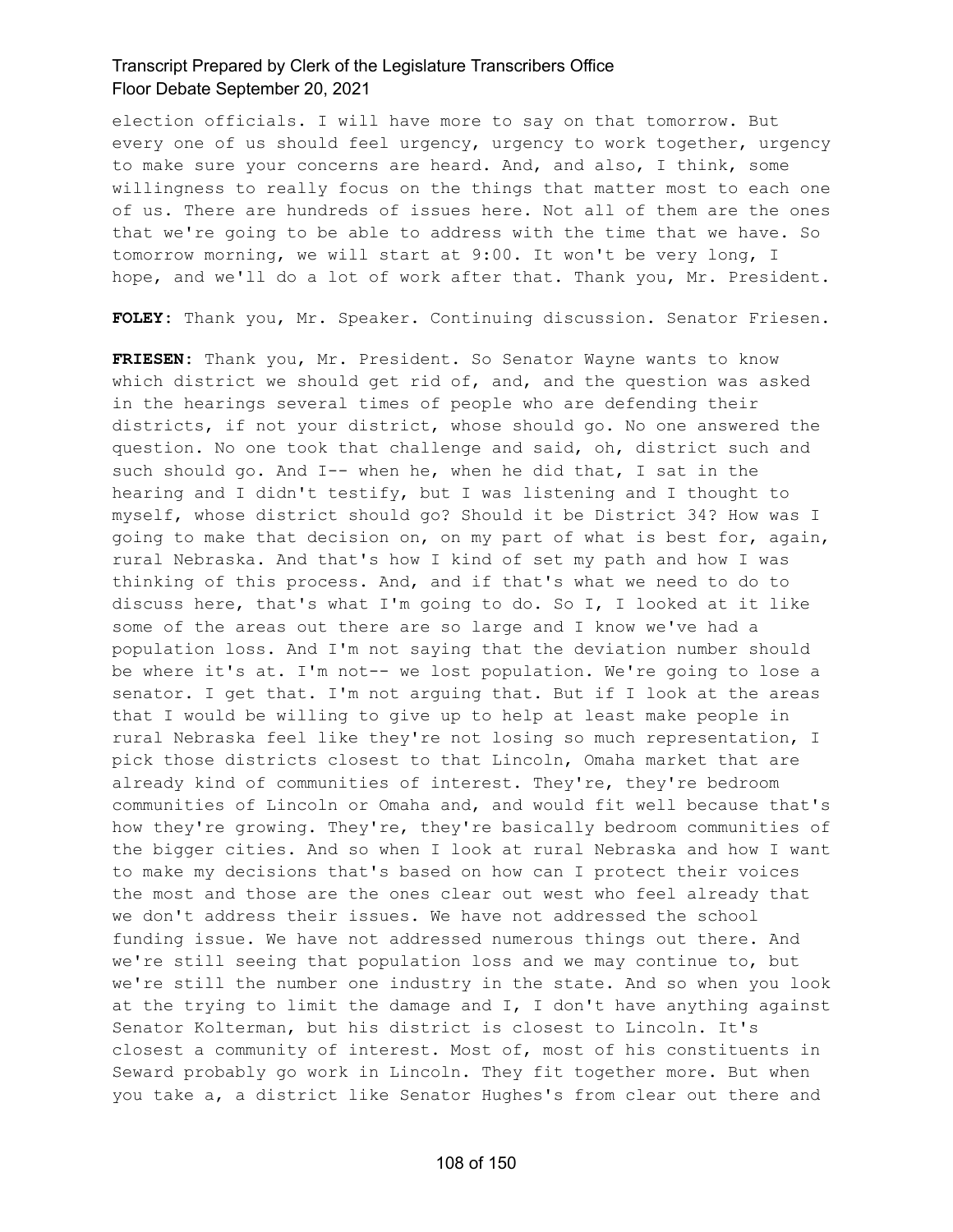just get rid of it and move it over to Sarpy County or wherever, you've now just increased the size of that exponentially. And I get that, we don't have the population. But are there better ways to do it so they physically can be represented yet in a fair and equitable manner? And which is the best way to do it in the interest of the state? So that's how I'm setting my criteria. And I, and I, I, again, when it comes down to it, something's going to happen. I get that. Senator Pahls, would you yield to a question?

**FOLEY:** Senator Pahls, would you yield, please?

**PAHLS:** Yes.

**FRIESEN:** So I, I think you were here previously also during redistricting. Can you kind of tell us what it was like and, and how that process worked?

**PAHLS:** Yes, I'll give you the Reader's Digest. I was very fortunate because I was, was with Senator Lathrop, Senator Aguilar, Senator Flood, and Senator Lautenbaugh. It was a totally different thing in many ways. But the thing we had going for us, we had much more time. So they talked to us. And I'll just give you an example. They talked to me because they knew I was--

**FOLEY:** One minute.

**PAHLS:** --term limited. So Scott says, hey, Rich, we may be doing some things with your district. And I said, OK, be gentle. He said he would be. Well, if you know Scott Lautenbaugh, his concept of gentleness and mine are two different things. The reason why, because I used to stand up and say, Rich Pahls, senator from Millard, Nebraska. Well, he took the Millard, Nebraska away from me. And, and like a lot of you in small towns, the water pipe, you know, the big stand, well, when it was Millard, it had Millard. When Omaha took it over, they, they took Millard off. So a number of us have been trying for years to get Millard back on. And we did do that. So I had a lot of ownership into that. But we spent late nights-- so I'm saying one thing, if somebody says would you mind doing this, and Lautenbaugh is a friend of mine,--

**FOLEY:** That's time. Thank you, Senator Pahls and Senator Friesen.

**FRIESEN:** Thank you, Mr. President.

**PAHLS:** Thank you.

**FOLEY:** Pause, pause the debate for a moment. Mr. Clerk.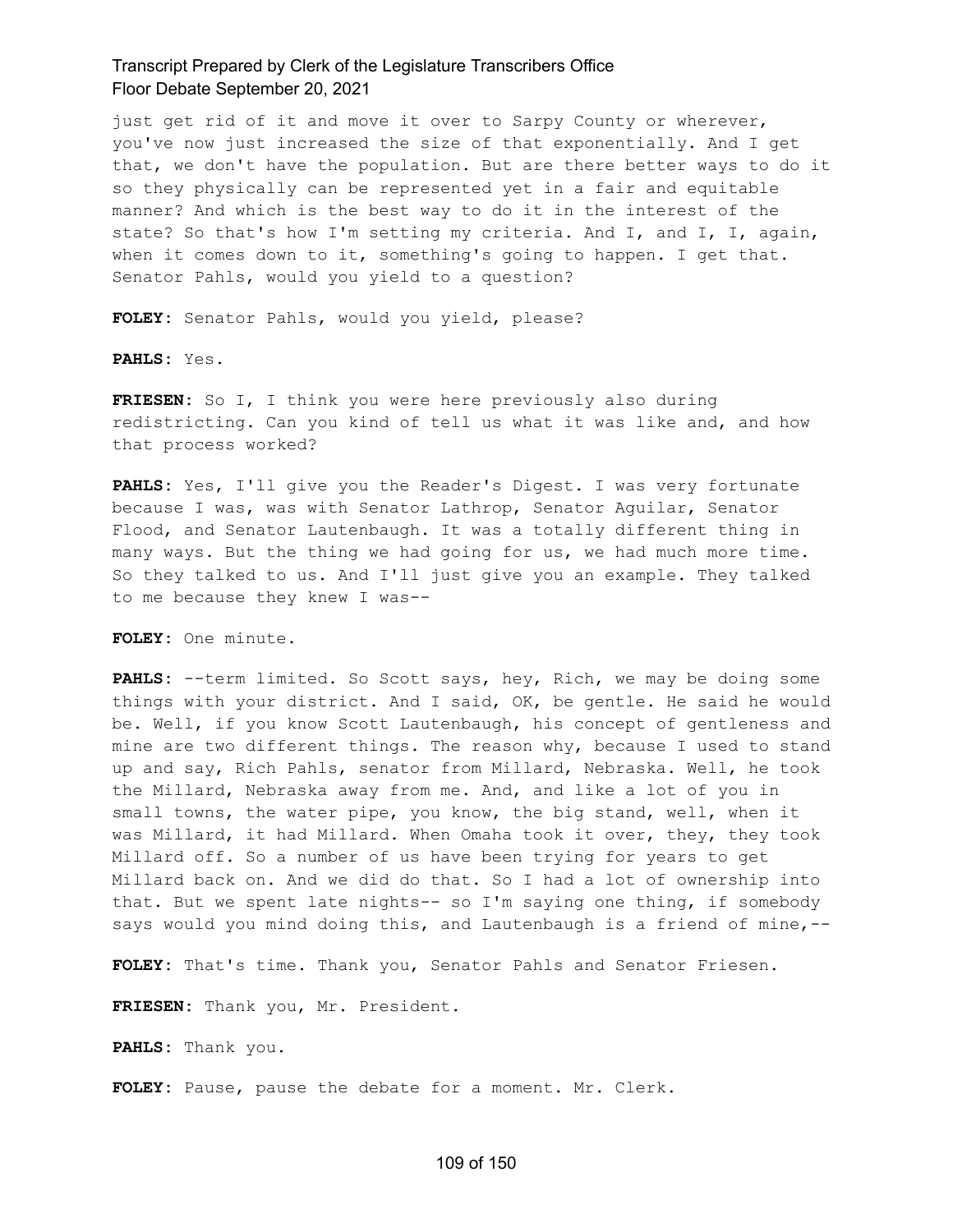**ASSISTANT CLERK:** Mr. President, Committee Reports from the General Affairs and Business and Labor Committees concerning certain gubernatorial appointments. That's all I have at this time.

**FOLEY:** Thank you, Mr. Clerk. Senator Hunt.

**HUNT:** Thank you, Mr. Lieutenant Governor. Good evening, colleagues. Good evening, Nebraskans. For what it's worth, I don't think that there's a single person in Nebraska who feels like this Legislature has addressed their issues. Whether you're rural or urban or you're a Republican or a Democrat, I'm sure that there are plenty of things on your policy wish list. And so that is not a uniquely rural problem to be sure. I haven't spoken yet today about my feelings about LB3 or LB4 or about this process because my opinions about this process are pretty uncomplicated, honestly, and I'm ready to vote for the stuff on the board. I oppose LB3 because it's a partisan map that's designed to increase Republican power. Just say that, it is. I support LB4 in the form of AM26 because it was created with bipartisan support and there are people of all political stripes who are working on that to find compromise as evidenced by AM27 from Senator Kolterman. AM26 as LB4 is the bill that people are working on. Nobody wants to work on LB3 because nobody likes that map. People in the Legislature don't like that map and the vast majority of people in Nebraska don't like that map. And what's happening with AM26 and AM27, that's the process that I value, that's the process that my constituents in LD8 value and that's the only starting point that's acceptable to me. And for my time, it doesn't take eight hours to come to that conclusion. For District 8, my map comes out fine either way. I don't have any complaints to get up here on the mike and talk about in terms of how this works out for me. Looking at this, I get Lisa's Radial Cafe, which is great, I've wanted that from District 9 for a long time because it's the best diner in Omaha and it's a place that is dear to me. I have a lot of memories in my late teens and early 20s recovering there from the night before. And Senator John Cavanaugh is shaking his head at me because he knows I'm right about how great it is. I get Governor Pete Ricketts' house, which I've wanted for a long time. I lose UNMC, which kind of sucks because I was really proud of representing UNMC. But it's not like there's anything special about me that they need me to be their senator. They're going to be in good hands no matter what. So that's fine. My district is fine. LD8 is just fine. But I oppose LB3 because I stand in solidarity with my colleagues like Senator Brandt, Senator Dorn, Senator Day, Senator Wishart, Senator Cavanaugh, Senator Kolterman, who say that LB3 doesn't work for them, who say that it isn't right for their constituents. Regardless of how the map looks for my constituents, I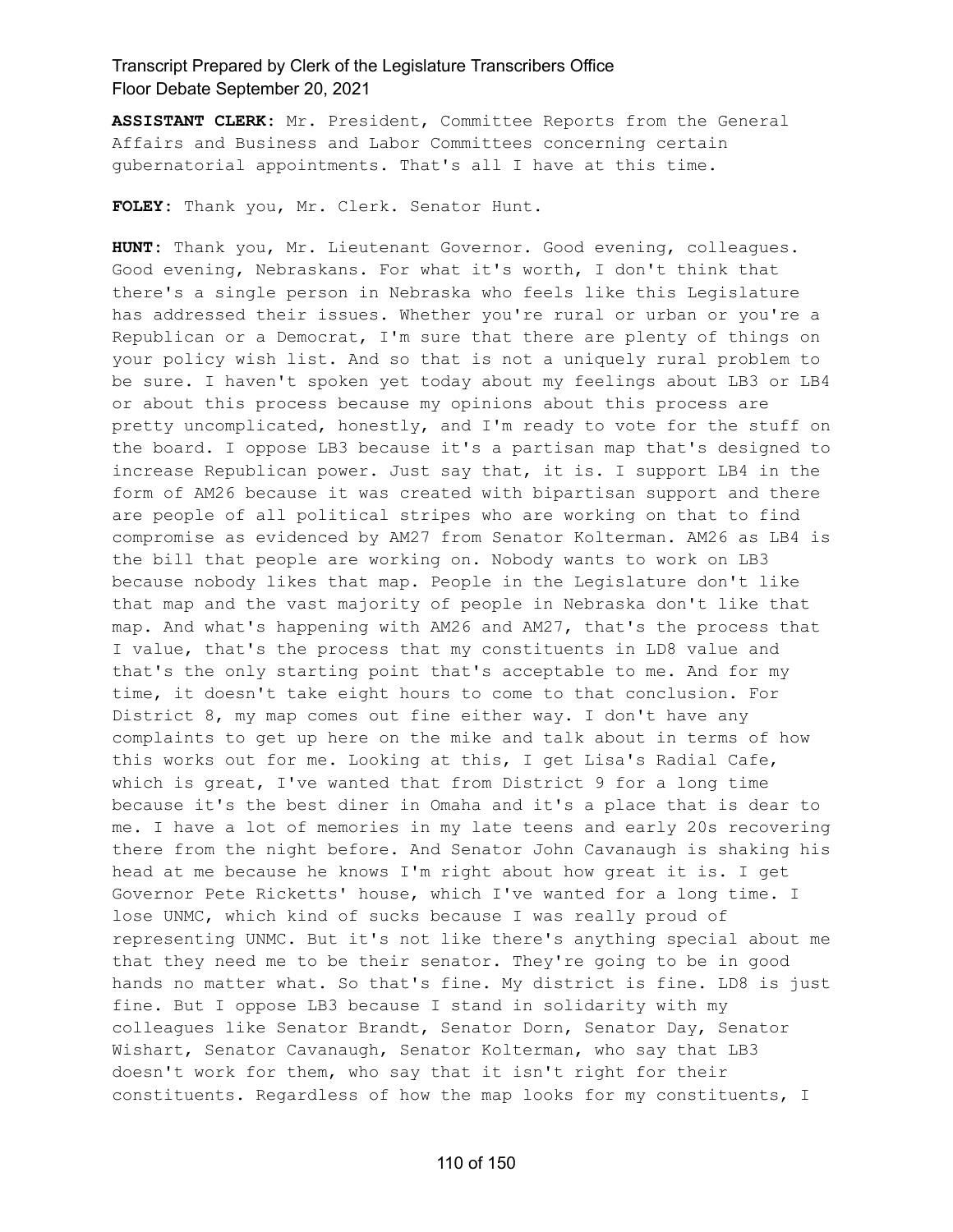know that my constituents want me to stand with my colleagues and make sure that their communities are taken care of as well. So when I look at these maps, I can't just look at my district. You know, I have my little wish list like we all do, but I can't be possessive about anything in my district. All I ask is that the district be drawn fairly. It would be really great if I could get drawn into my own district, which I am, thankfully. I want Dundee and Bensen because that's the core of my community. And other than that, you know, give me Lisa's Radial, give me Governor Ricketts, take away UNMC, like, it's all fine. Whatever has to happen to make the population right, that's what I want to happen for everybody. But that's not what's happening for everybody under LB3. And for that reason, I oppose it. Thank you, Mr. Lieutenant Governor.

**FOLEY:** Thank you, Senator Hunt. Senator Kolterman.

**KOLTERMAN:** Thank you, Mr. Lieutenant Governor. I guess it's evening. Good evening, colleagues. Wanted to talk a little bit about what has transpired thus far today. And first and foremost, I want to thank the 26 colleagues that supported AM27 to advance it. I have no problem whatsoever with Senator Hughes putting up a motion to reconsider. More than anything, I'm just tickled to death that the point has been made that we can all negotiate in good faith. And I think that's what our attempt was with AM27. So let me tell you how that all came about. As soon as I found out that my district was on the chopping block, so to speak, I didn't like it, which is exactly what every other senator in here would probably say if they told them they're going to eliminate your district and somebody else was going to represent you for two years. In two years, you can, you can have somebody run for District 23. I didn't like it. And so I decided, OK, I'm going to, I'm going to go find out who's going to stand with me, who's going to oppose it. And so I did what every senator in this room has done in times past, they went to their colleagues and they've said, can you support me on this amendment? Can you support me on this bill? And I found some real common ground with Senator Brandt and Senator Dorn, a couple of rural colleagues of mine who at the same time were told that their districts were going to be cut in half, so to speak, their rural districts were going to be split up and they weren't going to be able to represent those people that they'd represented in the past, not to the extent that they have. Now I will tell you Senator Dorn was a county commissioner in Gage County and he's done a tremendous amount of work for Gage County. And if I was Senator Dorn, which I'm not, but he agreed with me, I don't want to lose Gage County. But I think Senator Dorn, Senator Brandt, and I were also willing to take away some of our district, we're always willing to negotiate. So we sat down and we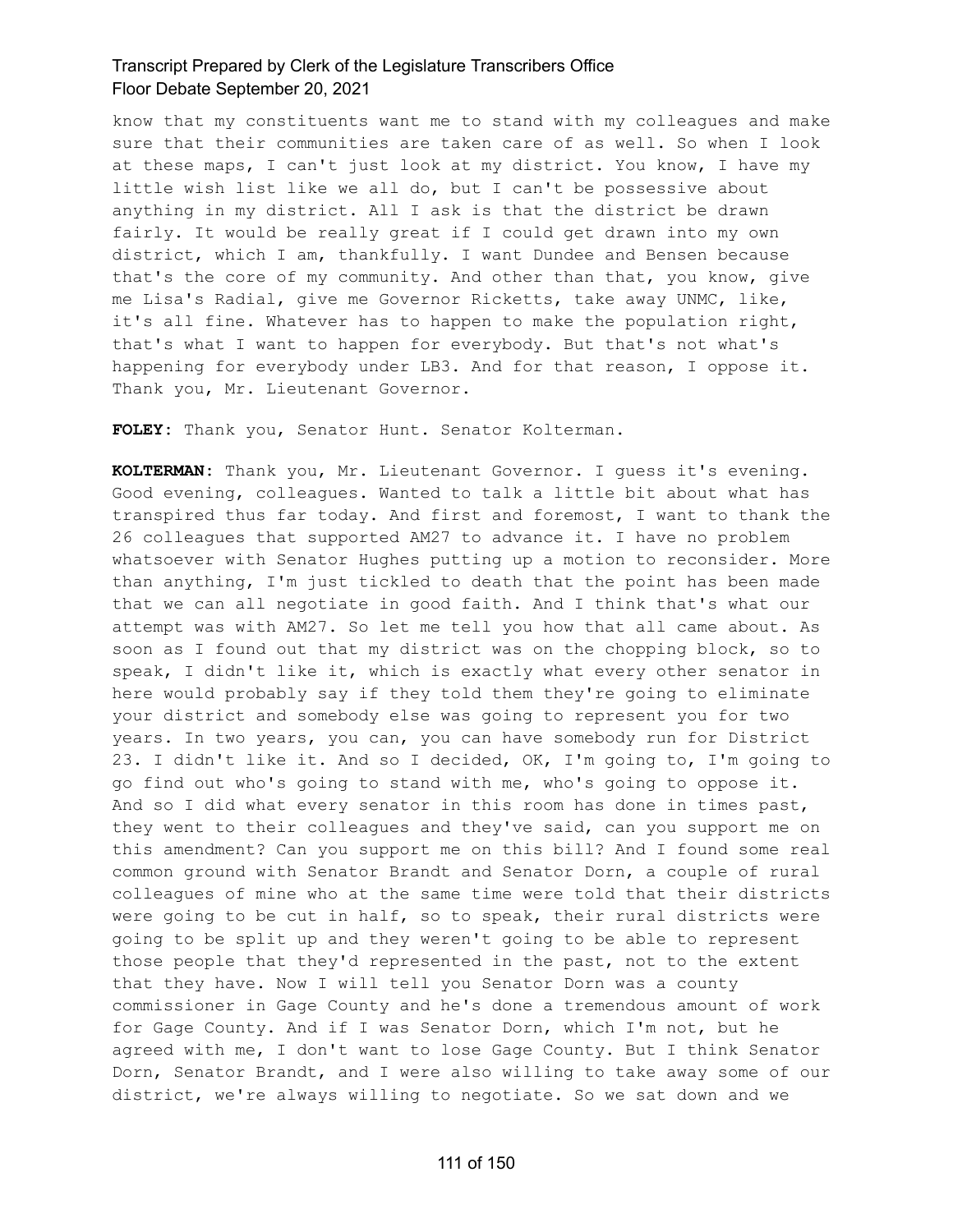thought, well, what if we pull the Lincoln senators in because they're affected as well with what we're trying to do. And so we reworked the maps. And by the way, the maps are going to be online. Anybody can look at them. And I've got a copy or two over here. They're going to be passing them out to you. But my point is we didn't operate in a vacuum. We did what everybody in this body would do. When your, when your back's against the wall, you fight hard to find common ground. And we did find common ground. And Senator Lowe you said it was a tenperson deal. No, it wasn't. There was ten different senators involved with how it was affected. But the reality is, it was 26 senators, 26 senators supported AM27. And I never broke anybody's arm to get that done. I just cordially asked them, would you support me not losing my district? Would you support Senator Dorn? Would you support Senator Brandt? Would you support the ten or eight, seven senators in Lincoln? And they said, yeah, I, I think we can do that. So we used every tool in the quiver to help us get where we are today. Now am I smart enough to think that AM26 is going to advance? I don't know where that's going to go, but we started the dialogue. If we don't talk to each other, nothing happens.

**FOLEY:** One minute.

**KOLTERMAN:** And if people aren't going to listen to us, at least now they have to take us seriously. Because the reality is, we did have 26 votes. That's a lot closer than we've been on anything else that we've done in here. If you don't like it, get up and talk why you don't like it. That's all we did, we talked about what it would do to our rural districts, and we fought hard for that. So if I did something wrong, I apologize. But the reality is, I don't think I did a darn thing wrong. And I'm still smiling and I'm still taking deep breaths. So if we vote on MO5, Senator Hughes, and it does get reconsidered, the point's been made, we had 26 votes that said that we need to negotiate, we need to talk to each other, we need to communicate, and we need to ask for each other's opinions. That's what this is all about, and I'm convinced we're going to get it done.

**FOLEY:** That's time, Senator.

**KOLTERMAN:** Thank you.

**FOLEY:** Thank you, Senator Kolterman. Senator Lathrop.

**LATHROP:** Thank you, Mr. President. And good evening, colleagues. I'm going to take the Speaker up on his invitation to use this as an opportunity to share your concerns because I have some. The only map that we've let out of committee dealing with the Legislature is LB3.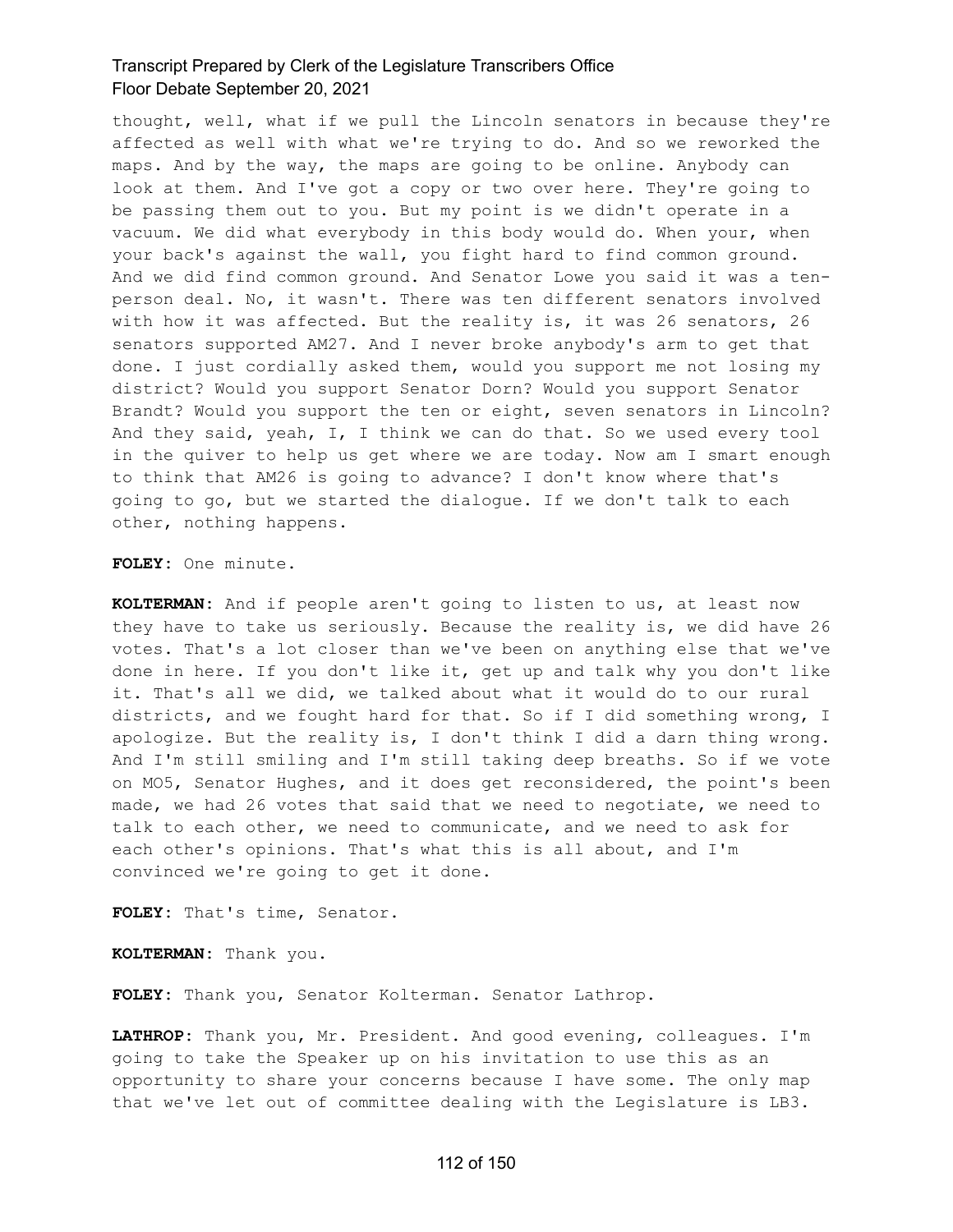And so I'm going to talk about LB3 and my specific concerns so that you can hear them and know them. And I will be participating in the process, as I've been invited to by our Speaker. So the first concern I have is that when I look at the statewide map, we have used the deviation in greater Nebraska, most of these districts are minus four or in that neighborhood. That's a concern to me. That is a deliberate attempt, in my judgment, a deliberate attempt to use smaller numbers in these districts so that they represent 36,000 people and in urban areas or, or whatever the number turns out to be. I have other concerns and I want to talk about two in particular or two specifically. I have a concern if when we draw maps and we bring them to the floor, we are deliberately making a senator's-- an incumbent senator's district more difficult. I think that is happening in Senator Wishart's district, which she described this morning. The map that we have in front of us, LB3, takes 10 of her 14 neighborhoods out of her district. It changes her district dramatically and makes that a more difficult district. That makes it a more difficult district unnecessarily. Likewise, in LD10, Senator DeBoer's district, that has become, through a process of a bunch of lines that you can see on this map, it has become, for one of our colleagues, a far more difficult district. And I think that's intentional. I also have a concern for what's happened in the eastern part of Douglas County and specifically in Senator McDonnell's District 5, we've packed in 105 percent of the average, which forced Senator McDonnell into Field Club, which forced Senator John Cavanaugh into 20, into McCollister's district. That's an attempt to change the dynamic, change the voting leverage that certain constituencies have pushing, pushing McCollister's district further to the west. I think that's intentional and that is a problem for me. Senator-- LB3, I think, also moves Senator Day out to the western part of Sarpy County and it would be better suited where it is found in the map offered by Senator Wayne, which is AM26. Those are my specific concerns. My own district, pretty much we're the same, although we, we add a nick on there that makes it more red or more conservative and takes me over the deviation rather than under which Wayne's map does. But to accomplish this, if you look at, if you look at LB3, and specifically in Douglas County, you see some pretty strange looking districts. These aren't compact and contiguous. You can see in District 6, I don't even know how to describe that--

**FOLEY:** One minute.

LATHROP: --how to describe that other than it certainly is-- yeah, I don't know how to describe it, you can see it for yourself and try to come up with a description. I think that's an effort also to play with that district and make it less competitive for one of our colleagues.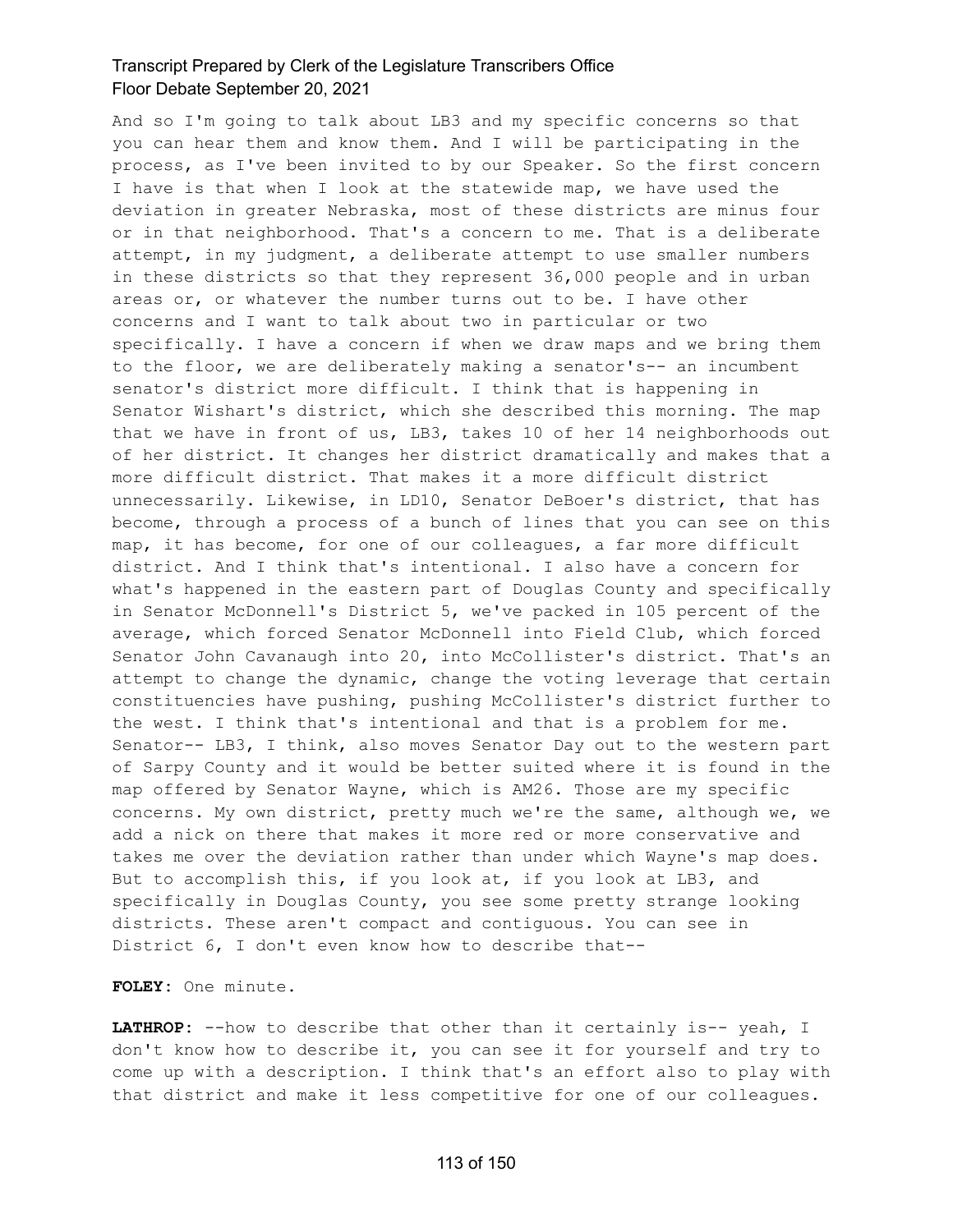I don't think we should be sitting on the floor, it's one thing if we can't put maps together that don't do some things because there is no choice, but I don't think we ought to be making things more difficult for our colleagues in a partisan manner. And I believe that the things that I've indicated about Douglas and Sarpy County in that map are my concerns as well as what we do with the deviation. And I've spoken about that on a number of occasions. So those are my specific concerns for those of you that are listening, trying to take into account what the senators' concerns are with these maps and specifically with LB3. I don't think those things happen with the LB4 and what we've generally referred to as the Wayne map. Thank you.

**FOLEY:** Thank you, Senator Lathrop. Senator Flood.

**FLOOD:** Thank you, Mr. President. Members, I haven't spoken yet on redistricting, but I wanted to talk about the rural districts. I look at the urban districts and I really must defer to a lot of our urban colleagues because the neighborhoods in Omaha and Lincoln and in Sarpy County are not super familiar to me. So I'll be listening as a member of the Legislature to my urban colleagues. But when it comes to the rural districts, let me tell you what I'm going to base my vote on since we're in a posture of listening tonight, which I think's positive. I think that the economic development future for our state relies on hub cities. I think that hub cities have a responsibility to provide leadership for and opportunities and resources for the areas around it. When I think about my district here, Norfolk, it's entirely acceptable to me to take in northern part of Stanton County. That's our trade area. That's Highway 275. If I could have my way, I'd take the other half at Tilden, which, by the way, is bisected right on the county line down what is also called Center Street. But if I had to pick a district that we had to eliminate and move to Sarpy County, I would, and I've told Senator Williams this, I agree with moving Custer County into the 43rd Legislative District. I agree with that because Broken Bow, in my mind, is an absolute rural Nebraska leader. The people in Broken Bow are bucking the trend. They're doing things that are innovative. They have benefited greatly from Senator Williams' leadership, bringing Custer and Dawson County together. But in 2011, I remember former Senator Howard Lamb and others were in the Rotunda and they objected vehemently to Custer County going with Dawson County. Now only because of Senator Williams' leadership do those two counties stick together, I think, in a lot of ways. But I think that the 43rd Legislative District will benefit from having Broken Bow as a part of it because they are exceptional leaders. It's terrific in my mind that Dawson County has 25,000 people, a history of strong leadership. Is there a way that we could tie the leadership of Dawson County south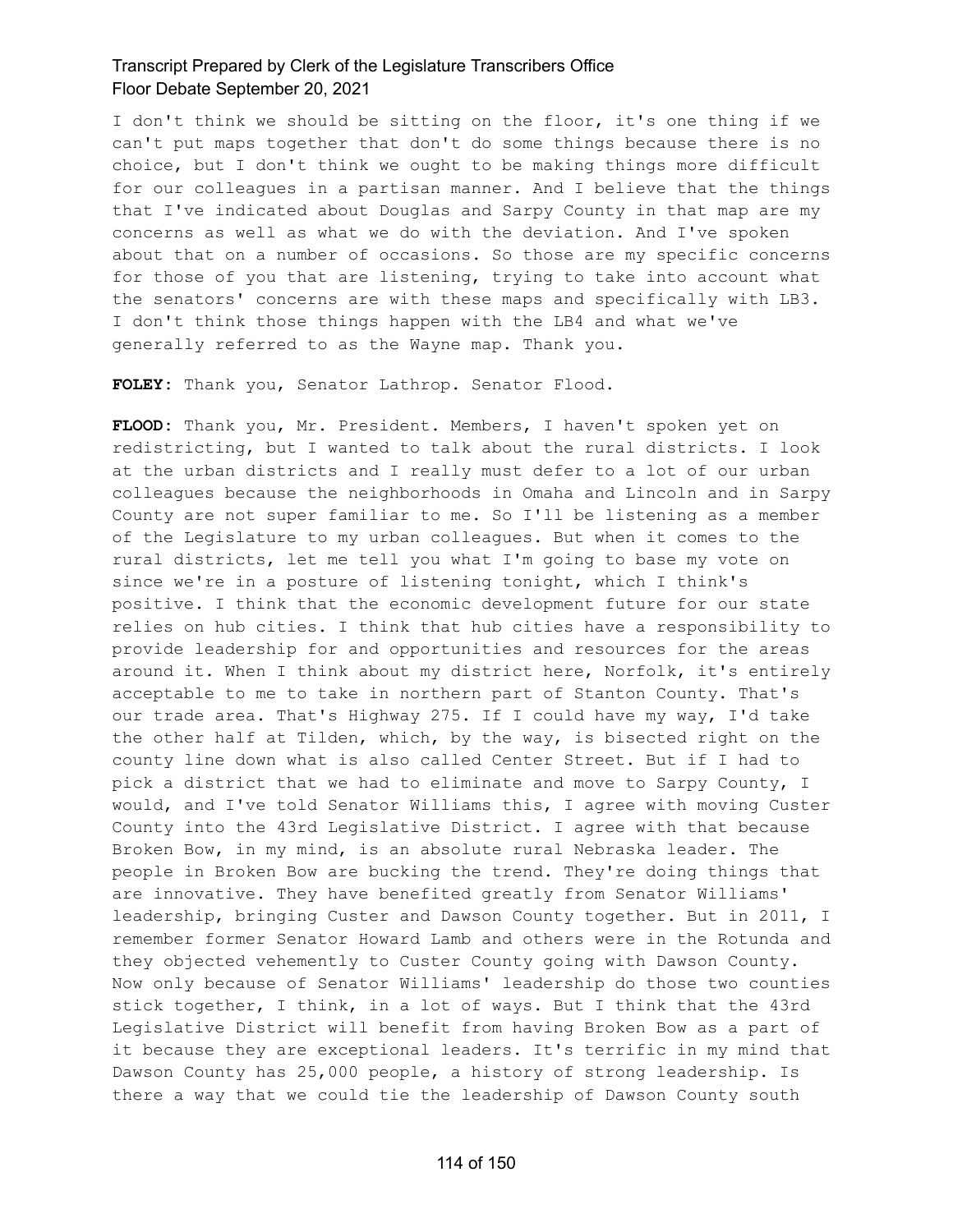and west around the Lincoln County area and preserve a nice district for that southwestern panhandle and then, of course, Dawson County as, as an anchor? I agree with Senator Hughes, we don't want to make that district much smaller out there because that is ground zero for where the South Platte flows in from Colorado. And friends, Colorado is taking our water. They're diverting it to Denver. And if we don't have a leader that comes from this part of the state in the next eight years, they will be drinking our water in Denver with pipelines straight out of the South Platte River and it will be gone. To me, strategically as a state, we need leadership in southwest Nebraska because it is on literally the front range of a major 20-year fight that this state is going to have with the state of Colorado. So that's important to me. I'm familiar with southeast Nebraska. I think Senator Slama's District 1 is wonderful that it could have all of Otoe County because before Senator Clements was in there and Senator Slama was in there and the people in Nebraska City had a, had a line through town. That was something that got fixed from 2011. If I could write the next chapter, I'd like to see Senator Dorn have as much or all of Gage County and then into Lancaster County.

**FOLEY:** One minute.

**FLOOD:** Gage County is its own thing. They, they have a trade area that comes up from Marysville, Kansas, and into Gage County and then on into Lincoln. And then I think of that Jefferson County west and I think of towns like Fairbury, Geneva, and the trade centers there, the leadership already exists there. And honestly, I would keep York and Seward Counties together. Now I didn't vote for AM27, and I'm not going to vote for any piecemeal solutions. And if anybody thinks that that vote did anything to advance the cause, it makes some people feel better. But it tells me that we're a long way from 33. So we can rearrange the deck chairs on the Titanic, it's sinking. Let's talk about how we're going to get from where we're at to 33 votes. And that's what it's going to take. And for me, it's pairing hub cities with the regions to make us stronger together. Thank you, Mr. President.

**FOLEY:** Thank you, Senator Flood. Senator Hughes.

**HUGHES:** Thank you, Mr. President. Would Senator Flood yield to some questions?

**FOLEY:** Senator Flood, would you yield, please?

**FLOOD:** Yes.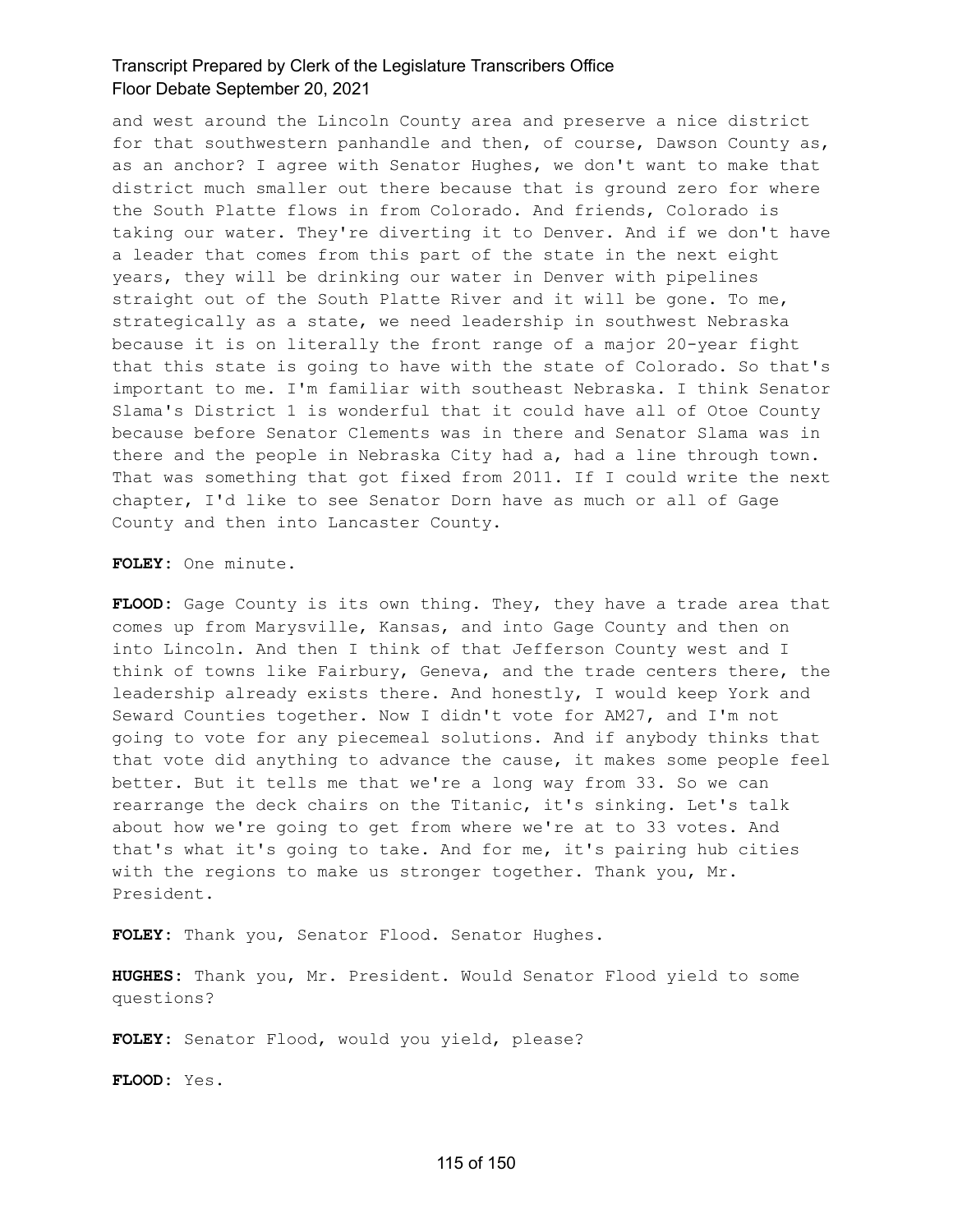**HUGHES:** Senator Flood, I do apologize to you. Generally, I try to talk to my colleagues before I ask them questions on the mike. But I guess similarly to the conversation I had with Senator Lathrop on my last time on the mike, the same thing I would like to ask you the same questions of do you remember how the votes were coming out of the Redistricting Committee ten years ago?

**FLOOD:** Yes, actually, I had pulled that information and I have different-- there were different votes. There was a, a cloture situation where we ended up going to 33 votes. And it really came down to Senator Karpisek of Wilber objecting to moving Saline County into the 3rd Congressional District. That's where-- do you want to talk about the legislative or the congressional maps?

**HUGHES:** I, I think both would be good information for the body. So the congressional, yes, since you started on it, that'd be great.

**FLOOD:** So the congressional map, the issue was Saline County, traditionally a largely Democrat county in terms of a majority of the population, Senator Karpisek really resisted the idea of going into the 3rd. It was a function of how the 3rd was going to be drawn in relationship to the 1st. And it went to, it went to cloture, I believe, more than once. And there were exactly 33 votes to get there. And it was a policy decision the Legislature made that caused Senator Karpisek, Karpisek--

**HUGHES:** Karpisek.

**FLOOD:** --a lot of concern. And he was very upset about it. And in fact, I met him in the hall today. He's still very upset and concerned about it ten years later. On the legislative map, what we did was essentially the rural senators sat down and figured out which district would be eliminated. And Senator Louden's district was the one that was eliminated. And he wasn't happy with that. Neither was Senator Harms from Scottsbluff. But the population was such that that's what occurred. And as part of that, we had the pairing of Custer and Dawson County, which, you know, ten years later I'd like to put back. That was not filibustered, if I remember correctly, on Final Reading, it may have been on General File.

**HUGHES:** So do you remember what the, the makeup of the Legislature was at that point as far as Ds and Rs?

**FLOOD:** There were 15 Democrats, there was 1 independent, Senator Chambers, and the balance were Republicans.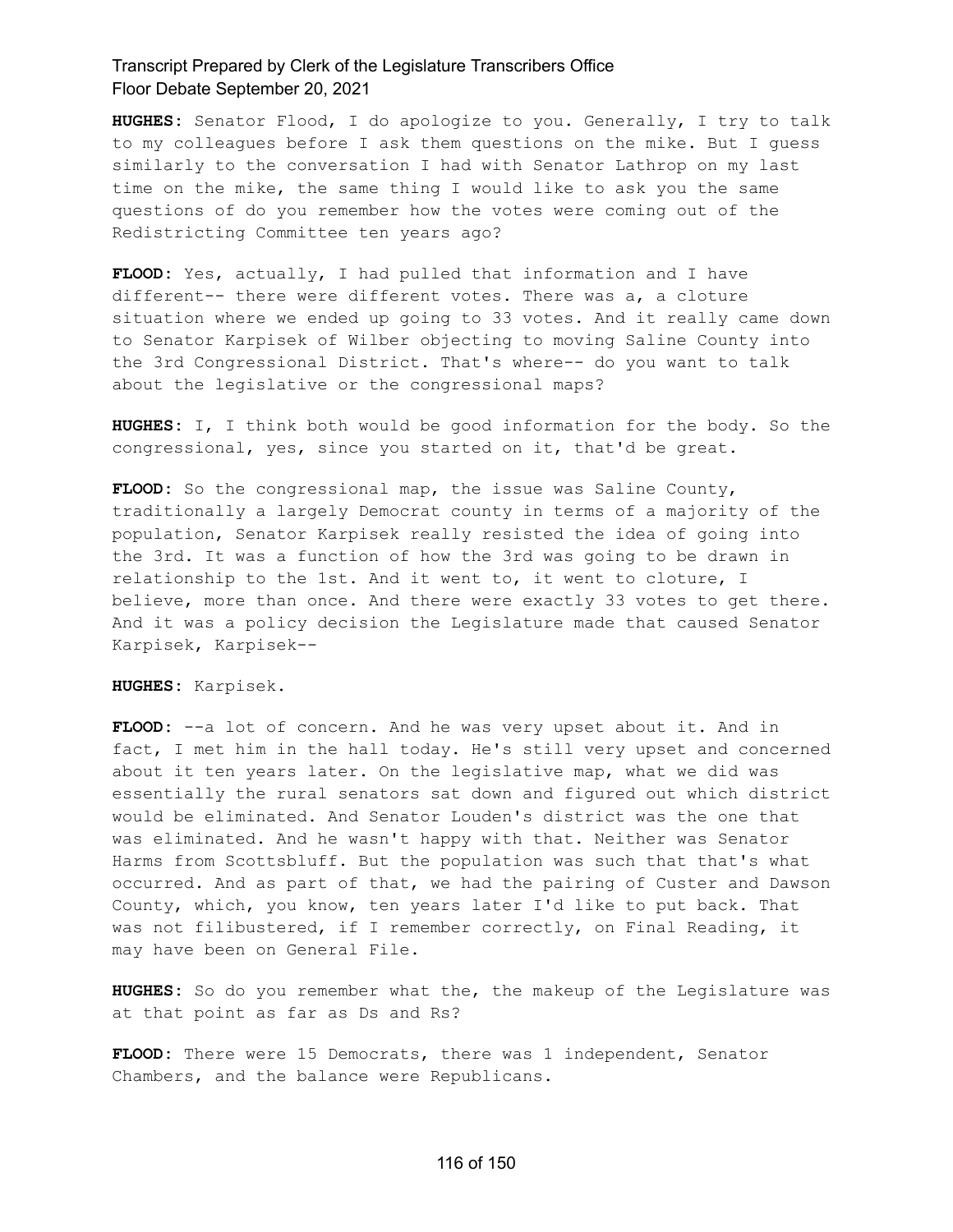**HUGHES:** So the Republicans had 33 votes to do whatever they wanted. Is that a, is that a fair statement?

**FLOOD:** By number, yes. I don't think it worked out that way, though.

**HUGHES:** So there was a bipartisan filibuster.

**FLOOD:** Yes, absolutely. And, you know, when, when I talked the other day about organizing along party lines or, or the comments I made, the reality is that there's only 32 Republicans in this body. By nature, there's going to have to be compromise. There should be compromise. There will be some compromise. I think right now there's more tension between maybe rural senators than there are among even urban senators. But the minute I say that, I can think about some urban senators that are upset right now, but.

**HUGHES:** OK, thank you, Senator Flood. I appreciate that, giving us that historical context to the challenge of doing this job every decade and with no institutional knowledge,--

**FOLEY:** One minute.

**HUGHES:** --and I, you know, and I appreciate the fact of, of Senator Lathrop and Senator Pahls and Senator Flood, the perspective that they bring to this job helping us get through this process and understanding how difficult this process is. Thank you, Mr. President.

**FOLEY:** Thank you, Senator Hughes. Senator Murman.

**MURMAN:** Thank you, Mr. Lieutenant Governor. I haven't spoke to this redistricting yet today, so I think it's high time that I let my opinions be known. I do want to thank the committee for their hard work in coming up with the, the map and, and also the alternative map. And no matter-- you know, they have a difficult job because like it's been mentioned many times today, you need 33 votes, not just 25 or 26. And I think whatever map they came up with wouldn't, wouldn't have gotten 33 votes. So it's hard for me to see right now how, you know, how we can accomplish that. How are we going to get 33 votes? I didn't vote for the last amendment because, you know, it's pretty easy to get a group of senators together and-- or relatively easy at least, to make some improvements to their-- the districts they represent and then have the support of the balance of the body to, to get the-- half the votes. But to get 33, that's going to be a lot more difficult. Specifically to District 38, I like LB3 much, much better than AM26 because I can represent the district much better the way it's drawn in LB3. It puts my home relatively close to the middle of the district.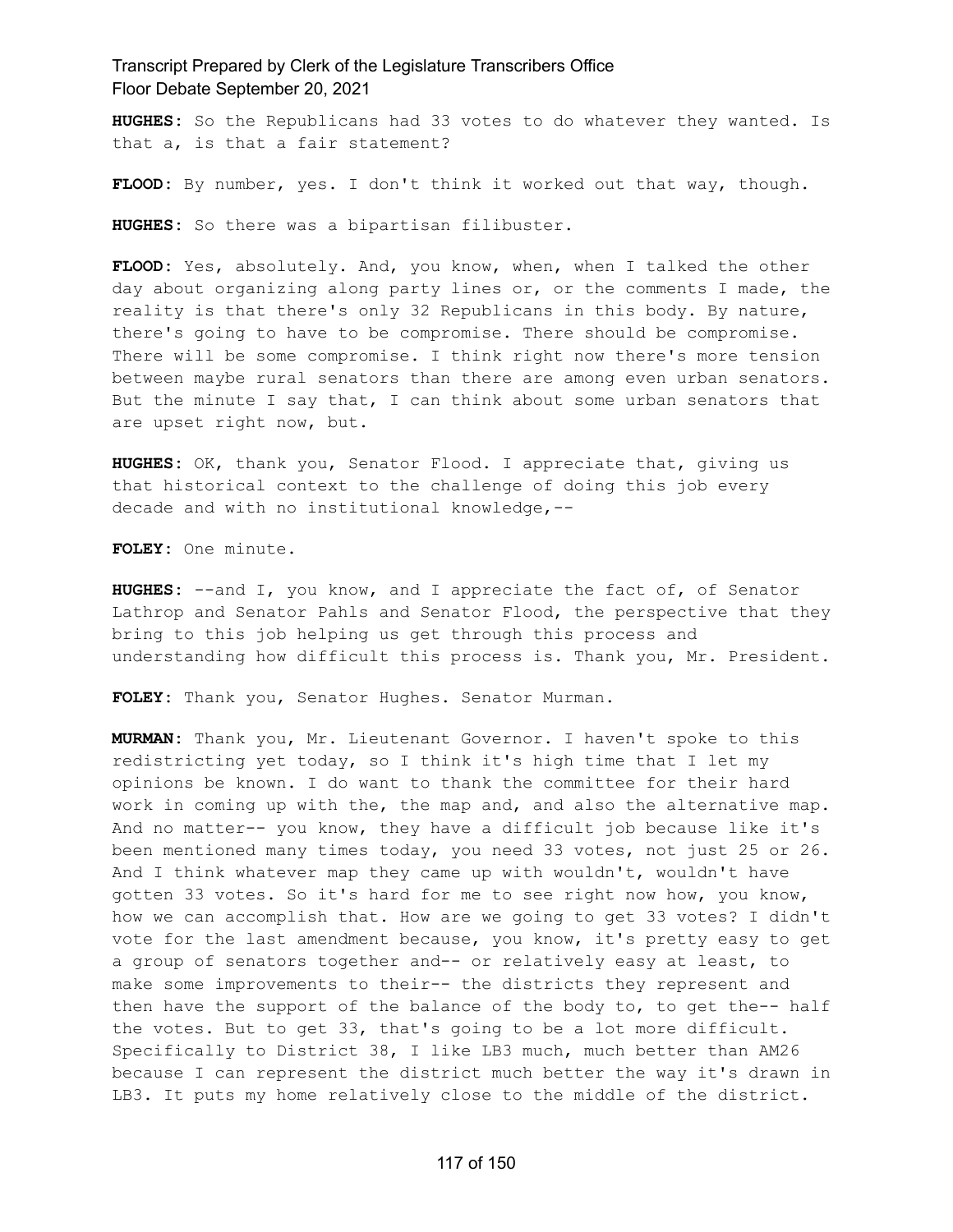It's, I think, less than 50 miles to any point in the district. And the district is flatland in general, irrigated corn, soybeans, small towns. It's all in-- pretty much all in the trade area for Hastings especially, but also Kearney and Grand Island. And, you know, it's my neighbors. I can-- I know their concerns. And that is kind of the heart of the area that I campaigned in. Of course, District 38 will probably change a lot no matter what map we, we end up with. I hate to lose most of Phelps County. Most likely I'll do that, probably all of what I represent in Buffalo County. In AM26, I will lose Kearney County and that's-- those are all kind of the population centers of the district. So it's going to really hurt how I can represent or the, the people that elected me to represent them. And also with AM26, it- you know, I'll do the best I can, but it makes it really difficult for me to represent well the western end of the district, it adds about a hundred miles on to the western end of the district. To be honest, I've only been out there about twice in my lifetime and I'm not a young man. So not that I can't learn how to-- learn the concerns of that part of the state, but it'll-- I'll have to kind of start--

**FOLEY:** One minute.

**MURMAN:** --all over again out there. And remember, with LB3, I said I was within 50 miles of any point of the district. And again, with AM26, it'll add over 100 miles onto the western end of the district and I'll be somewhere between 150 and 200 miles from the western end of the district. McCook is out there, one of the-- would, would be one of the bigger populated, might be the biggest town in the district according to AM26, so it would be difficult to represent them. So with the amendment we passed, that's not a complete map, it does change how LB-- or District 38 would be configured, and that's why I couldn't support that amendment. We have to look at the whole picture. I do feel LB3 does improve somewhat the disenfranchisement of rural Nebraska.

**FOLEY:** That's time, Senator.

**MURMAN:** Thank you.

**FOLEY:** Thank you, Senator Murman. Senator Slama.

**SLAMA:** Thank you, Mr. President. And good evening, colleagues. I, I left for class and things seemed to escalate quickly after I left so I came right back. I'll be on the mike for a few times. I'll ask a few colleagues questions. First off, Senator Clements, would you yield?

**FOLEY:** Senator Clements, would you yield, please?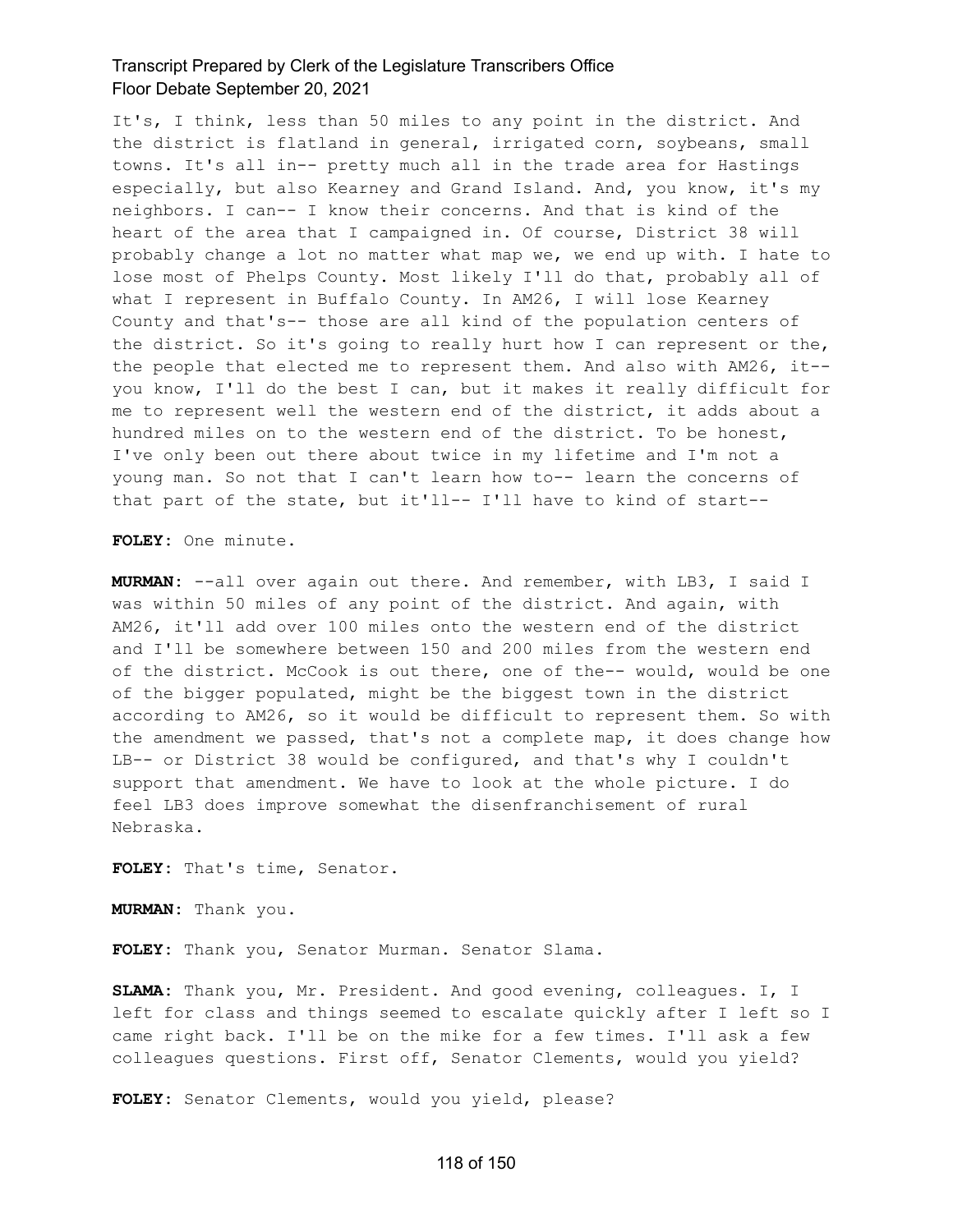**CLEMENTS:** Yes.

**SLAMA:** All right, Senator Clements. So for the amount of time that we've been in office together, we've, we've shared Nebraska City and I think we've had positive experiences with that, right?

**CLEMENTS:** Yes, very much so.

**SLAMA:** And it's been great. Just to give a little bit of context to this, Senator Flood referenced it earlier. I-- Senator Clements and I share the community of Nebraska City, and that's, that's worked out well for us. We can attend events together, share our thoughts as we leave. We can take shifts if there happens to be an event that one of us can't go to. We always make sure that the other can be there. And it's been a positive experience. How do you feel about losing your part of Nebraska City, Senator Clements?

**CLEMENTS:** I've been very pleased with representing Nebraska City. I saw the mayor at the parade Saturday, spoke with him, and you and I have both talked to the school district, the superintendent, and none of them have ever expressed a concern that their city is split. I think they've expressed that they like having two senators represent their city. Now as far as losing that, I, I saw on the map early on that your district is short of population and that's a reasonable, logical place for you to add citizens because otherwise you have to go across the county line somewhere.

**SLAMA:** Sure, but personally you would consider that as being a tough loss for you because Nebraska City is a wonderful community.

**CLEMENTS:** Yes, I've, I've been happy to represent it and only giving it up because of the numbers. Correct.

**SLAMA:** Thank, thank you, Senator Clements. Senator Lowe, would you yield to a question?

**FOLEY:** Senator Lowe, would you yield, please?

**SLAMA:** Senator Lowe.

**LOWE:** Yes.

**SLAMA:** Thank you. Do, do you want to lose your district?

**LOWE:** I don't have a district, the district has me.

**SLAMA:** That's, that's a wonderful answer.

#### 119 of 150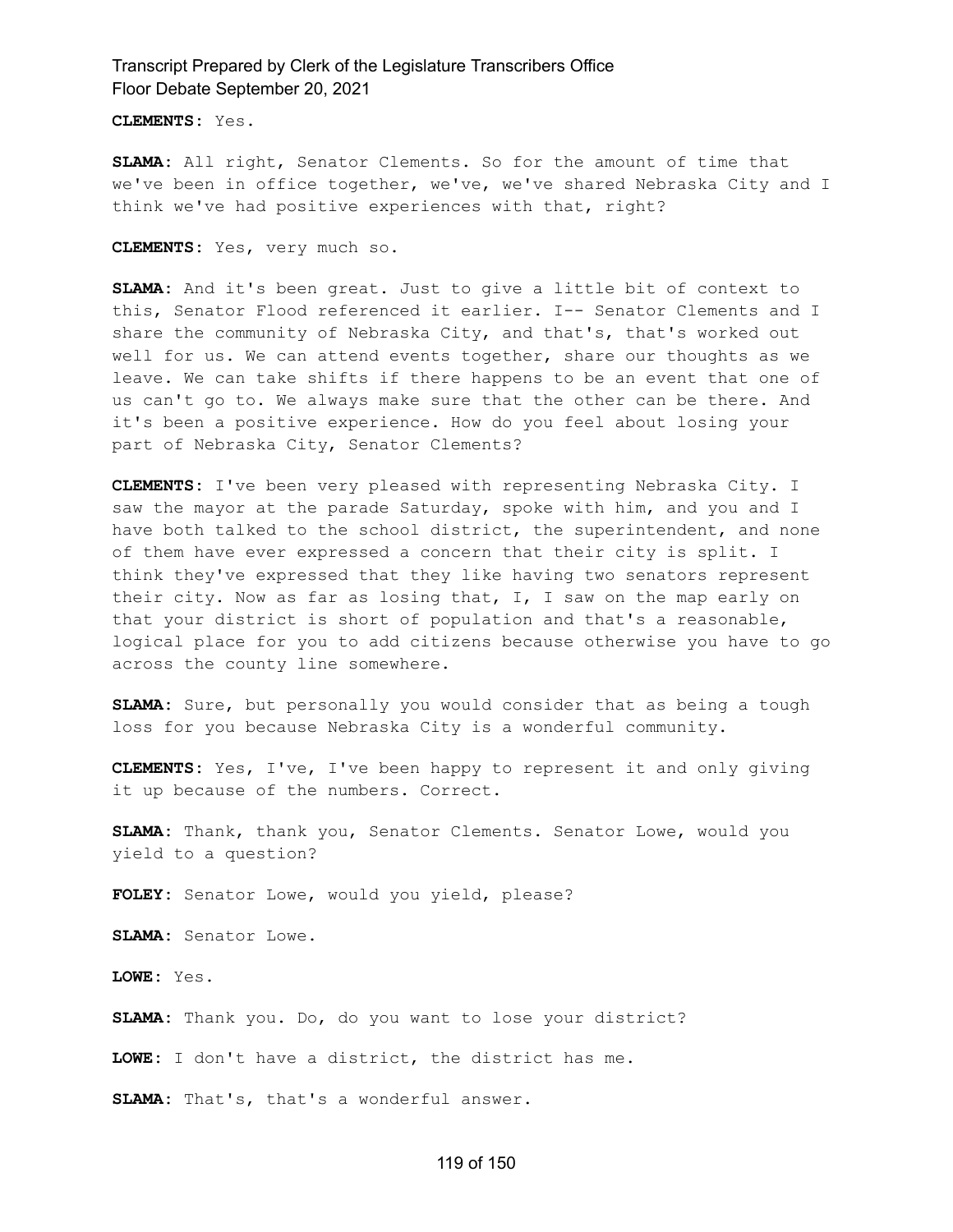**LOWE:** I, I don't believe they would like to lose me at this time.

**SLAMA:** Yeah, you're, you're pretty popular around that neck of the woods, so I hear.

**LOWE:** I do OK.

**SLAMA:** So if, if it were to happen, the, the maps would be redrawn to where you lost a good chunk of what your district looks like now. I mean, you even got moved to a district, say, towards the east like Omaha. Would you go around and try to lobby a majority of your colleagues to keep that from happening?

**LOWE:** Yes, I would.

**SLAMA:** Yeah. Well, thank you.

**LOWE:** I definitely would because I know the people, they know me. I believe I represent a good majority of the people. It-- it's been a pleasure representing the 37th District.

**SLAMA:** I, I think they're, they're very well represented in here. Thank you, Senator Lowe.

**LOWE:** Thank you.

**SLAMA:** So my point here is, and, and normally I don't go off on these lines of questioning, is that no one wants to lose parts of their district. No one wants to lose all of their districts. We're politicians. We get elected in popularity contests. We have these relationships. We have great relationships with our districts. That's how we got a majority of--

**FOLEY:** One minute.

**SLAMA:** --those voting in our district. Is that time? Oh, thank you, Mr. President. That's how we got a majority of those voting in our respective districts to send us here to Lincoln to make policy. We can approach this. And if I would have been on the floor during the vote on AM27, I would have opposed it. As such, I am in favor of Senator Hughes's reconsider motion because we can't approach redistricting in a piecemeal approach. We'll play musical chairs and the person left hanging will be the Nebraska people. The losers in all of this, it might come down to one senator having a chair not open for him in a rural district. But at the end of the day, Nebraskans lose by us fighting over a piecemeal approach. So please, I hope we can regroup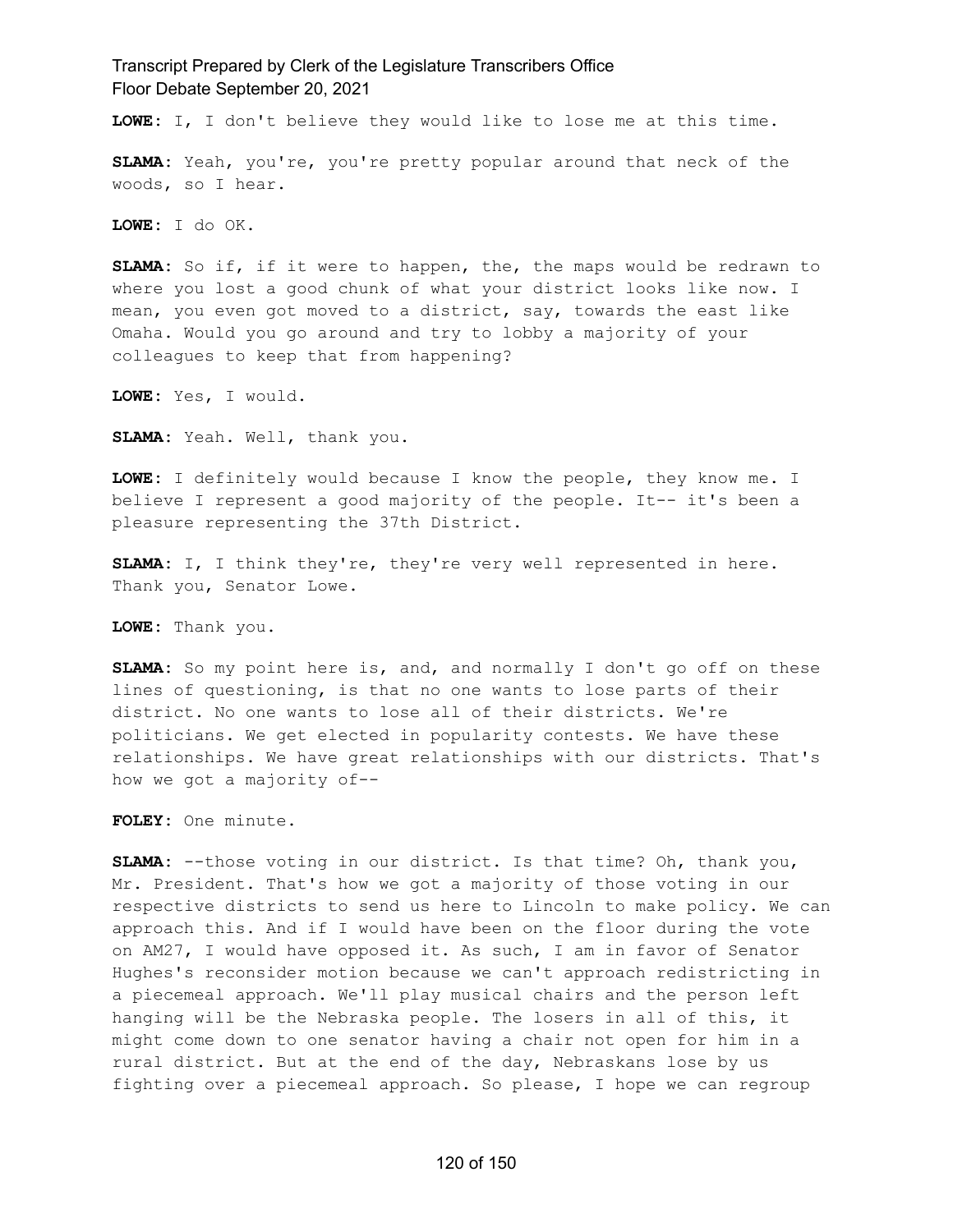and have some more constructive solutions than a piecemeal approach in the days to come. Thank you, Mr. President.

**FOLEY:** Thank you, Senator Slama. Senator Erdman.

**ERDMAN:** Thank you, Lieutenant Governor. Good evening. I was listening to Senator Lathrop and his explanation about the districts and I don't see him on the floor here. I was going to ask him a question. He had made the comment about it makes a district more difficult. I'm not sure exactly what more difficult means, but let me share, let me share this little tidbit with you. In 2019, in November, I asked my legislative assistant, Joel Hunt, to join me in the district for town hall meetings in each one of my district towns. And so he did. He came out on a Sunday afternoon and so Monday through Friday we made a trek across the district and had a town hall meeting in each community. At the end of the week, I had driven 957 miles and never left the district, 957 miles. So I don't know whether Senator Lathrop was referring to the difficulty getting around your district or if it was he was referring to the difficulty of the people in the district. I'm not sure how it could be difficult representing 40,000 people in a six-square mile area or less, but maybe he had some connotation there that I don't understand. So difficulty can be described in many ways. But I would say that Senator Brewer probably has the most difficult district in the state. He probably has 4,500 square miles, 300 miles from one end to the other east to west, and 150 north or south. Now that's difficult, and I don't know how you can get much more difficult than that. So as I said earlier, I don't care where my district is as far as the relocation with the six counties or ten counties, because I'll continue to represent those people who have an issue-- issues and needs that need to be represented. But Senator Flood had made some comments and suggestions about how we go about fixing the map. And I think we need to listen to those kind of comments because he's offering solutions to the situation that we find ourselves in. And so instead of throwing up a AM27 with a map that may come later, and I think maybe he has submitted one to us, we, we need to have a discussion about those kind of issues Senator Flood brought up. And so as we proceed forward here and I think it's been mentioned several times, there's not 33 votes to advance anything. And unless we do something today or at the latest tomorrow, we will not get out of here this week. So I think the Speaker kind of gave us a hint on that. And so if you want to be here over the weekend until next Monday, Tuesday, Wednesday, whatever it takes, just allow this to continue. But we need to sit down and have a discussion about how we draw the maps so it makes common sense. Thank you.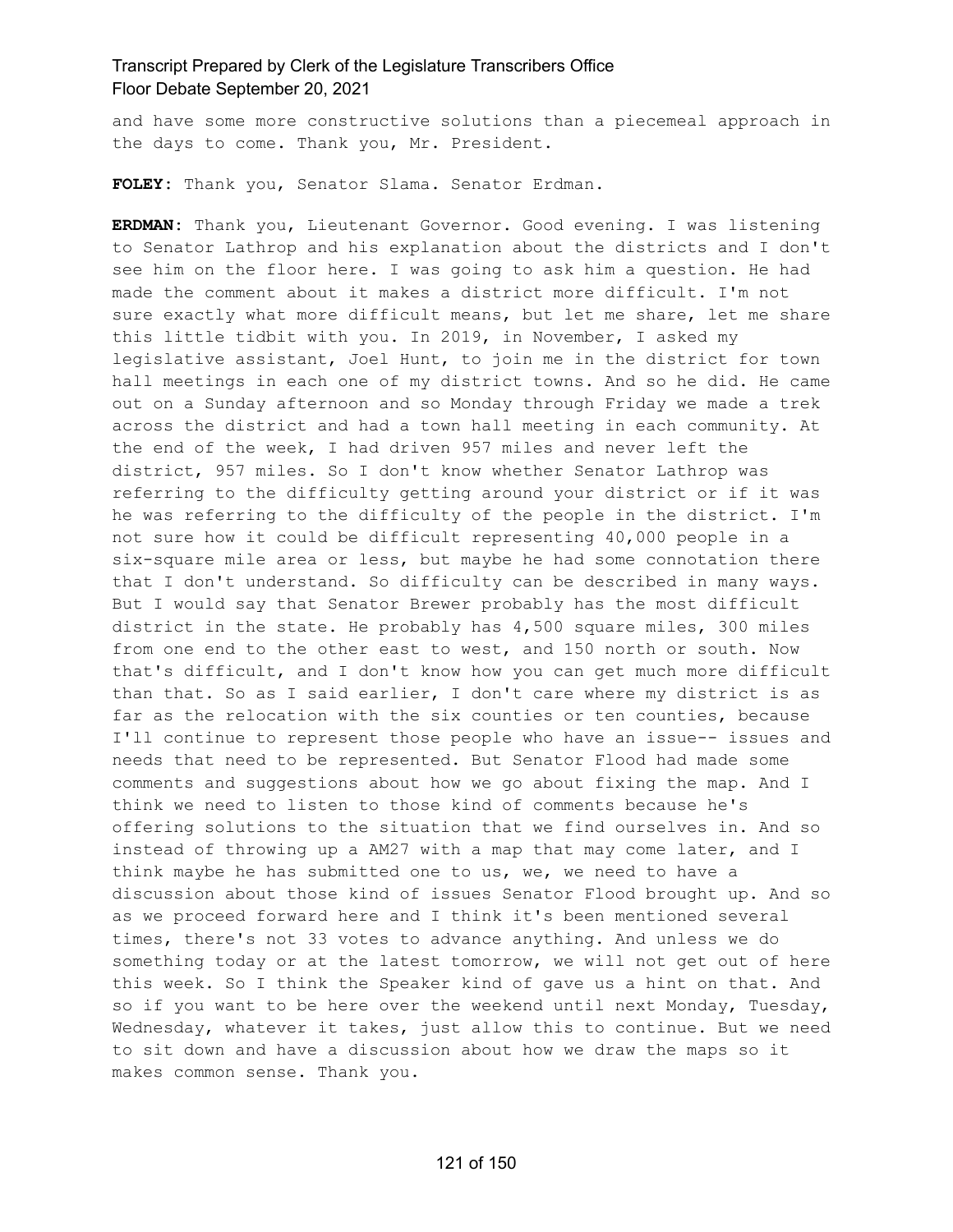**FOLEY:** Thank you, Senator Erdman. Senator John Cavanaugh.

**J. CAVANAUGH:** Thank you, Mr. Lieutenant Governor. I haven't talked in a while, but it's been really interesting to listen to everybody. I, like Senator Lathrop, just want to take this opportunity, and I think Senator Hunt before me, to discuss what specific problems I have as it pertains to the district that I've been elected to represent. As Senator Lowe adequately points out, it's not my district, but I've been chosen to represent the interests and the, and the desires of the people in the current District 9. And in that capacity, I sat through the hearing here in Omaha last week and I heard several people from District 9 come and testify that they were not happy about the Field Club neighborhood being moved out of District 9 and into another district. So District 9 is generally bounded by 480 on the east and 72nd on the west in the current iteration, which includes the Field Club area, which is on 32nd & Center and historically has gone as far east as the river when it was bounded by the river on 36th Street. And both of those times, from that time to now, Field Club has been a part of District 9. And as the testifiers testified, the, the neighborhood association, they call it, the Homeowners League in Field Club, has put in a great amount of effort to build relationships with their elected officials. They've invited me to many events and I participated in many of them, but they've worked hard to build a rapport and relationship with the other neighborhoods. My district, the district I represent, has a strong neighborhood organization. I know a lot of folks here talk about their towns, but midtown Omaha, we talk about our neighborhoods and we have Field Club, we have Blackstone, we have Morton Meadows, we have Aksarben/Elmwood Park, we have Joslyn Castle, we have Gifford Park. And currently we have part of Bemis Park. We have part of the Beals Neighborhood Association. We have part of Hanscom Park. And so there's a lot of these neighborhoods and they all-- and Leavenworth Neighborhood Association. Sorry, I couldn't forget Leavenworth. And all of those neighborhoods work together in terms of their engagement with the elected officials, engagement with the city, engagement with the state, and for activities like neighborhood cleanup that we're having coming up on, I think, on October 23, at least in part of District 9. So generally, that's the, you know, consensus of the people in District 9 is that they would like to stay as contiguousness as possible and have had that conversation. And I agree with that sentiment. I-- my biggest issue, though, with these maps are similar to, I think were articulated by Senator Hunt, is that-- and by Senator Lathrop, that District 9's deviation is 4.98 percent, which is a population of 42,023 people. Whereas, say, a district out in District 48, which is a negative 4.35 percent deviation, which means essentially that the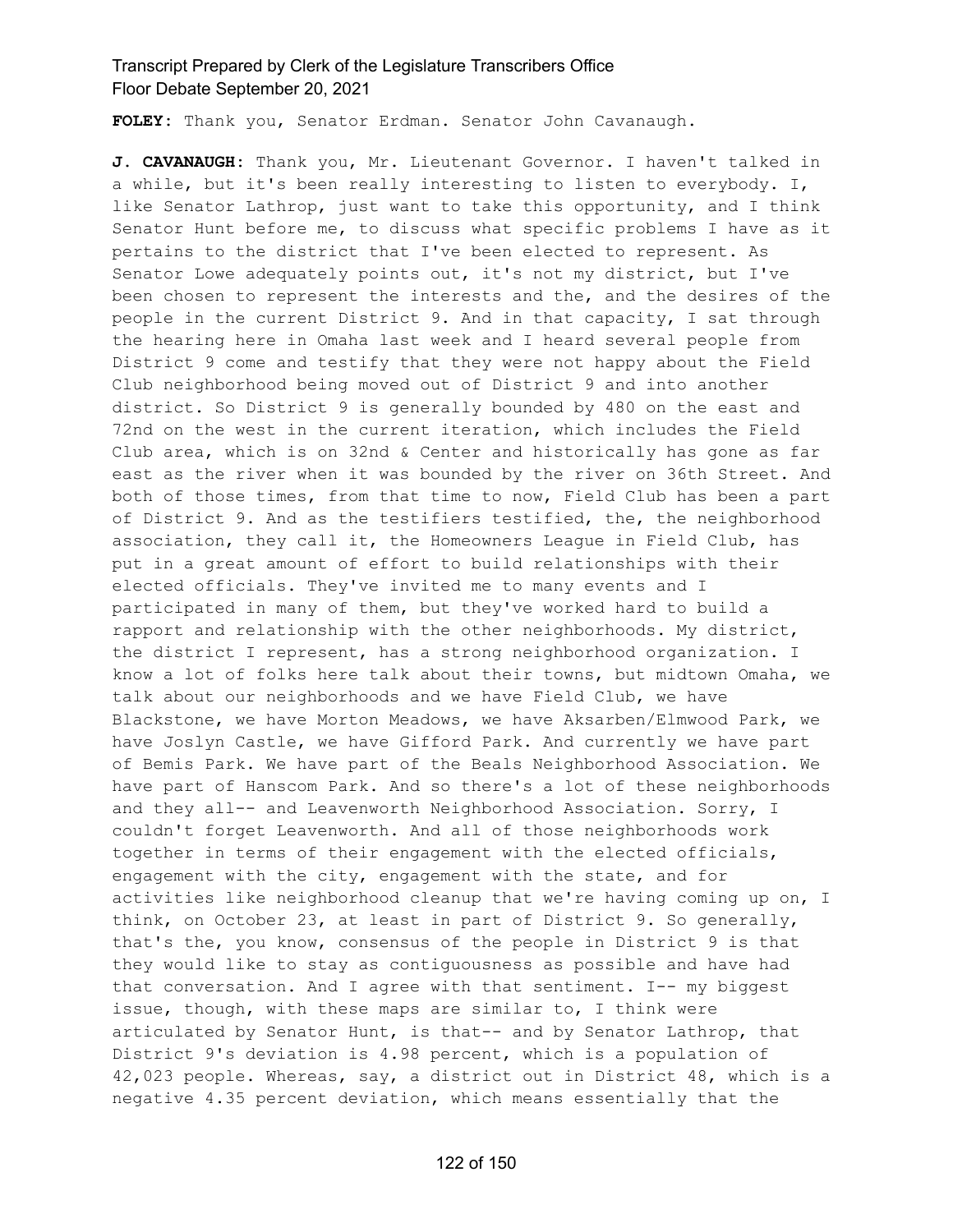people in District-- there are more people in District 9 than there would be in District 48. And I would say Senator Erdman just, you know, accurately, I think described some of the challenges that are faced by people who are chosen to represent much larger geographic areas. And I have talked about this many times today and I will continue to talk about it as we go through this process, but there are challenges associated with larger territories. But fundamentally, the constitution charges us to get as close to one person, one vote as possible, and that the size of the territory is not one of the things we can consider. So in Reynolds v. Sims in 1964, the Supreme Court said "Legislators represent people, not trees or acres. Legislators are elected by voters, not farms or cities or economic interests." And it goes on to say: And if the state should provide that the votes of citizens--

#### **FOLEY:** One minute.

**J. CAVANAUGH:** --in one part of the state should be given two times or five times or ten times the greater weight of citizens in another part of the state, it could hardly be contended that the right to vote of those residing in the disfavored area had not been effectively diluted. And so what I'm here to do is to represent the rights of the people in my-- the district I've been elected to represent, as well as the other people in the state of Nebraska, and say districts that unnecessarily dilute the vote in any district is not going to be acceptable. And so those are the maps that I'm going to be looking at going forward when we're negotiating this, not just the bounds of District 9, but the overall deviation and the reason for it. Thank you, Mr. Lieutenant Governor.

**FOLEY:** Thank you, Senator Cavanaugh. Senator Williams.

**WILLIAMS:** Thank you, Mr. President. And good evening, colleagues. Everybody's got an idea of how to solve this problem as long as it doesn't involve their legislative district. I've heard from a number of my rural senator friends and colleagues that if they are asked about it, their answer is simply: not mine. Heck no. I'm here to tell you I'm willing to talk about my district. I'm willing to consider alternatives, and we've been working on some things with that. But there are some things I also want you to know when, when a colleague that I have great respect for, Senator Flood, gets up and talks about my district when he doesn't understand my district, then I think we need to set some record straight. I was fortunate or unfortunate to acquire a legislative district that included all of Custer County when for many years Custer County had been part of the Sandhills District, District 43 currently served by Senator Brewer. I worked really hard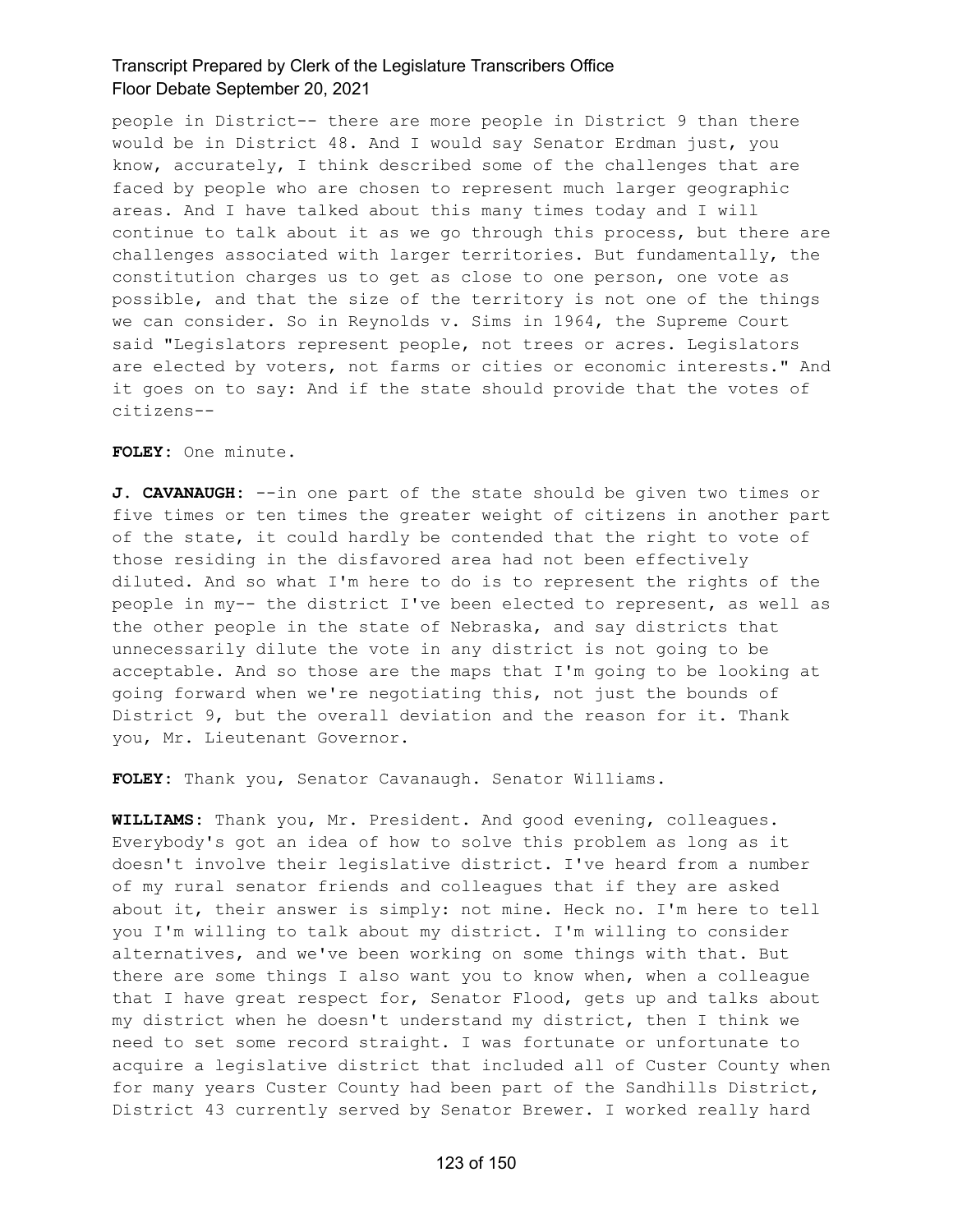to be sure that they understood that our job as a senator is to represent them and to do those kind of things. And last week when the hearing was held, a fairly large contingent of people showed up supporting keeping Custer County into what is the district that I'm honored to serve. Here are some differences that you might not know and that I hope Senator Brewer recognizes if he acquires Custer County. There are over 100 wind turbines in Custer County, and Custer County is very supportive of wind and solar energy. In addition to all of those wind towers, there are at least five solar arrays. How does that fit with the representative that will represent them if they become part of the Sandhills District when that senator has clearly been opposed to any growth in that kind of industry? The R-Line that has been discussed many times is strongly supported by Custer Public Power, which is located in Broken Bow in Custer County. There again, how's that going to fly with people? School safety, last year we had a bill that was supported by all 13 school districts in my legislative district supporting the school safety. Senator representing that district voted against that bill. School choice, something that we've talked about over and over. Every school district in my legislative district has contacted me to not support school choice. Senator they will have now supports school choice. The hospitals in my legislative district, we work tirelessly to work with them with managed care and how that has affected their collections, especially the reimbursement from Medicaid. They're in lockstep because they have a unified voice on that issue. The senator will find there is a great distinction in the brand laws and how those are interpreted in Custer County--

**FOLEY:** One minute.

**WILLIAMS:** --versus the rest of the Sandhills District. Custer County is a very diversified ag district. It has large production facilities with cattle, hogs, corn, beans, and it has a slaughter facility just about 30 miles south of Broken Bow where Adams Land and Cattle is located. So it may look like to some that are not acquainted with the details of boots on the ground that it doesn't fit. I'll tell you it fits and the people of Custer County believe it fits. The other thing I would tell you, not all of the Sandhills District would like to have Custer County back because Broken Bow and Custer County are the big dog and they should be in that district. I am certainly willing--

**FOLEY:** That's time, Senator.

**WILLIAMS:** --to talk about my district.

**FOLEY:** That's time.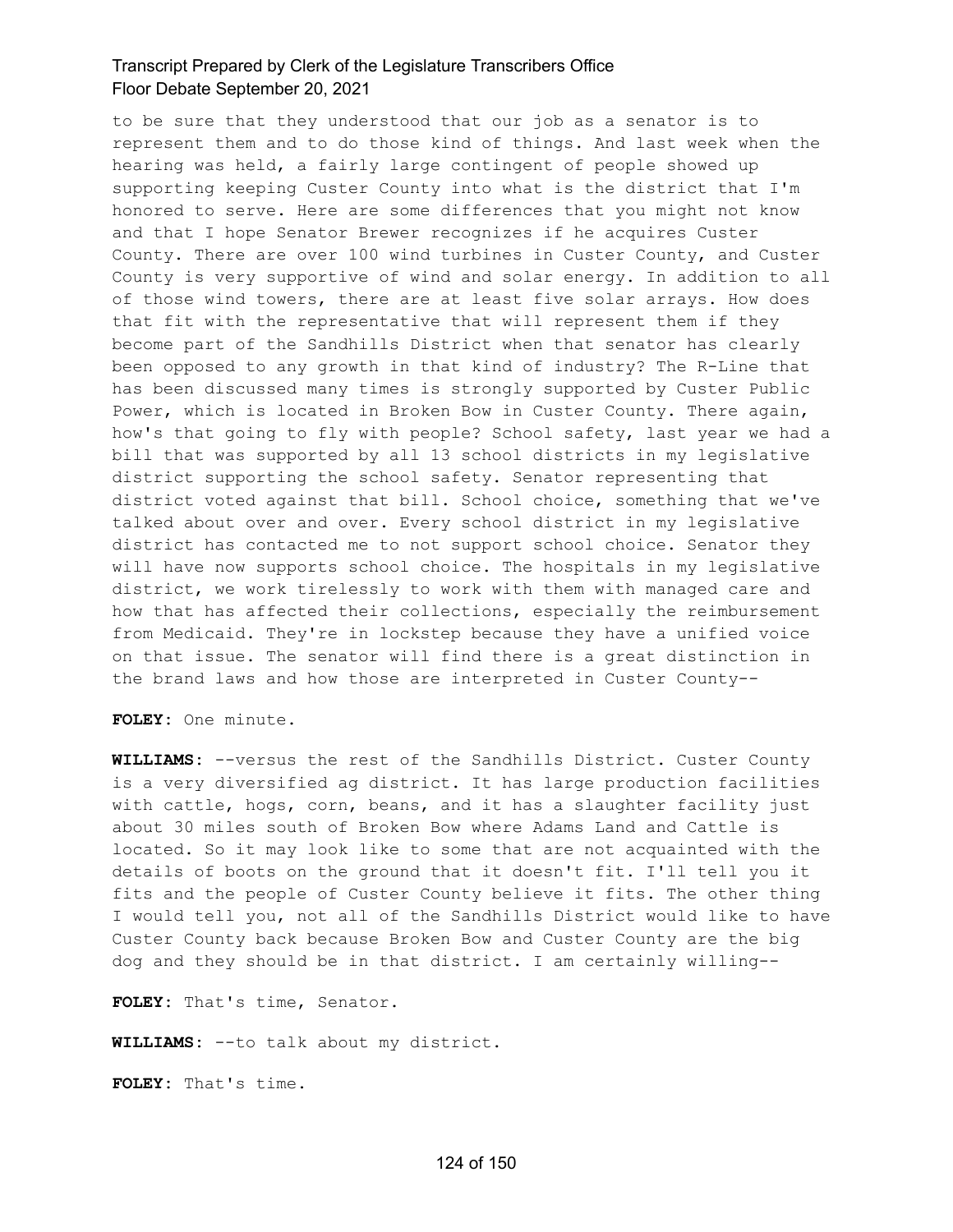**WILLIAMS:** Thank you, Mr. President.

**FOLEY:** Thank you, Senator Williams. Senator Pahls.

**PAHLS:** Thank you, Mr. President. I'm glad that I had a chance to hear you, Senator Williams. You're the prime example that the senator should not fit the district, it should be the other way around. And if that-- anything does happen, I hope you'll be the mentor to the new senator because it's-- you gave an awful lot of information that I did not know about that county. And it sounds like you're invested in that. Other than being a banker, you've quite invested into that particular area. And I appreciate that. I hope all of us have-- can describe our own county as well as you did. Earlier when Senator Flood was speaking about what it was like in the past, and I don't want to dwell too much on the past, but one thing that caught my attention, and I think this may be a direction that we ought to be thinking about going, he said the rural senators sat down and they decided, they, it wasn't urban, it wasn't Rich Pahls or other urban senators who decided it. They did because they know their area better, like I had no idea what's going out in the area that Senator Williams described. And I have a feeling he probably doesn't have an awful lot of ideas that, hopefully he doesn't, about what's going on in the district that I represent. He has some, but it has some different characteristics. So the idea of having a group of you, and I call-- you're friends, look at each other eyeball to eyeball and say this is the way we should do it. I also think in the urban areas, it ought to be an eyeball to eyeball to those senators who are living in the urban areas. Why should a senator in the rural area be telling the senators in the urban areas what it's like? Because I'm sure many of you do not-- if I talk about the midtown parts of the Old Market, the Benson area in Omaha, you probably-- I'm assuming many of you would not have as detailed information as those of us living there because it's very unique settings. So why not have the urban senators eyeball with the urban people on the committee. We have a couple senators on the-- from the urban areas on there, they can make that decision. They take a look at the map. This really makes sense. This neighborhood really fits here. I should stay out of your area when it comes to making decisions with and vice versa. I have a feeling if we look at each other sincerely across the table, it could be done. I don't mean one or two, several, and I don't mean just the committee. Spread it out a little bit, that way you get support. One reason why I had a no vote on the first time around in a congressional district, because I used to work down here with Scott Lautenbaugh, and I'm telling you, Scott Lautenbaugh knew how to do it. Whether you liked it or not, he knew how to make things happen. As I said earlier, how he sort of talked me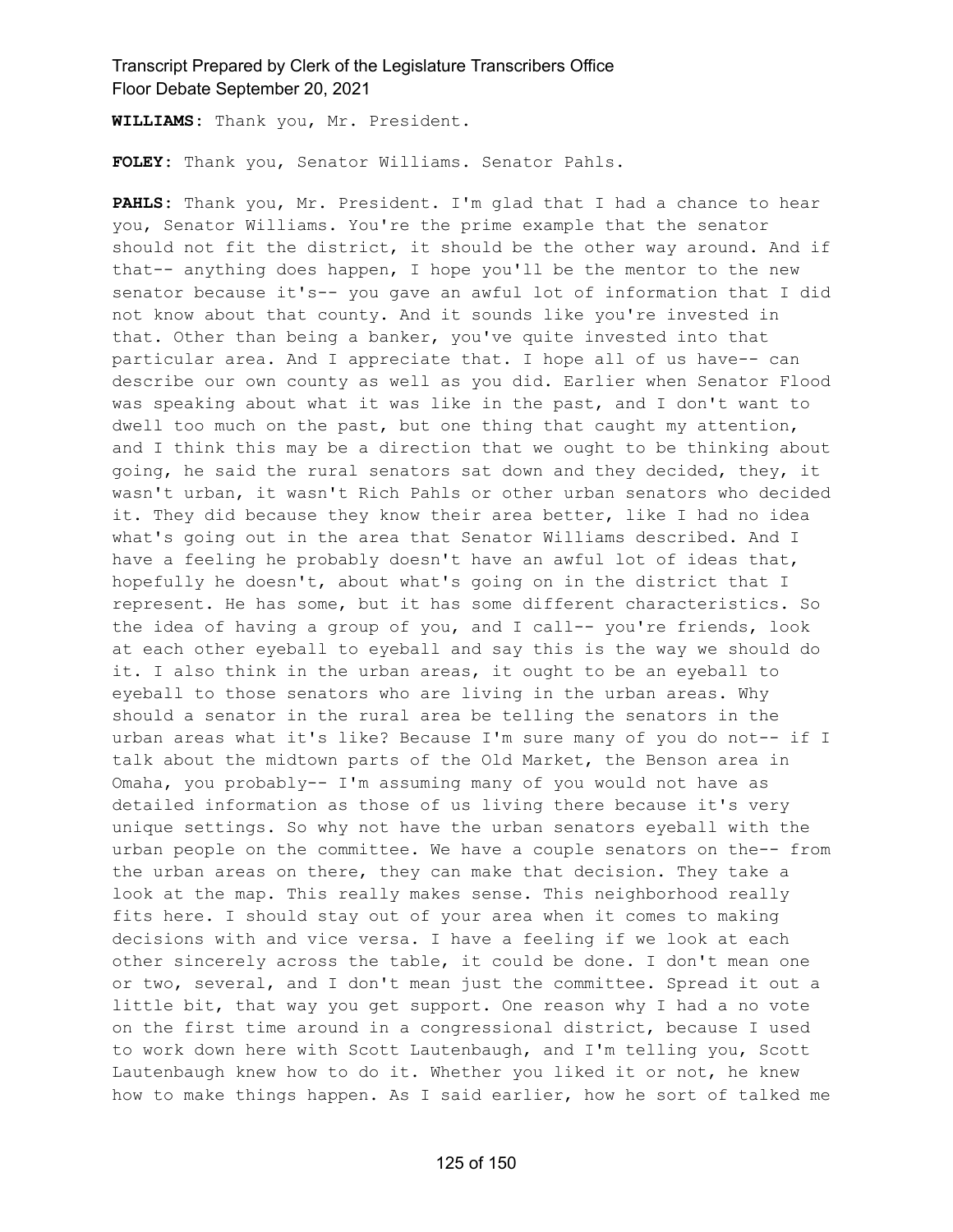in my old district and he had me smiling as he whittled away at it. We need somebody to stand up and say, hey, this is the way it should be. But what he caught my attention when we were looking at the congressional district, Scott Lautenbaugh drove it--

**FOLEY:** One minute.

**PAHLS:** --home that Douglas County was the core of District 2. That's one reason why I didn't vote for that, didn't vote yes or no, because I needed more information. But I also liked the idea because I have a little bit of that kind of a background, look at it mathematically. Take the emotion out of it. Take a look at what the figure's like, then it doesn't become an us and them situation. That can be done if we take a look at that information, involve the senators so they feel comfortable, so nobody feels like they're going after them. I feel OK with my District 31 because it's just gotten a little bit larger, basically looks the same. So I mean, hey, that's great. But somebody else, you may have played with theirs and they feel violated whether they have been or not. But if we get together, rural take a look at rural. You know your clientele better than we, and then--

**FOLEY:** That's time, Senator.

**PAHLS:** --urban. Yes, thank you.

**FOLEY:** Thank you, Senator Pahls. Senator Groene.

**GROENE:** Thank you, Mr. President. I appreciate the Speaker raising his voice because there was a lot of partisanship going on. I try to be a realist and you start with this, one rural district has to disappear. Which one is it? And I look at this map, I keep looking at this map, I think I'm safe. I got 35,000 people in my county. I just need another three to four so-- and as Senator Flood said, it's a, it's a trade area. So is Alliance and so is Broken Bow and so is Grand Island and Kearney. There are a lot of smaller-sized communities in between. So I look at it and say, which ones make more sense? And I've got to say, it's-- I don't care who represents it, the district of, of Senator- where Senator Kolterman is makes the most sense without disrupting the people. York and Polk County fit right in to who Senator Friesen is. Same rich farm ground, you can't tell the difference between Hamilton and, and York County. You can't tell the difference between Aurora and York. Same interest. Polk, same way, fits in there with Merrick without much disruption. You go further east, you look at Seward and Butler, pretty good match, Saunders bordering on the larger metropolises, people commute. It fits, it fits without a lot of disruption and it's able to fix the whole rural thing north, east--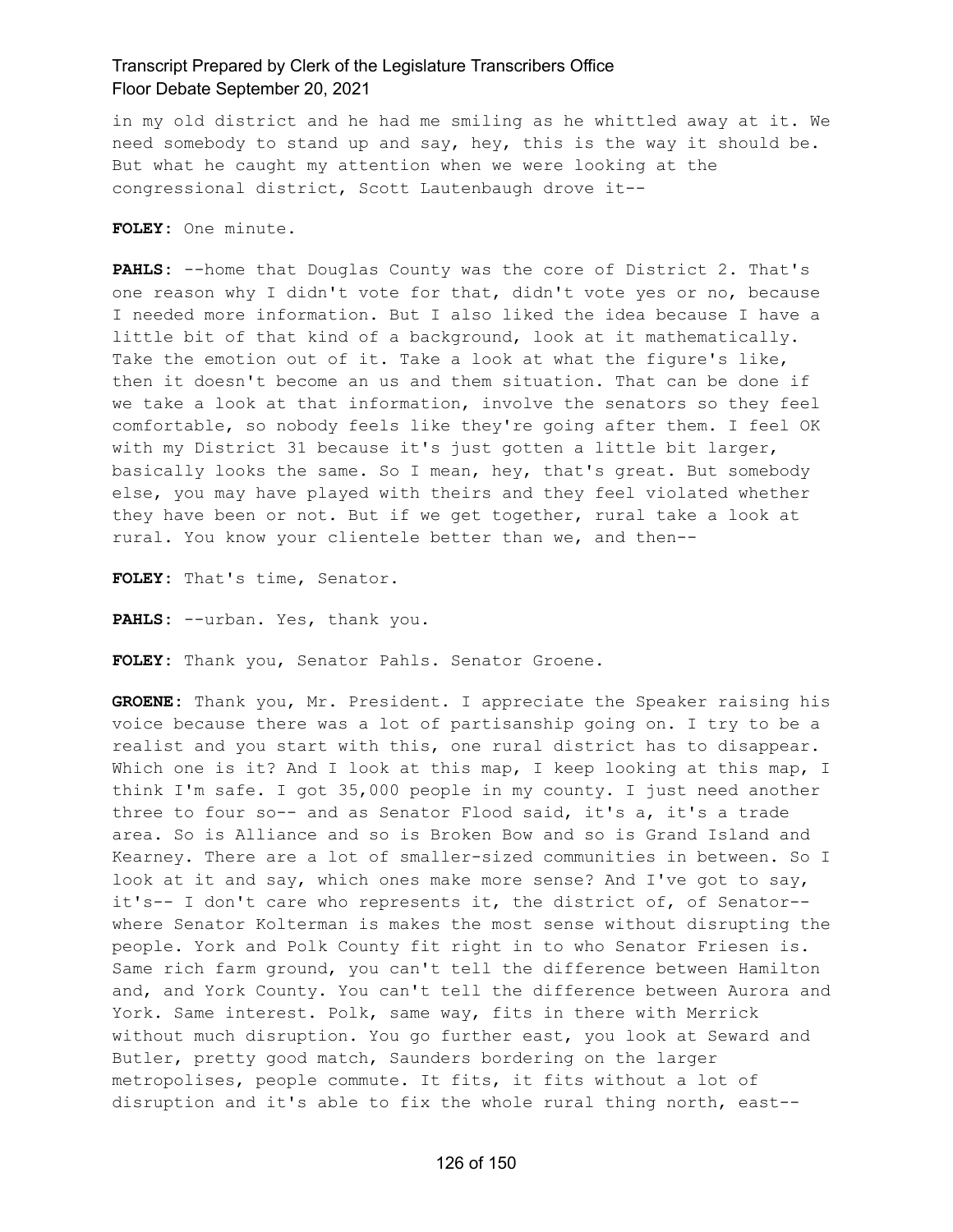north and west and south. All right, so that don't work. Where do I go next? Now remember, you got to have a district that's got a whole bunch of needy districts around it, that you have to split it up. The next obvious one is District 36. It's the most obvious one there besides 24, because you can take that, you can take Custer up north. Now Custer County lost 3.6 percent of its population, too. Broken Bow's been trying to grow. So is North Platte. So is, so is Gothenburg, Cozad, all of them has lost population. Some a little less than others, Lexington's booming because of the cattle, the, the slaughter plant. But it fits putting Dawson and Buffalo, keep them together and add a little bit of Phelps into it. It fits. Custer goes that way, Lincoln County goes south to Frontier and Gosper, there's better. I really like Senator Wayne's map better because it fits in the trade area going to two counties to the north, McPherson and Logan, newspaper covers that area, their TV station does. That's a trade area for those folks coming into North Platte. Now all right, so we're going to vote that one down. Where do we go next? Then we go look at Senator Friesen's existing district. That doesn't make-- oh, somebody would say that makes sense. Start pulling that further west into Hall County and Merrick and moving into Howard, Polk. I don't know if, if I had to draw a line where I thought the dryland started and the irrigated--

#### **FOLEY:** One minute.

**GROENE:** --I mean, it's a whole culture. It's not just ag by the way, my district is most-- Senator Cavanaugh, this isn't ag verses urban. All of these community-- every one of these districts have more people living in town than they have people living in the rural districts. But the whole culture, the whole economy circles around the number one industry in our state, agriculture. Senator Friesen has by far two to three times as many urban people as he has rural. I am the same way. So is every, every rural senator in this body. But it's trade areas, I like the way Flood said it, of interest. That's the only one. Then you go to Friesen's, then you go to Senator Gragert's far off there. Twenty years ago I talked to the Lieutenant Governor, they took the northeast one, Cap Dierks's District 39, fought tooth and nail, filibuster and everything. He was a sitting senator because-- before term limits. He fought tooth and nail and he--

**FOLEY:** That's time.

**GROENE:** --lost in the election and he lost his district, too.

**FOLEY:** That's time.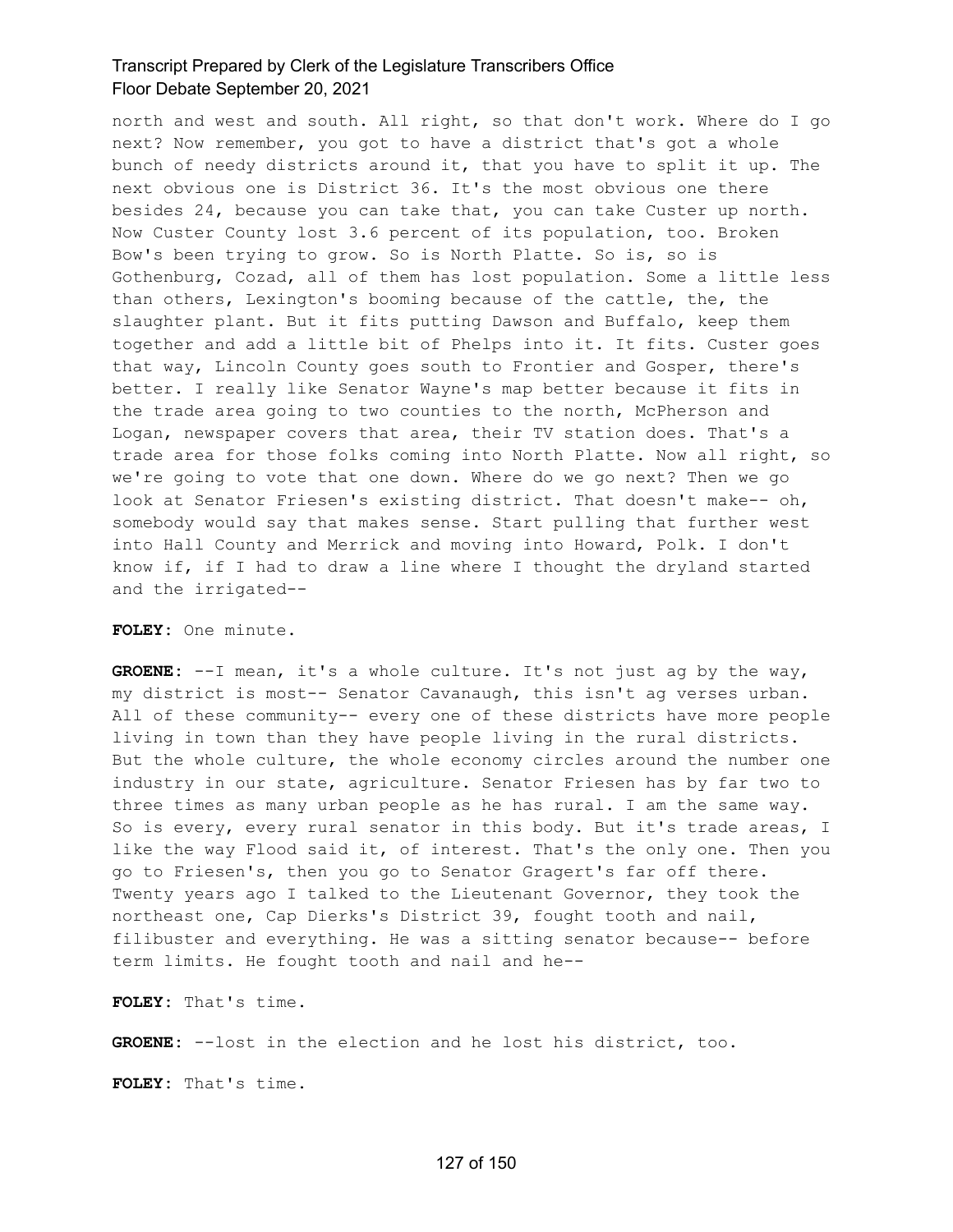**GROENE:** There's reason people fight.

**FOLEY:** Thank you, Senator Groene. Senator Dorn.

**DORN:** Thank you, Mr. Lieutenant Governor. Thank you for the conversations we're having here on the redistricting or whatever. Some of the comments have been made, they sure make you, I, I call it, think for a minute about what's going on or maybe what-- why certain things are happening the way they are. Want to refer back to a couple of things Senator Lathrop mentioned about the over 4 percent and the map that Senator Linehan passed out here this morning. And this is just a map of Nebraska, this doesn't break down Lincoln and Omaha senators. There are 5 people that have districts on this, out of 29, 5 have over 4 percent. So I also went and looked at Senator Wayne's map. And again, it does the same thing, it doesn't-- Senator Linehan's map had a couple more out of Omaha, but it, it has 26 numbers on here, rural areas. Basically, that's what it is. Well, guess what? It also has five out of all of these listed here that are over 4 percent. Now I'm not, I'm not pointing that out to make a problem with that or nothing. That's part of I call it the redistricting. You know, we can pick out certain areas or certain maps and really dwell on those and go, hey, this we can solve or we can adjust this or change this. But these maps are pretty much in that respect what they are showing, they're the same. Now I want to point out again, because Senator John Cavanaugh brought up the point that in District 9, on the one it's over 4 percent. Well, on one of these maps, it doesn't have that one on there. So it doesn't bring out the Lincoln and the Omaha senators into this equation, but they both have 26 and 29 districts. The other thing, when you look at the statewide maps, because when we had the amendment there earlier today, part of what the discussion has been on, you can't just correct one or come up with a solution to one part, you still have to have the statewide map. When you look at these two maps and set them side by side and look at those and you see the different lines where they're drawn, yes, there's a difference. But one of the, I call it the most glaring thing, and Senator Brewer isn't, isn't commenting on this, but you look at his district or that district and you see the size of that, it's almost 20 percent of the state. It's huge. And yet then we also have to realize that we have Lincoln and Omaha districts that, I don't know, they might be 10, 15 blocks by 15, 20 blocks or whatever. So we're trying to make this fit all of those different areas. And I-- yeah, Senator Erdman, would you yield to a question?

**HILGERS:** Senator Erdman, will you yield?

**ERDMAN:** Certainly.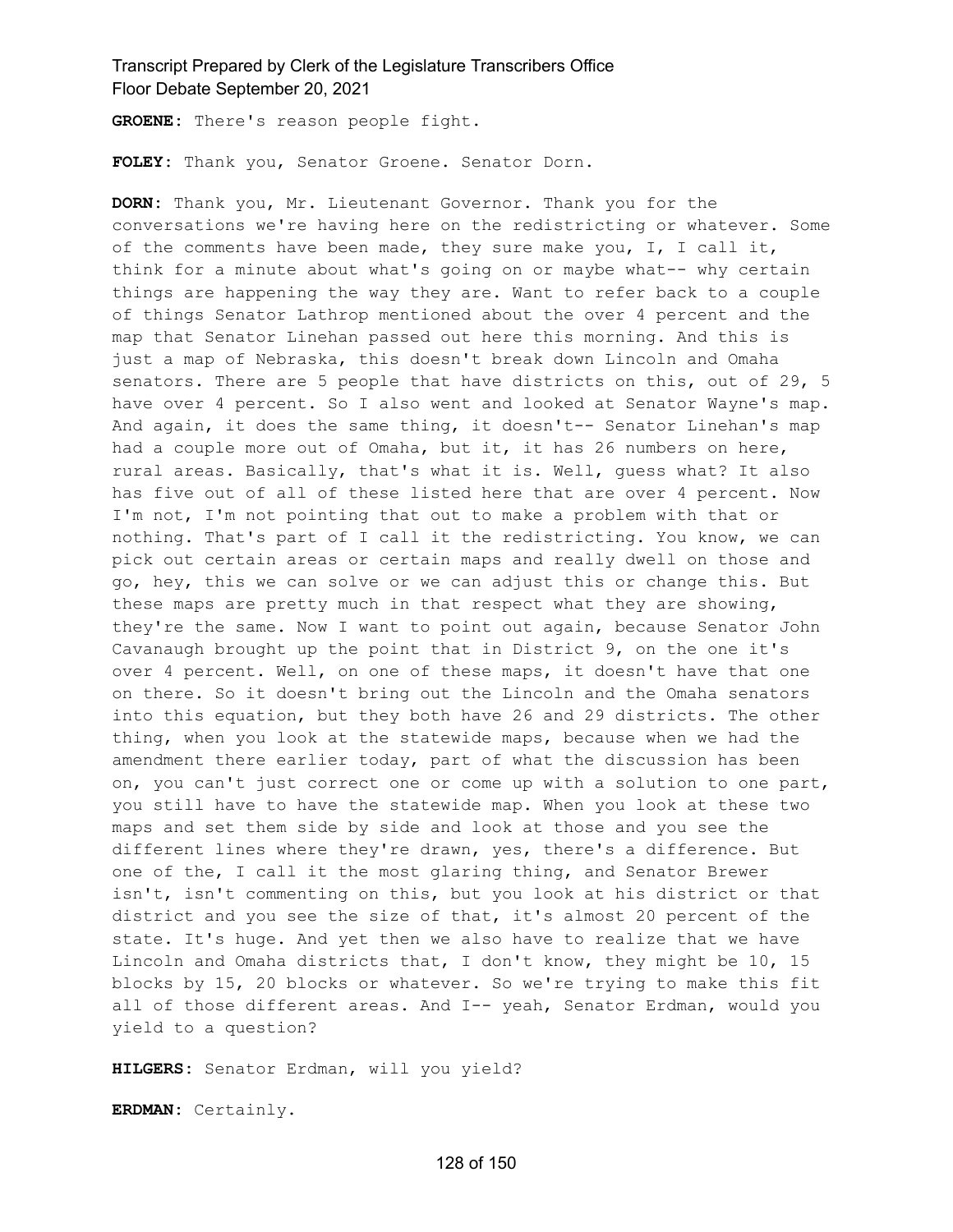**DORN:** Certainly. Thank you. You're, you're, you're the district way up in the northwest corner.

**ERDMAN:** Right now, yes.

**DORN:** Right now you are. And I think you were the district with one of the greatest need for, I call it, more population moving into your district or changing it. OK.

**ERDMAN:** Yeah, close. Yep.

**DORN:** Because you're along, I call it, you have a north boundary and you have a west boundary. Where are they going to go to get your population?

**ERDMAN:** Well, according to LB3, they're going to move me south to the southwest corner. I get four more counties, five more counties in the southwest corner and LD-- LB-- excuse me, that's LB4, and LB3 gives me--

**HILGERS:** One minute.

**ERDMAN:** --ten counties-- or six counties and it extends me down a little further so it doesn't make a difference to me. I have a district that's enormous and, and I'll represent whoever it is. So whatever you give me, that's what I'm going to get. I mean, I'm not here whining about what they're giving me.

**DORN:** Yeah, but-- thank you, but what I wanted to point out was there you only have two directions to move east or south.

**ERDMAN:** Correct.

**DORN:** You don't have four. You pick some of these districts in the center of the state. Now we can adjust those, I call it, four ways, probably won't or whatever.

**ERDMAN:** I live closer to three state capitals than this one.

**DORN:** Yes. Thank you. And the last thing before-- I'll, I'll make one quick comment, listening to Senator Murman there and he made the comment about how driving 100 miles would be a challenge. I'll just make this comment to Senator Murman. I really admire him for one thing, anybody that's going to climb Mount Kilimanjaro, I think you can drive 100 miles. Thank you.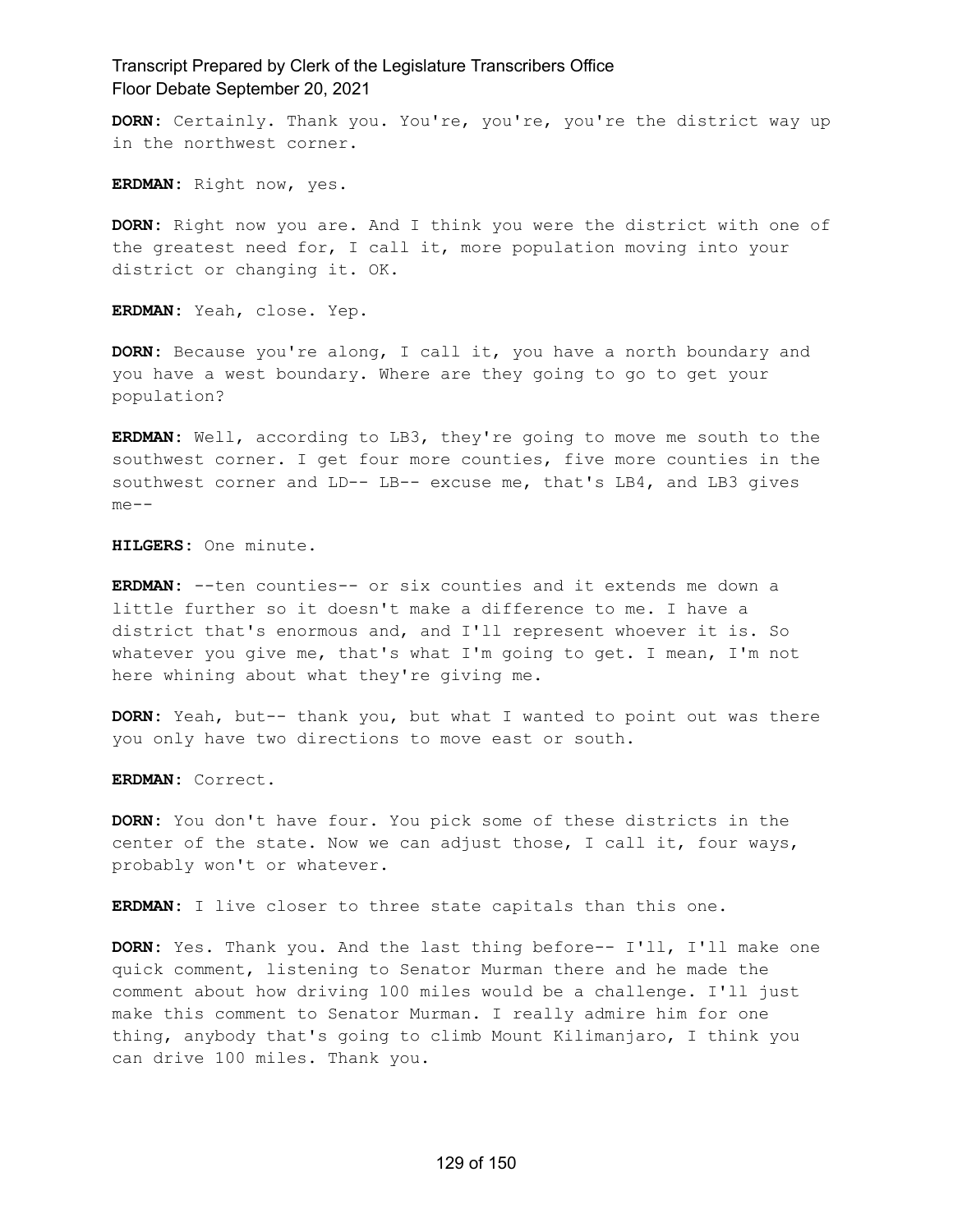**HILGERS:** Thank you, Senator Dorn and Senator Erdman. Senator Linehan, you're recognized.

**LINEHAN:** Good evening, Mr. Speaker. Good evening, colleagues. I was down in my office and I wasn't going to come back to the floor but, and I'm not even going to mention names, but I think anybody who gets up on the floor and says this whole problem is a lack of leadership is doing the body a disservice. And it's offensive to me, and I assume- well, I don't even have to assume, I'm pretty sure it's offensive to Senator Wayne. I made a mistake, clearly, when we looked at the numbers. And I didn't find Senator Kolterman and drive to him. I did call him before I talked to anyone else. I didn't call, like, 25 senators and say, let's go do this. I called him. Then-- well, I can't even remember, Thursday, we had a hearing in Omaha, which people were sent to with talking points, whether they were tweeted out. Well, first of all, a great number of them had the wrong maps because maps were tweeted out that weren't the official maps. But it was their turn to speak, and I didn't argue with people. I didn't like being called a racist again and again when the maps I drew had all, not all, obviously, but the majority minority districts in my congressional map. And then today, I sat here and heard several senators say that I am purposely messing up their neighborhoods. Senator John Cavanaugh, would you answer a question?

**J. CAVANAUGH:** Yes.

**LINEHAN:** Have you and I talked about your district and how it relates to Senator McDonnell's district?

**J. CAVANAUGH:** Yes, we did talk about that.

**LINEHAN:** And did I tell you I don't care where your line is?

**J. CAVANAUGH:** You did say that.

**LINEHAN:** OK, thank you, Senator Cavanaugh. Not only have I said that today, but in meetings, I think, with the press present, because we never did go into Exec Session, I told the Democrats, I thought the place we could start would be in Douglas County. Because we have, I think, six or seven districts represented by Cavanaugh, Cavanaugh, Hunt, McKinney, Wayne, I'm going to forget somebody, McDonnell, that I don't know those neighborhoods. You guys draw those districts. I said it several times. But doing that wouldn't fit the narrative that has been planned out before we ever got here. Going back to the narrative that we were going to somehow split Douglas County and divide up the minority and weaken the minority voice. So, though, we didn't do that,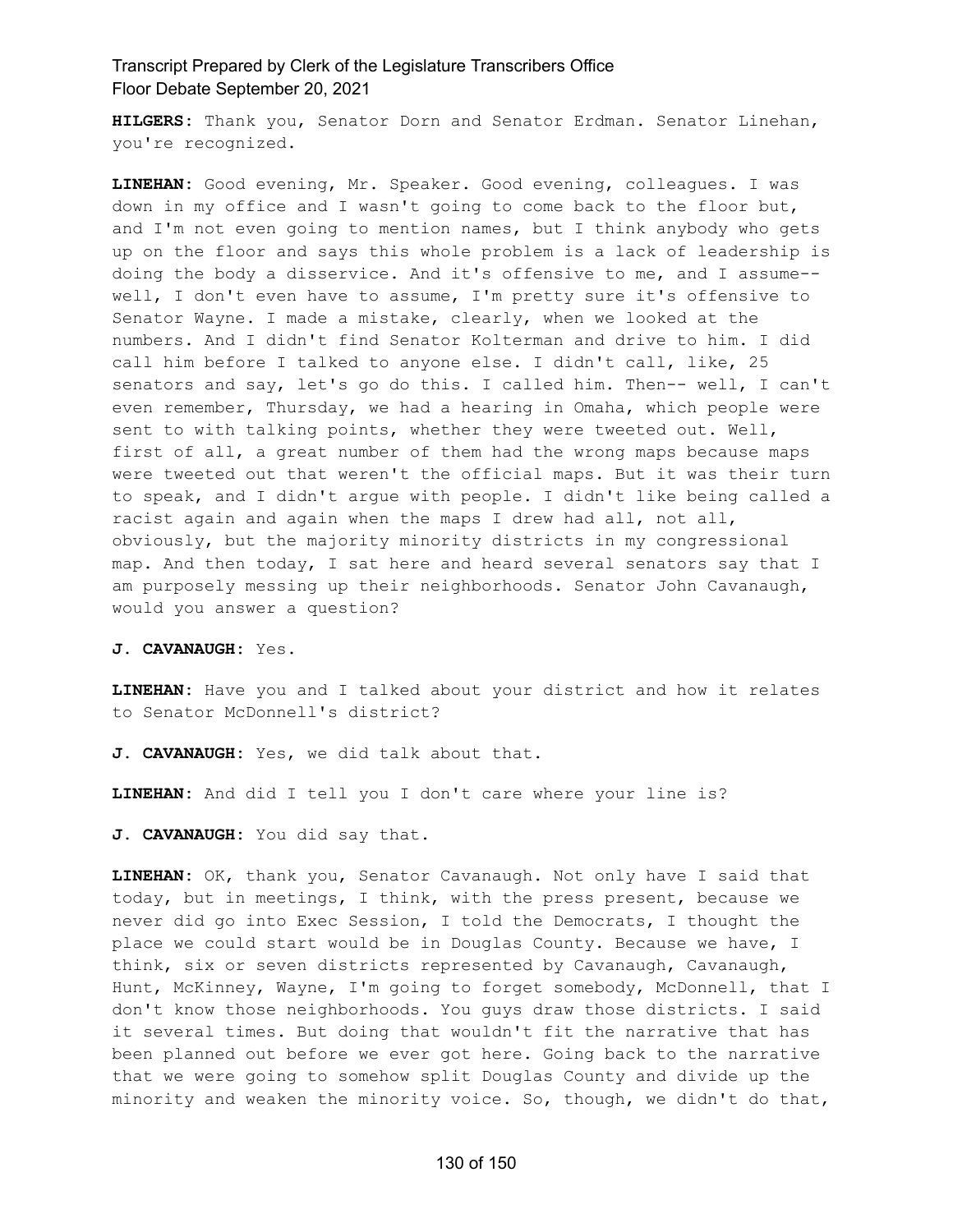that still was the talking point. We had multiple hearings where there's been a motion to go into Exec. And the whole time I've been here, and I've not been here a long time, I welcome Senator Flood's comment or Senator Pahls's comment, we couldn't go into Exec. Well, they wanted to go into Exec, but they only wanted the five Republicans to vote into Exec because the Democrats wouldn't vote to go into Exec. So there's been a whole narrative played out here that doesn't fit with the facts. I, I don't care where--

**HILGERS:** One minute.

**LINEHAN:** --Megan Hunt and Machaela Cavanaugh's district meet. I never have. I never intentionally put anybody out of their district, though it was tweeted that I did. So I'm a big girl and I can take a lot of punches, but I would like them to have some connection to what's really going on. Thank you, Mr. President.

**HILGERS:** Thank you, Senator Linehan. Senator Erdman, you're recognized. This is your third opportunity.

**ERDMAN:** Thank you, Mr. Speaker. I appreciated what Senator Linehan said. Thank you so much for that. I'm going to refer back to some comments that Senator Williams made about my friend Tom Brewer, Colonel Brewer. So he is of different opinion than Senator Kolterman, so we can't put Custer County into a different district because he's not for wind energy, he's not for solar energy, and he's on the wrong side of the brand committee issue. I don't know if Senator Williams realizes this, but there could be somebody elected to replace him that has exactly the same opinion that Senator Brewer has. Unless he is going to name his successor, he may not be able to control who that is. So I'm quite sure that if that transfer happened, that the wind towers would stop turning and the sun would stop shining and all of the brand committee issues would actually fall apart. And I want to tell you, I've been to some of those workshops that the Ag Committee had on the brand committee. I attended the hearing that they had on the brand committee and I've never been exposed to such arrogance as I did from the Darr feeding company. They had the gall to stand up at the hearing, sit down there and say the brand committee should be paying us, we shouldn't be paying them. And he said it twice. So there are issues that need to be dealt with, and just because Senator Williams believes he's on the right side of all those issues doesn't mean necessarily that the next person is going to agree with Senator Williams. So we'll see who gets elected. We'll see what we do there. But I think it makes sense to make that change and we'll see what happens going forward. So I dis-- I, I dislike the fact that because Senator Brewer has a different opinion, he shouldn't have that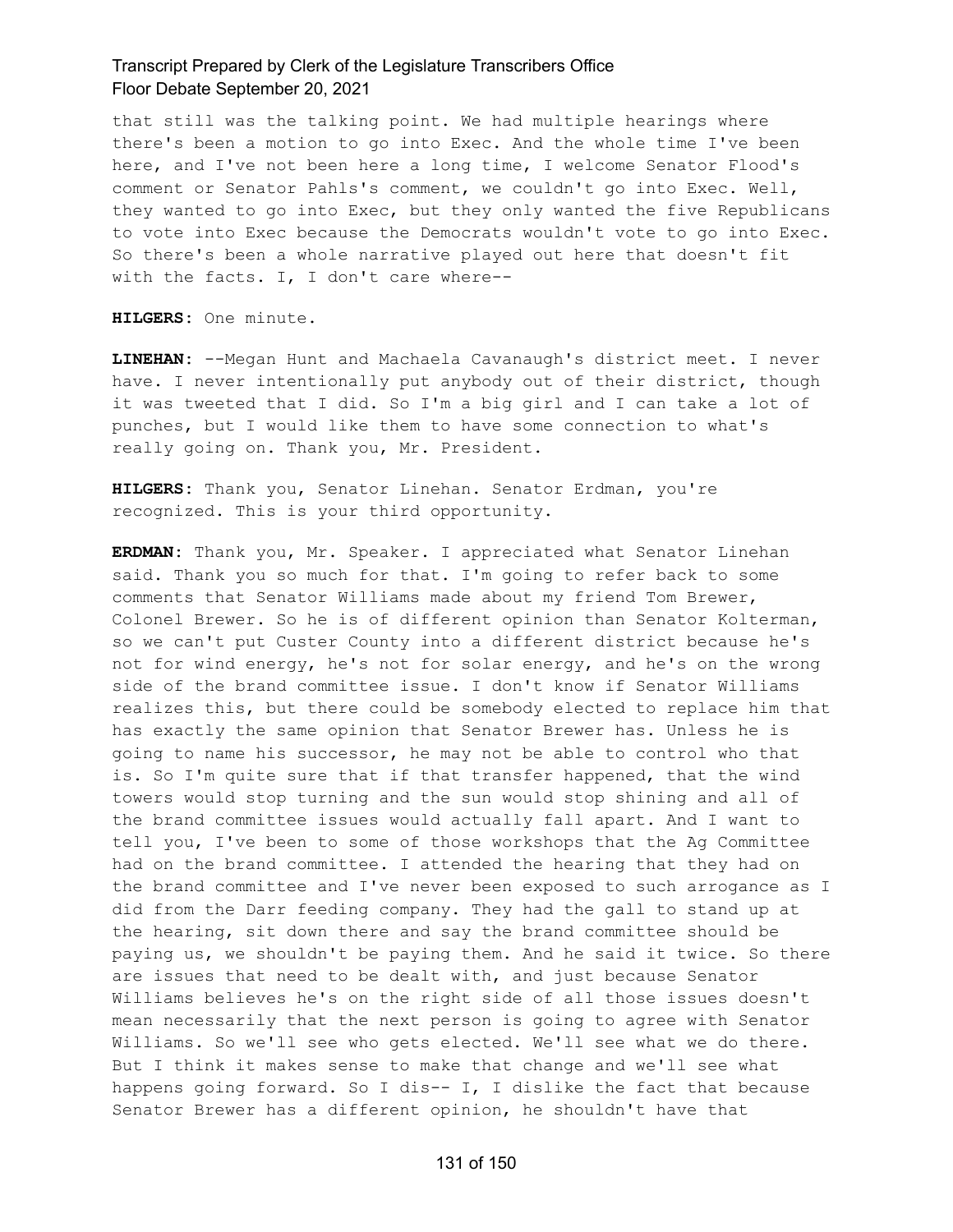district because they wouldn't be represented. Senator Brewer will represent them to the best of his ability. Thank you.

**HILGERS:** Thank you, Senator Erdman. Senator Machaela Cavanaugh, you're recognized.

**M. CAVANAUGH:** Thank you, Mr. Speaker. Colleagues, I forgot to mention this before and it keeps coming up so I think it's kind of pertinent to say. Yesterday was Mike Boyle's funeral services in Omaha. And the night before was sort of what we called an Irish wake at a bar to celebrate his life. And the story that I heard multiple times that is applicable today is Mike would always say, if you say something three times, it becomes true. Now most of us, all of us get three times on the mike and I've heard so many people create elaborate fiction in the remarks on the floor today. So I guess that's the rule, that it's true once you say it the third time. I wanted to speak to the fact that I've heard it multiple times now from individuals in this body that are disparaging about public comment. I value the public's comment and I want the public to know that. I read your emails. I read your letters. If I'm on a committee and you submit a letter electronically, I read it. When I'm in Executive Session, I look over all of the documents that people have sent to see where the people are on an issue. I am here to represent the people of Nebraska and I will not diminish your voice. I will listen to you. I will take in what you have to say. And I will not say that you are saying something that I disagree with is because you were spoon fed it by somebody because you were giving talking points. I know that people show up to hearings for bills with talking points from different advocacy groups. Sometimes I agree with them, sometimes I don't. But I would never have the audacity to tell the people of Nebraska that just because they came to me with somebody else's talking points that they weren't real, that they didn't care about them. I find that very disturbing. And it has been said multiple times by multiple people in this Chamber tonight. The people of Nebraska deserve better. They take the time to write you a letter if they can't come or they take the time to show up in person. And you say that that doesn't matter. Then why, why do it? Why even show up yourselves to listen? Don't show up to a public hearing if you don't care what the public has to say, that is disrespectful. That is the height of disrespect to the people of Nebraska. I just want to end with there's been a lot of discussion about the shape of my map. I think Senator John Cavanaugh called it a salamander. There's been some discussion over what it looks like, perhaps a drill or a grappling hook. I think the grappling hook is the closest one. If anybody wants to come and see what my district looks like versus what it looked like, I have it sort of drawn out here on my page. The--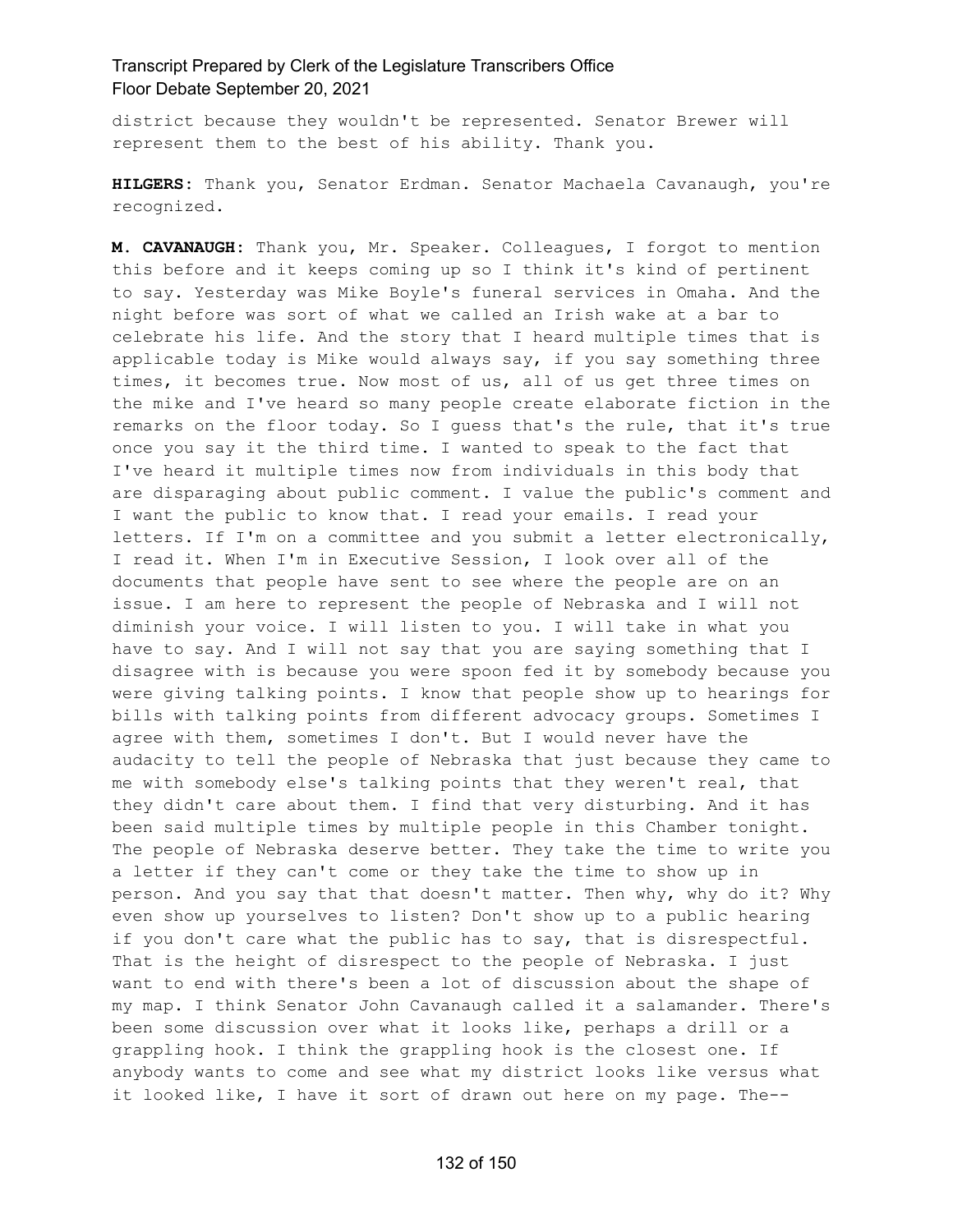that 17 percent that I would continue representing of my district, the other-- the, the new 83 percent, 82 percent is all from Senator DeBoer's district. All of it. Every last person is from Senator DeBoer's district. So don't tell me that that wasn't intentional. And I noticed that Senator DeBoer was not one of the districts mentioned in Omaha that we didn't care what it looked like. Thank you. I yield my time.

**FOLEY:** Thank you, Senator Cavanaugh. Senator Pahls.

**PAHLS:** Thank you, Mr. President. I do hope that after listening to Senator Linehan and the feelings that she has that she's getting from some of us and from the public, for that, I do apologize. If I have said anything or even if the body has anything that's extremely negative, I apologize for that. Mine in no way was any attempt to belittle anybody. I just thought that by having the urban senators take a look with the committee, take a look at the urban areas, it would cause less feeling of, of whatever's out there. And same way with the rural areas. If the senators there feel like they have input and not just on the committee, we wouldn't have some of these amendments that have been brought forth. Because I think it's a feeling of frustration, not out of anger, but just frustration because, because they want to be part of that process. And to be honest, when it comes to the rural, urban area, sometimes that really affects me because there are I know some of us in the urban areas were born in the rural parts of the country. In fact, when I go to my hometown, you almost-- there's an aching because you see a town that is slowly dissolving. When I was a kid, it was a bustling little community. And I can tell you some of the reasons why it's not. But that's not what I'm going to go into tonight. But I have no joy in going to a small town and seeing it slowly dissolve. But I will say one thing, this summer as I went through a town that I had lived for several years, Atkinson, Nebraska, now they must have some new things happening in that town because that core of that small town, no, it's not Omaha, but they had a lot of neat little things going on. So I attribute that to the leadership of that town. And I think that's a lot of those little towns like O'Neill that I'm familiar with, I think happens to do somewhat with the leadership that's caused those things to happen to make young people want to come back to their town. Now I'm going to speak to Senator Friesen if he's still up here, because I am trying, to be honest with you, and he knows this, I'm trying to find some way to help those schools get additional state aid who are not receiving equalization aid. And he knows that. Now whether we'll get it done or not could be another story. But in fact, I talked to an ag economist for the University of Nebraska and he gave me some data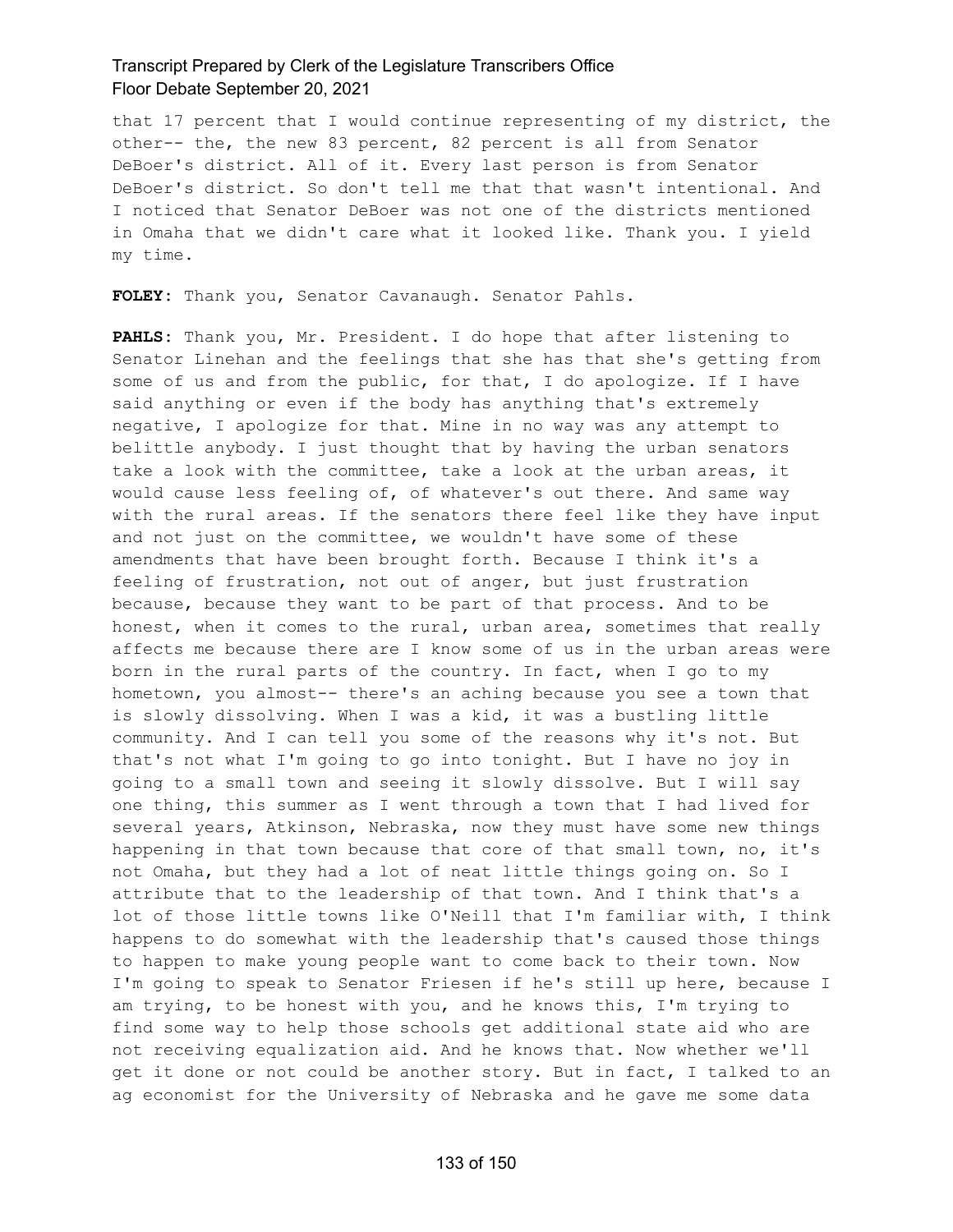and I'm just going to throw this out at him, I thought was interesting, because we're always stating this. We know agriculture is a pillar of the Nebraska economy. Now here's something I think we ought to think about when we talk about property tax, even though this is not property tax, but it's an indication something may be awry. Nebraska, Nebraska's total net, net farm income has an-- is-- has been an average of little over 5 percent of the state. That's the income of the state's total personal income and about 7 percent of the state's gross domestic product in recent years. So as I read it, if you are just responsible for 5 percent of the total personal income and 7 percent of the gross product--

**FOLEY:** One minute.

**PAHLS:** --thank you, now that's just direct farm services. I'm not including all the other things that come in after that, like the hauling, the taking care of the cattle, etcetera, etcetera. So as I looked at these numbers and you're saying your property taxes are too high, you may have a point there. Because if your income is only 5 percent of the total farm and gross is only 7.5 percent, I mean, there's-- the numbers don't seem to jive if we're-- if we are really forcing you to pay higher property tax. So I may have to take a look at, you know, what's happening here. So maybe you're not quite the bad guy I think you are or I thought you were. But anyway, I'm just trying to show you I am trying to dig into some facts so we can help each other out. Thank you.

**FOLEY:** Thank you, Senator Pahls. Senator Matt Hansen. And this is your third opportunity, Senator.

**M. HANSEN:** OK, thank you, Mr. President. I do want a continue to rise and say there is so much criticism of LB3 that is warranted and valid. I understand why it's difficult for members of the Redistricting Committee that liked it and worked on it to feel disappointed about the criticism. But there are so many of these criticisms that just simply do not pass the eye test. Again, going back to Senator Cavanaugh's district, climbing axe, staple gun, it really shifts Senator Cavanaugh's district into Senator DeBoer's district. Now I understand this is absolutely the people's districts, it's not our senators, I get that. But you can't deny the fact of when you have multiple first-term senators who are eligible to run for reelection and you're jumbling and trading neighborhoods back and forth, that that's going to at minimum raise some suspicions. Similarly, in Nebras-- in Lincoln, we've talked over and over and over about how we want these rural districts and we need ag districts and so on and so forth. And instead, LB30 [SIC--LB3] comes all the way up to 56th & Old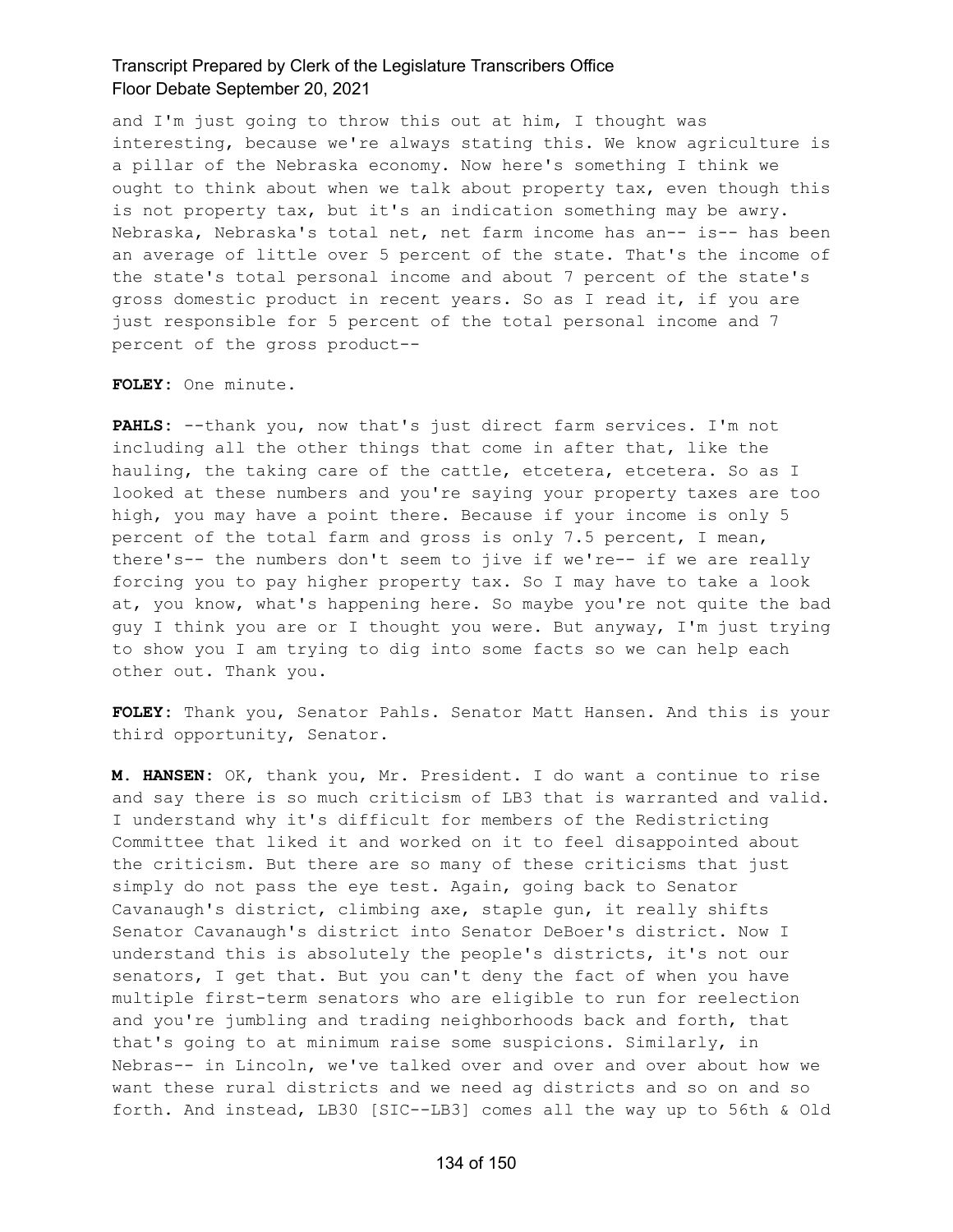Cheney in Lincoln. And instead, Wishart's, Senator Wishart's District 27, which hugs the side of town but is almost entirely urban, instead goes most of the way out to the town of Denton and captures significant amount of farmland and rural housing. Maybe this was all a mistake, maybe this all wasn't very thought out. I can buy that. But the fact that the Kolterman amendment is being so fiercely opposed, both when we proposed it and both when we passed it, indicates to me that at least in Lincoln, that these things are intentional. You want much of south Lincoln to be split into varying districts that go all the way to the Kansas border. Somebody does, and maybe that's the Redistricting Committee, but somebody does because it's being defended fiercely by a huge group of people. That's what I'm left to interpret from the facts. You know, I'm trying to weigh what we've heard from the Chair of the Redistricting Committee and the Speaker, because I think they had different ideas for how this was going to turn out. I think it's unfortunate that maybe the two of them didn't communicate. And that Speaker Hilgers likes this debate and likes that people are kind of airing the problems with the map and Senator Linehan doesn't. I don't know if somebody got left out to dry or what, but this is not-- I'm not going to say it's a waste of time, I do think it's been very productive. I think adopting the Kolterman amendment has been productive. I think talking about the districts in Lincoln have been productive. I think talking about the districts in Omaha have been productive in the sense of it's moving the discussions forward in a transparent way. I think we all realize this is a bit of a house of cards that's going to collapse in about, what, 44 minutes and we'll have to start over from scratch. But that's where we're at and that's where we're left to think that, for example, if you're intentionally taking senators-- or let me rephrase it, regardless of intent. But Senator Wishart is no longer in her district and no longer her in her district by like 30 blocks. And her district goes from being a very urban district that borders the side of town and grabs a little bit of West A and south Lincoln to instead grow up to, frankly, where I grew up and where my parents live well outside of city limits. And that's not some sort of intentional goal, I don't know what that is, especially when there's various other maps. We've drawn several, we've introduced several that have compact and contiguous Lincoln urban districts. Those are an option available to us. Those are things in front of us. And we know they're possible. And so to hang on that some of this if it's de facto or we don't care, or we don't care, but we're going to fight you tooth and nail to prevent any changes, all of these statements don't line up to me. I don't think they line up to the public. I hope they don't line up to the media because they seem to continually contradict.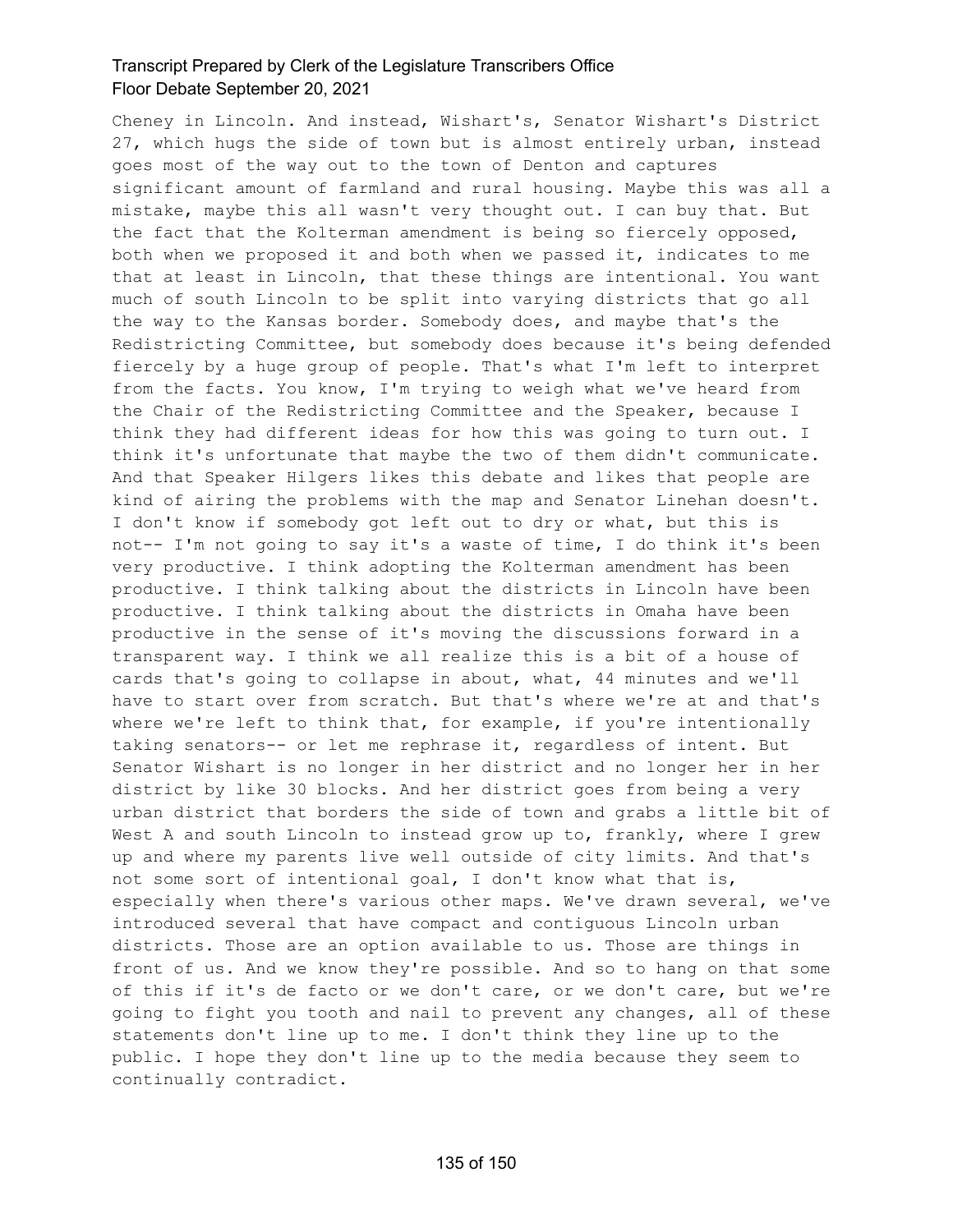**FOLEY:** One minute.

**M. HANSEN:** And for me, trying to figure out what my role is as a senator to advocate for fair maps or just maps or acceptable maps, I'm told all of a sudden a piecemeal amendment isn't acceptable. I should have drawn a map to begin with, but I'm also told that drawing a map to begin with is offensive to the Redistricting Committee. But I'm told the Redistricting Committee wasn't negotiating until tomorrow. I don't know where I am officially supposed to start other than just airing some grievances on this microphone and hoping for the best. So we're going to-- I'm not going to speak again it looks like. So with that, we'll try again with new maps at some point. Thank you, Mr. President.

**FOLEY:** Thank you, Senator Hansen. Senator Groene, you're recognized. Your third opportunity.

**GROENE:** Thank you. Just trying to help get this to where we need to be. I will admit I really didn't know-- quite frankly, I didn't, until I got down here, I really didn't care where La Vista was, Papillion was, Bellevue was in relationship to the whole metro area. Really didn't know, didn't care. And I've lived here all my life. Most you probably don't know where Wellfleet is in urban Nebraska, where Wellfleet, Nebraska is, or even Bayard is. But, but looking at these maps, I see some changes had to be made to District 8, don't even know who serves there, has a 8 percent deviation so right in the heart of Omaha and it needed to take something from somebody else. And it looked like it needed to take it from 10, which had 12,000 extra people. I never even compared this old map to either one of the proposed bills. I can see where the old map-- by golly, if you look at the old map prior to redistricting, had some very odd-shaped districts. Very odd shaped. If you look at 11, it's got some squiggly lines, you've got 8 even had some squiggly lines, so does 9, 5. So I wonder if there was a huge argument back then about those squiggly lines. Because it's hard to draw a straight line in an urban area. Senator Williams, I will defend Senator Brewer, too. As you know, I have a place up in your district up around the Calloway area. I will guarantee you all my neighbors, if a race between me and you, I would get their votes in Custer County. We all have different constituencies that elect us. Apparently, what you mentioned was all the establishment, the public entities. But that farmer out there in the field and the rancher would vote for Brewer. I would guarantee you they would if it was a head-to-head race. In my district, I got the blue-collar people, which were the majority. The hospital people probably didn't support me, not publicly. A lot of nurses and doctors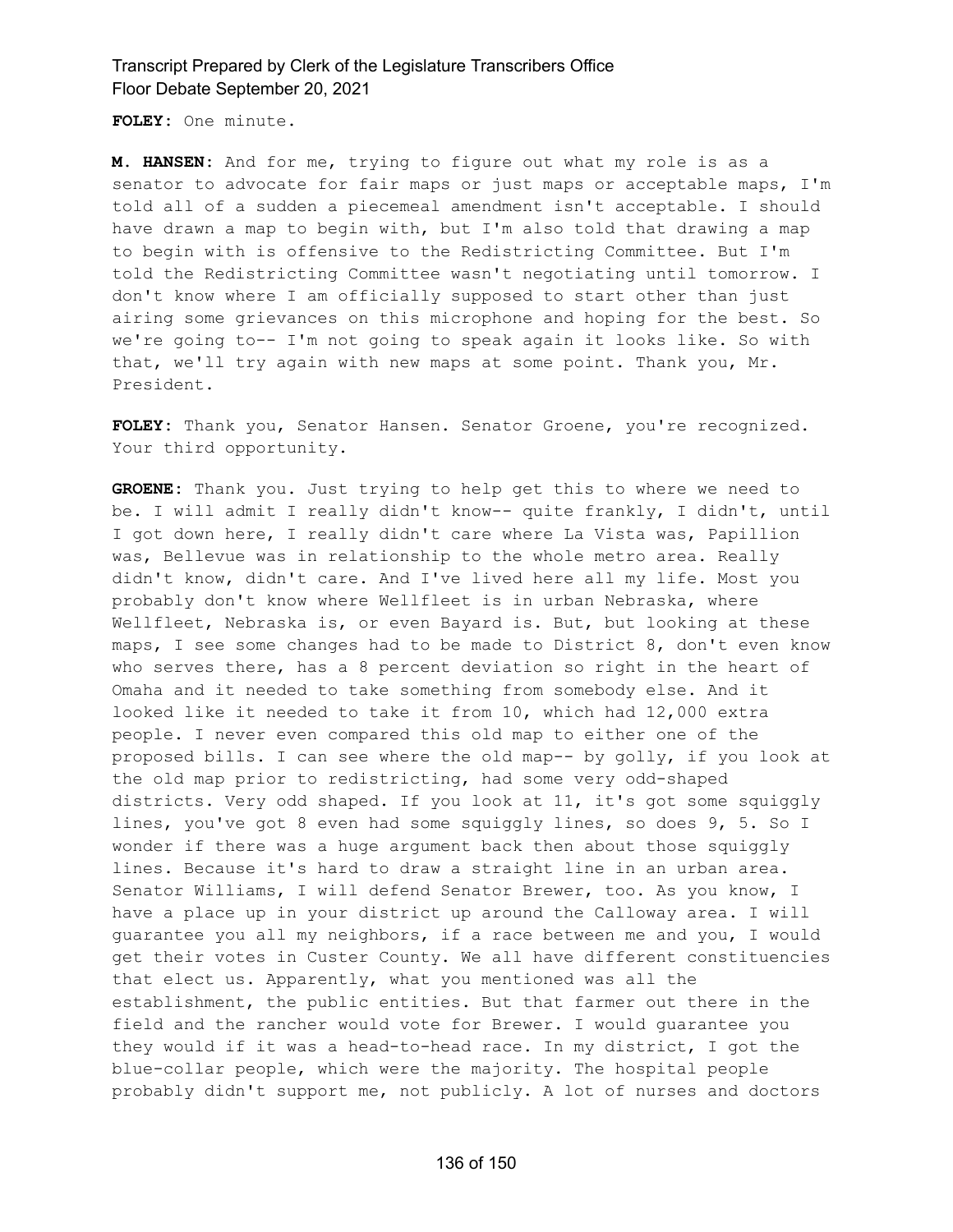did. We all build a constituency that elects us. So to say Brewer wouldn't fit the district, he would fit the district. Head to head, I would think he would beat me or Senator Williams in that strongest conservative district county in the state. Broken Bow, Custer County, I believe, has more registered Republicans than any, and they are rural and they wear guns. I tell you, they do. I've gone to meetings where they had open carry. They would vote for Senator Brewer and they would gladly have him represent it. And as they do Senator Williams now, I'm sure a constituency appreciates him. But to say-- to wrap everybody up as one in any American entity, town, county, you can't do that. Custer County fits with Senator Brewer's district, pure and simple. That's where it belongs. That's where it was. And no, Senator Hansen, we're not going to start from scratch. All the work that the, the committee did, they might tweak LB3. I've got some red lines in the sand, too. You take a district west of, of North Platte or so and you disappear, I'm, I'm, I'm fighting words. You take away Senator Hughes's district, we've done it too often. I really don't want Senator Williams to disappear. It's time eastern--

**FOLEY:** One minute.

**GROENE:** --Nebraska took a hit, rural eastern Nebraska. Western Nebraska did it, northeast did it 10 years ago, western Nebraska did it, no, northeast Nebraska did it 20 years ago, western Nebraska did it 10 years ago. Maybe it's time for the center of the state to take that hit. They've lost-- those counties lost population, too. All of rural Nebraska did, unless you happen to have a packing plant come in or a major manufacturing and my district lost money because the railroad got more efficient, period. They just got more efficient, product-- productivity increased. And we're trying to fix that with a packing plant, with a rail park, which a lot of you senators, urban and rural, helped pass. All of you did, actually. It was a 49 to zero vote. But that's how you work together, grow all the state, grow rural Nebraska, too. Give us a shot, give us a pause, let us have some representation--

**FOLEY:** That's time.

GROENE: --and help us grow the next ten years.

**FOLEY:** That's time. Thank you, Senator Groene. Senator Slama.

**SLAMA:** Thank you, Mr. President. And good evening, colleagues. Since it seems we are in the waning moments of debate here, I really do want to make a few points. Senator Cavanaugh, a lot has been made about District 6 and the shape of it. I'd encourage you and anybody else who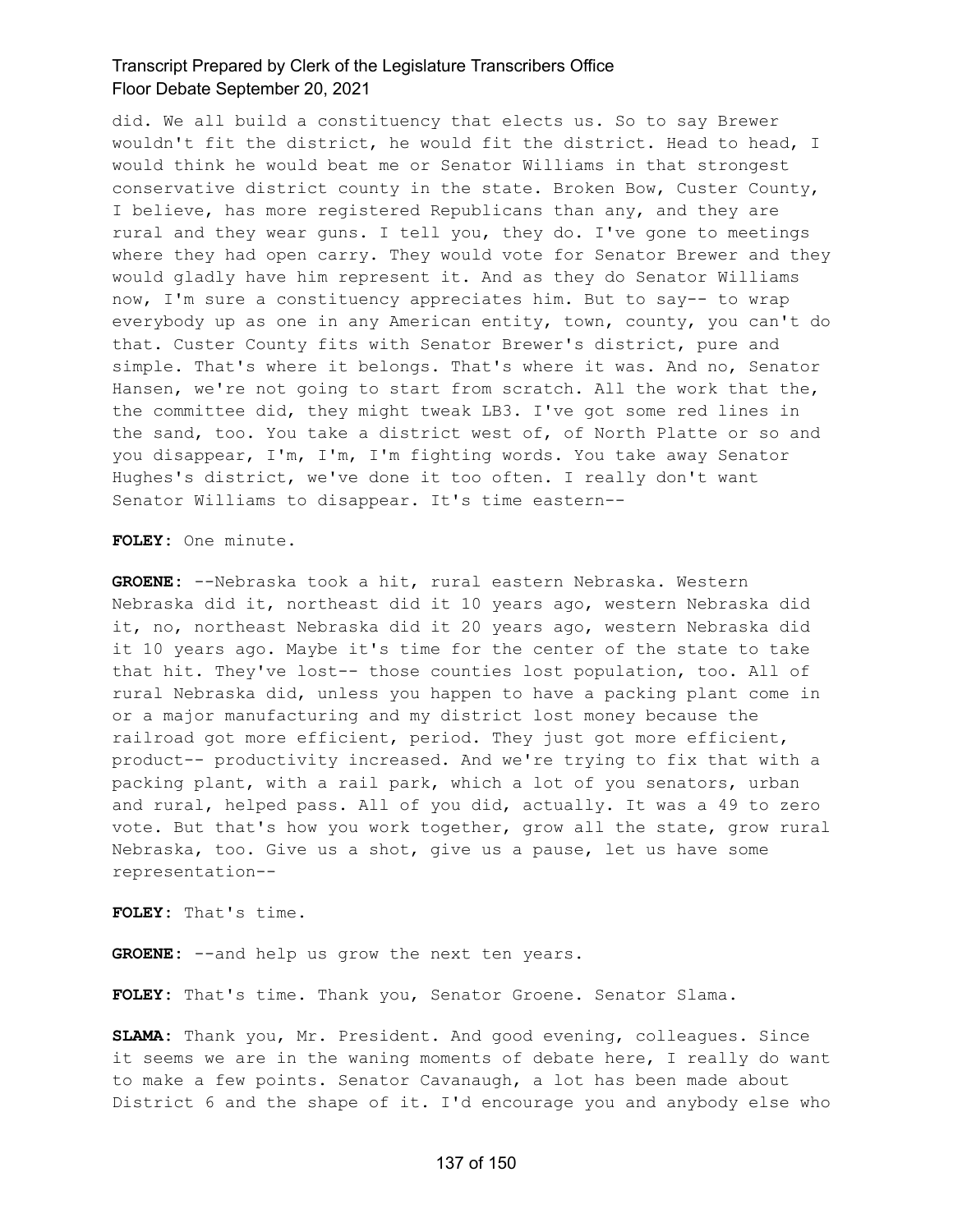has questions about how this district was drawn to map out where your colleagues live because Senator Linehan has worked tremendously hard to ensure that you're not in the same district as one of your colleagues and you live very close to Senator Lathrop, Senator Hunt. And if you look at the map, it's very difficult to create a district where you're not in the same district. So I'd encourage you to examine that. And I do want to point out here before we close debate tonight, because it has-- it's gotten to the point to where it needs to be addressed. It needs to be verbalized. Like, Senator Linehan has done an outstanding job of leading the Redistricting Committee and to undermine that with comments of maybe she didn't think this plan through. Maybe she just, maybe she just didn't think of that. It rinks-- reeks of the same stinking good old boys misogyny that undermines women to have leadership positions in this body. And Senator Linehan is going to be the first person who stands up and says that she doesn't need defending. But do you realize what her biography has? She helped rebuild Iraq during wartime. I can guarantee no one in this body has that line on their biography. And I know that conservative women aren't counted among women as feminists and don't deserve to be treated as much. But to hear these comments of, oh, maybe she just didn't think about it, maybe we just need to air our grievances because she didn't consider their perspective. How many of you have had Senator Linehan fail to reach out to you and ask you what your problems are? There's a difference between an airing of valid grievances that we can work to negotiate and purposefully trying to undermine the process. And I get that is hard to wrap your head around a female, much less a conservative female, being a leader on this floor. There's a reason why we haven't had a female Speaker and a female Executive Board Chairman. And it's because every single time a female is put up in a leadership position in this body, they are actively undermined by certain numbers of their male colleagues. And I hope, I genuinely hope there is a long list of senators who get in line after me to say, no, it's not because she's a woman, I just didn't like her maps. Because this whole thing reeks of the good old boys misogyny that keeps women like her from ascending to higher leadership positions in this body. Thank you, Mr. President.

**FOLEY:** Thank you, Senator Slama. Senator Clements.

**CLEMENTS:** Thank you, Mr. President. I've been listening most of the day to this, and I had finally decided I should make some comments about especially LB3. Senator Groene pointed out quite a bit earlier, the Constitution of the State of Nebraska has Article III, Section 5: One member of the Legislature shall be elected from each district. The basis of apportionment shall be the population excluding aliens, as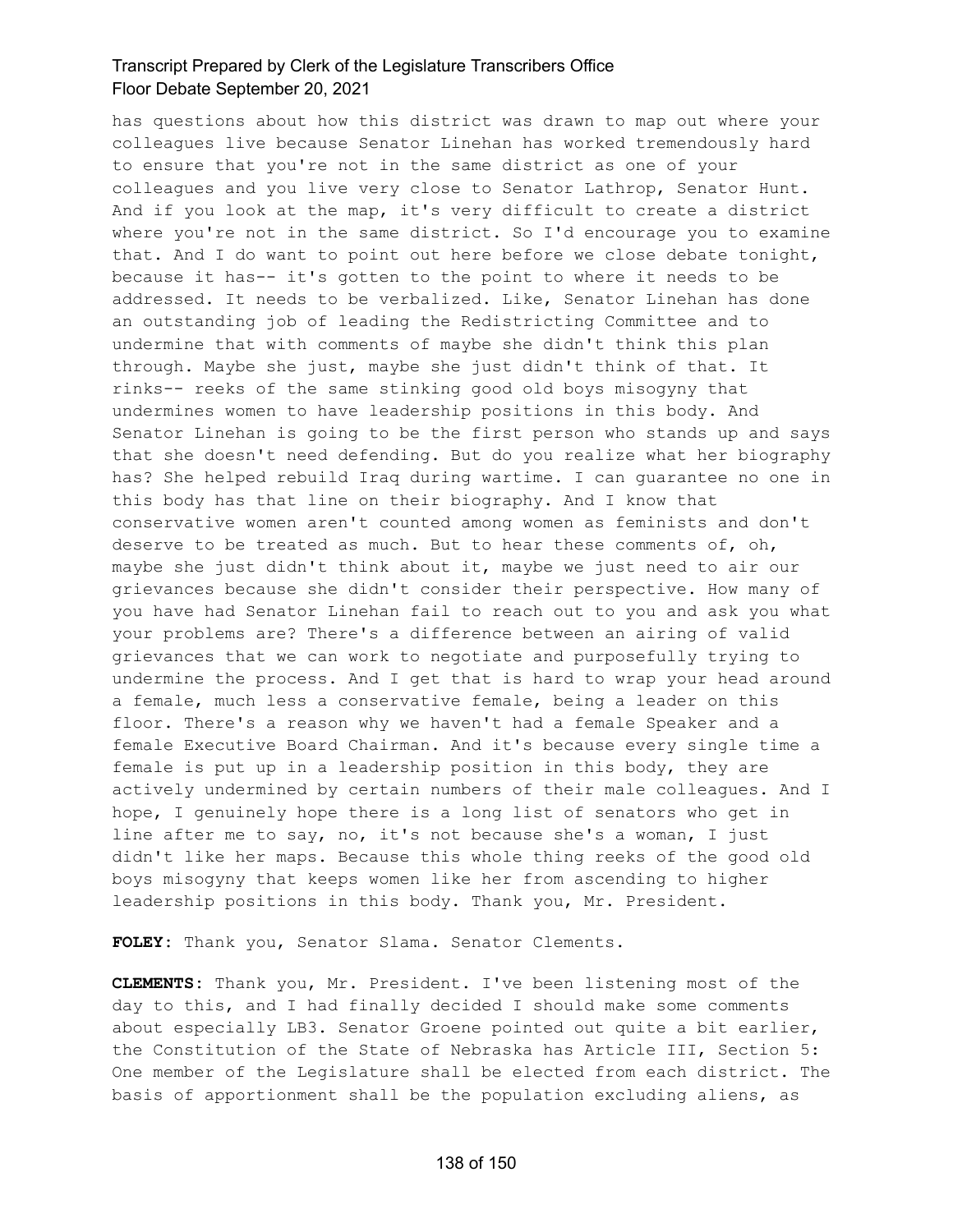shown by the next proceed-- preceding federal census. And that is something that we're not doing to start off with, is we're not excluding aliens. I think we all do know that we have some noncitizens in the census that have been counted and it's a violation of our constitution. But apparently we're ignoring that, that we should only be counting citizens. I think as I see it, there are probably more of those in the east than in the west. And I see that as a reason to justify some of the under population districts in the west. So the problem issues that have been mentioned with LB3 are the western deviations being under the average, but not all of them there are short. And I think it's reasonable they are within reason what those deviations are. And then it's been mentioned about crossing county lines. The deviation tolerance is pretty precise, just a 1 percent change is only 400 people. And it's difficult to get whole counties within the tolerance. And occasionally, if you need a few more people to get into your percentage, you need 400 or 800 people, you're going to go across county lines. Similarly with splitting cities is the same issue. There are cities out in the rural areas especially, and maybe in the north, you know, away from Lincoln and Omaha, that you can't keep the compact district because of the, the deviation, 1 percent is 400 people, 2 percent is 800 people. And, you know, if you have a city of 4,000, it isn't just going to fit in one district. My-- Nebraska City that now is split between Senator Slama and I is a good example. And I've-- but LB3 and LB4 maps both put Nebraska City together and there-- but there are, I think, other cities that are being split because occasionally it happens that you have to equalize the districts and cities become split. But if they are split this time, it may be temporary. Then in the future, maybe they'll likely get back. But if not, they'll have two senators to represent them. As Senator Slama and I discussed, Nebraska City has really enjoyed having two senators to represent them here. If we both can't come to one of their functions, at least one of us does. And Senator Hughes's district on LB-- I support LB3.

**FOLEY:** One minute.

**CLEMENTS:** Senator Hughes's district is very important. I really oppose LB4 because of wanting to keep Senator Hughes's district. The Republican River Valley runs through his district. And we've had water issues with Kansas and Colorado for years. And the people in that area, I believe, should be kept together. My last thing was about losing Nebraska City. I'm reluctantly willing to do that, but I'm going to be up for reelection next year and there's 2,600 people I'm losing. And I've knocked on probably 1,000 doors there and people- gotten people to know me that are no longer going to be able to vote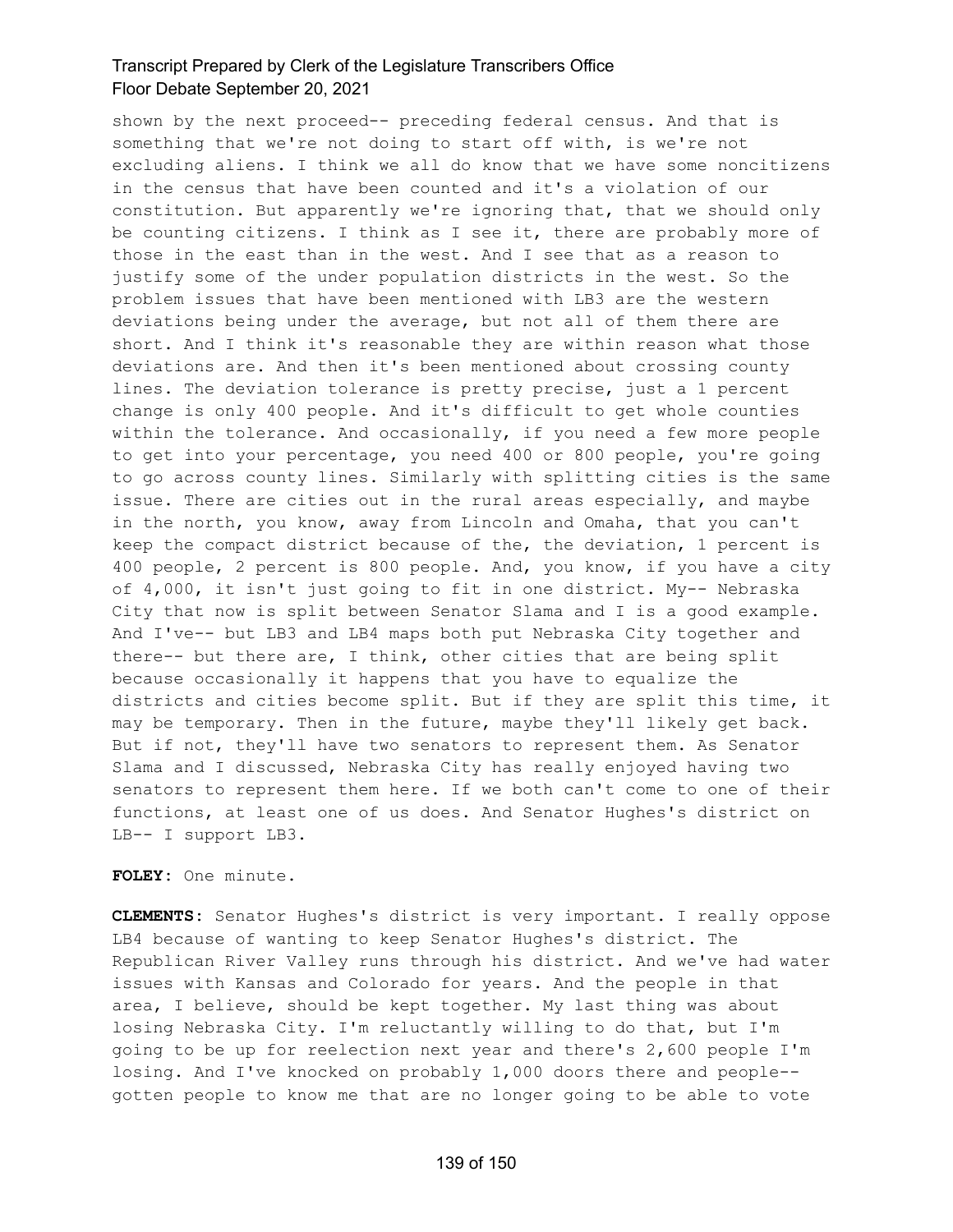for me. And I'm going to have to find probably that many doors that don't know me in the new district I'm going to be getting a portion of.

**FOLEY:** That's time, Senator.

**CLEMENTS:** Thank you.

**FOLEY:** Thank you, Senator Clements. Senator Bostelman.

**BOSTELMAN:** Thank you, Mr. President. Like to thank the Redistricting Committee on the work that they're doing and continue to do, because it is daunting in a sense. You do a lot of work. You spend a lot of time. I understand that. And I want to thank you for doing that. I will speak a little bit to the AM27. We have the map now and, and the thing that I was talking about before is when you change something it affects the rest of the map. And specifically on when I look at the map that they have, I go to my district, District 23, it's a negative 4.79 percent so that deviation isn't acceptable. So in order for us to change that now, it's going to affect my district and surrounding districts. So it's just not a one piece that you can slide in to make that work. It affects several districts around there. It's not an easy process. So what AM27 did creates an issue then for District 23, which will then create an issue maybe for 22 or for 44 or, or some other district, because you've got to add in population there. So where are you going to get that population from? And that's kind of a little bit I think what Senator Clements was talking about on the mike just a minute ago was when we look at deviations and as we look to move across the state and, and affect county lines or cities and those type of things, it's populations that we're trying to find to fit within those deviations and meet the other requirements of, of the language of the LR. I do appreciate the work that they're doing with that and what, what they're trying to do with that is this is what I was talking about before when we originally voted on the AM was without seeing the map and without knowing now beyond this, where are we going to make up those, those numbers and how does that affect two or three other districts beyond? It becomes a little complex. It's not easy. It takes a lot of time, hours and hours of work to do. With that, I guess that's what I have to speak about the maps right now. I would like to ask Senator Friesen if he would yield to a question?

**FOLEY:** Senator Friesen, would you yield, please?

**FRIESEN:** Yes, I would.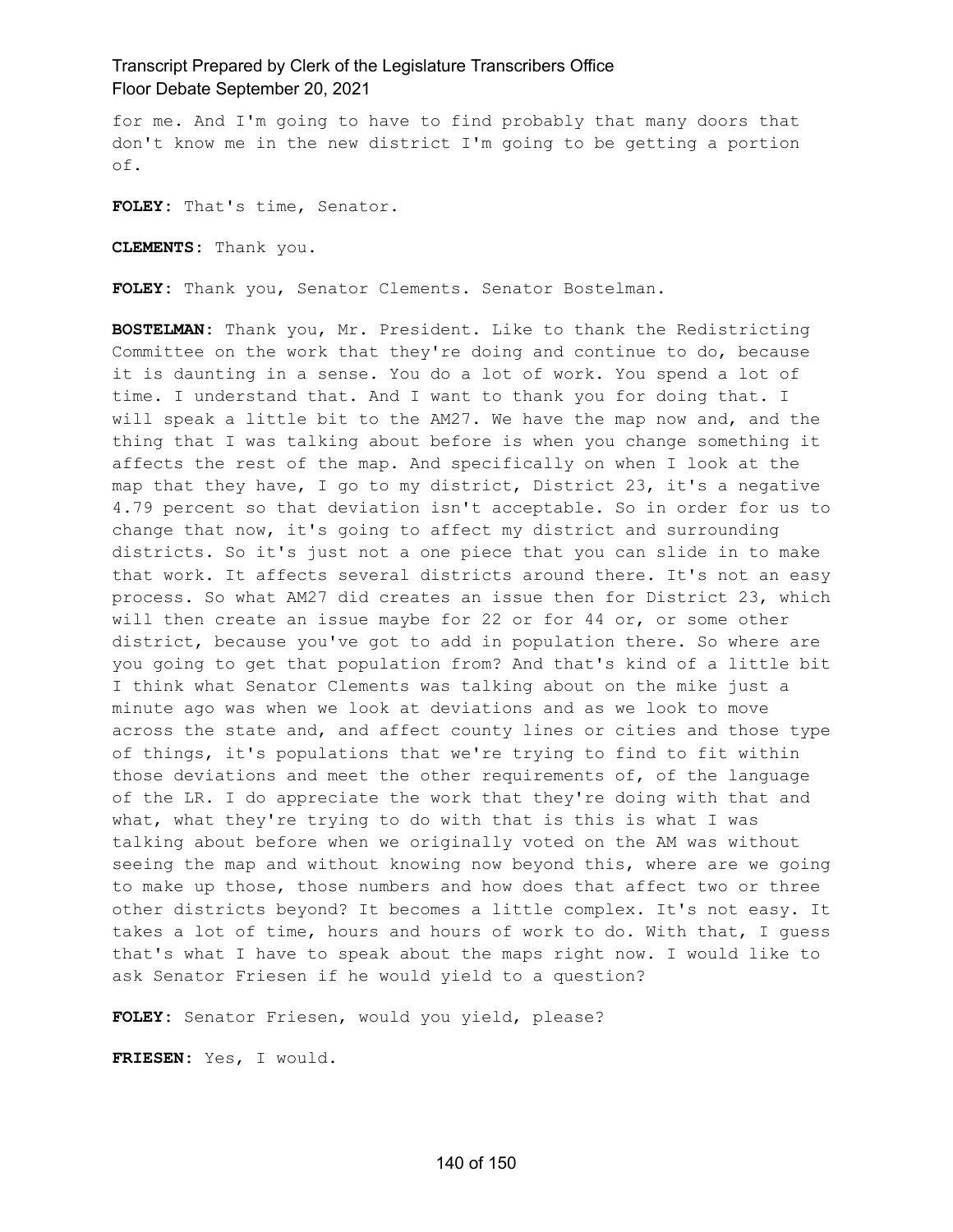**BOSTELMAN:** Senator Friesen, we had a conversation with Senator Pahls. And I appreciate what Senator Pahls said to talk about on taxation just a little bit ago. I do appreciate that a lot. I'm just kind of curious. Could you explain to me a little bit more from your perspective, a little bit deeper on the taxes that he's talking about?

**FRIESEN:** Oh, well, I'd love to, Senator Bostelman. So, I mean, Senator Pahls brought up a, a good point, and that's something I've been trying to bring up for a long time, is that in rural Nebraska, we are so dependent on property taxes to fund our schools that it kind of gets out of whack. And so that's why maybe we're losing all this population. People can't afford houses there anymore and they're having to move out. But when we, when we talk about the gross domestic product and the, the profit margins of ag today, I mean, today things look pretty good. But as everyone knows, we go through those cycles that Senator Pahls was pointing to a little bit and, and the dependance we have now in our schools and, and how they have to fund themselves, the nonequalized districts. So it is a burden and it sure doesn't help us try to repopulate rural Nebraska.

**BOSTELMAN:** Thank you. It is an issue that in rural Nebraska and I guess that's really outstate Nebraska, it's not rural Nebraska, it's across the state of Nebraska. The thing, the thing that's really important to us, and that's that representation that we're talking about, especially with redistricting, that, that the representation stays in the area, stays in the, in the counties or in the cities where that really affects our constituents, our people so that--

**FOLEY:** One minute.

**BOSTELMAN:** --when we come to the floor, when we come for bills here, we have that background, we have that knowledge. And sometimes there's a misunderstanding until we provide whatever it might be, that aha moment, if you will, that says, OK, now I get it. Now I understand what you're talking about, because before when we talk about property taxes, it just wasn't quite clear to me as to how that affected you as a business, you as an entity, because each farmer, each rancher is a business and they have to act accordingly. With that, I guess it just comes back to finally back to the maps again. There is a, there is a real need to make sure that we have representation in districts across the state to cover all areas of the state and ensure that those areas are represented the correct way and in a way that, that reflects those areas of the state, not just one part of the state, but all areas of the state. With that, I yield the rest of my time back to the chair.

**FOLEY:** Thank you, Senator Bostelman. Senator McKinney.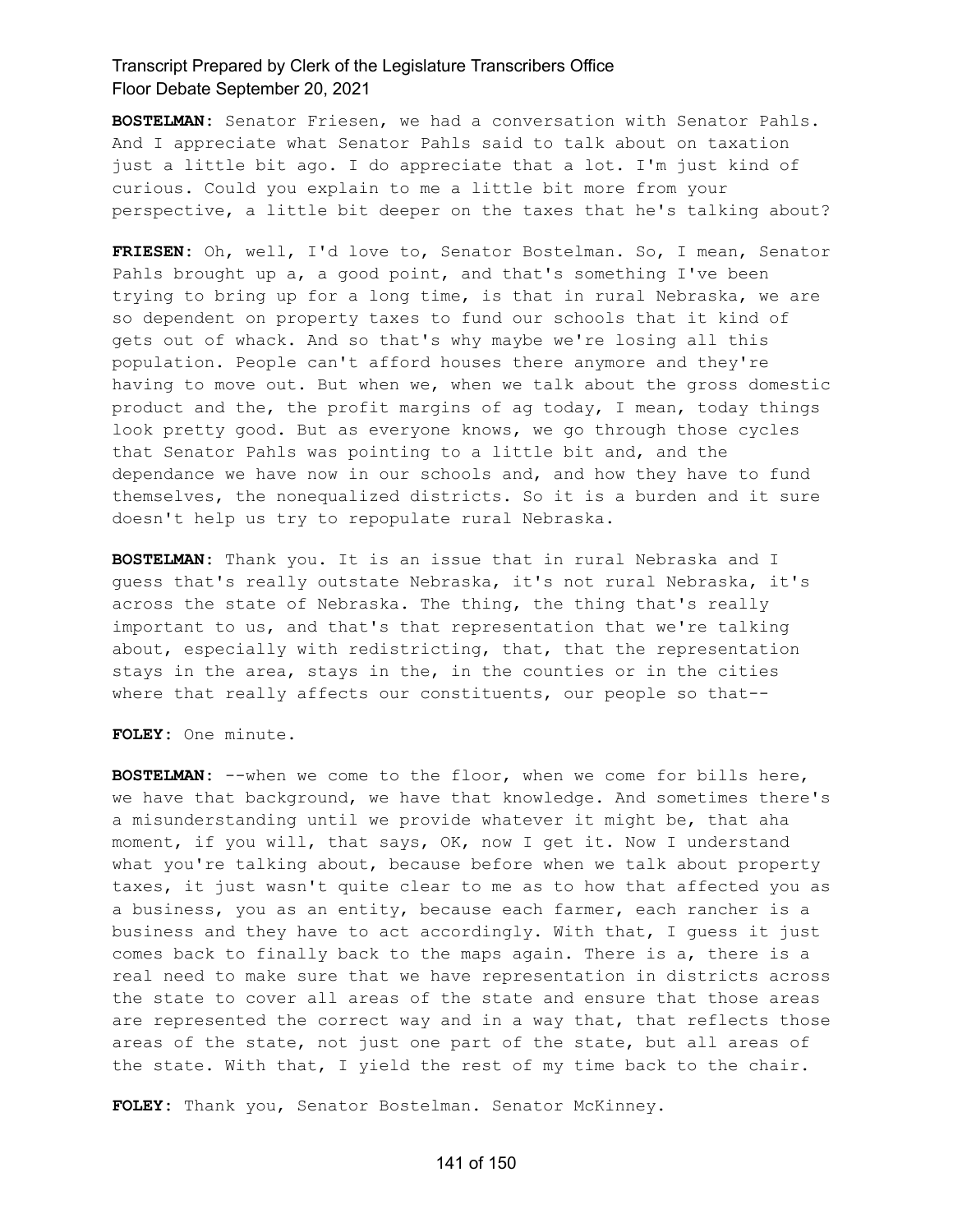**McKINNEY:** Thank you, Mr. Lieutenant Governor. I rise again. Well, my first time today, but I, I oppose the motion by Senator Hughes. But I'm rising to kind of bring up the topic that our state is facing a staffing crisis in our state penitentiaries. We're also in a overcrowding crisis in our state. I bring this up because everyone keeps saying we need to figure out a way to develop western Nebraska. And I'll just say it, you don't develop western Nebraska proposing a \$230 million prison. You-- how are we attractive as a state when we're one of the only states in the country that's proposing building another prison? We're not attractive. We're not going to retain anybody if we just continue to just use outdated thinking and building prisons. I think we should be investing in people in western Nebraska and in north Omaha making sure that they have the skills and the talent for the modern economy. That's how you grow western Nebraska. You don't grow a state by focusing on building prisons. We-- it's, it's just not, it just does not make any sense. There's policy changes that need to take place to decrease the amount of people that are inside of our state prisons. There's also changes that the department needs to make to support their staff and make sure that they're not walking off the job. But instead, the department and the Governor would like to build another prison that will cost probably a quarter of a billion dollars to a half a billion dollars if, if you include the operational cost, that probably, that will probably come. You don't grow a state by building prisons. It makes you not attractive. That's our problem, that our state is so close-minded that we end up in these situations, like, oh, what do we do now? Well, what, what we should be doing now is focusing on how do we build our state for the future, but you don't build a state for the future by proposing outdated policy ideas because you would like to be tough on crime. Being tough on crime hasn't made my community safe. But if you would invest in my community, I, I would guarantee you that the public would be a lot more safe than saying, hey, instead of putting money into this community, making sure people have jobs, adequate housing, food on the table at night, this state would like to build a prison and it's just spinning, spinning our wheels. And it's just like a hamster wheel just keeps spinning and spinning. Like, oh, I don't, I don't know why north Omaha isn't growing. I don't know why the poverty rate doesn't change. Well, you're not investing in north Omaha. This state is investing in prisons. You're not investing in western Nebraska. You want to invest in prisons. You don't want to invest in the people in western Nebraska, because if you did, it wouldn't be a proposal on the table to build a quarter of a billion dollar prison, we'd be thinking about what innovative ideas could we put on the table to grow western Nebraska. That's what we have to look at, because in ten years, unless we change the way we think, western Nebraska might lose another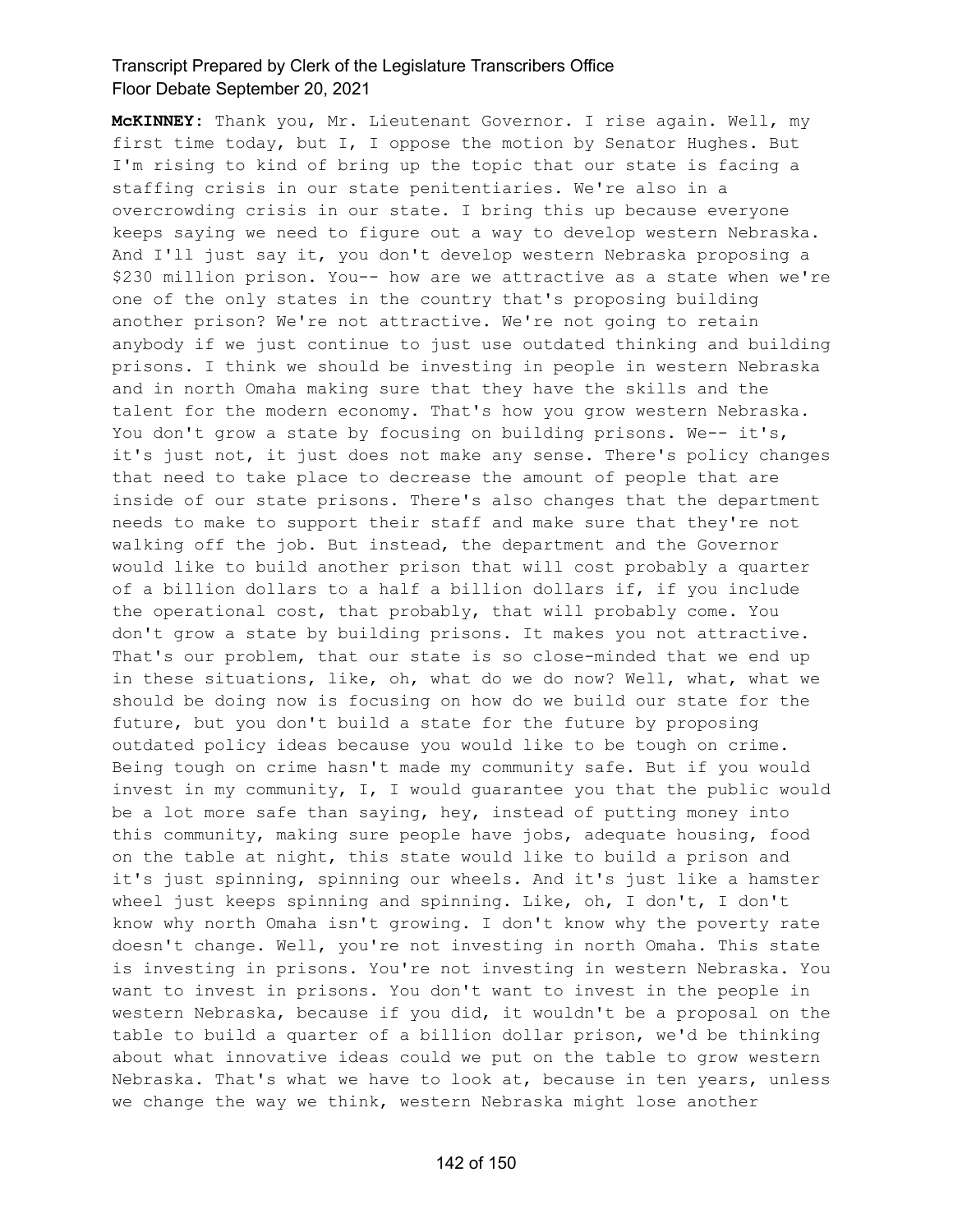senator. You have to open your minds here. That's, that's what we have to think about. And I know we can't necessarily do anything on it in the special session. But when we go back in January, I would hope everybody would open their minds and see what can we do to build the state and be sustainable long-term. And I would tell you one thing that does not build a state or make us attractive to anybody--

**FOLEY:** One minute.

**McKINNEY:** --is building another prison. Let's end this staffing crisis and let's decrease our prison population. And that's the only way we're going to grow our state. But if we're stuck in the 1950s, or whatever, trying to build quarter of a billion dollar prisons, I will just tell you, population will continue to, to decline. And in ten years, western Nebraska might lose another senator. Thank you.

**FOLEY:** Thank you, Senator McKinney. Senator Lowe.

**LOWE:** Thank you, Lieutenant Governor. We've got a great problem, our state is growing. That's a great problem. But it is a problem because it's mostly growing on the east. We're unbalanced. But today here it's been said that we have to start over from scratch when this goes down tonight. We have to start over from scratch because we haven't accomplished anything. Not true, not true at all. We have begun to build strong districts and the process is working. Did we want to take until 8:10, 8:15 tonight to discuss this? No. We had a bill up and it could have passed in the first 15 minutes, we all could have gone home. But amendments were added, and it's because of those amendments that we are still here. So it is the process, 80 percent of our districts, I think we can almost all agree on. I think we're pretty much there. It's the last 10 that we're fighting over. The process is working. With that, I'd like to yield the rest of my time to Senator Brewer.

**FOLEY:** Thank you, Senator Lowe. Senator Brewer, 3:20.

**BREWER:** Thank you, Mr. President. Well, I've kind of tried to stay out of the fray for a number of reasons. For one, the, the process I've had to go through with medical treatment hasn't necessarily made it that easy to want to jump in and get in the middle of, of the fray that we're having. But I think it's to the point where I need to step in. And first off, I'd like to thank Senator Groene and Senator Erdman for, for stepping in and at least watching my six a little bit. I've been working on a plan. It's, I guess, what you'd call my plan to, to look at how we could redistrict the legislative part of Nebraska. And to do that, it's a lot easier to do it other places then here on the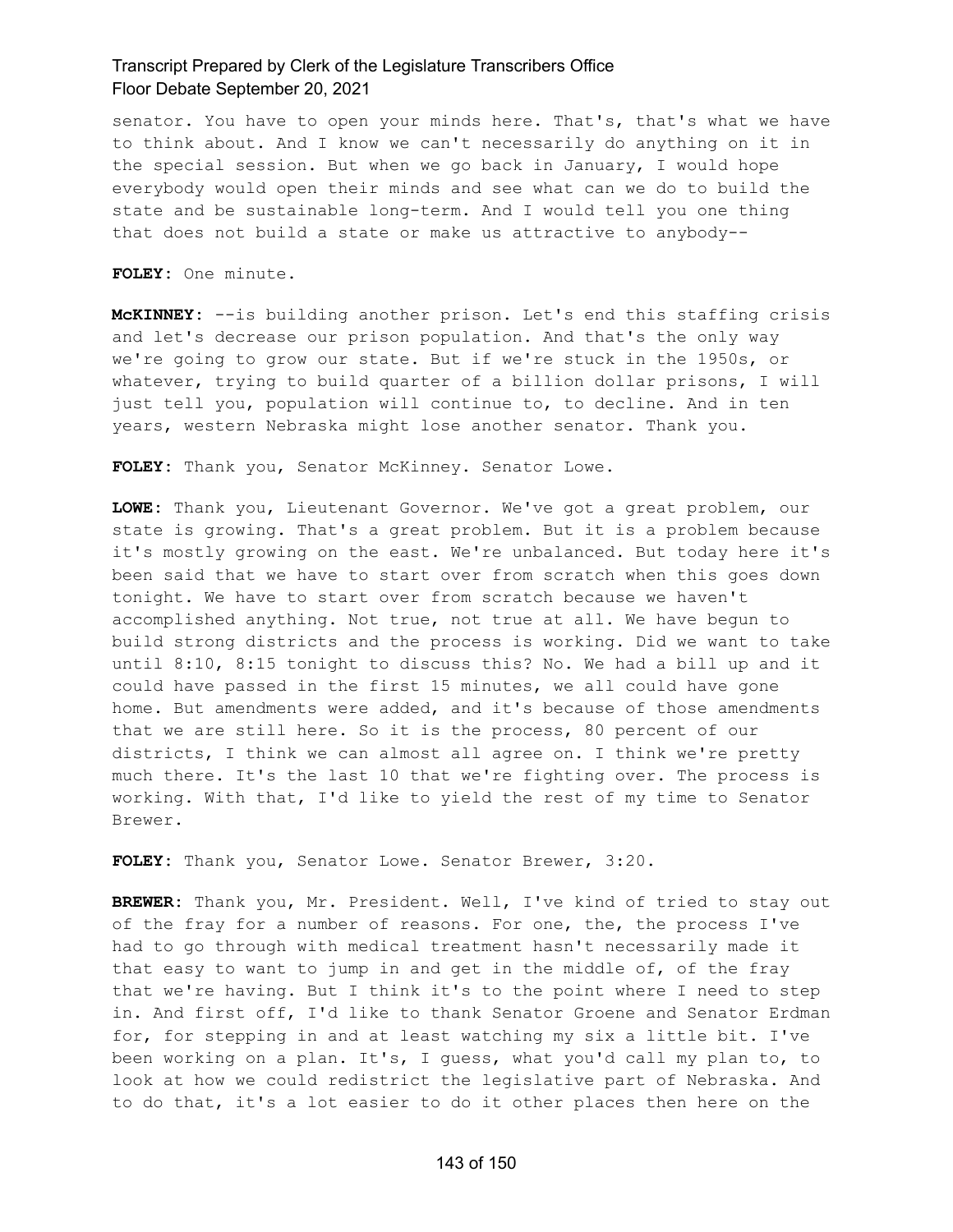floor. But I, I think I need to at least come in and talk a little about some of the comments that Senator Williams made, because if I could have climbed through the TV and expressed my emotions at the moment, I would have. But the, the fact that Custer County might prefer him over me, I think is ludicrous. Yes, they do have wind towers. It's either good or bad that they have wind towers. That's their decision. But I'll stack six people in opposition to wind towers for every one he stacks in favor of it. It doesn't mean I wouldn't represent them or do whatever I could to help them. And when it comes to brand inspection, I'll stand toe to toe with him and argue and discuss brand inspection. They are in the brand inspection area and I do not, for the life of me, understand how he has any advantage there. We have a mission to do here and maybe what happened here today will cut loose some movement to where we will get to where we need to be. But it would be a shame for us not to come to some type of a closure and figure out what these districts, districts need to look like. Tomorrow, I'll bring the plan that I've been working on. And ironically, and, and to some surprise, it will be the disintegration of Senator Williams' district. Not because I don't like Senator Williams, it's because his district sits dead center in the middle of a lot of districts that need to be adjusted numerically for population. That is why that district--

#### **FOLEY:** One minute.

**BREWER:** --thank you-- that's why that district is primed for that. So, you know, let's take a deep breath. We're almost to the end of the evening. Plan on coming in tomorrow. Take a look at all the options out there. Let's try and move forward to a solution that will get us to where we need to be. The idea of coming back in January and, and affecting our ability to do the legislation that we'll have then I think should force folks to try and come up with a solution. But with that, I'll close for tonight. Thank you, Mr. President.

**FOLEY:** Thank you, Senator Brewer. Senator Arch.

**ARCH:** Thank you, Mr. President. I have not spoken today, and I, I just wanted to have a couple of comments. One, sincerely thank you very much to the leadership of this Redistricting Committee. Senator Linehan, Senator Wayne have been working so hard and so long. And I'm, and I'm not saying this to the people in the room, honestly, because we all understand that. We know that. We've seen it happen. We see what's going on. I'm saying this to people who happen, who might be watching tonight because, because what is going on is a process and it's meaningful. And I agree 100 percent with Speaker Hilgers when he, when he talked about how this is an important process, what happened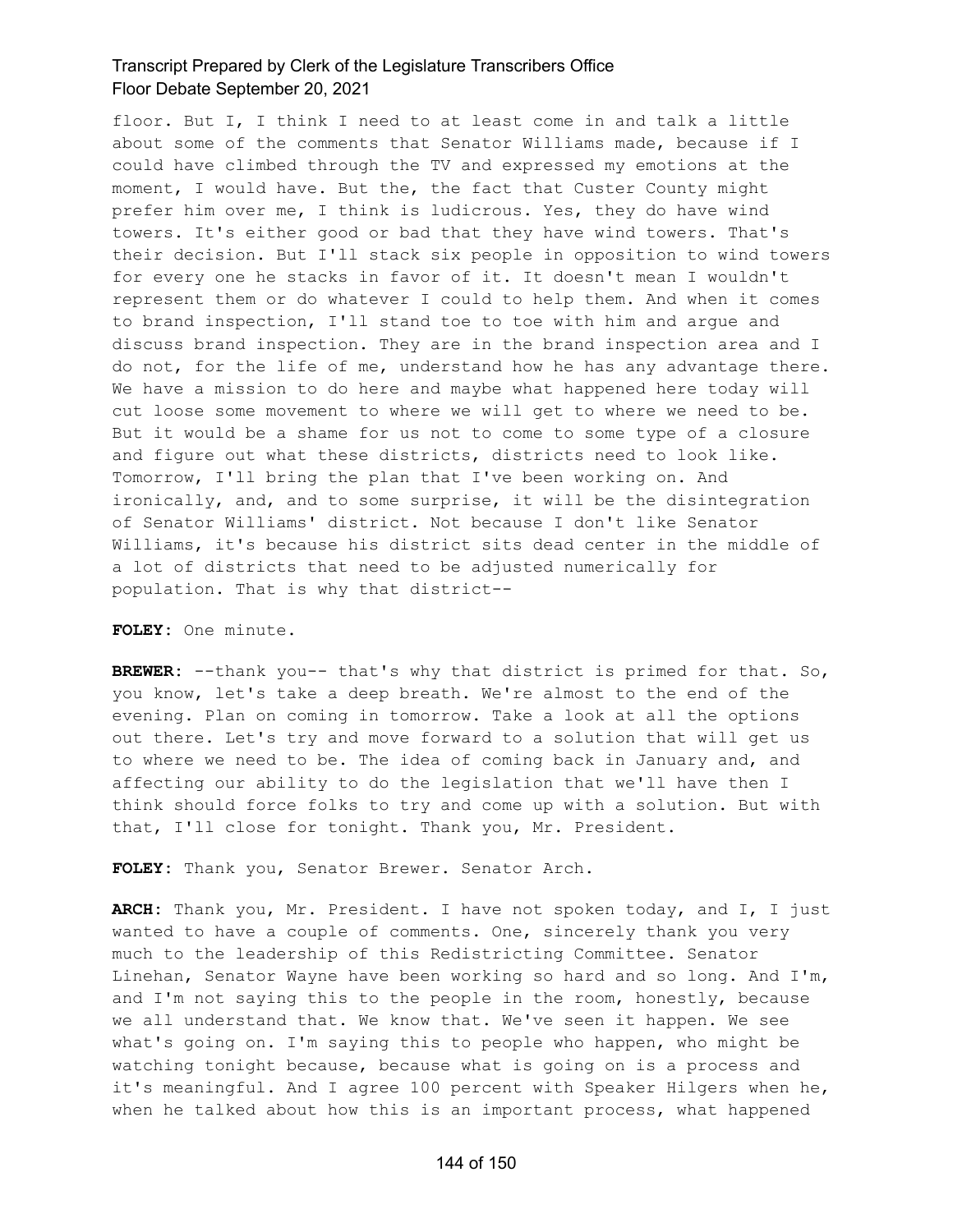today. We've gone eight hours. We went eight hours on Friday, and we know where we're at now with each other and where, where we're at with these bills. And now we need to, again, call upon the leadership, because this isn't going to happen with a room of 49 senators. I mean, we'll all raise our hand and say, well, my district-- I know we've talked about my district, not my district, but the district that I represent, we'll all raise our hands and we'll fight for that district because it's important to us. But that's not how it's going to happen. And we know that changes are going to, are going to happen. We know that they have to happen in, in the state of Nebraska to respond to the census that we have now. But thanks very much to that leadership. Some are going to lead in this process. Some are going to follow in this process. We're all going to be casting votes, but we need to come to an agreement. I want to talk a little bit about my District 14, the district that I represent, because I want to, I want to kind of compare and contrast to what some of it has been going on here today, because we've been talking a lot about some of the rural districts and some of the needs in those rural districts and some of the vastness of territory in some of those districts. I, I have huge respect for those of you senators that represent geographic areas of hundreds of miles across. I will tell you that in my District 14, Papillion La Vista in Sarpy County is approximately three miles by three miles. Now to some of you, you would be stunned by that kind of a compactness of district. But, but that's what I represent, three miles by three miles. And you're measuring in the hundreds of miles for some of your, for some of your districts. I have two cities, Papillion and La Vista. They butt up against each other. I have one school district, Papillion La Vista Schools. I have one fire department. I have two police departments. But compared to some of your districts that are so complex and so varied in the, in the population that you serve, mine is very, very compact and I'm sure very different. But I say that only to say that all of those people in all of these districts are going to be represented in our votes. We know that. And again, I'm speaking really to the people that might be watching tonight, not to the people in the room. We know that. But it's-- but that's the challenge of what we have here in this Legislature. And we're, we're seeing it in spades right now with, with redistricting. We see that on all of our bills, varied interests and, and, and, and, and hugely diverse interests and diverse perspectives. But democracy calls for it, and it is the most beautiful thing. We are so unique in the world and, and, and Nebraska is strong in what it does where we do represent the people in our state. That's what our job is. You know, when I, when I ran, Senator Smith sat me down and said, well, here's, here's something you got to remember that you are representing District 14, but you're-- but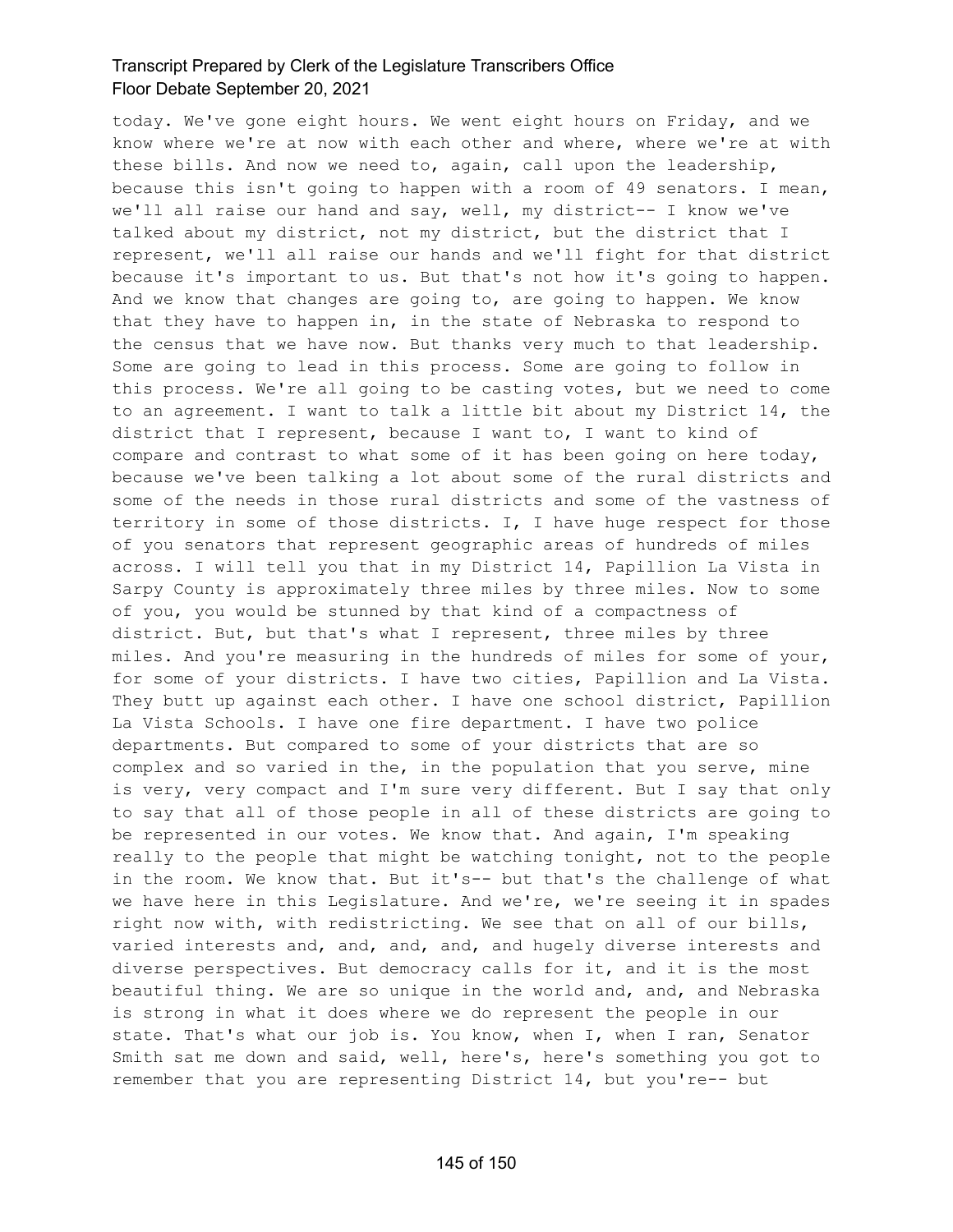because we're one house, you are called a senator because your focus can't--

**FOLEY:** One minute.

**ARCH:** --just be on your, on your district that you represent, but you really do represent the entire state. And that's a challenge because we sometimes vote in this body where, where those two don't line up. We may vote for something that is good for the state, but not necessarily directly impacting or in some cases there may-- we may have constituents that don't agree with us, but we have to vote for the state. And so here we are tonight, eight hours later, that's the challenge in front of us. We represent our districts and we represent the state. It's a challenge. And I-- like I say, I say that to the people that are watching just so you understand a little bit of the dynamics in the room. Thank you.

**FOLEY:** Thank you, Senator Arch. Senator Geist.

**GEIST:** Thank you, Mr. President. I, too, have been quiet today, listening a lot. So what really stirred me to jump in the queue was the criticism that the Chair has been taking. And she knows and many of you probably have already heard me take her, have her six, as my colleague, Senator Brewer says, both in committee and in public. And I do that because of my great admiration for her and because I know she's in a place I wouldn't want to be. And it's so easy to criticize when you're on the outside, but you're not willing to sit in that chair. And I just give her enormous praise and honor for the way that she's handled her chair, her post, the criticism day after day after day in the newspaper. Would you want that? Is that how you want to wake up every morning for a month? I don't think so. Most of us aren't willing to do that. I also have to say I was so moved at the post and the comment that the Vice Chair made when he just took a moment and said, do you realize who's Chairing and Vice Chairing this committee? It's a woman and a black man. And, you know, none of us really thought much about that in this body because they're the most well-deserving people to sit in those chairs, they deserve to be there. They have chaired the committee with dignity, with strength. They have led us through a process not perfect. It's the most probably imperfect redistricting process because it's so short. It's never been done like this before. There is no roadmap. There is no perfect way to do it. But I respect their leadership. I know it's hard for all of us, it's not been fun, but they've done a great job and I just give them huge kudos and respect and honor and tell them thank you for what they've done thus far. We're going to get this done. We will bring it home.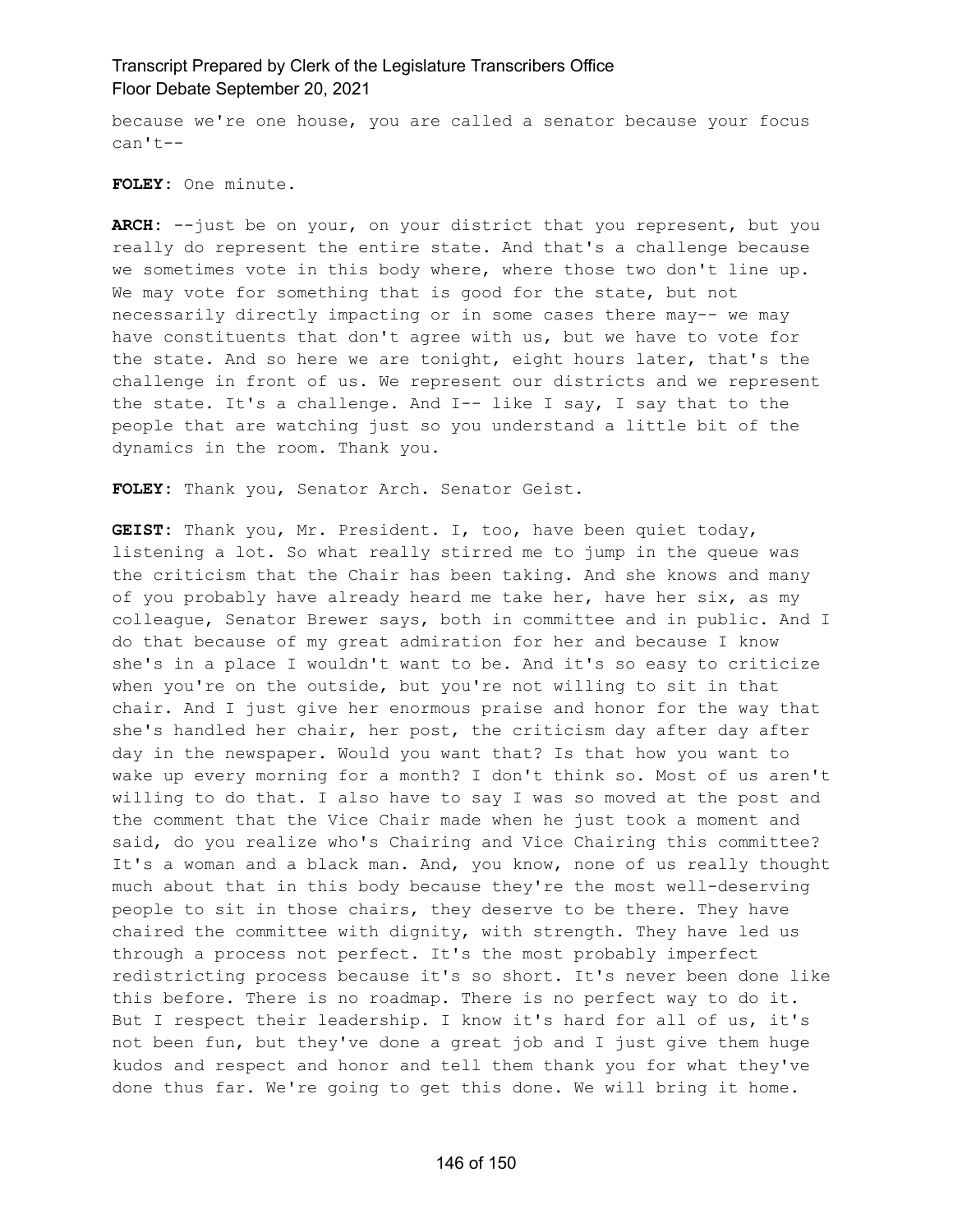And I think it's time for all of us to get together and figure this out. I think-- how much time do I have left?

#### **FOLEY:** 1:50.

**GEIST:** Oh, I'm going to take it. I have a-- I know many of you have probably heard this, but it reminds me of the leadership that we've watched. And it's called "The Man in the Arena" by Theodore Roosevelt, and I know you've probably heard it, but I want to read it because I like it: It's not the critic who counts; not the man who points out how the strong man stumbles, or where the doer of deeds could have done them better. The credit belongs to the man who is actually in the arena, whose face is marred by dust and sweat and blood; who strives valiantly; who errs, who comes short again and again, because there's no effort without error and shortcoming;--

**FOLEY:** One minute.

**GEIST:** --but who does actually strive to do the deeds; who knows great enthusiasms, the great devotions; who spends himself in a worthy cause; and who at best who knows-- who at the best knows in the end the triumph of high achievement, and who at worst, if he fails, at least he fails while daring greatly, so that his place shall never be with those cold and timid souls who know neither victory nor defeat. Thank you, Mr. President.

**FOLEY:** Thank you, Senator Geist. And Senator Pansing Brooks.

**PANSING BROOKS:** All I have to say is Amen. I think it's been wonderful to come back into the center to come back to-- I guess I didn't, that's not all I had to say, I'm sorry, but I, I really appreciate the comments of, of Senator Geist. Some comments by Senator Slama. The work, of course, of Senator Linehan and Senator Wayne. The efforts, I, I have faith that we will move forward. I have, I have hope that, that the hope that began with this committee will continue. We will find a way, Nebraskans, we will find a way to work through this. And it's not going to be perfect for anybody, but it will be a solution that, that most can live with. I have gratitude for each of you. I hope that we can remember that we are all here attempting to do the work of Nebraskans. And thank you for this evening.

**FOLEY:** Senator Clements.

**CLEMENTS:** Thank you, Mr. President. I wasn't quite finished with what I had to say earlier, but I wanted to also bring up something I learned from four years sitting behind Senator Chambers, Sisyphean.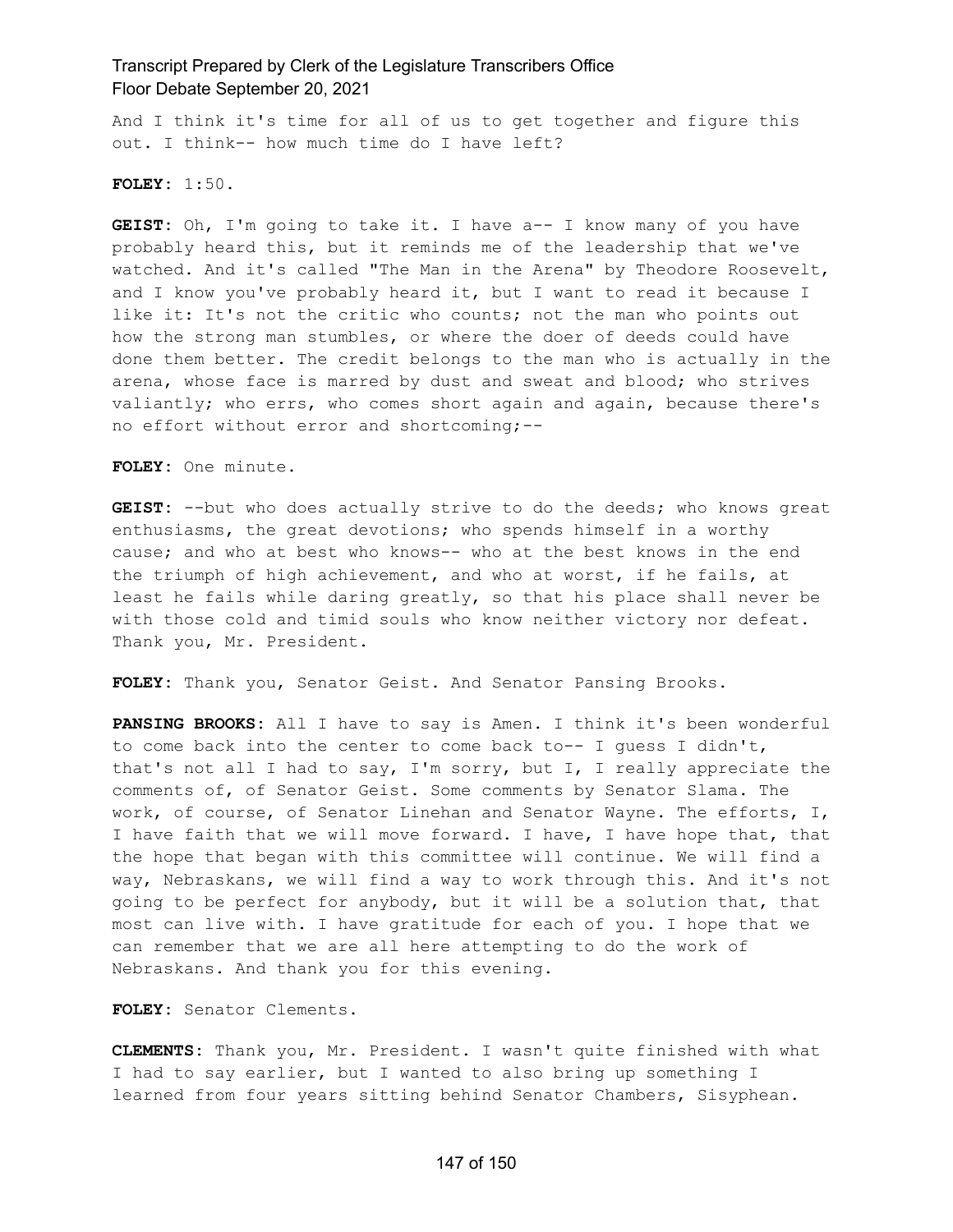This is a Sisyphean task. And I remember he and Senator John Kuehn had a discussion about that word so I looked it up. In Greek mythology, Sisyphus was a king who was punished by being forced to roll an immense boulder up a hill only for it to roll down when it nears the top, repeating this action for eternity. And I think we have-- seem to have a Sisyphean task. Thank you for the words, Senator Chambers. But the point of what I had said earlier about we're excusing the violation of the constitution with not just counting citizens, that the criticisms for the deviations in some of the populations crossing county lines, which is not preferred, and the splitting of cities, those are not really violations. They're variations of what-- perfect would be in our proposals, but they're not violations. And so I hope that we're not voting on nitpicking those little things at the same time violating the constitution as I read it. And then back to for myself, I usually have 14 parades. If I lose my Nebraska City area, then I'll lose 3 annual parades, leaving only 11 parades a year and it'll save me having to buy some candy. But on the other part of my district, I enjoy representing Sarpy County. My hometown is closer to Lincoln than to Omaha, and I've been a lot Lincoln-oriented. But this district, Cass and Sarpy, have both been in my district, so I got more acquainted with Sarpy and I've been interested in learning more about Sarpy, the Offutt Air Force Base. The importance of that has become more real to me in the military influence that we have. I've been glad to be able to support bills that have helped the military. And then Cass County wanted to be connected with Omaha more with the Metro Area Planning Agency. So I introduced a bill to connect Sarpy and Cass in the Planning Agency. And finally wanted to thank Senator Linehan also and, and all of the committee members. I didn't ask to be on the Redistricting Committee on purpose, and I'm glad that I didn't. But I thank you all for all the work you've done in all the hearings you've had, the testimony you've taken. And I hope we're moving closer, hope we're moving closer to the end of today. So thank you, Mr. President.

**FOLEY:** Thank you, Senator Clements. Mr. Clerk, you have a motion on the desk.

**CLERK:** Mr. President, Senator Linehan would move to invoke cloture pursuant to Rule 7, Section 10.

**FOLEY:** It's the ruling of the chair that there has been a full and fair debate accorded to LB3. Senator Linehan for what purpose do you rise?

**LINEHAN:** Call of the house.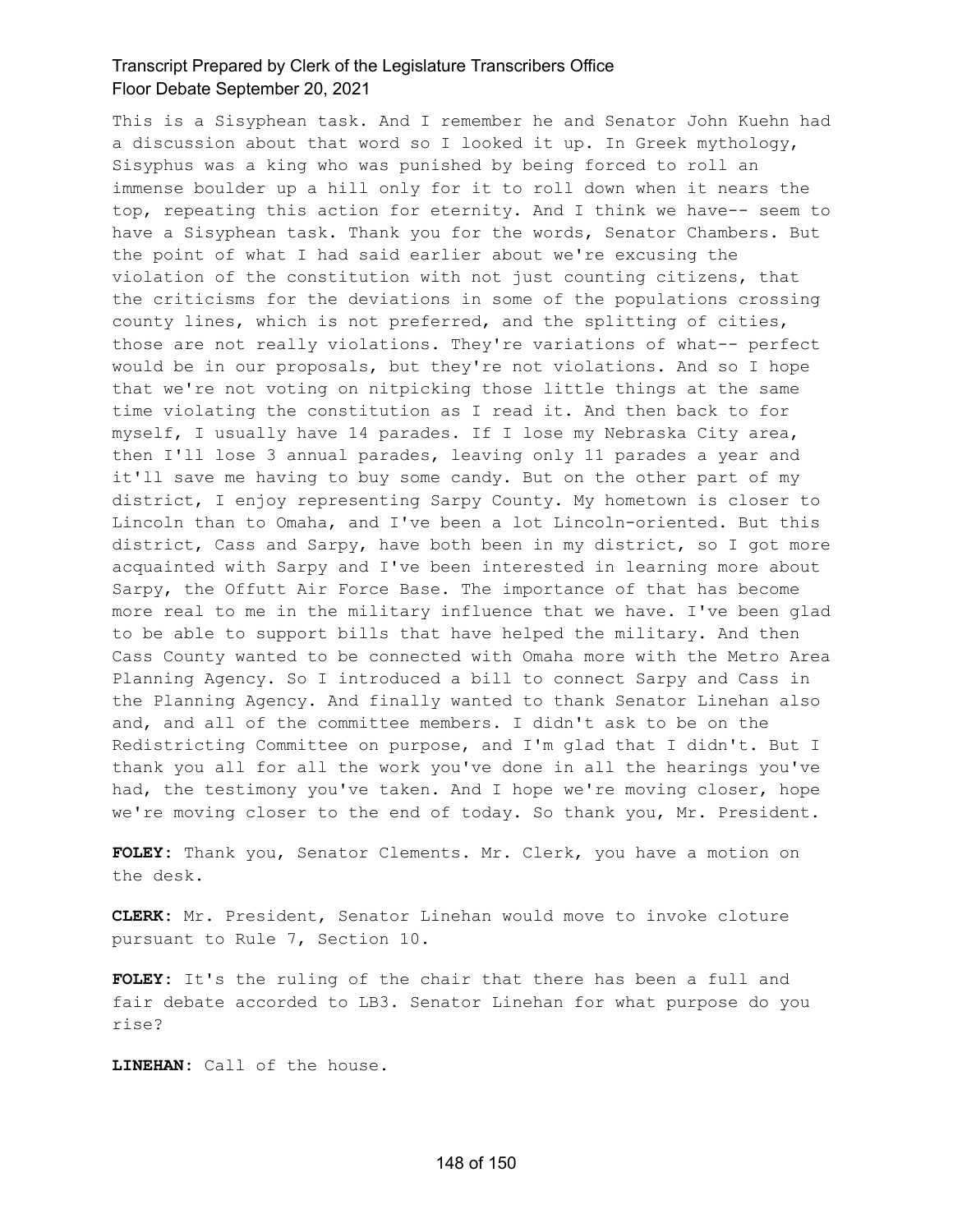**FOLEY:** There's been a request to place the house under call. The question is, shall the house go under call? Those in favor vote aye; those opposed vote nay. Record, please.

**CLERK:** 28 ayes, 3 nays to place the house under call.

**FOLEY:** The house is under call. All members please return to the Chamber and check in. The house is under call.

**LINEHAN:** Roll call vote in regular order.

**FOLEY:** Thank you, Senator Linehan. Senator Wayne, Senator Dorn, Senator Bostar, Senator Ben Hansen, please check in. All members are now present. The immediate question is whether or not to invoke cloture. A roll call vote in regular order has been requested. Mr. Clerk.

**CLERK:** Senator Aguilar voting yes. Senator Albrecht voting yes. Senator Arch voting yes. Senator Blood voting no. Senator Bostar voting no. Senator Bostelman voting yes. Senator Brandt voting yes. Senator Brewer voting yes. Senator Briese voting yes. Senator John Cavanaugh voting no. Senator Machaela Cavanaugh voting no. Senator Clements voting yes. Senator Day voting no. Senator DeBoer voting no. Senator Dorn voting yes. Senator Erdman voting yes. Senator Flood voting yes. Senator Friesen voting yes. Senator Geist voting yes. Senator Gragert voting yes. Senator Groene voting yes. Senator Halloran voting yes. Senator Ben Hansen voting yes. Senator Matt Hansen voting no. Senator Hilgers voting yes. Senator Hilkemann not voting. Senator Hughes voting yes. Senator Hunt voting no. Senator Kolterman not voting. Senator Lathrop voting no. Senator Lindstrom voting yes. Senator Linehan voting yes. Senator Lowe voting yes. Senator McCollister voting no. Senator McDonnell voting no. Senator McKinney voting no. Senator Morfeld voting no. Senator Moser voting yes. Senator Murman voting yes. Senator Pahls not voting. Senator Pansing Brooks voting no. Senator Sanders voting yes. Senator Slama voting yes. Senator Stinner not voting. Senator Vargas voting no. Senator Walz voting no. Senator Wayne voting no. Senator Williams voting yes. Senator Wishart voting no. 27 ayes, 18 nays, Mr. President, to invoke cloture.

**FOLEY:** The motion is not successful. I raise the call. Items for the record, please.

**CLERK:** I have nothing. I have a priority motion that the body adjourn until Tuesday, September 21, at 9:00 a.m.